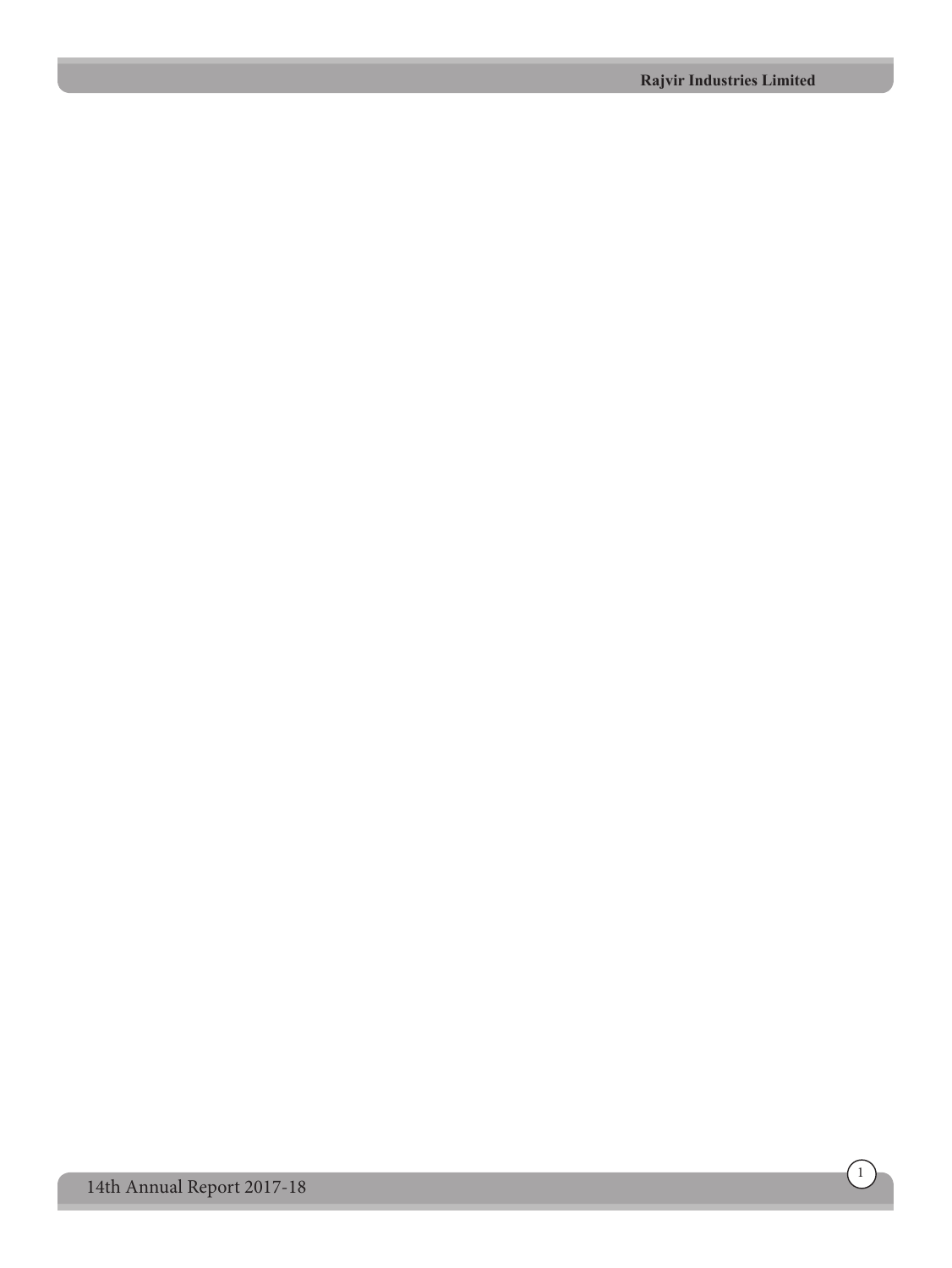#### **VISION**

To create and manufacture a customized range of yarns, which are new and innovative, trendy and appealing, yet economical and excite the garment and retail chains both in India and worldwide.

### **MISSION**

To achieve a zero defect goal while surpassing our vision and to upgrade our research and development, manpower, production, marketing skills, managements at all levels of production to achieve this mission.

#### **OVERVIEW**

Rajvir Industries Ltd. is an integrated producer of cotton, melange, synthetics, modal, dyed products, compact yarn, flame-retardant, supima, silk, wool, cashmere and angora blends. The Company's spinning capacity is of 1,11,840 spindles. The Company boasts of having a massive collection that encompasses over 8,000 mélange/ heather shades and a range that covers everything from 100% cotton/organic/ fair-trade, combed yarns, blended yarns (polyester, viscose, modal, spun silk and flame-retardant) melange/heather yarns, modal yarns, synthetic yarns and cheese-dyed yarns.

### **EXISTENCE**

Headquartered in Hyderabad, Rajvir Industries has a pan-India presence with two manufacturing facilities in Telangana, located in Tandur and Mahabubnagar, along with a dyeing plant. The Company is listed on the National Stock Exchange and the Bombay Stock Exchange. It exports to 42 countries including central America and across continents comprising Asia and Europe.

#### **Looking Ahead to the Future**

We aspire to evolve continually by innovation and reinvention. The Company plans to increase its Melange Production in the existing facilities by about 50%, and has been taking the necessary steps to increase its fibre dyeing capacity towards this goal. The company is also actively expanding its range of value added products in the wet spinning route.

#### **Powerfull Presence**

Headquartered in Hyderabad, Rajvir Industries has a pan-India presence with two manufacturing facilities in Telangana located in Tandur and Mahboobnagar, along with a dyeing plant.

The Company is listed on the National Stock Exchange and the Bombay Stock Exchange. It exports to 40 countries including Central America and across continents comprising Asia and Europe.

# **Enchanting Colors, Exciting Range**

Rajvir also produces a vast range of yarns which are categorized into four different collections: Fashion yarn collection - Rajvir Snow in Triblend of Polyester Cotton, mock twist/ grindle, snow heather/mélange, denim look effect with cotton, raw white nep/ single/multi-coloured neps, magic yarns, slub yarns, irregular patterns, heathers with a touch of metal, triblend in raw white and melange/heather.

Exotic blends with rich animal hair collection – Cotton with blends of silk, cashmere, wool, linen, angora in raw white and melange/heather. Viscose/modal/micro-modal/polyester with blends of silk, cashmere, wool, linen, angora in raw white and melange/heather.

Classic Collection - 100% cotton yarn compact in all varieties, combed organic and organic blends with viscose, recycled polyester, modal, micro modal in raw white and melange/heather, 100% fair trade organic and fair trade organic blends with viscose, recycled polyester, modal, micro modal in raw white and melange / heather, 100% BCI and BCI blends with viscose, recycled polyester, modal, micro modal in raw white and melange / heather, 100% pima and pima blends with modal, micro modal in raw white and mélange / heather, 100% viscose and viscose blends, 100% polyester and with polyesterblends with Indian, cotton viscose in melange and dope dyed, 100% compact yarns pima and giza.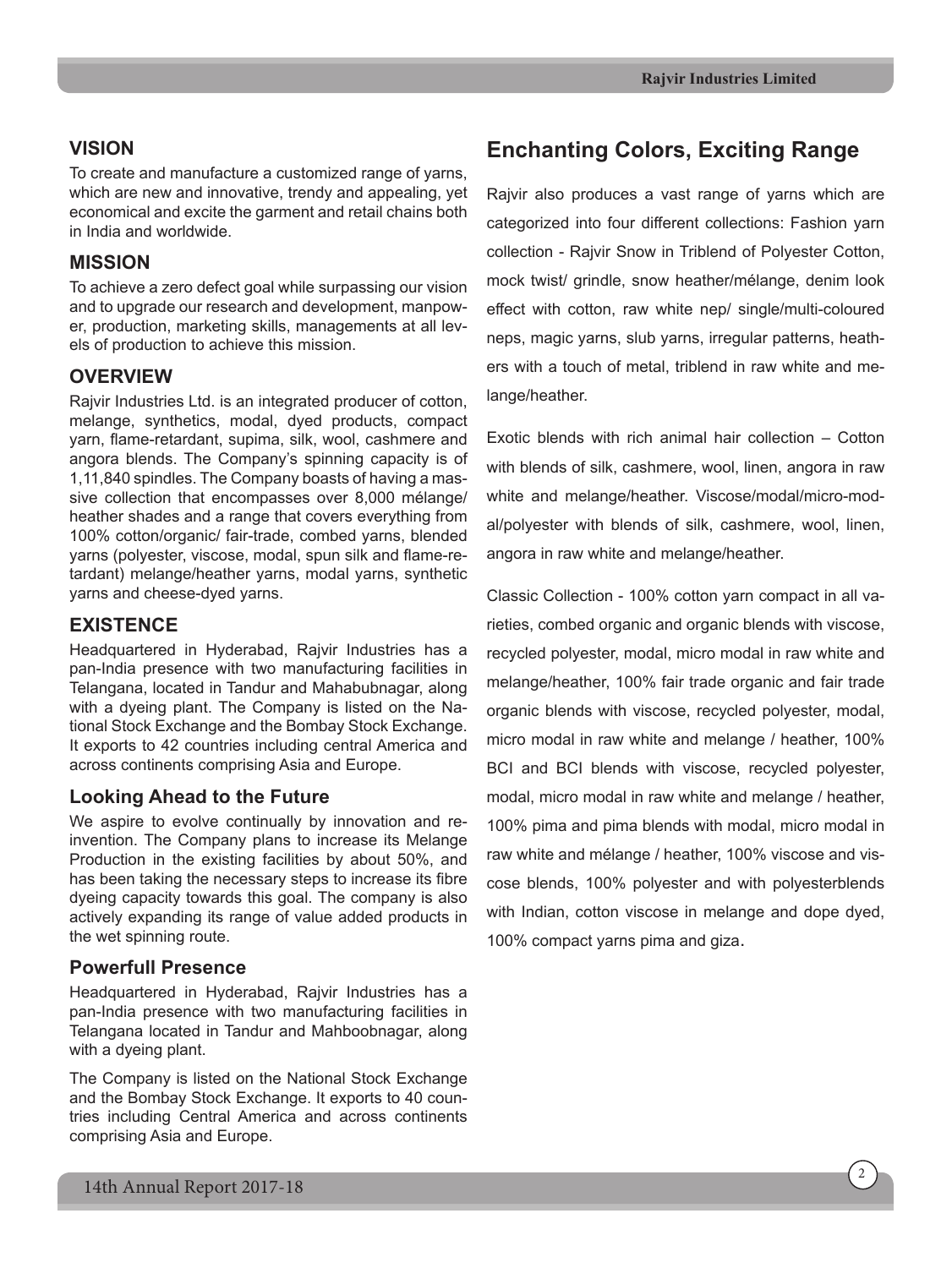# **Product basket**

Rajvir has an attractive and ever expanding rabge of products just distinguish the company from its competitors. At Rajvir, we endeavour to maintain the highest quality standards for our products and ensure utmost customer satisfaction.

# **100% cotton yarns**

- Compact
- **•** Organic cotton and blends
- Fair Trade (Flocert and Ecocert)
- Pima/ Giza cotton
- Better cotton initiative and blends

# **Technical textile products**

- Protex M/Protex C
- FR/combed cotton/anti-static
- Kermel/anti-static/ARAMID blends

# **Eco-friendly yarns**

- $\bullet$  Modal and modal blends
- $\bullet$  Micro modal and micro modal blends
- $\bullet$  Linen blends
- $\bullet$  Viscose and viscose blends
- $\bullet$  Excel and excel blends
- Recycled polyester blends
- Recycled cotton blends

# **Fancy yarns**

- Raw White Ruffle Look
- Raw White Sandy Look
- **•** Injected Collection
- **•** Doubl magic Heather
- **•** Denim Heather
- **•** Twin Galaxy Heather
- Raw White Lurex
- Blossom Heather

# **Super speciality blends**

- **•** Cashmere/Angora blends
- Wool blends
- Spun silk and blends
- Nylon polyamide blends
- $\bullet$  Triblend yarns

## **Awards & Recognition**



**Awards and certificates**

Awards and recognitions have always been strong motivators towards better performance and trigger our desire to win more of them in the future. Some of the prestigious awards and certifications received include:

- l Modal partnership with the House of Birla, Aditya Birla Group, for producing modal and modal blends.u Protex Certification from the Kaneka Corporation, japan to produce flame retardant yarns.
- Fair Trade Certification from Florcert GmBH to produce fair trade blended yarns.
- Better Cotton Initiative (BCI) from the leading European chain stores to produce yarn under a new concept of sustainable cotton growing mechanism.
- GOTS/OE Certification from Control Union to produce Orange and Orange blended yarns.
- A Government of India recognized Export House.
- The Company also has fair Trade Certificate from Flo-Cert GmBH.

To conclude, Rajvir Industries is a promising Company having a strong legacy and superior growth perspective in the upcoming years with upgraded technological competencies, innovative product range, fiscal prudence, dedicated efforts and winning customer's faith and confidence.



3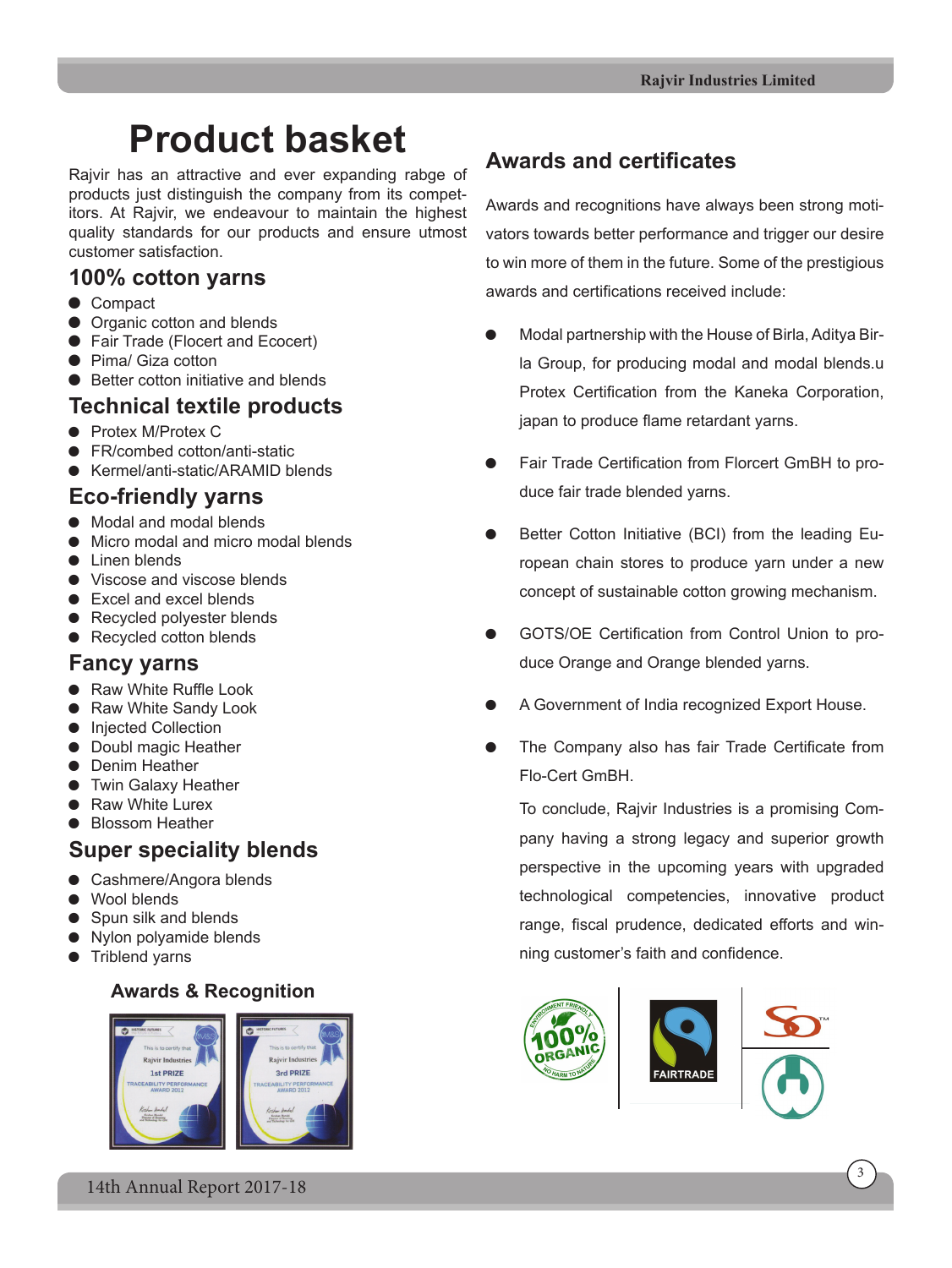# Chairman Speech

It gives me pleasure to present the annual report for the year 2017-18 under review for Rajvir Industries Limited.

To begin with let me present you highlights for the year 2017-18. The global economy grew at a rate of 3% in 2017 and it is estimated to grow at 3.1% in 2018. The global economy expanded despite various challenges such as US President imposing high tariff for products imported from China, quantitative tightening adopted by various countries, and rise in crude oil prices. It is expected that this growth in global economy will be driven more by the emerging markets and developing economies like China, India, and Euro Area than by advanced economies like UK and USA. (Source: Technopak, Make in India, News articles, Ministry of Textiles, Aranca Research)

The Indian economy which experienced a cyclical trend growing at a rate of 6.7% in 2017-18. During the year, Indian economy was driven by various reforms such as the Make in India and the new tax regime, GST. The new indirect tax, GST that was introduced during the 2nd quarter of the year brought with it numerous challenges for the Indian industries. Textile industry was one of those industries that was hit the most first by demonetization and then by GST. With easing out of the effects of these reforms the country is expected to grow at 7.5% in 2018- 19. It is expected that in coming years the Indian economy will grow to be a worth \$5 trillion economy. (Source: Technopak, Make in India, News articles, Ministry of Textiles, Aranca Research)

Over the years, the textile industry has witnessed changes in consumption patterns which required the players like us to focus more towards value added products. China is one of the dominant players in the textile industry, but with lower labour and production costs, India is emerging to be the top player in textile industry all over the world. Indian textile industry is the third largest textile exporter of world with a value of \$40 billion. (Source: Technopak, Make in India, News articles, Ministry of Textiles, Aranca Research)

During the year, the textile industry in India faced various challenges, such as volatility in raw material prices, rise in cotton prices due to pink ball worm attack, and GST which made it difficult for the dealers and retailers to adjust with the country's new tax regime. The Indian textile industry was witnessing a price war along with a tough competition from big players in the market. Despite these challenges, the textile industry is expected to grow with increase in demand from exports side and stabilization in GST. (Source: Technopak, Make in India, News articles, Ministry of Textiles, Aranca Research)

The Company Continues to perform reasonably well in spite of various adverse conditions due to the efforts of our marketing team and R&D team which continuously develops new products in high fashion yarn. Our new development in Raw-white and melange yarns include the following:

- . Rajvir florescent Magic Heathers
- . Rajvir florescent Dyed Twist Heathers
- .Rajvir Sandy Look Heathers
- . Rajvir Blossom Heathers
- . Rajvir Jerry Look with Black Gold Heathers
- . Rajvir Salt & Pepper over Dyed Heathers

We continue to successfully follow Zero defect policy and i am pleased to inform that throughout the FY 2017-18, our products were accepted by the clients with Minimal defect. Rajvir is positioned as one of the distinct players in the Indian Textile Industry. We have a huge library of over Melange/Heather shades and a range that encompasses everything from 100% Cotton/organic/Fair trade, Combed yarns, Model yarns and synthetic yarns. Thus it helps us to meet the diverse demands of our various clients across the globe.

I would further like to take this opportunity to thank our stakeholders in being with us in a time where our industry is going through a tough situation. I would like to thank the management and board of directors for their support and coordination. I would also like to thank our shareholders for keeping their faith upon us. I hope that we will receive support from all of you as we keep on moving forward.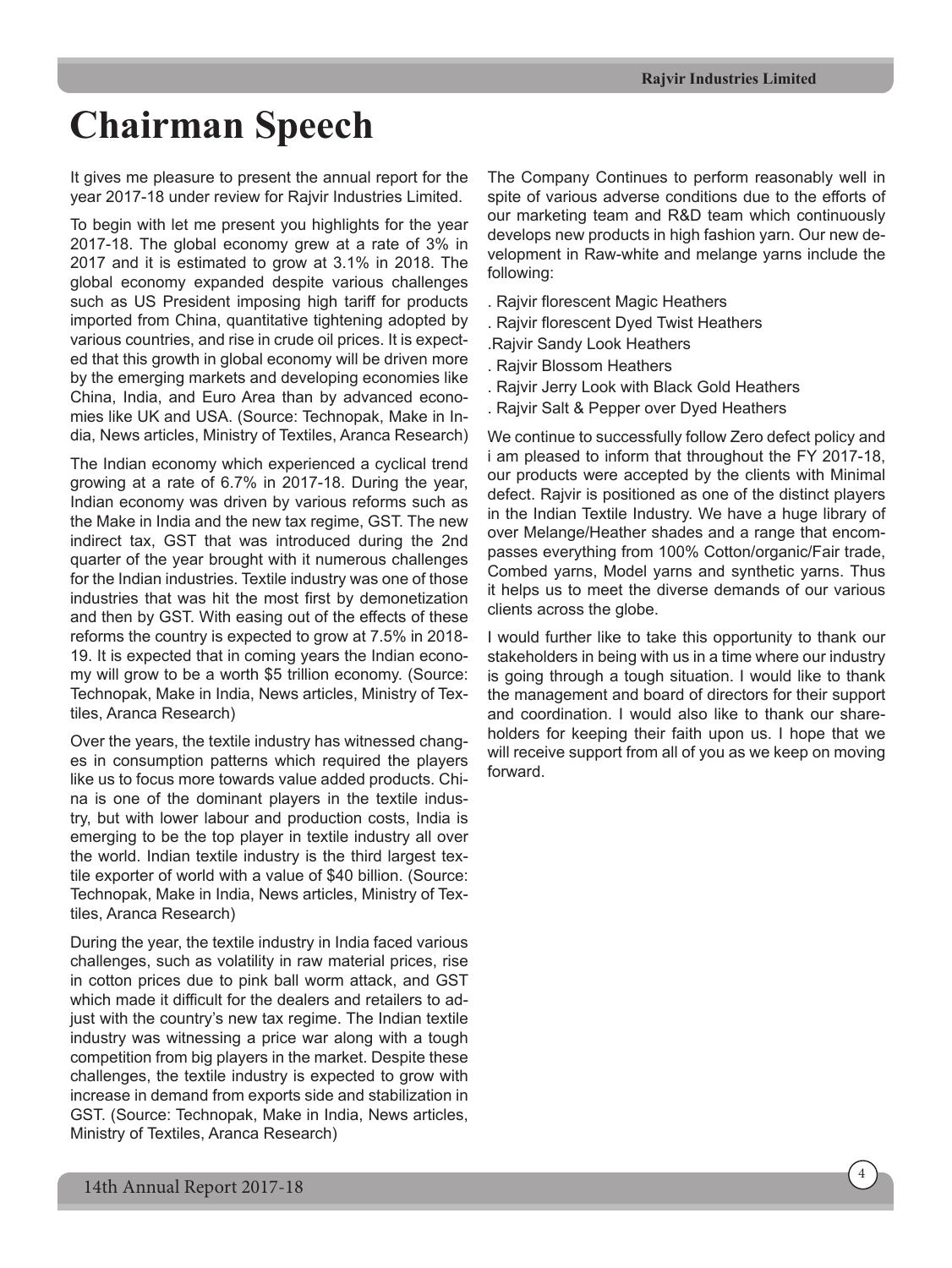State Bank of India Sardar Patel Road Secunderabad - 500003 State Bank of Mysore Telephone Nos : 040-6225555, 27845628, Axis Bank Limited Website: www.rajvirindustrieslimited.com Central Bank of India Email: rajvir@rajvirindustrieslimited.com

#### **FACTORIES SALES DEPOT**

Pillalamarri Road, Mahabubnagar Sowdambika Towers, Ground Floor

#### **Registrar & Share Transfer Agent** 2) **Dyeing Plant M/S XL Softech Systems Limited**

Edira Village, Mahabubnagar 3, Sagar Society, Road N0.2, Banjara Hills Ph: 040- 23545913/14/15 Fax: 040-23553214 Website: www.xlsoftech.com 3) **Tandur Plant** Email: xlfield@rediffmail.com, xlfield@gmail.com

# **Corporate Information**

## **RAJVIR INDUSTRIES LIMITED CIN NO: L17116TG2004PLC044053**

#### BOARD OF DIRECTORS

Sri Upender Kumar Agarwal Chairman Sri Ritesh Kumar Agarwal Managing Director Sri Ankush Tandon **Independent Director Independent Director** Smt. N. Padma Vijay Kumar **Independant Director** Independant Director Smt. Sheetal Vora **Independent Director** Independent Director

#### **CHIEF FINANCIAL OFFICER** Sri Shiv Kumar

# **COMPANY SECRETARY**

Sri Attal Anand Kumar

#### **AUDITORS**

M/S K C Bhattacharjee & Paul 8-1-330,5,Vlla Grande, Shaikpet Hyderabad - 500 008

#### **Bankers / Financial Institutions Registered Office:**

Industrial Development Bank of India 1st Foor, Surya Towers 105, State Bank of Hyderabad **TELANGANA**, India State Bank of Bikaner and Jaipur Fax : 040-27840656 ICICI Bank Ltd

- 1) **Mahabubnagar Plant** No.37, Susai Puram Telangana – 509002 Tirpur - 641604
- Telangana 509002 Hyderabad 500 034

Gopannapally (Village), Tandur Mandal Ranga Reddy District Telangana - 501141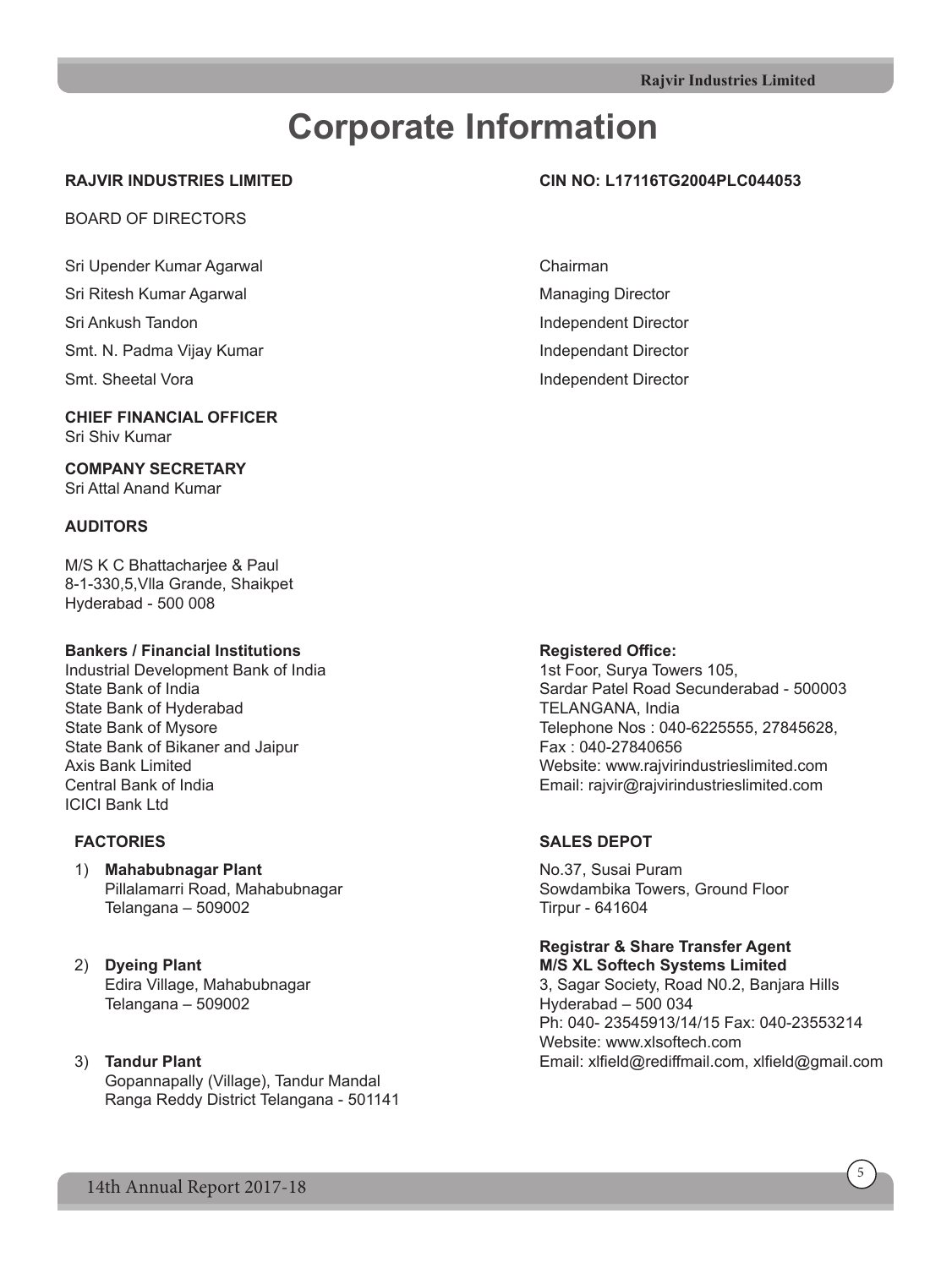# **NOTICE**

NOTICE is hereby given that the Fourteenth Annual General Meeting of RAJVIR INDUSTRIES LIMITED will be held on Saturday, the 29th September 2018 at 3.30 P.M. at FTAPCCI SURANA AUDITORIUM, FTAPCCI, Federation House,11-6-841,Red Hills, FAPCCI Marg, Hyderabad 500004, Telangana, to transact the following business:

#### **ORDINARY BUSINESS**

#### **1 ADOPTION OF AUDITED ACCOUNTS AND RE-PORTS**

To receive, consider and adopt the Balance Sheet as at 31st March, 2018, the Statement of Profit and Loss for the year ended as on that date, Directors' Report and Auditors' Report thereon.

#### **2 APPOINTMENT OF AUDITORS**

To consider and if thought fit to pass the following resolution with or without modification(s) as an Ordinary Resolution:

**"RESOLVED THAT** M/s. K C Bhattacharjee & Paul Chartered Accountants (Firm Registration No.303026E) be and are hereby re-appointed as Auditors of the Company to hold the Office from the conclusion of this Annual General Meeting of the Company till the conclusion of the next Annual General Meeting of the company to be held in the year 2019 at such remuneration to be fixed by the Board of Directors in consultation with the Auditors."

#### **SPECIAL BUSINESS**

#### **3 APPOINTMENT OF INDEPENDENT DIRECTOR**

To consider and if thought fit, to pass, with or without modification(s), the following resolution as an Ordinary Resolution:

**"RESOLVED THAT** pursuant to the provisions of section 149,150, and 152 read with schedule IV and other applicable provisions, if any, of the companies Act 2013 and Companies (Appointment and qualifications of Directors) Rules 2014 (including any statutory modification (s) or re-enactment (s) thereof for the time being in force), Smt Sheetal Vora having Director's identification Number 08172386 who was appointed as an Independent Woman Director of the Company, by the Board of Directors effective 30th May 2018 and who holds office till the date of 14th Annual General Meeting in terms of section 161 of the companies Act 2013 and in respect of whom the company has received a notice in writing from a member in terms of section 160 of the companies Act, 2013 signifying his intention to propose Smt Sheetal Vora as a candidate for the office of the Director of the Company, be and is hereby appointed as an independent Director of the Company for five consecutive years up to 28th September 2023."

#### 4. **APPOINTMENT OF INDEPENDENT DIRECTOR**

To consider and if thought fit, to pass, with or without modification(s), the following resolution as an Ordinary Resolution:

**"RESOLVED THAT** pursuant to the provisions of section 149,150, and 152 read with schedule IV and other applicable provisions, if any, of the companies Act 2013 and companies (Appointment and qualifications of Directors) Rules 2014 (including any statutory modification(s) or re-enactment(s) thereof for the time being in force), Sri Ankush Tandon having Director's identification Number 07840833 who was appointed as an Independent Director of the Company, by the Board of Directors effective 29th May 2017 and who holds office till the date of 14th Annual General Meeting in terms of section 161 of the companies Act 2013 and in respect of whom the company has received a notice in writing from a member in terms of section 160 of the companies Act, 2013 signifying his intention to propose Sri Ankush Tandon as a candidate for the office of the Director of the Company, be and is hereby appointed as an independent Director of the Company for four consecutive years up to 28th September 2022."

#### 5. **APPOINTMENT OF COST AUDITORS**

To consider and if thought fit, to pass, with or without modification(s), the following Resolution as Ordinary Resolution:

**"RESOLVED THAT** pursuant to the provisions of section 148 and all other applicable provisions of the Companies Act, 2013 and the Companies (Audit and Auditors) Rules, 2014 including any statutory modification(s) or re-enactment(s) thereof, Sri Penumarthy Srinivas, Cost Accountant, the Cost Auditors appointed by the Board of Directors of the Company to conduct the audit of the cost records of the Company for the financial year 2018-19, be paid a remuneration of Rs. 65,000/- exclusive of out of pocket expenses and applicable taxes.

RESOLVED FURTHER THAT the Board of Directors of the Company be and is hereby authorised to do all acts and take all such steps as may be necessary, proper or expedient to give effect to this resolution."

> By the Order of the Board For Rajvir Industries Limited

Place : Hyderabad Date : 25.08.2018

Sd/- Attal Anand Kumar Company Secretary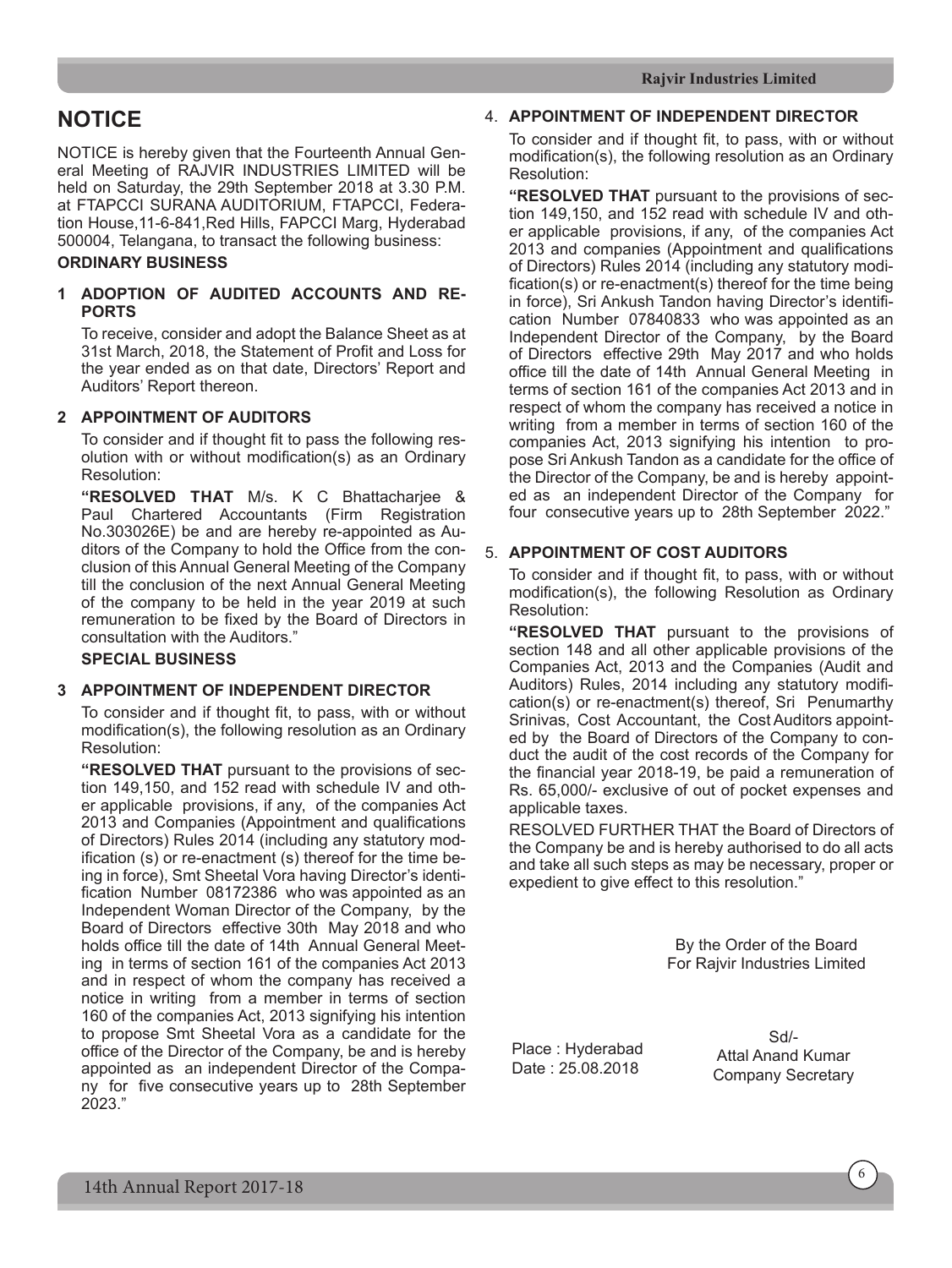#### **NOTES:**

- 1. A MEMBER ENTITLED TO ATTEND AND VOTE AT THE MEETING IS ENTITLED TO APPOINT A PROXY TO ATTEND AND VOTE INSTEAD OF HIMSELF AND SUCH PROXY NEED NOT BE A MEMBER OF THE COMPANY. THE PROXIES TO BE EFFECTIVE SHOULD BE DEPOSITED AT THE REGISTERED OFFICE OF THE COMPANY NOT LATER THAN 48 HOURS BEFORE THE COMMENCEMENT OF THE MEETING.
- 2. Register of members and share transfer books of the company will remain closed from 26.09.2018 to 29.09.2018 (both days inclusive).
- 3. Members/Proxies should bring the attendance slips duly filled in and signed for attending the meeting.
- 4. Members, who are holding shares in the identical order of names in more than one folio, are requested to write to the Company to enable it to consolidate their holding in one folio.
- 5. As per the provisions of the Companies Act, 2013, facility for making nomination is available for Members of the Company in respect of shares held by them. The members, who wish to nominate a person, may furnish the required details to the Company in prescribed form.
- 6. The Ministry of Corporate Affairs has taken a "Green Initiative in the Corporate Governance" by allowing paperless compliances by the companies and has issued circulars stating that service of notice/ documents including Annual Report can be sent by e-mail to its members. To support this green initiative of the Government in full measure, members who have not registered their e-mail addresses, so far, are requested to register their e-mail addresses. In respect of electronic holdings, with the Depository through their concerned Depository Participants and members who hold shares in physical form are requested to register the same with our RTA, M/S XL Softech Systems Limited, 3, Sagar Society, Road No.2, Banjara Hills Hyderabad-500 034, Telangana.
- 7. Electronic Copy of the Notice of the 14th Annual General Meeting of the Company interalia indicating the process and manner of e-voting along with attendance slip and proxy Form is being sent to all members whose mail IDS are registered with the company/Depository Participant (s) for communication purposes unless any member has requested for a hard copy of the same . For Members who have not registered their Email address , physical copies of the Notice of the 14th Annual general Meeting of the company inter-alia indicating the process and

Rajvir Industries Limited

the manner of E-Voting along with attendance slip and proxy Form is being sent in the permitted mode . Members may also note that the Notice of 14th Annual General Meeting and the Annual Report for the year 2017 – 2018 will also be available on the company's website www.rajvirindustries limited.com for their download . The physical copies of the aforesaid will also be available at the company's Registered Office in Hyderabad for inspection between 2.00 p.m. to 4.p.m on all working days from Monday to Friday. Even after registering E-communication , members are entitled to receive such communication in physical form , upon making a request for the same , by post, free of cost, For any communications, the members may also send requests to the company or its Registrar and share transfer Agent , at the following E-mail ID :xlfield@rediffmail.com/rajvir@rajvirindustrieslimited.com.

#### 8. **VOTING THROUGH ELECTRONIC MEANS**

In compliance with the provisions of Regulation 44 of the SEBI (Listing Obligations and Disclosure Requirements) Regulations, 2015 read with Section 108 of the Companies Act, 2013 and the Rule 20 of the Companies (Management and Administration) Rules, 2014, the company is pleased to provide members facility to exercise their votes for all the resolutions detailed in the Notice of the 14th Annual Report of the company and the business may be transacted through e-voting. The company has engaged the services of National Securities Depository Limited (NSDL) as the authorized agency to provide the e-voting facility. The detailed instructions for E Voting are given here below

- 9. Members are requested to quote their Registered Folio Number on all correspondence (s) with the Company.
- 10. Sri S. S. Marthi (Membership No.FCS 1989), Practicing Company Secretary, is appointed as scrutinizer to conduct E-voting.

#### **E-VOTING**

I. In compliance with provisions of Section 108 of the Companies Act, 2013, Rule 20 of the Companies (Management and Administration) Rules, 2014 as amended by the Companies (Management and Administration) Amendment Rules, 2015 and regulation 44 of the Securities and Exchange Board of India (Listing Obligations and Disclosure Requirements) Regulations 2015 (Listing Regulations), the Company is pleased to provide members facility to exercise their right to vote on resolutions proposed to be considered at the Annual General Meeting (AGM) by electronic means and the business may be transacted through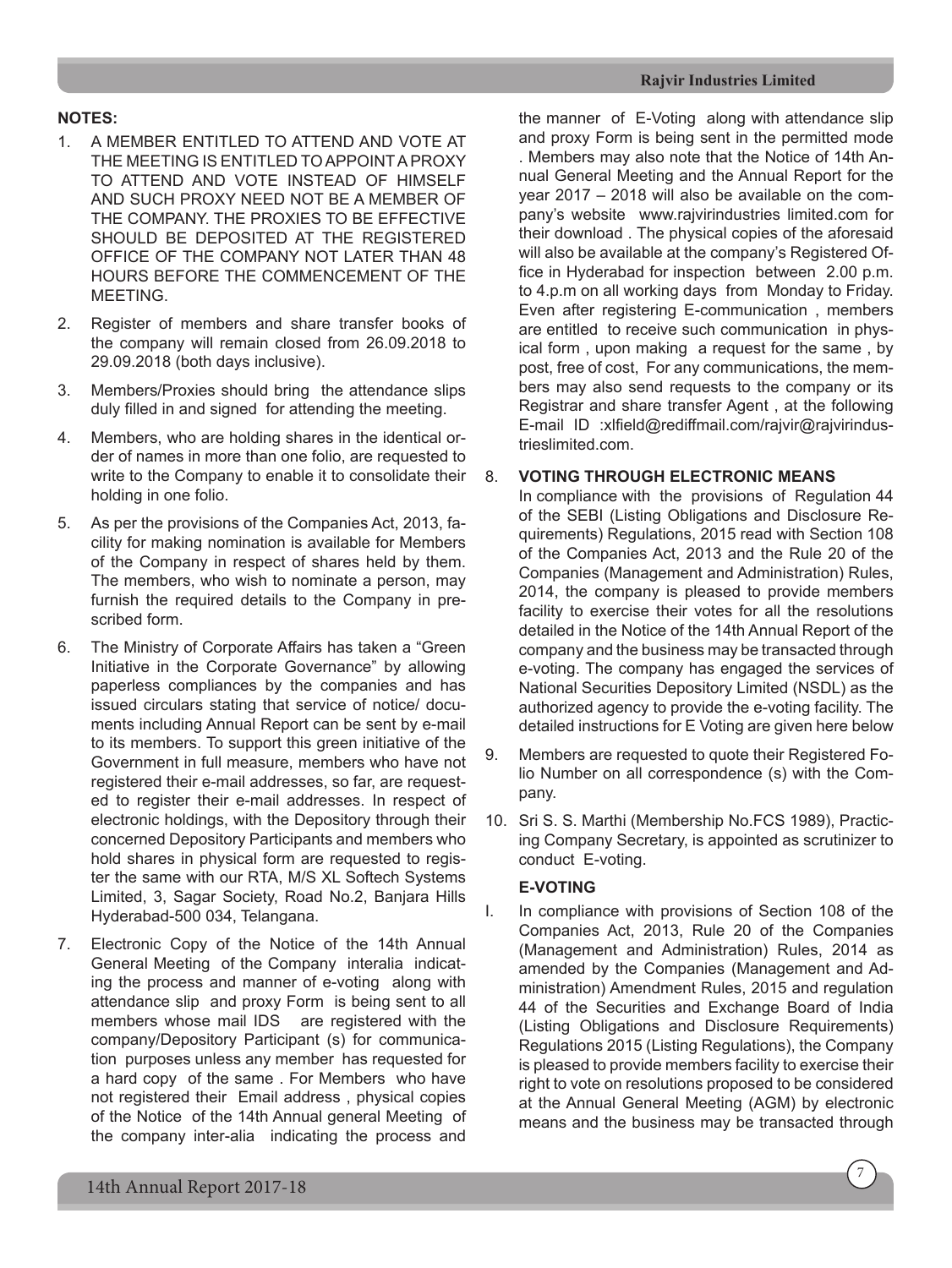e-Voting Services. The facility of casting the votes by the members using an electronic voting system from a place other than venue of the AGM ("remote e-voting") will be provided by National Securities Depository Limited (NSDL).

- II. The facility for voting through ballot paper shall be made available at the AGM and the members attending the meeting who have not cast their vote by remote e-voting shall be able to exercise their right at the meeting through ballot paper
- III. The members who have cast their vote by remote e-voting prior to the AGM may also attend the AGM but shall not be entitled to cast their vote again.
- IV. The remote e-voting period commences on 26th September, 2018 at 09.00 a.m. and ends on 28th September, 2018 at 5.00 p.m. During this period members' of the Company, holding shares either in physical form or in dematerialized form, as on the cut-off date of 15th September, 2018 (cut off date), may cast their vote by remote e-voting. The remote e-voting module shall be disabled by NSDL for voting thereafter. Once the vote on a resolution is cast by the member, the member shall not be allowed to change it subsequently.
- V. The process and manner for remote e-voting are as under:
- A. In case a Member receives an email from NSDL [for members whose email IDs are registered with the Company / Depository Participants(s)] :
- (i) Open email and open PDF file viz; "remote e-voting. pdf" with your Client ID or Folio No. as password. The said PDF file contains your user ID and password/PIN for remote e-voting. Please note that the password is an initial password.
- (ii) Launch internet browser by typing the following URL: https://www.evoting.nsdl.com/
- (iii) Click on Shareholder Login
- (iv) Put user ID and password as initial password/PIN noted in step (i) above. Click Login.
- (v) Password change menu appears. Change the password/PIN with new password of your choice with minimum 8 digits/characters or combination thereof. Note new password. It is strongly recommended not to share your password with any other person and take utmost care to keep your password confidential.
- (vi) Home page of remote e-voting opens. Click on remote e-voting: Active Voting Cycles.
- (vii) Select "EVEN" of "Rajvir Industries Limited".
- (viii) Now you are ready for remote e-voting as Cast Vote page opens.
- (ix) Cast your vote by selecting appropriate option and click on "Submit" and also "Confirm" when prompted.
- (x) Upon confirmation, the message "Vote cast successfully" will be displayed.
- (xi) Once you have voted on the resolution, you will not be allowed to modify your vote.
- (xii) Institutional shareholders (i.e. other than individuals, HUF, NRI etc.) are required to send scanned copy (PDF/JPG Format) of the relevant Board Resolution/ Authority letter etc. together with attested specimen signature of the duly authorized signatory(ies) who are authorized to vote, to the Scrutinizer through e-mail to spcspl@gmail.com with a copy marked to evoting@nsdl.co.in
- B. In case a Member receives physical copy of the Notice of AGM) [for members whose email IDs are not registered with the Company/Depository Participants(s) or requesting physical copy] :

#### **(i) Initial password is pasted as below/at the bottom of the Attendance Slip for the AGM**

| EVEN (Remote e-voting   USER ID   PASSWORD/PIN<br>Event Number) |  |
|-----------------------------------------------------------------|--|
| 109890                                                          |  |

- (ii) Please follow all steps from Sl. No. (ii) to Sl. No. (xii) above, to cast vote.
- VI. In case of any queries, you may refer the Frequently Asked Questions (FAQs) for Members and remote e-voting user manual for Members available at the downloads section of www.evoting.nsdl.com or call on toll free no.: 1800-222-990.
- VII. If you are already registered with NSDL for remote e-voting then you can use your existing user ID and password / PIN for casting your vote.
- VIII. You can also update your mobile number and e-mail id in the user profile details of the folio which may be used for sending future communication(s).
- IX. The voting rights of members shall be in proportion to their shares of the paid up equity share capital of the Company as on the cut-off date of 15th September, 2018.
- X. Any person, who acquires shares of the Company and become member of the Company after dispatch of the notice and holding shares as of the cut-off date

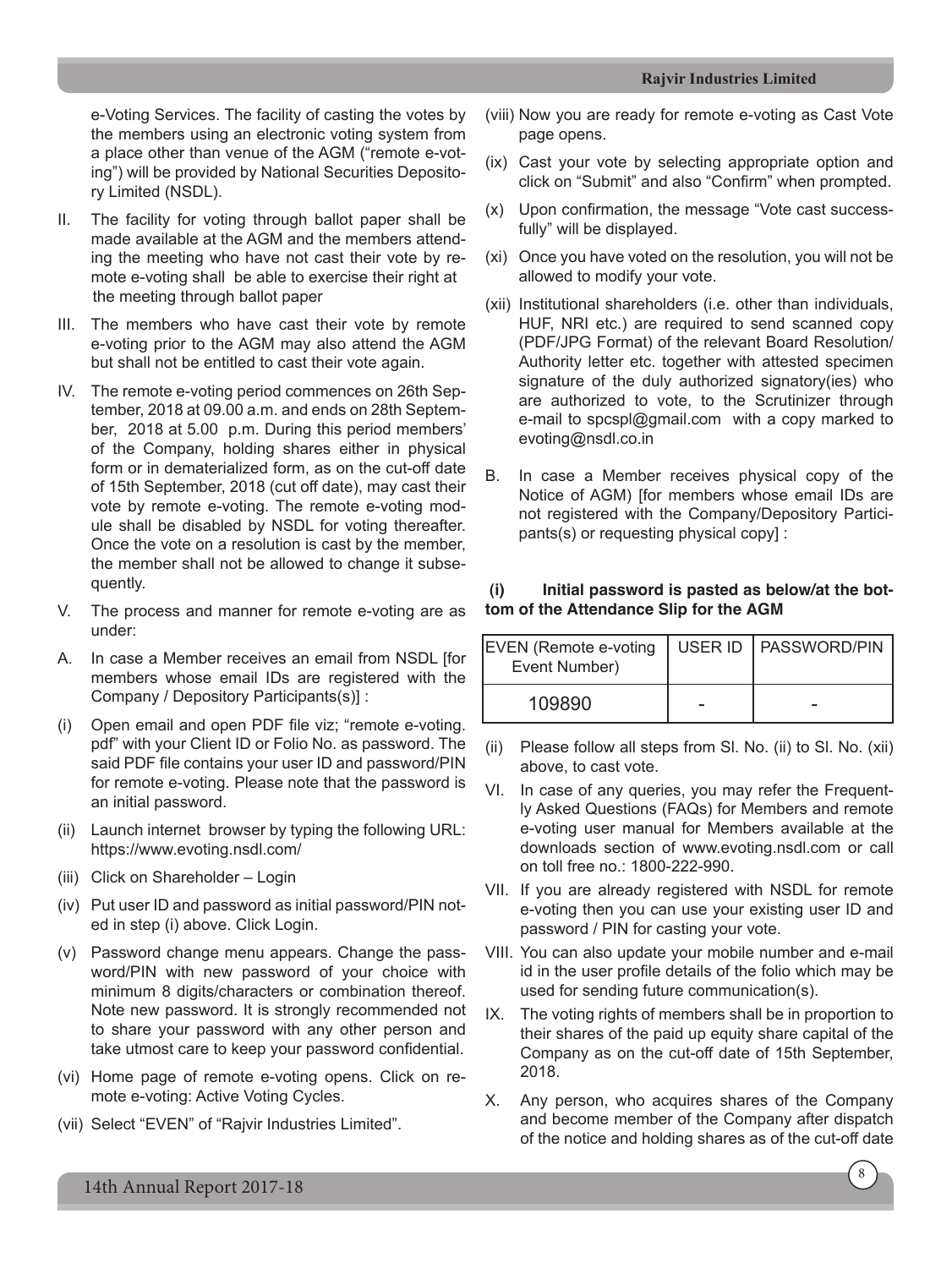i.e. 15th September, 2018, may obtain the login ID and password by sending a request at evoting@nsdl. co.in or Issuer / RTA.

However, if you are already registered with NSDL for remote e-voting then you can use your existing user ID and password for casting your vote. If you forgot your password, you can reset your password by using "Forgot User Details/Password" option available on www.evoting.nsdl.com or contact NSDL at the following toll free no.: 1800-222-990.

- XI. A member may participate in the AGM even after exercising his right to vote through remote e-voting but shall not be allowed to vote again at the AGM.
- XII. A person, whose name is recorded in the register of members or in the register of beneficial owners maintained by the depositories as on the cut-off date only shall be entitled to avail the facility of remote e-voting as well as voting at the AGM through ballot paper.
- XIII. Mr. S.S. Marthi, Practicing Company Secretary (Membership No. FCS 1989) has been appointed as the Scrutinizer for providing facility to the members of the Company to scrutinize the voting and remote e-voting process in a fair and transparent manner.
- XIV. The Chairman shall, at the AGM, at the end of discussion on the resolutions on which voting is to be held, allow voting with the assistance of scrutinizer, by use of "Ballot Paper" for all those members who are present at the AGM but have not cast their votes by availing the remote e-voting facility.
- XV. The Scrutinizer shall after the conclusion of voting at the general meeting, will first count the votes cast at the meeting and thereafter unblock the votes cast through remote e-voting in the presence of at least two witnesses not in the employment of the Company and shall make, not later than three days of the conclusion of the AGM, a consolidated scrutinizer's report of the total votes cast in favour or against, if any, to the Chairman or a person authorized by him in writing, who shall countersign the same and declare the result of the voting forthwith.
- XVI. The Results declared along with the report of the Scrutinizer shall be placed on the website of the Company www.rajvirindustrieslimited.com and on the website of NSDL immediately after the declaration of result by the Chairman or a person authorized by him in writing. The results shall also be immediately forwarded to the BSE and NSE, Mumbai.

Pursuant to Regulation 36 of the SEBI(Listing obligations and Disclosure Requirements ) Regulations, 2015, the brief profile of Directors seeking appointment/re-appointment is furnished below.

| Name of Director                                           | Shri Ankush Tandon |
|------------------------------------------------------------|--------------------|
| Date of Birth                                              | 10.01.1982         |
| Date of Appointment                                        | 29.05.2017         |
| Qualification                                              | Post Graduate      |
| Expertise                                                  | Finance            |
| Other directorship                                         | NIL                |
| Chairman/Members<br>of the Committee in<br>other Companies | <b>NIL</b>         |
| No of shares held in<br>the Company                        | NII                |

| Name of Director                                           | Smt. Sheetal Vora |
|------------------------------------------------------------|-------------------|
| Date of Birth                                              | 29.07.1982        |
| Date of Appointment                                        | 30.05.2018        |
| Qualification                                              | Commerce Graduate |
| Expertise                                                  |                   |
| Other directorship                                         | <b>NIL</b>        |
| Chairman/Members of<br>the Committee in<br>other Companies | <b>NIL</b>        |
| No of shares held in<br>the Company                        | NIL               |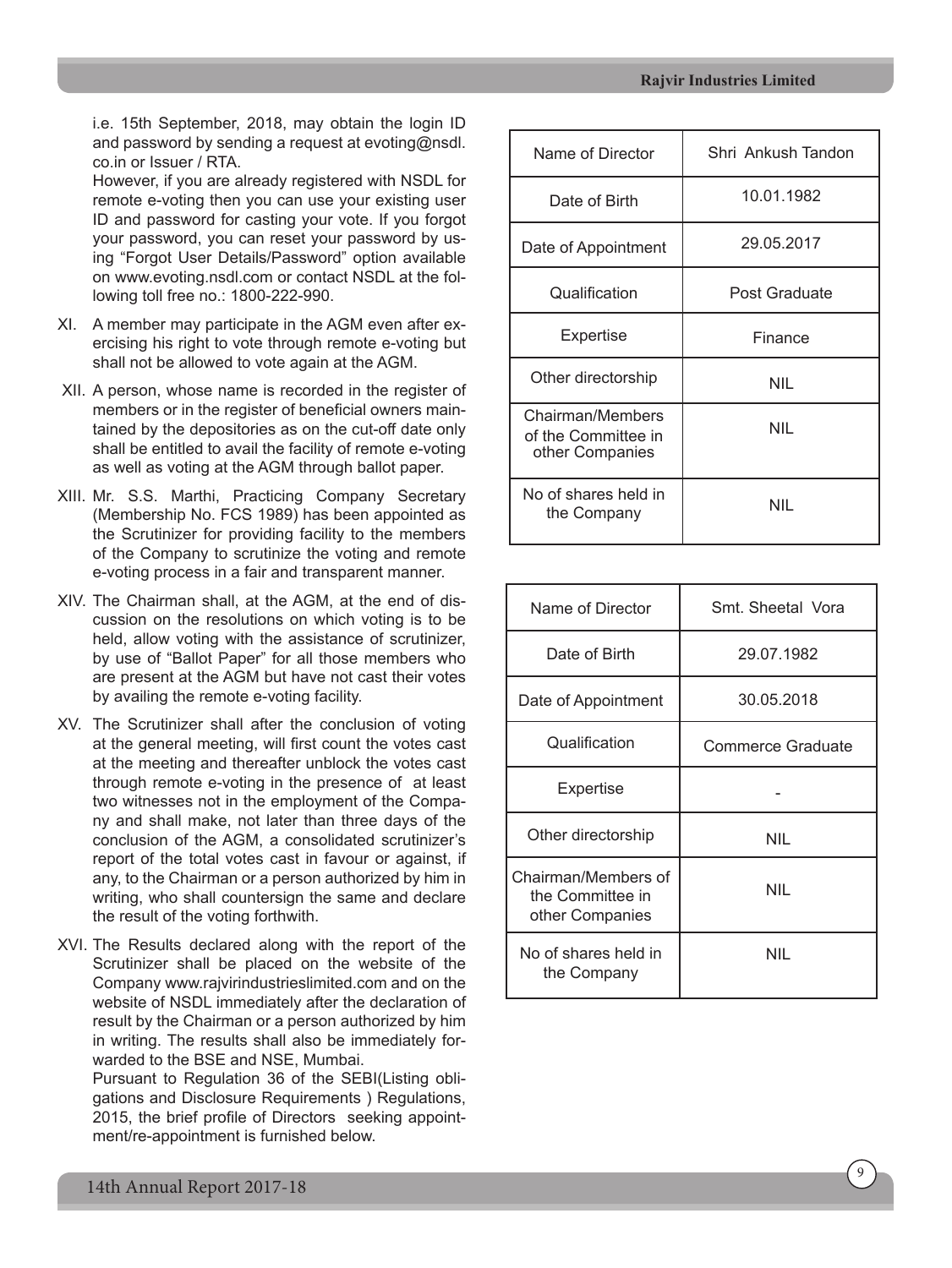#### **EXPLANATORY STATEMENT PURSUANT TO SEC-TION 102 OF THE COMPANIES ACT, 2013.**

#### **ITEM NO.3**

Smt Sheetal Vora was appointed as an Independent woman Director on the Board of the Company with effect from May 30th, 2018. Pursuant to the provisions of Section 161(1) of the Companies Act, 2013 read with the Articles of Association of the Company, Smt. Sheetal Vora holds office up to the date of this fourteenth Annual General Meeting. The Company has received notice under Section 160 of the Companies Act, 2013 from a member proposing the candidature of Smt Sheetal Vora as an Independent Woman Director of the Company, along with the prescribed deposit of Rs.1,00,000/-.

Smt Sheetal Vora is not disqualified from being appointed as an Independent Woman Director in terms of Section 164 of the Act and has given her consent to be appointed as a Director.

The Board recommends the appointment of Smt Sheetal Vora as an Independent Woman Director as set out in item No.3 of the Notice as an ordinary resolution.

Save and except Smt Sheetal Vora none of the other Directors / Key Managerial Personnel and their relatives are in any way, are concerned or interested, financially or otherwise, in the resolution as set out in item no.3.

#### **ITEM NO.4**

#### REAPPOINTMENT OF DIRECTOR

Shri Ankush Tandon was appointed as an Independent Director on the Board of the Company with effect from May 29th, 2017 Pursuant to the provisions of Section 161(1) of the Companies Act, 2013 read with the Articles of Association of the Company, Shri Ankush Tandon holds the office up to the date of this fourteenth Annual General Meeting. The Company has received notice under Section 160 of the Companies Act, 2013 from a member proposing the candidature of Shri Ankush Tandon as an Independent Director of the Company, along with the prescribed deposit of Rs.1,00,000/-.

Shri Ankush Tandon is not disqualified from being appointed as an Independent Director in terms of Section 164 of the Act and has given his consent to be appointed as a Director.

The Board recommends the appointment of Shri Ankush Tandon as an Independent Director as set out in item No.4 of the Notice as an ordinary resolution.

Save and except Shri Ankush Tandon none of the other Directors / Key Managerial Personnel and their relatives are in any way, are concerned or interested, financially or otherwise, in the resolution as set out in item no. 4.

#### **ITEM NO.5**

The Board on the recommendation of the Audit Committee has approved the appointment of Sri Penumarthy Srinivas and the remuneration of the Cost Auditors to conduct the audit of the cost records of the company for the financial year 2018-19 for a fee of Rs.65,000/-, excluding out of pocket expenses and taxes.

In accordance with the provisions of Section 148 of the Companies Act, 2013 read with the Companies (Audit and Auditors) Rules, 2014, the remuneration payable to the Cost Auditors has to be ratified by the shareholders of the company. Accordingly, consent of the members is sought for passing ordinary Resolution as set out at Item No.5 of the Notice for ratification of the remuneration payable to the Cost Auditors for the financial year 2018-19.

None of the Directors of the Company or key managerial personnel of the company including their relatives are concerned or interested in the said resolution.

> By the Order of the Board For Rajvir Industries Limited

Place : Hyderabad Date :25.08.2018

> sd/- Attal Anand Kumar Company Secretary

> > 10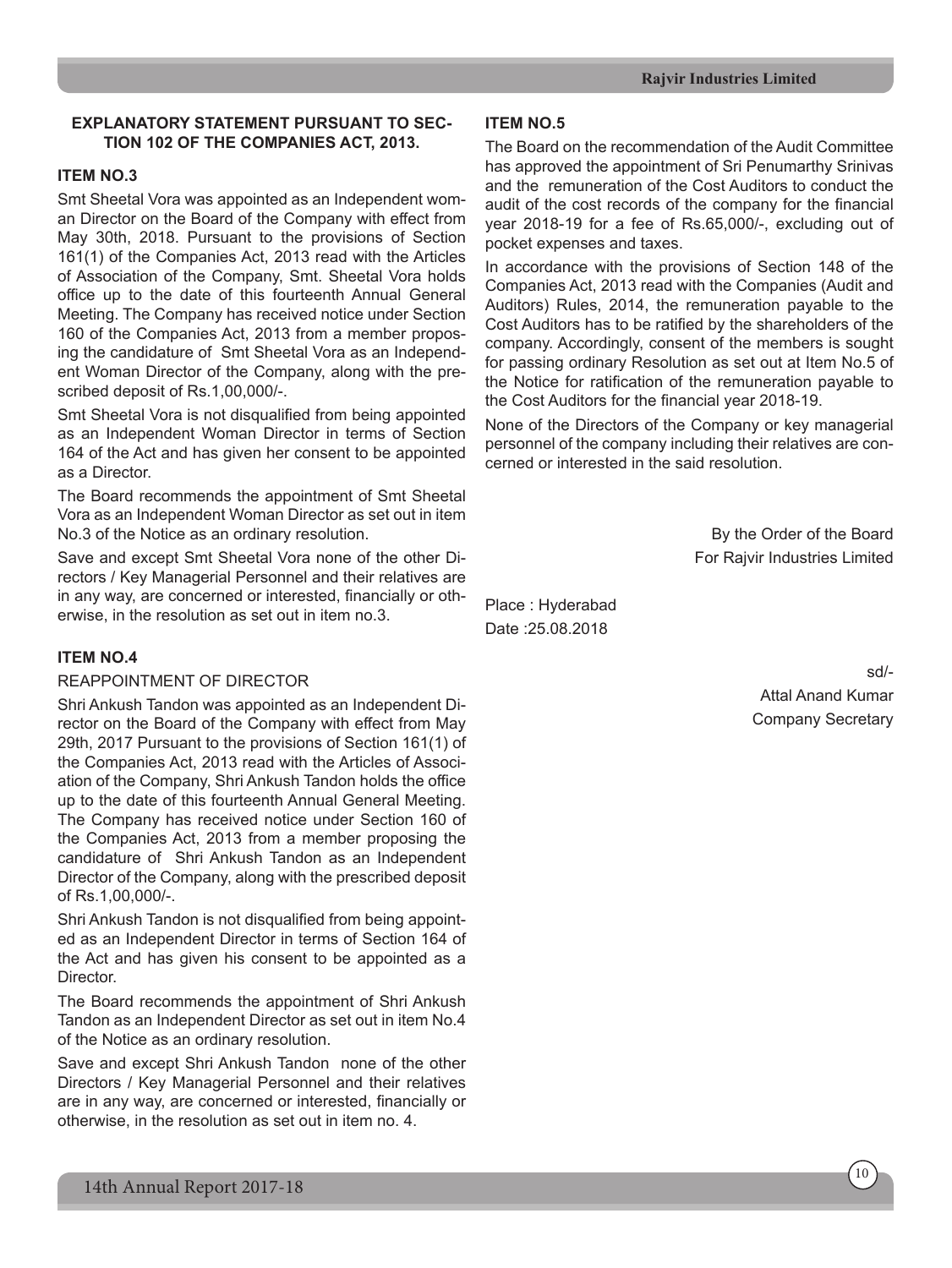# **Directors' Report**

#### **Dear Members**

Your Directors have pleasure in submitting their fourteenth Annual Report of the Company together with the Audited Statements of Accounts for the year ended 31st March, 2018.

#### **FINANCIAL RESULTS**

FINANCIAL RESULTS FOR THE YEAR UNDER REVIEW WITH THE CORRESPONDING FIGURES OF THE PRE-VIOUS YEAR"S FIGURES

| <b>Particulars</b>                                                  | 2017-18    | Year ended Year ended<br>2016-17 |
|---------------------------------------------------------------------|------------|----------------------------------|
| Gross revenue from operations                                       | 9422.85    | 15421.76                         |
| Profit before interest and depreciation                             | 122.67     | 1787.69                          |
| Interest & Finance charges                                          | 1806.34    | 1838.13                          |
| Depreciation & Amortisation                                         | 322.86     | 331.49                           |
| Profit/(Loss) before Tax & exceptional items                        | $-2006.53$ | $-381.93$                        |
| Provision for taxation:                                             |            |                                  |
| a) Current Tax                                                      |            |                                  |
| b) Deferred Tax (credit)/expense                                    | 164.58     | $-447.88$                        |
| Profit/(Loss) after Tax from continuing operations                  | $-2171.11$ | 65.95                            |
| (Loss) from discontinued operations                                 | $-301.29$  | $-1525.40$                       |
| Tax expense/(credit) of discontinued<br>operations                  | 24.71      | $-166.09$                        |
| Net profit /(Loss) for the period from dis-<br>continued operations | $-326.00$  | $-1359.31$                       |
| Total Profit/(Loss) for the year                                    | $-2497.12$ | $-1293.36$                       |
| Add: Profit/(Loss) brought forward from last year                   | $-2400.49$ | $-1107.12$                       |
| Adjustment due to adoption of IND AS                                | $-10.25$   | $-1.55$                          |
| Total profit /(Loss)                                                | -4907.86   | $-2402.03$                       |
| <b>APPROPRIATIONS</b>                                               |            |                                  |
| Amount carried forward Balance sheet                                | -4907.86   | $-2402.03$                       |
| Earnings per Equity share:                                          |            |                                  |
| Basic                                                               | $-62.76$   | $-32.41$                         |
| <b>Diluted</b>                                                      | $-62.76$   | $-32.41$                         |

#### **OPERATIONS**

During the year under review, the company achieved aturnover of 9422.85 lakhs from its continuing operations and net loss of 2507.37 lakhs as against Rs. 15421.76 lakhs and Rs. 1294.91 lakhs in the previous year respectively.

#### **DIVIDEND**

**Rs.in lakhs**

As the company did not earn distributable profits, the board of directors did not recommend any dividend for the financial year under review.

The provisions of Section 125(2) of the Companies Act, 2013 do not apply as there was no unpaid dividend pending to be transferred to the Investor Education and Protection Fund.

#### **REVIEW OF BUSINESS OPERATIONS AND FUTURE PROSPECTS**

The future business scenario of our products is bright in the domestic market we have met forays in Southern Textile markets and we Expect to substantial turnover due to the same on the Export front the company has captured world major markets in UK, US, Europe, Argentina. We have made an impressive presentation of our new fancy product range in these countries and are confident of securing huge orders in the next few months.

#### **DIRECTORS RESPONSIBILITY STATEMENT**

- In accordance with the provisions of Section 134(5) of the Companies Act, 2013, Directors of your company hereby state and confirm that :
- (a) in the preparation of the annual accounts, the applicable accounting standards had been followed along with proper explanation relating to material departures;
- (b) The Directors had selected such accounting policies and applied them consistently and made judgments and estimates that are reasonable and prudent so as to give a true and fair view of the state of affairs of the company at the end of the financial year and of the profit and loss of the company for that period;
- (c) The Directors had taken proper and sufficient care for the maintenance of adequate accounting records in accordance with the provisions of this Act for safeguarding the assets of the company and for preventing and detecting fraud and other irregularities;
- (d) The Directors had prepared the annual accounts on a going concern basis; and
- (e) The Directors in the case of a listed company had laid down internal financial controls to be followed by the company and that such internal financial controls and are adequate and operating effectively;

11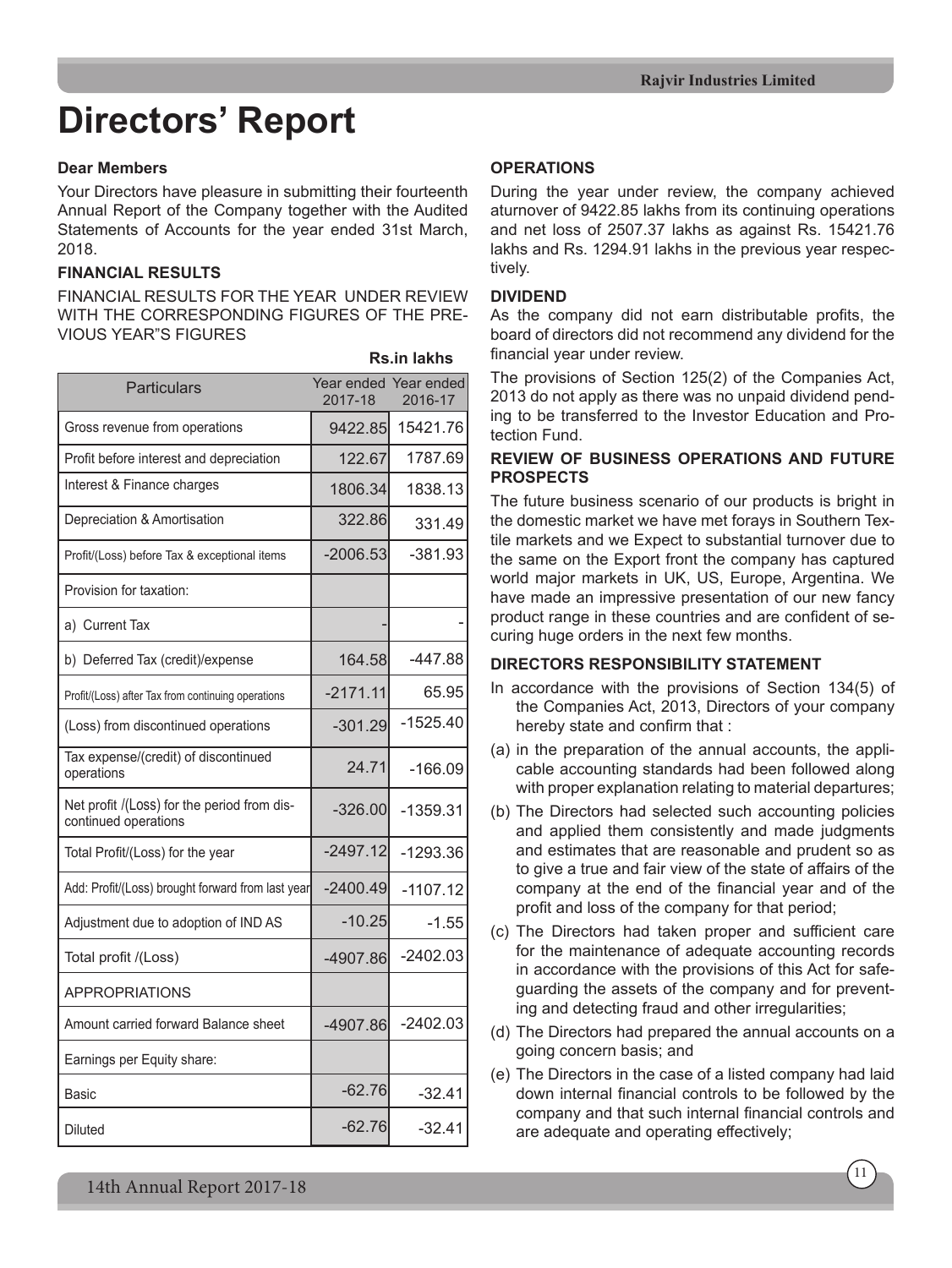(f) The Directors had devised proper systems to ensure compliance with the provisions of all applicable laws and that such systems were adequate and operating effectively.

#### **DETAILS IN RESPECT OF ADEQUACY OF INTERNAL FINANCIAL CONTROLS WITH REFERENCE TO THE FINANCIAL STATEMENTS.**

The company has adequate internal financial controls and has a separate Audit committee to assess the internal controls and guide the company accordingly.

DETAILS OF SUBSIDIARIES, JOINT VENTURES, ASSO-CIATE COMPANIES & THEIR PERFORMANCE

The Company does not have any subsidiary or joint venture or associate company, as such, their performance details will not arise.

#### **DEPOSITS**

The Company has renewed the fixed deposits received from the public. The amount of deposits outstanding as on 31st March 2018 was Rs.50.00 lakhs. There were no deposits accepted under the provisions of Chapter V of the Companies Act, 2013. The company does not have any deposits lying unpaid or unclaimed as on 31st March 2018. There is an overdue amount of Rs.11.01 lakhs towards interest on fixed deposit as on 31st March2018 which will be paid subsequently.

#### **RISK MANAGEMENT POLICY OF THE COMPANY**

The Company has formulated and adopted a risk management policy at its Board Meeting. As per the policy, the management continues to review and assess the risk and also the steps for mitigating the same.

#### **CORPORATE SOCIAL RESPONSIBILITY**

The provisions of Section 135 of the Companies Act, 2013 relating to Corporate Social Responsibility does not apply to the company. However, your company continues to carry out activities for the community and society.

#### **RELATED PARTY TRANSACTIONS**

The related party transactions entered into by the company during the financial year under review have been disclosed in the financial statements of the company for the financial year ended 31st March 2018. All the transactions entered into are at an arm's length basis and in the ordinary course of business. The relevant details in form AOC-2 is enclosed hereto at Annexure -A.

PARTICULARS OF LOANS, GUARANTEES OR INVEST-MENTS MADE UNDER SECTION 186 OF THE COMPA-NIES ACT, 2013

 During the year under review your company has not extended any guarantees or made any investments.

#### **DIRECTORS AND KEY MANAGERIAL PERSONNEL**

Shri Ankush Tandon was appointed as an Independent director w.e.f 29th May 2017 and holds the Office of Director till end of the ensuing 14th Annual General General Meeting. The Board has re-appointed Mr.Ankush Tandon as an Independent Director for a period of 4 years up to 2022

Smt. Sheetal Vora was appointed as an Independent Woman Director w.e.f. 30th May 2018, and holds office till the date of the ensuing Annual General Meeting. Smt. Sheetal Vora has furnished a declaration under Section 149(7) of the Companies Act, 2013 that she fulfils the criteria for being appointed as an independent director. Hence, the Board recommends for her appointment as an Independent Director for a period of five years The company has received a notice in writing from a member along with the requisite deposit of `1,00,000/- under Section 160 of the Companies Act, 2013 proposing her candidature.

The Independent Directors have submitted declarations disclosing to the Board that they fulfil the criteria stipulated under Section 149(6) of the Companies Act, 2013 so as to qualify themselves to be appointed as Independent Directors under the provisions of the Companies Act, 2013 and the relevant rules made there under the SEBI (Listing Obligations and Disclosure Requirements) Regulations,2015

Sri Attal Anand Kumar is appointed as a Company Secretary and Compliance Officer of the company.

#### **MEETINGS OF THE BOARD**

There were 8 (Eight) Meetings of the Board of Directors during the year under review the details of which are furnished in the report on Corporate Governance.

#### **AUDIT COMMITTEE**

The committee comprises of Sri K C Reddy, Sri Ankush Tandon, Smt. N. Padma Vijay Kumar and Ritesh Kumar Agarwal. The recommendations made by the committee have been accepted by the Board

#### **VIGIL MECHANISM**

Pursuant to the provisions of Section 177 (9) and (10) of the Companies Act, 2013, a vigil mechanism for Directors and employees has been established for reporting their concerns.

#### **REMUNERATION RATIO OF THE DIRECTORS/KEY MANAGERIAL PERSONNEL/EMPLOYEES**

The details as per Rule 5 of the Companies (Appointment and Remuneration of Managerial Personnel) Rules, 2014 are provided at Annexure B.

#### **COMPANY'S POLICY RELATING TO DIRECTORS AP-POINTMENT, PAYMENT OF REMUNERATION AND DIS-CHARGE OF THEIR DUTIES**

The Nomination and Remuneration Committee is vested with the powers to recommend the Appointment of a Direc-

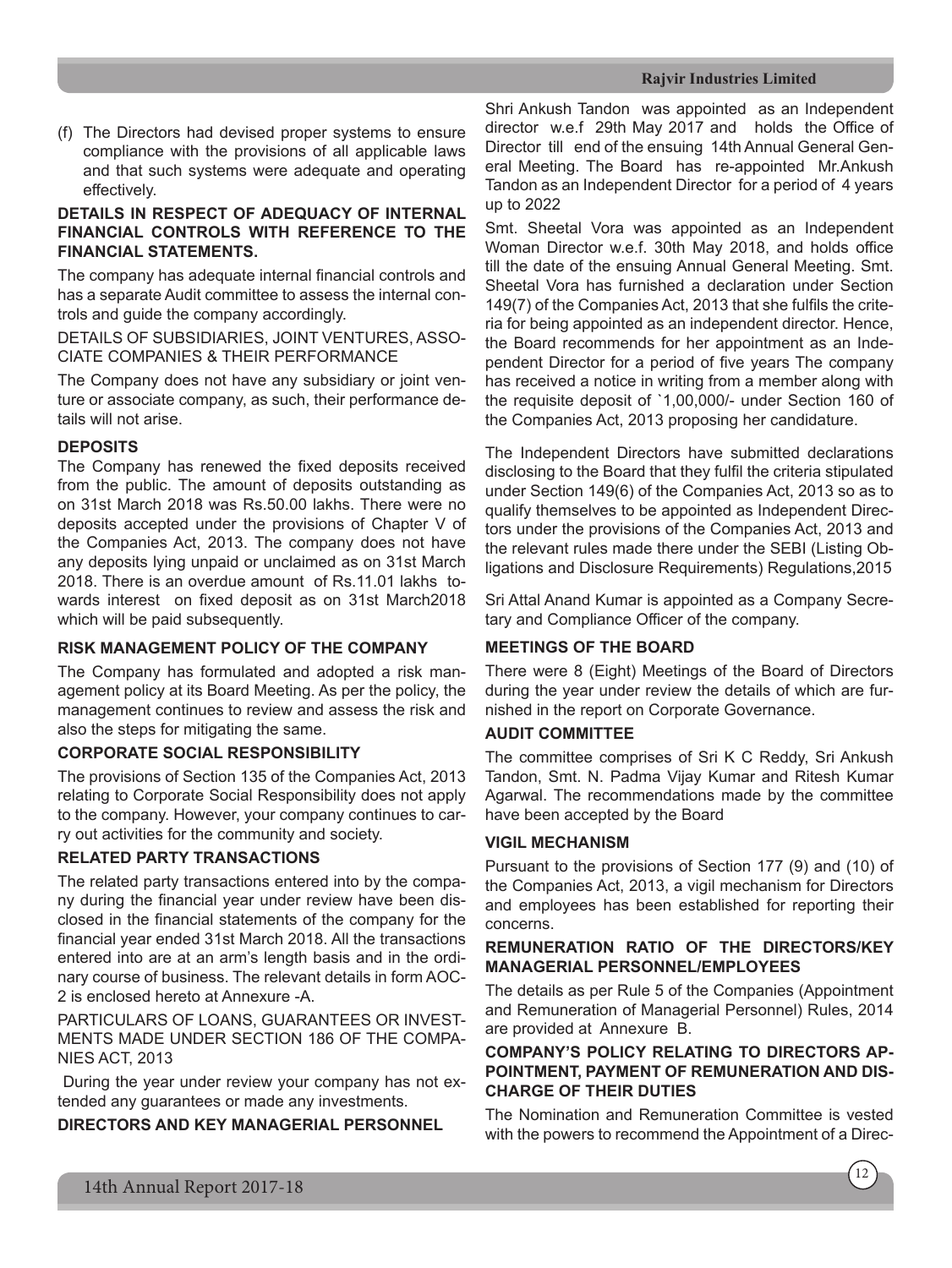tor and recommend the remuneration accordingly.

#### **EVALUATION OF THE BOARD**

Since the company was going through severe stress and strain in connection with the financial aspects of the company, it could not formulate a remuneration policy in line with the provisions of the Companies Act, 2013. However, steps have been taken now to comply with the same.

#### **MANAGEMENT DISCUSSION AND ANALYSIS REPORT**

Management Discussion and Analysis Report, pursuant to the SEBI (Listing Obligations and Disclosure Requirements) Regulations, 2015, forms part of this Report and is annexed hereto as "Annexure C".

#### **CORPORATE GOVERNANCE**

The Company has implemented the procedures and adopted practices in conformity with the Code of Corporate Governance as laid down under the SEBI (Listing Obligations and Disclosure Requirements) Regulations, 2015 with the stock Exchanges A separate report on Corporate Governance is annexed herewith, as part of the Annual Report along with the Auditor's Certificate on its compliance as "Annexure D".

#### **ANNUAL RETURN**

The extracts of the Annual Return pursuant to the provisions of Section 92 read with Rule 12 of the Companies (Management and administration) Rules, 2014 in Form MGT 9 is attached to this Report at Annexure E.

#### **STATUTORY AUDITORS**

The Company has received a certificate from M/s K C Bhattacharjee & Paul Chartedred Accounts

Auditors to the effect that if they are reappointed, it would be in accordance with the provisions of Section 141 of the Companies Act, 2013.

The Auditors Report contain qualifications.

#### **COST AUDIT**

Pursuant the provisions of the Companies Act, 2013, and the rules framed there under Sri Penumarthy Srinivas has been appointed as the Cost Auditor of the company.

#### **SECRETARIAL AUDIT**

Pursuant to the provisions of Section 204 of the Companies Act, 2013 Secretarial Audit has been conducted for the Financial Year 2017-18 by M/S Marthi & Co., Practicing Company Secretaries, Hyderabad, and their Secretarial Audit report for the financial year ended 31st March 2018 is enclosed at Annexure F.

#### **LISTING & TRADING**

The Equity Shares of the Company are listed on the Bombay Stock Exchange Limited and National Stock Exchange, Mumbai. The Market price of the Share as on 31st March, 2018 was Rs.35.40 and Rs. 47.90 per share on BSE and NSE respectively.

#### **PARTICULARS OF EMPLOYEES**

Information as required under the provisions of Rules 5(2)

& 5(3) of the Companies (Appointment and Remuneration of Managerial Personnel) Rules, 2014, is given elsewhere in the report. As per the provison to Rule 5 (3) of the Companies (Appointment and Remuneration of Managerial Personnel) Rules, 2014, the particulars of employees posted and working outside India is NIL.

#### **CONSERVATION OF ENERGY, TECHNOLOGY AB-SORPTION, FOREIGN EXCHANGE EARNINGS AND OUTFLOW**

Information under Section 134(3)(m) of the Companies Act, 2013 read with Rule 8(3) of the Companies (Accounts Rules), 2014 is attached hereto at Annexure G.

#### **ACKNOWLEDGEMENTS**

Your Directors place on record their sincere thanks to bankers, business associates, consultants, and various Government Authorities for their continued support extended to your Company activities during the year under review. Your Directors also acknowledge gratefully the shareholders for their support and confidence reposed in your Company.

> **For and on behalf of the Board For Rajvir Industries Limited**

Place : Hyderabad Sd/-<br>Date 25.08.2018 U K Agarwal Date 25.08.2018

Chairman

13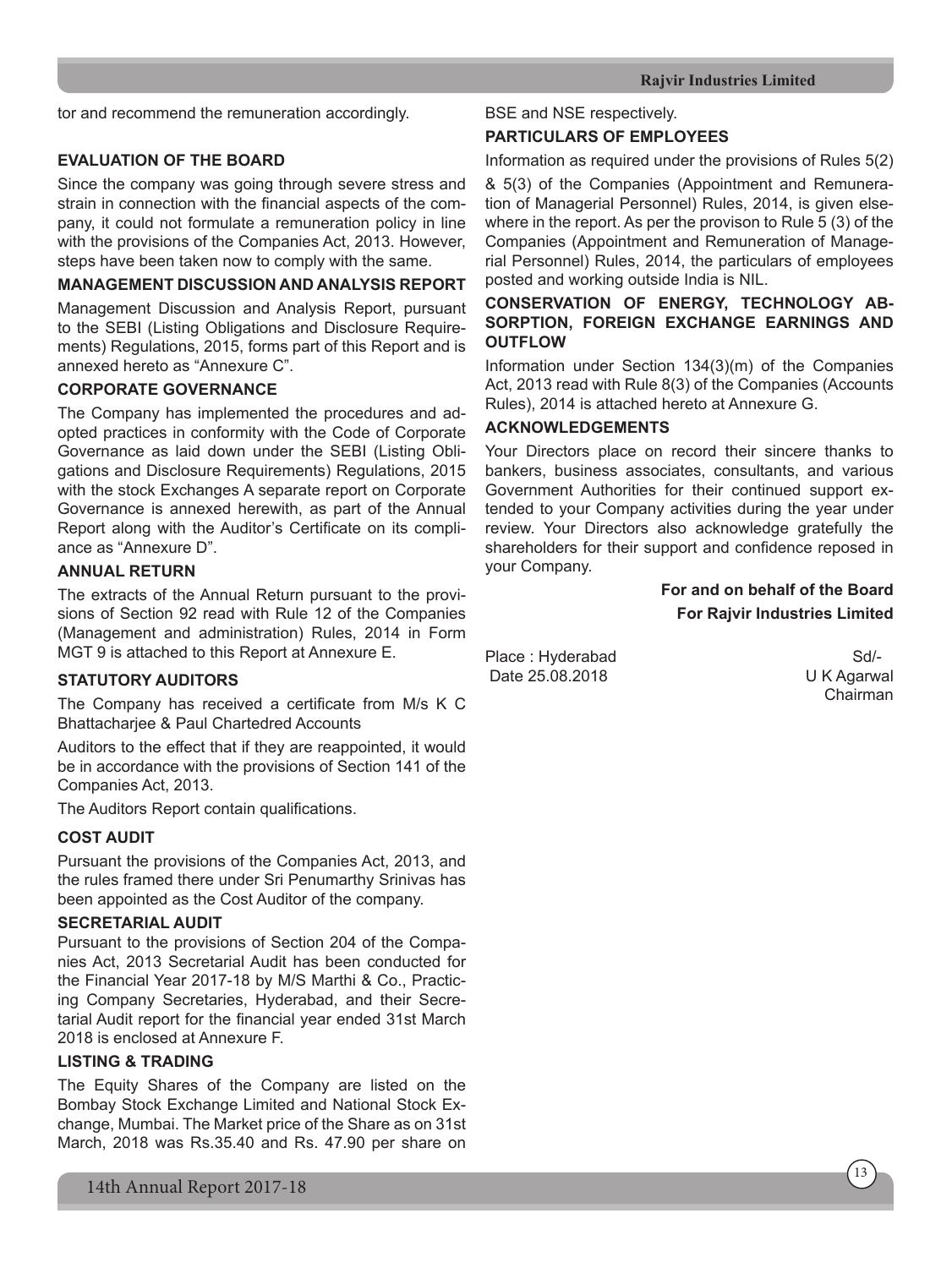# **ANNEXURE - A**

### **FORM NO. AOC.2**

(Pursuant to Clause (h) of sub-section (3) of Section 134 of the Act and Rule 8 (2) of the Companies (Accounts) Rules, 2014)

Form for disclosure of particulars of contracts/arrangements entered into by the company with related parties referred to in sub-section (1) of Section 188 of the Companies Act, 2013 including certain arm's-length transactions under third proviso thereto

| $1_{-}$ | Details of contracts or arrangements or transactions not at arm's length basis:                                            |                       |
|---------|----------------------------------------------------------------------------------------------------------------------------|-----------------------|
| (a)     | Name(s) of the related party and nature of relationship                                                                    | <b>Nil</b>            |
| (b)     | Nature of contracts/arrangements/transactions                                                                              | <b>Nil</b>            |
| (c)     | Duration of the contracts/arrangements/transactions                                                                        | Nil                   |
| (d)     | Salient terms of the contracts or arrangements or transactions<br>including the value, if any                              | <b>Nil</b>            |
| (e)     | Justification for entering into such contracts or arrangements or<br>transactions                                          | <b>Nil</b>            |
| (f)     | date(s) of approval by the Board                                                                                           | <b>Nil</b>            |
| (g)     | Amount paid as advances, if any:                                                                                           | <b>Nil</b>            |
| (h)     | Date on which the special resolution was passed in general<br>meeting as required under first provision to Section 188 Nil | <b>Not Applicable</b> |

2. Details of material contract or arrangement or transactions at arm's length basis:

| (a) | Name(s) of the related party and nature of relationship                                        | M/s Balaji Enterprises<br>M/s Sree Lakshmi Enterprises                            |
|-----|------------------------------------------------------------------------------------------------|-----------------------------------------------------------------------------------|
| (b) | Nature of contracts/arrangements/transaction                                                   | Purchase of Goods / Renting of<br>Godown                                          |
| (c) | Duration of the contracts/arrangements/transactions                                            |                                                                                   |
| (d) | Salient terms of the contracts or arrangements or transactions<br>including the value, if any: | Rs.4,80,000/- P.M is paid as rent<br>for the godown used for storage<br>of goods. |
| (e) | Date(s) of approval by the Board, if any:                                                      | 13th February 2016                                                                |
| (f) | Amount paid as advances, if any: M/s Balaji Enterprises / M/s Sree<br>Lakshmi Enterprises      | * Please refer the note given<br>below                                            |

**\*NOTE:**The details of names, nature of relationship; nature of such contracts / arrangements / transactions are disclosed in Note the Financial Statements.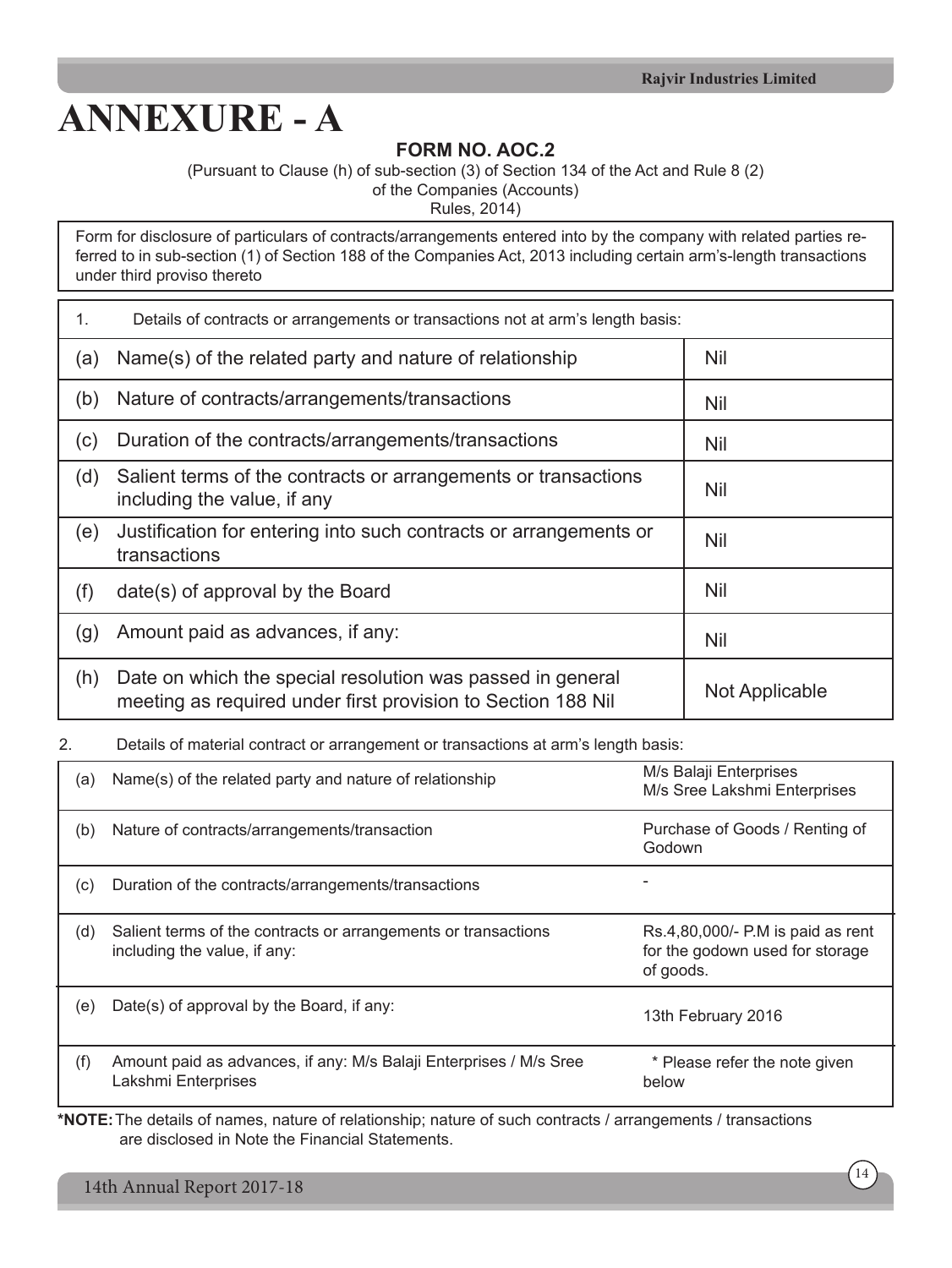# **ANNEXURE - B**

#### **REMUNERATION RATIO OF THE DIRECTORS/KEY MANAGERIAL PERSONNEL/EMPLOYEES**

Details pertaining to remuneration as required under Section 197(12) of the Companies Act, 2013 read with rule 5(1) of the Companies (Appointment and Remuneration of managerial personnel) Rules, 2014:

(i) The percentage increase in remuneration of each Director, other key managerial personnel (KMP), Ratio of the remuneration of each director to the median remuneration of the employees of the company and the comparison of the remuneration of each KMP against the performance of the Company during the financial year 2017-18 are as under.

| S.<br><b>No</b> | Directors/KMP<br><b>Manager's Name</b>                         | <b>Remuneration of</b><br>Director/KMP for<br>financial year 2017-<br>18(In Rupees) | % increase in<br><b>Remuneration</b><br>in the Financial<br><b>Year 2018</b> | <b>Ratio to</b><br>median<br>remuneration | Comparison of the<br><b>Remuneration of</b><br>the KMP against<br>the performance<br>of the company |
|-----------------|----------------------------------------------------------------|-------------------------------------------------------------------------------------|------------------------------------------------------------------------------|-------------------------------------------|-----------------------------------------------------------------------------------------------------|
| 1.              | Shri Upender Kumar Agarwal                                     | 60,00,000                                                                           | 42.85 %                                                                      | 18.55 %                                   |                                                                                                     |
| 2               | Shri Ritesh Kumar Agarwal                                      | 60,00,000                                                                           | 42.85 %                                                                      | 18.55 %                                   |                                                                                                     |
| 3               | Shri Shiv Kumar                                                | 18,91,450                                                                           | $-8.33\%$                                                                    | 6.56%                                     |                                                                                                     |
| 4               | Shri Attal Anand Kumar                                         | 5,03,427                                                                            | 13.53 %                                                                      | 3.55%                                     |                                                                                                     |
| (ii)            | Percentage increase in the median remuneration of employees in |                                                                                     |                                                                              | NIL                                       |                                                                                                     |

```
 the financial year 2017-2018 compared to 2016-17
```
#### (iii) Number of permanent employees on the rolls of the company:

|      |                                                                                                          | As on 31.03.2018                                                                                                                                                                                                                       | As on 31,03,2017  |
|------|----------------------------------------------------------------------------------------------------------|----------------------------------------------------------------------------------------------------------------------------------------------------------------------------------------------------------------------------------------|-------------------|
|      |                                                                                                          | 350                                                                                                                                                                                                                                    | 650               |
| (iv) | Explanation on the relationship between average increase<br>in remuneration and the company performance  |                                                                                                                                                                                                                                        |                   |
| (v)  | Comparison of the remuneration of the Key Managerial<br>Personnel against the performance of the company |                                                                                                                                                                                                                                        |                   |
| (vi) | Average percentile increase in salaries of Employees other than<br>managerial Personnel                  | Nil                                                                                                                                                                                                                                    |                   |
|      | Percentile increase in the managerial remuneration                                                       |                                                                                                                                                                                                                                        | as detailed above |
|      | Comparison of above                                                                                      | The Managerial Remuneration is paid to Chairman and Managing<br>Director of the Company. No Commission has been<br>paid to the Chairman and Managing Director of the Company,<br>since the company has not earned profits.             |                   |
|      | (vii) Key parameters for any variabl component of<br>remuneration availed by the Directors               | The Chairman and Managing Director of the Company are eligible for<br>commission besides salary, however in aggregate not exceeding 10%<br>of the profits of the Company as calculated under Section 198 of the<br>Companies Act 2013. |                   |

#### (viii) Ratio of the remuneration of the highest paid Not Applicable director to that of the employees who are not directors but receive remuneration in excess of the highest paid director during the year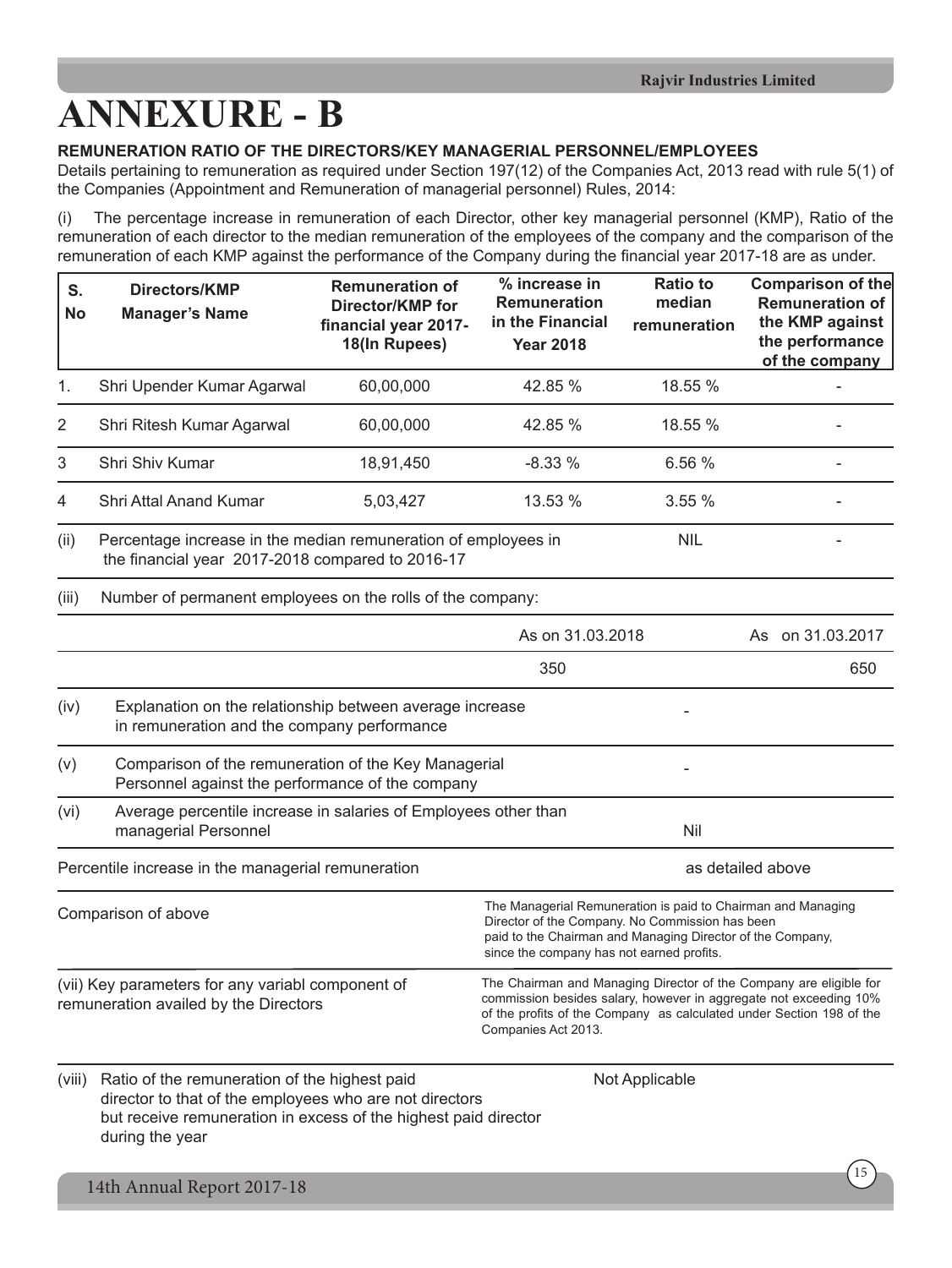# **ANNEXURE - C**

#### **MANAGEMENT DISCUSSION & ANALYSIS**

#### **Introduction**

India's textiles sector is one of the oldest sectors in Indian economy dating back several centuries. Even today, textiles sector is one of the largest contributors to India's exports with approximately 13 per cent of total exports. The textiles industry is also labour intensive and is one of the largest employers. The textile industry has two broad segments. First, the unorganised sector consists of handloom, handicrafts and sericulture, which are operated on a small scale and through traditional tools and methods. The second is the organised sector consisting of spinning, apparel and garments segment which apply modern machinery and techniques such as economies of scale. The textile industry employs about 105 million people directly and indirectly. India's overall textile exports during FY 2017- 18 stood at US\$ 37.74 billion. The Indian textiles industry is extremely varied, with the hand-spun and hand-woven textiles sectors at one end of the spectrum, while the capital intensive sophisticated mills sector at the other end of the spectrum. The decentralised power looms/ hosiery and knitting sector form the largest component of the textiles sector. The close linkage of the textile industry to agriculture (for raw materials such as cotton) and the ancient culture and traditions of the country in terms of textiles make the Indian textiles sector unique in comparison to the industries of other countries. The Indian textile industry has the capacity to produce a wide variety of products suitable to different market segments, both within India and across the world.(Source: Technopak, Make in India, News articles, Ministry of Textiles, Aranca Research)

#### **Market Size**

The Indian textiles industry, currently estimated at around US\$ 150 billion, is expected to reach US\$ 230 billion by 2020. The Indian Textile Industry contributes approximately 2 per cent to India's Gross Domestic Product (GDP), 10 per cent of manufacturing production and 14 per cent to overall Index of Industrial Production (IIP).The production of cotton in India is estimated to increase by 9.3 per cent year-on-year to reach 37.7 million bales in FY 2017-18. The total area under cultivation of cotton in India is expected to increase by 7 per cent to 11.3 million hectares in 2017-18, on account of expectations of better returns from rising prices and improved crop yields during the year 2016-17.Indian exports of locally made retail and lifestyle products grew at a compound annual growth rate (CAGR) of 10 per cent from 2013 to 2016, mainly led by bedding bath and home decor products and textiles.(Source: Technopak, Make in India, News articles, Ministry of Textiles, Aranca Research)

#### **Investment**

The textiles sector has witnessed a spurt in investment during the last five years. The industry (including dyed and printed) attracted Foreign Direct Investment (FDI) worth US\$ 2.82 billion during April 2000 to December 2017. Some of the major investments in the Indian textiles industry are as follows: The Cabinet Committee on Economic Affairs (CCEA), Government of India has approved a new skill development scheme named 'Scheme for Capacity Building in Textile Sector (SCBTS)' with an outlay of Rs 1,300 crore (US\$ 202.9 million) from 2017-18 to 2019-20. Future Group is planning to open 80 new stores under its affordable fashion format, Fashion at Big Bazaar (FBB), and is targeting sales of 230 million units of garments by March 2018, which is expected to grow to 800 million units by 2021. (Source: Technopak, Make in India, News articles, Ministry of Textiles, Aranca Research)

#### **Road Ahead**

The future for the Indian textile industry looks promising, buoyed by both strong domestic consumption as well as export demand. With consumerism and disposable income on the rise, the retail sector has experienced a rapid growth in the past decade with the entry of several international players like Marks & Spencer, Guess and Next into the Indian market. High economic growth has resulted in higher disposable income. This has led to rise in demand for products creating a huge domestic market. The domestic market for apparel and lifestyle products, currently estimated at US\$ 85 billion, is expected to reach US\$ 160 billion by 2025.The Indian cotton textile industry is expected to showcase a stable growth in FY2017-18, supported by stable input prices, healthy capacity utilisation and steady domestic demand.Exchange Rate Used: INR 1 = US\$ 0.016 as of FY2018. Production of man-made fibre has also been on an upward trend. Production stood at 1.347 million tonnes in FY2016 with the figure reinforcing a recovery from 2009 levels. During FY2017, production of man-made fibre in India stood at 1.364 million tonnes and the production until January 2018 in FY18 has been 1.123 million tonnes.(Source: Technopak, Make in India, News articles, Ministry of Textiles, Aranca Research)

#### **Growth of Textile Industry**

#### **Textile plays a major role in the Indian Economy:**

- (i) It contributes 14 percent to industrial production and 4 percent to GDP.
- (ii) With over 45 million people, the industry is one of the

largest source of employment generation in the country. The size of India's textile market as of July 2017 was around US\$ 150 billion, which is expected to touch US\$

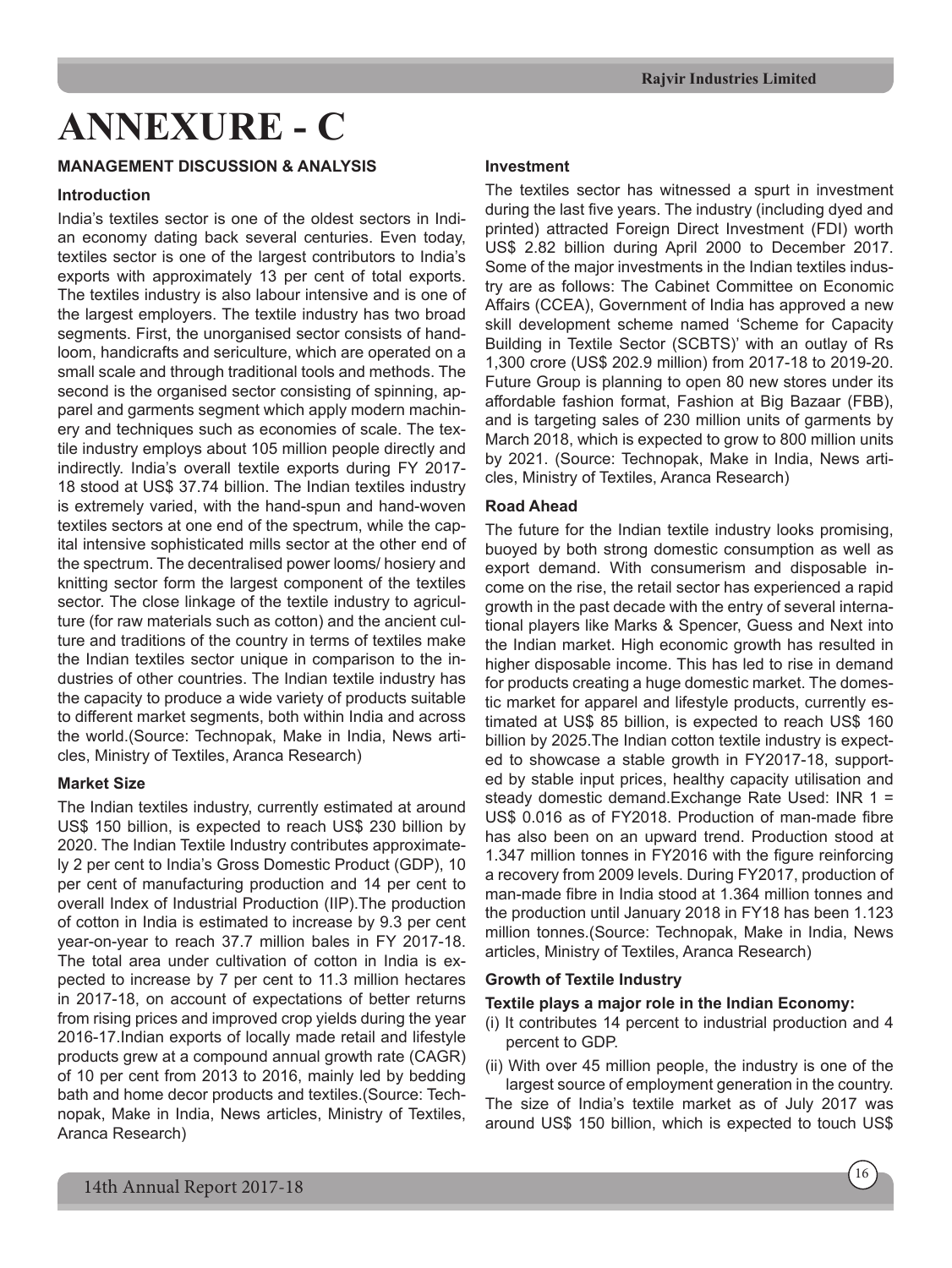250 billion market by 2019, growing at a CAGR of 13.58 percent in between 2009-2019.The central government is planning to finalise and launch the new textile policy in the next three months. The policy aims to achieve US\$ 300 billion worth of textile exports by 2024-25 and create an additional 35 million jobs. (Source: Technopak, Make in India, News articles, Ministry of Textiles, Aranca Research)

#### **Government Initiatives**

The Indian government has come up with a number of export promotion policies for the textiles sector. It has also allowed 100 per cent FDI in the Indian textiles sector under the automatic route. Initiative will be taken into consideration by Government of India.

The Union Ministry of Textiles, Government of India, along with Energy Efficiency Services Ltd (EESL), has launched a technology upgradation scheme called SAATHI (Sustainable and Accelerated Adoption of Efficient Textile Technologies to Help Small Industries) for reviving the powerloom sector of India. The Textile Ministry of India earmarked Rs 690 crores (US\$ 106.58 million) for setting up 21 readymade garment manufacturing units in seven states for development and modernisation of Indian Textile Sector. Some of initiatives taken by the government to further promote the industry are as under: The Directorate General of Foreign Trade (DGFT) has revised rates for incentives under the Merchandise Exports from India Scheme (MEIS) for two subsectors of Textiles Industry - Readymade garments and Made ups - from 2 per cent to 4 percent. The Government of India plans to introduce a mega package for the powerloom sector, which will include social welfare schemes, insurance cover, cluster development, and upgradation of obsolete looms, along with tax benefits and marketing support, which is expected to improve the status of power loom weavers in the country.

## **OPPORTUNITIES, THREATS, RISKS & CONCERNS**

#### **Strength**

Your Company has a strong R & D which is constantly engaged in developing new fashion yarns as per the latest market trends and requirements Worldwide.

During the last few months we have added new collection of Raw White fancy yarns which mainly includes:

- Rajvir raw white snake skin look.
- Rajvir raw white natural look.
- Rajvir raw White Lurex look.
- Rajvir raw White Denim Washed out look.

Highly skilled and efficient technical production team at the plant with high flexibility in the production facility thereby enabling the change in the product mix rapidly adhering to the ever changing marketing requirements

Handling all types of fibres– Natural & Manmade— name it – Exotic like Angora, Wool , Silk Cashmere or Technical yarns like Fire Retardant etc, apart from normal fibres like cotton, Modal, Micro Modal, Viscose, Polyester etc.

The major world Brands like H&M, Next, Marks & Spencer, GAP, J C Penny, Zara support us by utilizing our creativity / developments of all value added fashion yarns required for their outlets.

#### **Weakness**

Logistics – Longer lead times for delivery in yarns, both to domestic markets up north as well as to countries such as South America and Central America, which is always challenging as it hinders garment producers shorter lead times to complete their garment deliveries for good brands. Restricted availability of fancy fibres such as Cashmere, Angora and Wool within India forces the Company to buy these fibres from around the World thereby increasing the lead times of exotic yarns to customers Worldwide. The Company is forced to import important special fibres like Angelina (Lurex), Cashmere, angora, wool due to nonavailability of such special fibres within India resulting in higher lead times for yarn deliveries.

#### **Opportunities**

Your Company has got the capacity of changing the product mix according to the changing world fashion market. Your Company caters to the requirements of all leading markets in US, UK and European Countries. Your Company is now making its presence felt in new emerging South and Central American market which includes Argentina, Colombia, Peru and Brazil, Guatemala, Honduras, Nicaragua, etc , Turkey, Morocco, South Korea , Vietnam, Ethiopia, Mauritius.

#### **Threat**

Your company constantly faces the threat from the competitors to copy our new fancy products in due course and make the same product available in the market at low price. Such practices cannot be stopped. However your company continuously keeps an edge over these companies by constantly developing new products.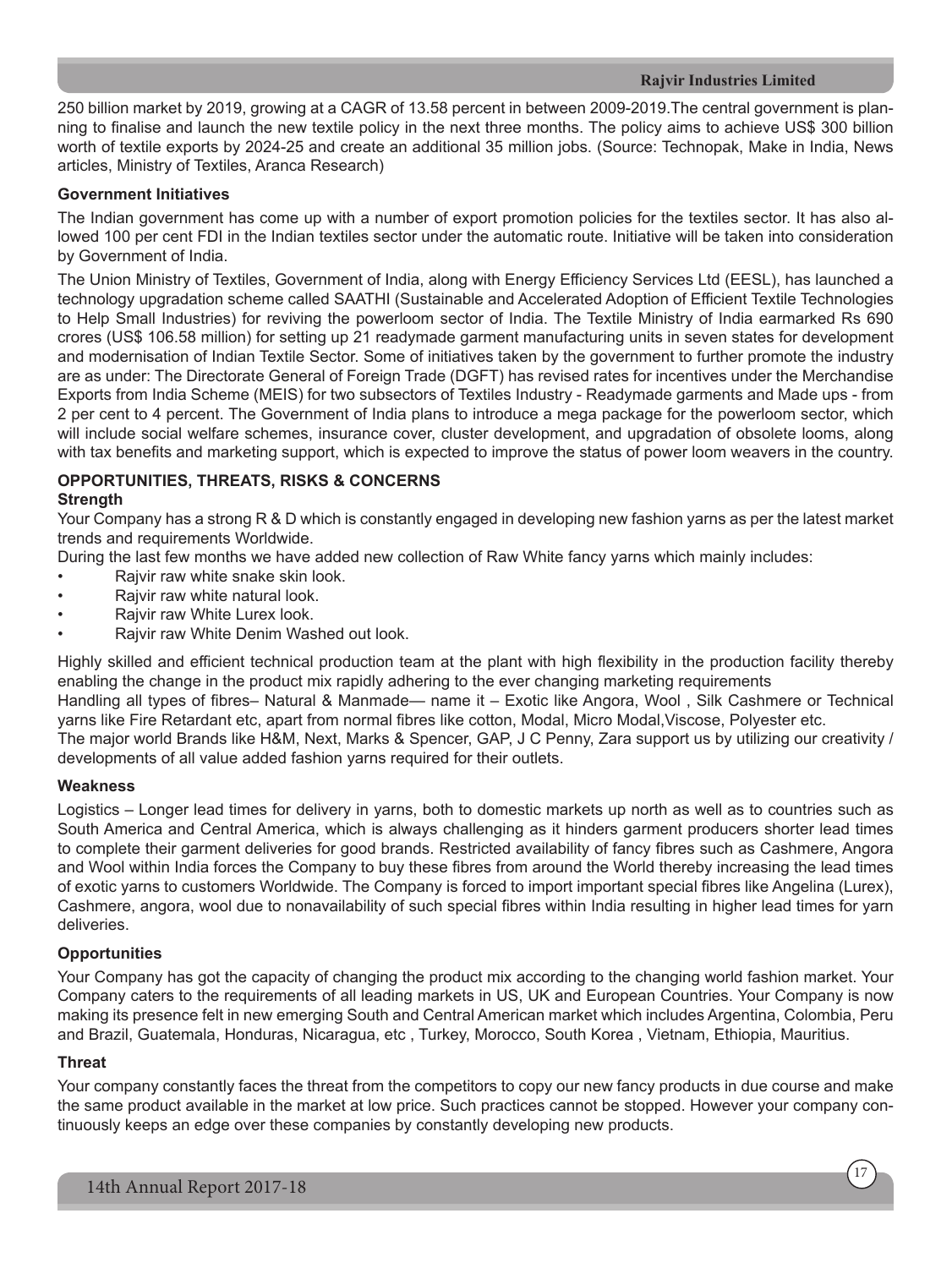#### **PRODUCT WISE PERFORMANCE**

While coming out with any new product, your Company keeps in mind the quickest possible lead time and environmental aspects to ensure the product is commercially viable at the time of its launch.

Your Company is one of the first spinners to develop the exotic blends in the "Compact Route". Initial developments have been made for the top UK brand "Marks & Spencer" this again is a unique development of high value added Exotic collections of Cashmere blended with Modal and Micro Modal fibres.

Your Company is supported by several important retailers, brands and chain stores Worldwide as a designated fashion yarn supplier. In certain cases your company works with designer teams of fashion brands in US, UK and European markets. These brands share their fashion forecast with the Company which helps the Company in creating a line of products similar to the fashion forecast provided by the brands and retailers Worldwide. Other than the forecasts that are shared by these retailers the Company also develops several new yarns of its own which are also showcased to various brands, retailers and chain stores Worldwide as new fancy products.

The Company works directly with the design teams of these fashion brands in the US, UK and European market. This gives the Company an edge in showcasing all its new developments to the best brands Worldwide.

Several new products have been introduced by the Company in three different categories:

- 1. Raw white fashion yarns in blends of cotton and other fibres.
- 2. Melange/heather fashion yarns.
- 3. Fashion yarns in non-cotton blends suitable for women and children

#### **COMPANY'S OUTLOOK**

Your Company is supported by several important retailers, brands and chain stores Worldwide as a designated fashion yarn supplier. In certain cases your company works with designer teams of fashion brands in US, UK and European markets. These brands share their fashion forecast with the Company which helps the Company in creating a line of products similar to the fashion forecast provided by the brands and retailers Worldwide. Other than the forecasts that are shared by these retailers the Company also develops several new yarns on its own which are also showcased to various brands, retailers and chain stores Worldwide as new fancy products. The Company's focus is on increasing export earnings. It is continuously participating in important Fashion exhibitions worldwide in order to showcase fancy yarn products, thereby increasing the export revenue. You shall be pleased to know that in order to boost our exports performance we are in the process of

opening an office at Bangladesh. This shall facilitate receiving of substantial orders. The Company continues to participate in important Fashion exhibitions Worldwide to showcase its fancy yarn production and improve its export revenue.

#### **INTERNAL CONTROL SYSTEMS AND THEIR ADEQUACY**

An adequate internal control system and procedures established by the Company in which an Independent Chartered Accountant has been appointed to carry out the internal Audit work. The internal controls are regularly checked by Internal Auditors who have access to all relevant records and information of the Company. The corrective measures, wherever necessary are undertaken by the Board and Management as per the recommendations made by the Internal Auditors.

Financial Performance With Respect to Operational Performance

During the year under review, the company achieved a turnover of Rs. 9422.85 lakhs from its continuing operations and net loss of Rs. 2507.37 lakhs as against Rs.15421.76 lakhs and Rs.1294.91 lakhs in the previous year respectively.

Your Company is faring extremely well in high fashion yarn and hopes to further consolidate its position in this segment in both domestic and international markets. Keeping in view the marketing efforts undertaken by our market team we to achieve a better turnover in the current Financial Year.

#### **HUMAN RESOURCES**

The Company has taken adequate steps to prevent and avoid environmental pollution. The Company's dye house runs a zero discharge effluent treatment plant which is in line with the requirements of the State Pollution Control Board. We would like to place on record our appreciation for the efforts made by the employees of the Company.

#### **Disclaimer**

Some of the statements in this Management Discussion & Analysis, describing the Company's objectives, projections, estimates and expectations may be "forward looking statement" within the meaning of applicable laws and regulations. Actual results might differ substantially from those expressed or implied. Important developments that could affect the Company's operation including changes in the industry structure, significant changes in political and economic environment in India, tax laws, import duties, litigation and labour relations.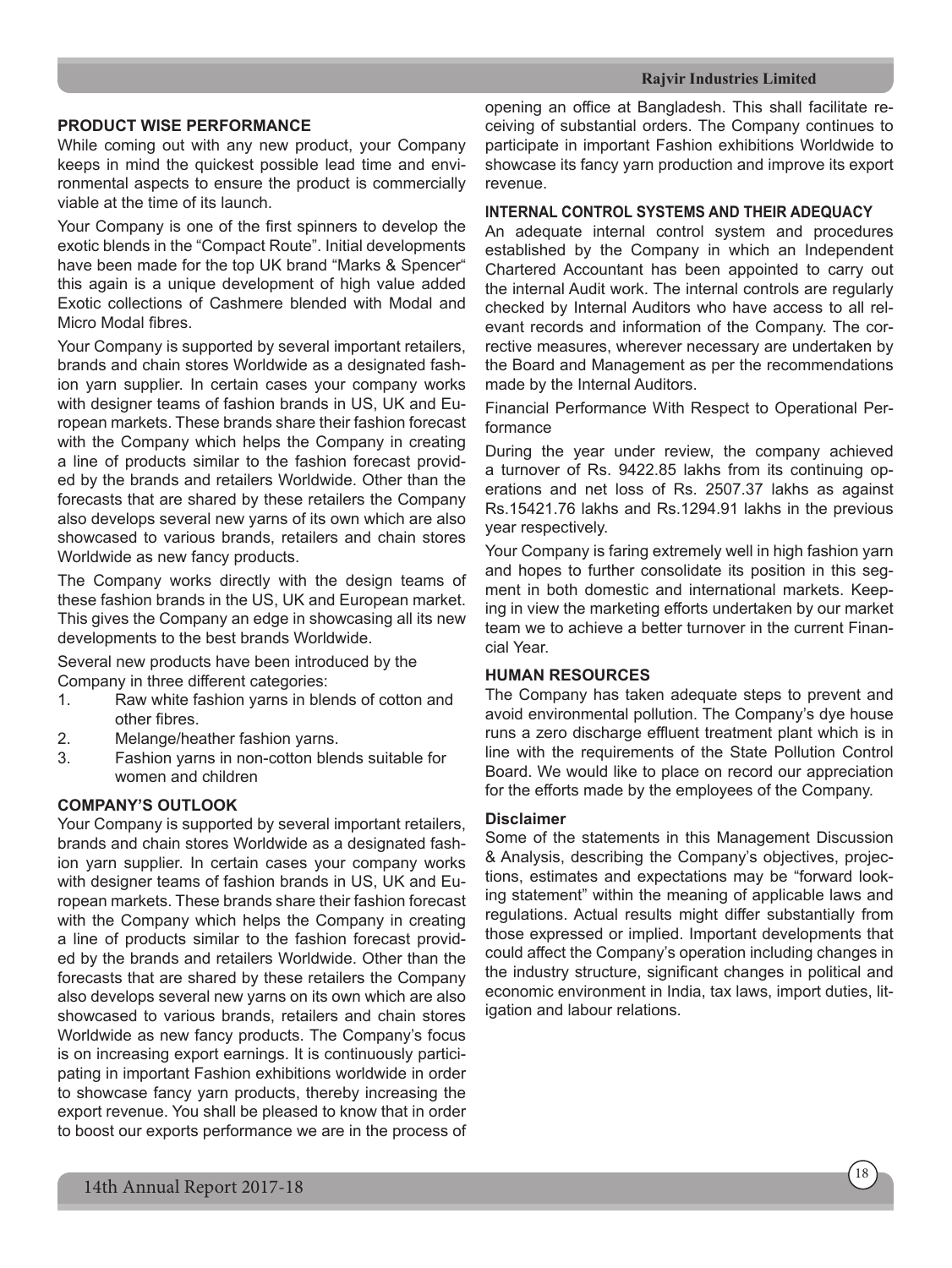# **ANNEXURE - D**

# **CORPORATE GOVERNANCE REPORT**

#### **1. COMPANY'S PHILOSOPHY ON CORPORATE GOV-Notes: ERNANCE**

Your company strongly believes in the principles of corporate governance and hence has been continuously making efforts to implement and follow in the conduct of its affairs.

#### **2. BOARD OF DIRECTORS**

Your Company has a balanced mix of Executive and Non-Executive Directors during the year. The composition of the Board is being broadened to represent a blend of professionals from various backgrounds which will further enable the Board to discharge its responsibilities more efficiently and provide effective leadership by taking the Company's business to achieve the goals in future.

The Chairman of the Board for the financial year 2017- 2018 was Sri Upender Kumar Agarwal, and Sri Ritesh-Kumar Agarwal, Managing Director and at least half of the Board were Independent Directors and therefore the composition of the Board is in compliance with the SEBI (Listing Obligations and Disclosure Requirements) Regulations, 2015.

#### **(a) Composition and Category of Directors**

The Board of Directors had an optimum combination of Executive and Non-Executive Directors and had one lady Director and not less than fifty percent of the Board members are Non-Executive and Independent Directors. At this year end the Board composition consisted of 5 Directors comprising two Executive Directors and three Independent Directors

#### **Executive Directors**

| Upender Kumar Agarwal                           | - Chairman           |
|-------------------------------------------------|----------------------|
| Sri Ritesh Kumar Agarwal                        | - Managing Director  |
| <b>Non-Executive/or Independent Directors</b>   |                      |
| Smt N. Padma Vijay Kumar - Independent Director |                      |
| Sri K C Reddy                                   | Independent Director |
| Sri Ankush Tandon                               | Independent Director |

None of the Directors are related to each other except Promoter Directors;

- 2) Number of Directorships held in other companies includes all companies , whether listed or unlisted and excludes Foreign Companies , other Bodies Corporate and professional bodies . The limits on the Directorships of independent directors and Executive Directors are within the permissible limits .
- 3) The necessary disclosures regarding change in the Committee positions,if any, have been made by all the directors during the year under review. None of the Directors is a member of more than 10 committees or Chairman of more than 5 comittees across all Indian **Companies**
- (4) Independent Director means a Non-Executive Director, who fulfils the criteria as laid down in Section 149 (3) of the Companies Act, 2013.
- (5) The Company has issued formal letter of appointment to its Independent Directors. The maximum tenure of Independent Directors is in accordance with the Companies Act, 2013.
- (6) The Independent Directors of the Company met every time a Board Meeting is held. These Meetings are held the same day as that of the Board Meetings. In the said Meeting s the Independent Directors review the matters as stipulated in the SEBI (Listing obligations and disclosure requirements) Regulations 2015 and action items ,if any, are communicated and tracked to closure to the satisfaction of the Independent directors The purpose of these meetings is to promote open and candid discussion among the Independent Directors.

The calendar of Board meetings is decided in consultation with the Board and the schedule of such meetings is communicated to all Directors well in advance. Generally, the Board Meetings are held in Secunderabad, where the registered office of your Company is situated. The agenda for the Board Meeting includes applicable matters and agenda matters as per SEBI (Listing Obligations and Disclosure Requirements)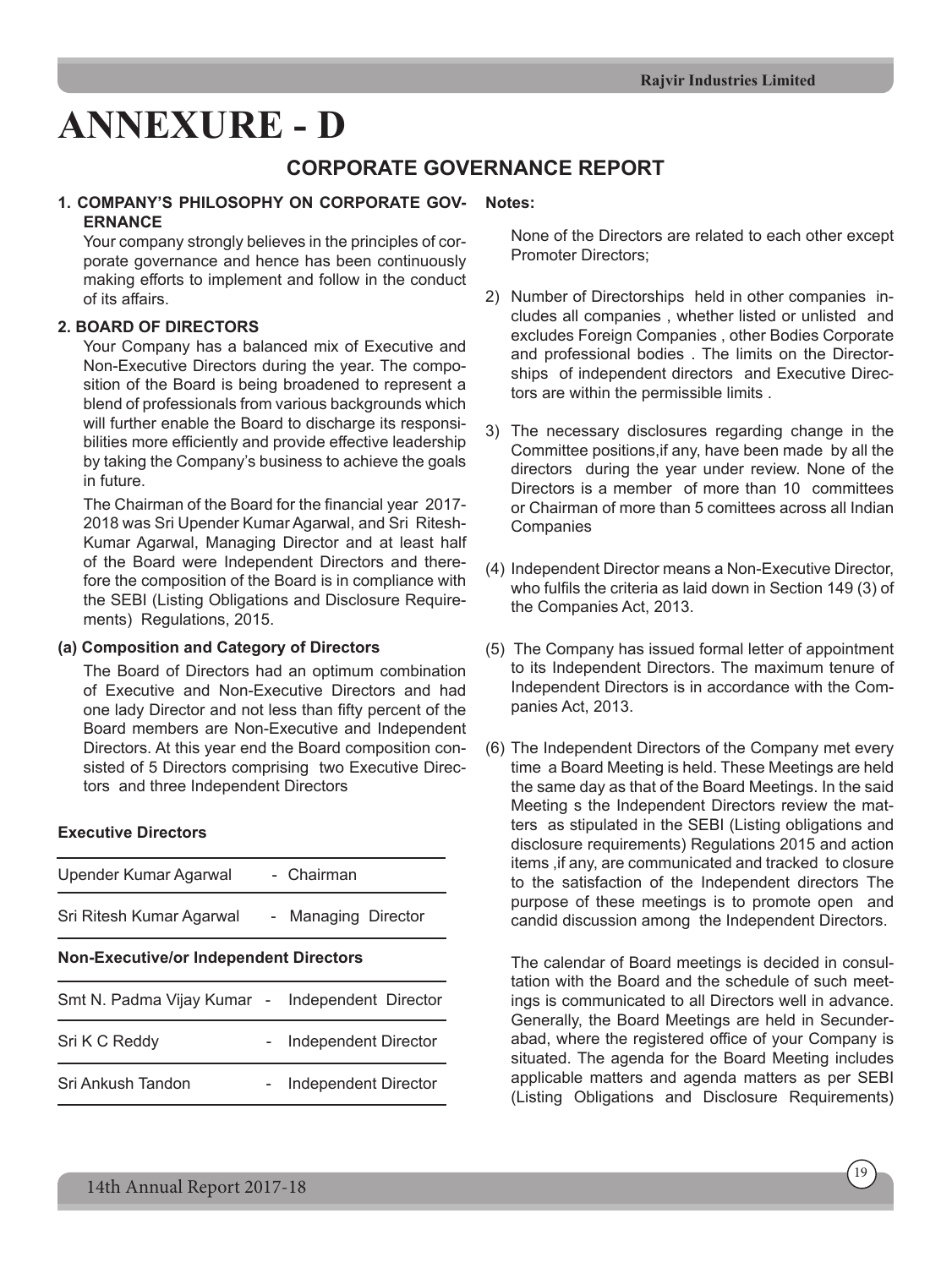Regulations, 2015 and is generally circulated few days prior to the date of the Meeting and includes detailed notes on the items to be discussed at the meeting to enable the Directors to take informed decisions.

Members of the Board and key executives, disclose to the Board whether they, directly, indirectly or on behalf of third parties, have a material interest in any transaction or matter directly affecting the Company. The Board and key executives also conduct themselves so as to meet the expected expectations of operational transparency to stakeholders while at the same time maintaining the confidentiality of information in order to foster a culture for good decision making.

Your Board met Eight times during the financial year 2017-18 on, 29th May 2017, 15th June 2017, 21st August 2017 14th September 2017 29th September 2017, 26th October 2017, 14th December 2017, and 14th February 2018

The necessary quorum was present for all the Board Meetings and the thirteenth Annual General Meeting. The maximum interval between any two Board Meetings was well within the maximum gap of one hundred and twenty days.

After each Board Meeting, your Company has a well-articulated system of follow up, review and reporting on actions taken by the Management on the decisions of the Board and Committees of the Board.

(b) Attendance of the Directors at the Board Meetings and the **Thirteenth AGM**

The Attendance Record of the Directors at the Board Meetings held and the Thirteenth AGM for the financial year 2017-18.

| SI.<br><b>Name</b><br>No. |                                | <b>Category</b>                            | <b>Designation</b>          | No. of Board<br><b>Meetings</b><br>attended | <b>Attendance</b><br>at previous AGM | <b>No. of Memberships</b><br>in other Companies<br>(Excl. Private Limited<br><b>Companies)</b> |                  |
|---------------------------|--------------------------------|--------------------------------------------|-----------------------------|---------------------------------------------|--------------------------------------|------------------------------------------------------------------------------------------------|------------------|
|                           |                                |                                            |                             |                                             |                                      | <b>Board</b>                                                                                   | <b>Committee</b> |
| 1.                        | Shri Upender<br>Kumar Agarwal  | Promoter &<br>Executive<br><b>Director</b> | <b>Director</b>             | 8                                           | Yes                                  | Nil                                                                                            | Nil              |
| $2 -$                     | Shri Ritesh Kumar<br>Agarwal   | Promoter &<br>Executive<br><b>Director</b> | Managing<br><b>Director</b> | 8                                           | Yes                                  | Nil                                                                                            | Nil              |
|                           | 3. Shri K C Reddy              | Independent<br>$&$ Non $-$<br>Executive    | Director                    | 1                                           | Yes                                  | Nil                                                                                            | Nil              |
|                           | 4. Shri Ankush<br>Tandon       | Independent<br>$&$ Non $-$<br>Executive    | <b>Director</b>             | 6                                           | Yes                                  | Nil                                                                                            | Nil              |
|                           | 5. Smt N. Padma Vijay<br>Kumar | Independent<br>$&$ Non $-$<br>Executive    | <b>Director</b>             | 8                                           | <b>No</b>                            | Nil                                                                                            | Nil              |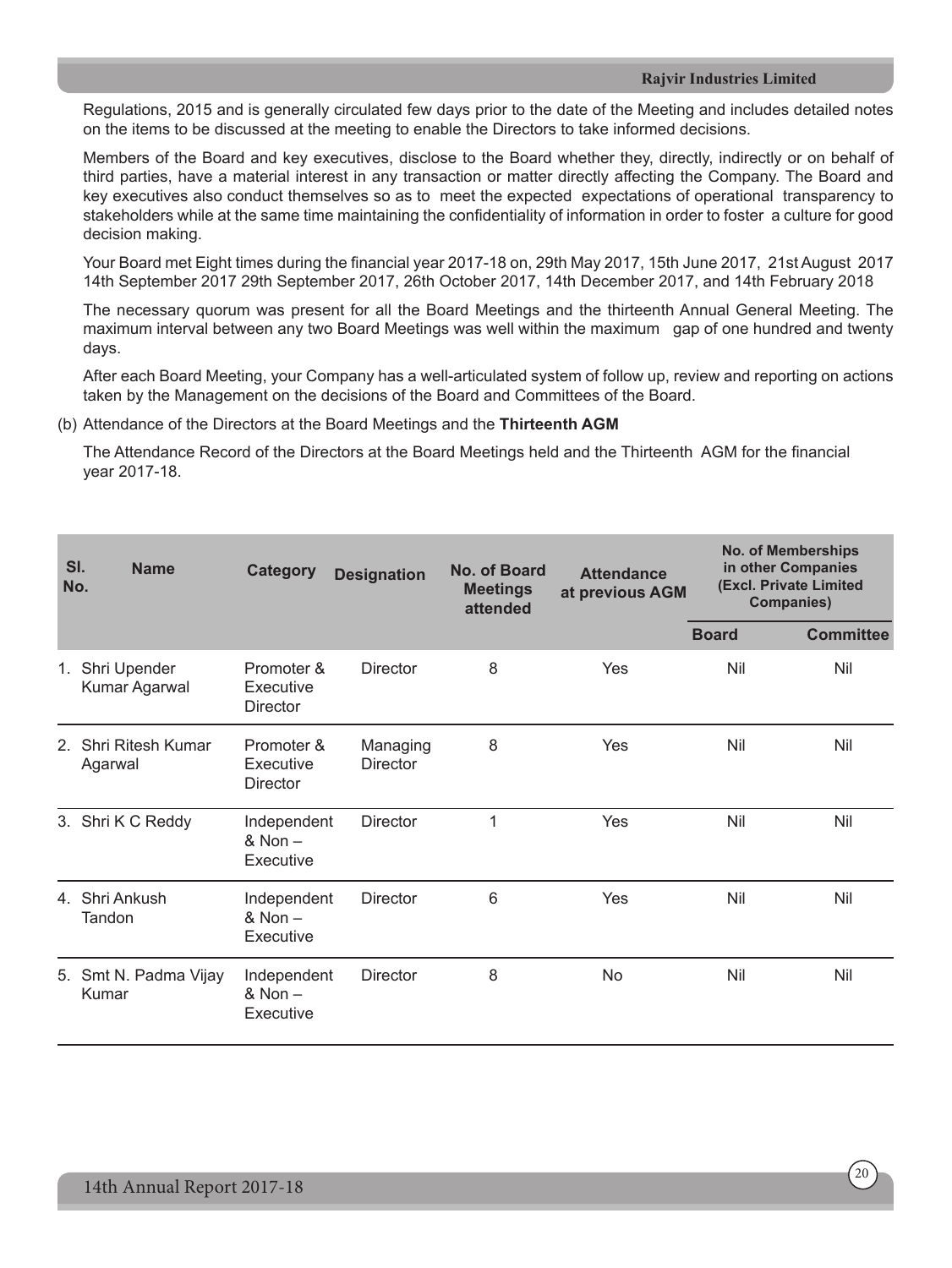| $\overline{\mathsf{SI}}$ .<br>No. | <b>Name</b>                | No. of Shares | Shares as % of Equity |
|-----------------------------------|----------------------------|---------------|-----------------------|
| 1.                                | Shri Upender Kumar Agarwal | 164628        | 4.12                  |
| 2.                                | Shri Ritesh Kumar Agarwal  | 441164        | 11.04                 |
| 3.                                | Shri K C Reddy             | Nil           | Nil                   |
| 4.                                | Shri Ankush Tandon         | Nil           | Nil                   |
| 5.                                | Smt N. Padma Vijay Kumar   | Nil           | Nil                   |

#### **Directors' Shareholding Details in the Company as on March 31, 2018**

All changes being additions and deletions are communicated by the Board Members and recorded in the statutory registers and applicable disclosures also made to the Stock Exchanges.

The Board has constituted the following Committees and each Committee has their terms of reference as a Charter. The Chairman of each Committee along with the other Members of the Committee and if required other Members of the Board, decide the agenda, frequency and the duration of each meeting of that Committee. Currently, the Board has at the end of the year Three Committees:

- (I) Audit Committee;
- (ii) Stakeholders Relationship Committee
- (III) Nomination and Remuneration Committee
- **I. The Audit Committee was constituted in accordance with the requirements of the SEBI (Listing Obligations and Disclosure Requirements) Regulations, 2015**

The Audit Committee reports to the Board and is primarily responsible for:

- 1. Overseeing of the Company's financial reporting process and the disclosure of its financial information to ensure that the financial statements are correct, sufficient and credible.
- 2. Recommending to the Board, the appointment, re-appointment, the replacement or removal of the Auditor (financial) and fixing of audit fees & Approval of payment to Auditors (financial) for any other services rendered by them.
- 3. Reviewing, with the management, the annual financial statements and auditor's and director's report thereon before submission to the Board for approval.
- 4. Reviewing, with the management, the quarterly financial statements before submission to the Board for approval.
- 5. Valuation of undertakings or assets of the Company, wherever it is necessary.
- 6. Evaluation of internal financial controls and risk management systems.
- 7. Reviewing the adequacy of internal audit function, if any, including the structure of the internal audit department, staffing and seniority of the official heading the department, reporting structure coverage and frequency of internal audit.
- 8. Discussion with internal auditors on any significant findings and follow up there on.
- 9. Discussion with Auditors before the audit commences, about the nature and scope of audit as well as post-audit discussion to ascertain any area of concern.
- 10. Carrying out any other function as is mentioned in the terms of reference of the Audit Committee.

The Audit Committee consists of Three Directors, as per the details given below. All Members are financially literate and have the required accounting and financial management expertise.

Mr. K.C.Reddy, Independent Director, is the Chairman of the Audit Committee and was present at the Thirteenth Annual General Meeting to answer the Shareholders' queries.

21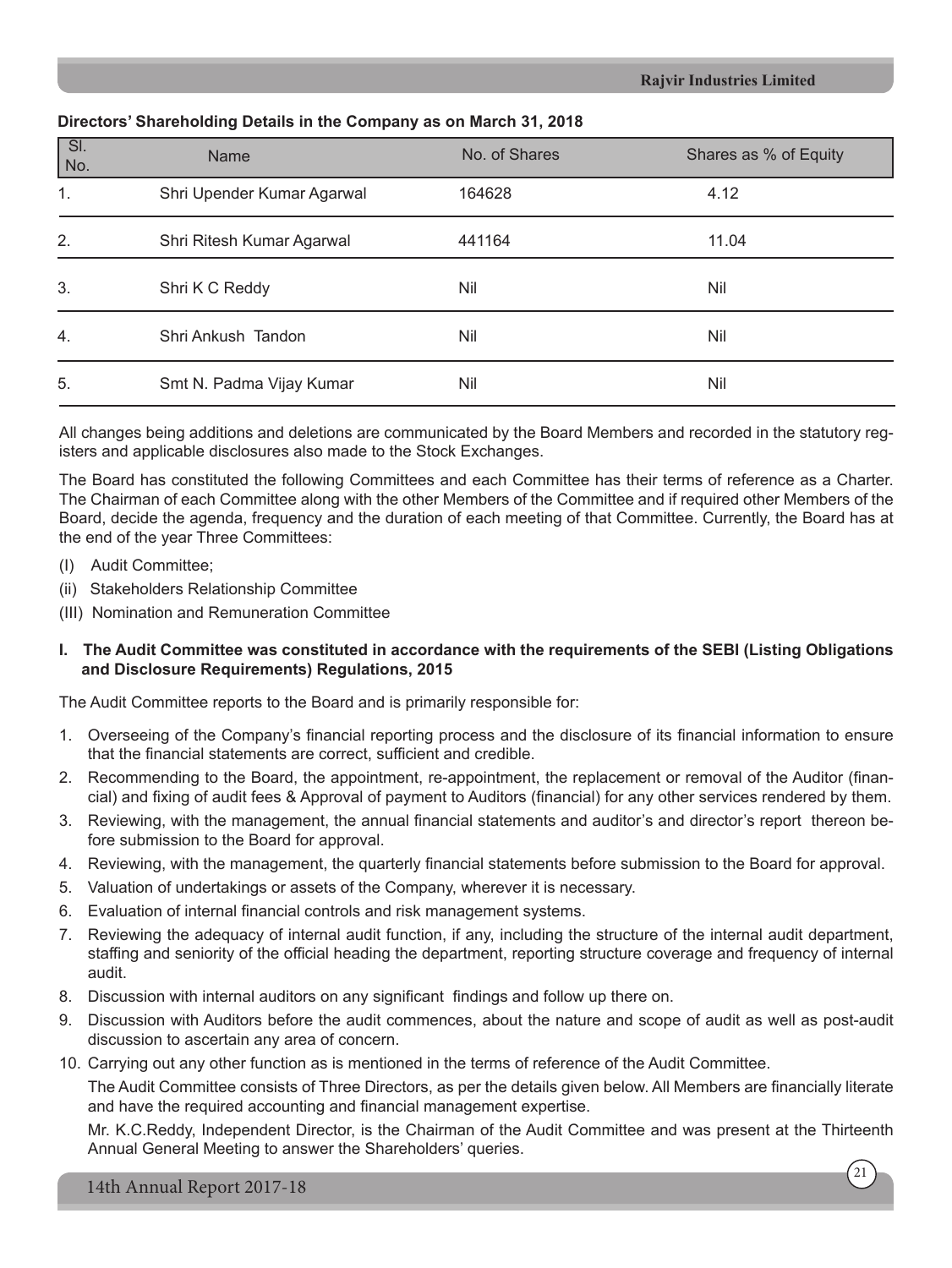22

The Audit Committee met four times during the financial year 2017-18 They met on 29th May 2017, 14th September, 2017 14th December ,2017. and 14th February 2018 and not more than four months had elapsed between two Audit Committee meetings. The necessary quorum was present for all the said Audit Committee Meetings.

| Directors Name &<br><b>Committee Position</b> | Category                                  | <b>Position</b> | <b>Meetings attended</b> |
|-----------------------------------------------|-------------------------------------------|-----------------|--------------------------|
| Shri K C Redddy                               | Non Executive and<br>Independent Director | Member          |                          |
| Smt Padma Vijay Kumar                         | Non-Eecutive and<br>Independent Director  | Member          | 4                        |
| Shri Ankush Tandon                            | Non-Executive and<br>Independent Director | Member          | 4                        |
| Shri Ritesh Kumar Agarwal                     | <b>Managing Director</b>                  | Member          | 4                        |

#### **Name of the Director, Category, Position, Number of Audit Committee Meetings held, Attended by the Director**

#### **II. The Nomination and Remuneration Committee is primarily responsible to Identify potential candidates to become Board Members.**

- 1. Recommending nominees to various Committees of the Board.
- 2. Ensuring that appropriate procedures are in place to assess Board's effectiveness.
- 3. Developing an annual evaluation process of the Board and its Committees.
- 4. Formulation of the criteria for determining qualifications, positive attributes and independence of a director and recommend to the Board a policy, relating to the remuneration of the Directors, Key Managerial Personnel and other employees;
- 5. Formulation of criteria for evaluation of Independent Directors and the Board;
- 6. Devising a policy on Board diversity;
- 7. Assist the Board in ensuring that affordable, fair and effective compensation philosophy and policies are implemented;
- 8. Approve and make recommendations to the Board in respect of salary structure and actual compensation (inclusive of performance based incentives and benefits) of the Executive Directors, including the Chief Executive Officer;
- 9. Review and approve the overall budgetary increment proposals for annual increase of compensation and benefits for the employees;
- 10. Review and approve any disclosures in the annual report or elsewhere in respect of compensation policies or Directors' compensation;
- 11. Any other matter referred to the Remuneration Committee by the Board of Directors of the Company. The Remuneration Committee is responsible for reviewing the overall goals and objectives of compensation programs, as well as their compensation plans, and making changes to such goals, objectives and plans.
- (b) Nomination and Remuneration Committee salary, benefits, perquisites and allowances (fixed component) and performance incentives, commission (variable component) to its Chairman, Managing Director and other Executive Directors.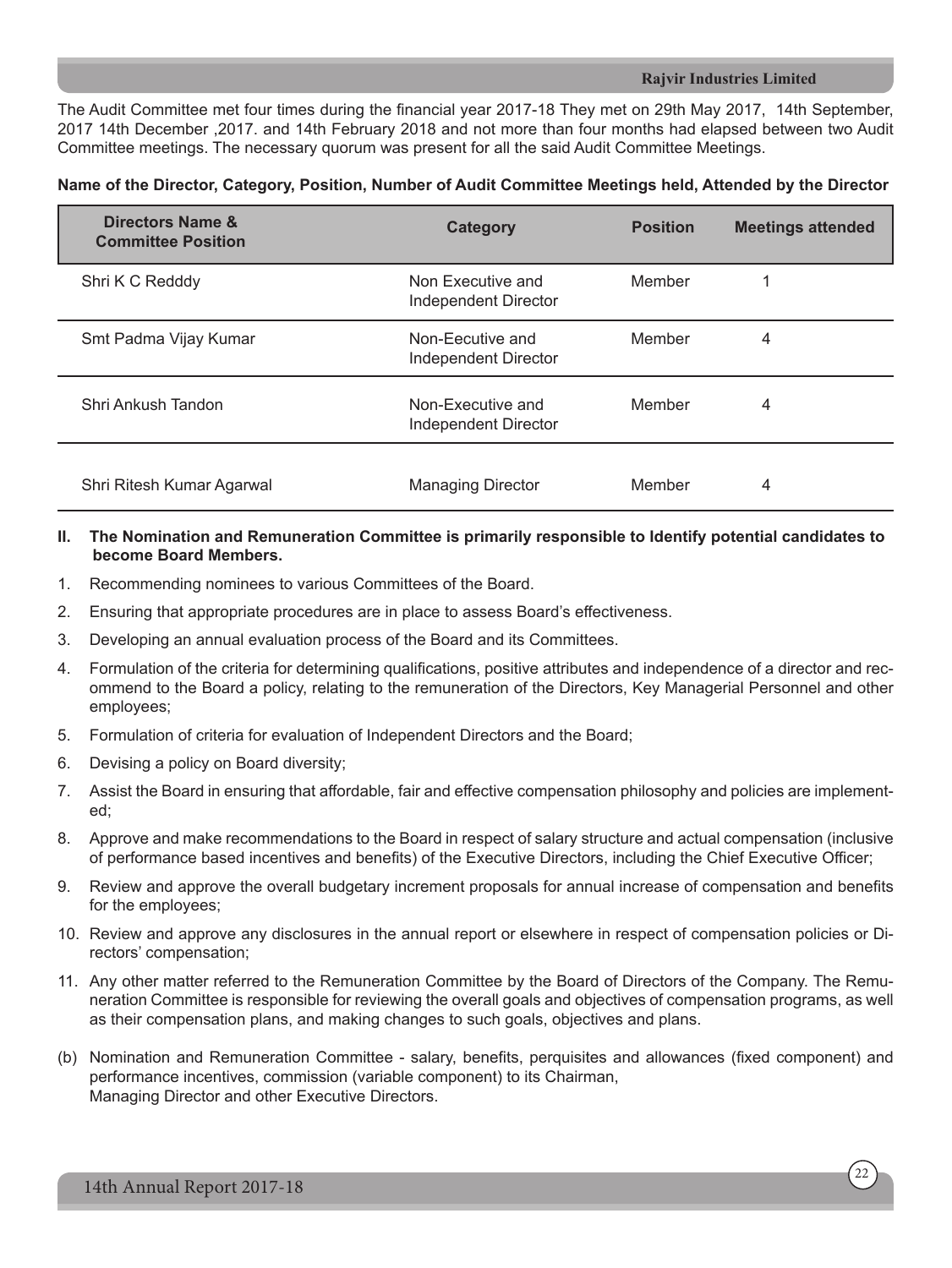23

The Nomination and Remuneration Committee has met on August 21st 2017 under review during the financial year..

#### **Details of the Remuneration:**

The details of the Remuneration paid to the Directors are as follows:

| SI.No. | Name of the Director       | Total (in) Rs. |
|--------|----------------------------|----------------|
|        | Shri Upender Kumar Agarwal | 60,00,000      |
|        | Shri Ritesh Kumar Agarwal  | 60,00,000      |

#### I**II. Details of Composition of the Stakeholders' Relationship Committee** The Stakeholders' Relationship Committee consists of following Directors

| SI.No. | <b>Name of the Director</b> | <b>Designation</b>                       |  |
|--------|-----------------------------|------------------------------------------|--|
| 1.     | Shri K C Reddy              | Non-Executive & Independent Director     |  |
| 2      | Shri Ankush Tandon          | Non-Executive & Independent Director     |  |
| 3      | Smt. N Padma Vijay Kumar    | Non-Executive & Independent Director     |  |
| 4      | Shri Ritesh Kumar Agarwal   | <b>Executive &amp; Managing Director</b> |  |

The Stakeholders' Relationship Committee / Share Transfer Committee met four times during the financial year 2017-18 They met on 29th May 2017, 14th September 2017, 14th December 2017 and 14th February 2018

| TOTAL NO OF SHARES RECEIVED FOR TRANSFER :                                                                   | <b>NIL</b> |
|--------------------------------------------------------------------------------------------------------------|------------|
| <b>TRANSFERRED &amp; DISPATCHED</b>                                                                          | <b>NIL</b> |
| TOTAL NO OF SHARES RECEIVED FOR Consolidation:                                                               | <b>NIL</b> |
| Consolidated & DISPATCHED :                                                                                  | <b>NIL</b> |
| There are no pending Share Transfers as on 31st March 2018.                                                  |            |
| Details of complaints / requests etc., received and resolved during the financial year 2017-18 are as below: |            |
| No of Complaints received                                                                                    | NIL        |

Resolved : the set of the set of the set of the set of the set of the set of the set of the set of the set of the set of the set of the set of the set of the set of the set of the set of the set of the set of the set of th

The Compliance Officer monitors the share transfer process and reports to the Company's Board in each meeting and the said Officer also directly liaises with the authorities such as SEBI, Stock Exchanges, ROC etc., and investors with respect to implementation of various clauses, rules, regulations and other directives of such authorities and investor service & complaints related matter.

There is no share transfer pending for more than 15 days.

Your Company has a designated e-mail ID, cs@rajvirindustrieslimited.com for the redressal of any Stakeholders' related grievances exclusively for the purpose of registering complaints by Members/stakeholders. Your Company has also displayed the said email ID under the investors section at its website, and other relevant details prominently for creating investor/ stakeholder awareness. Your Company maintains a functional website containing necessary information about the Company e.g. details of its business, financial information, shareholding pattern, compliance with corporate governance, contact information of the designated officials of the Company and the contents of the said website are updated at any given point of time as per SEBI (Listing Obligations and Disclosure Requirements) Regulations, 2015, and as per the requirements of the Companies Act, 2013.

Nature of Complaints/ Correspondence/ Requests

| Opening Balance                  | NIL |
|----------------------------------|-----|
| Received                         | NIL |
| Resolved                         | NIL |
| Outstanding as on March 31, 2018 | NIL |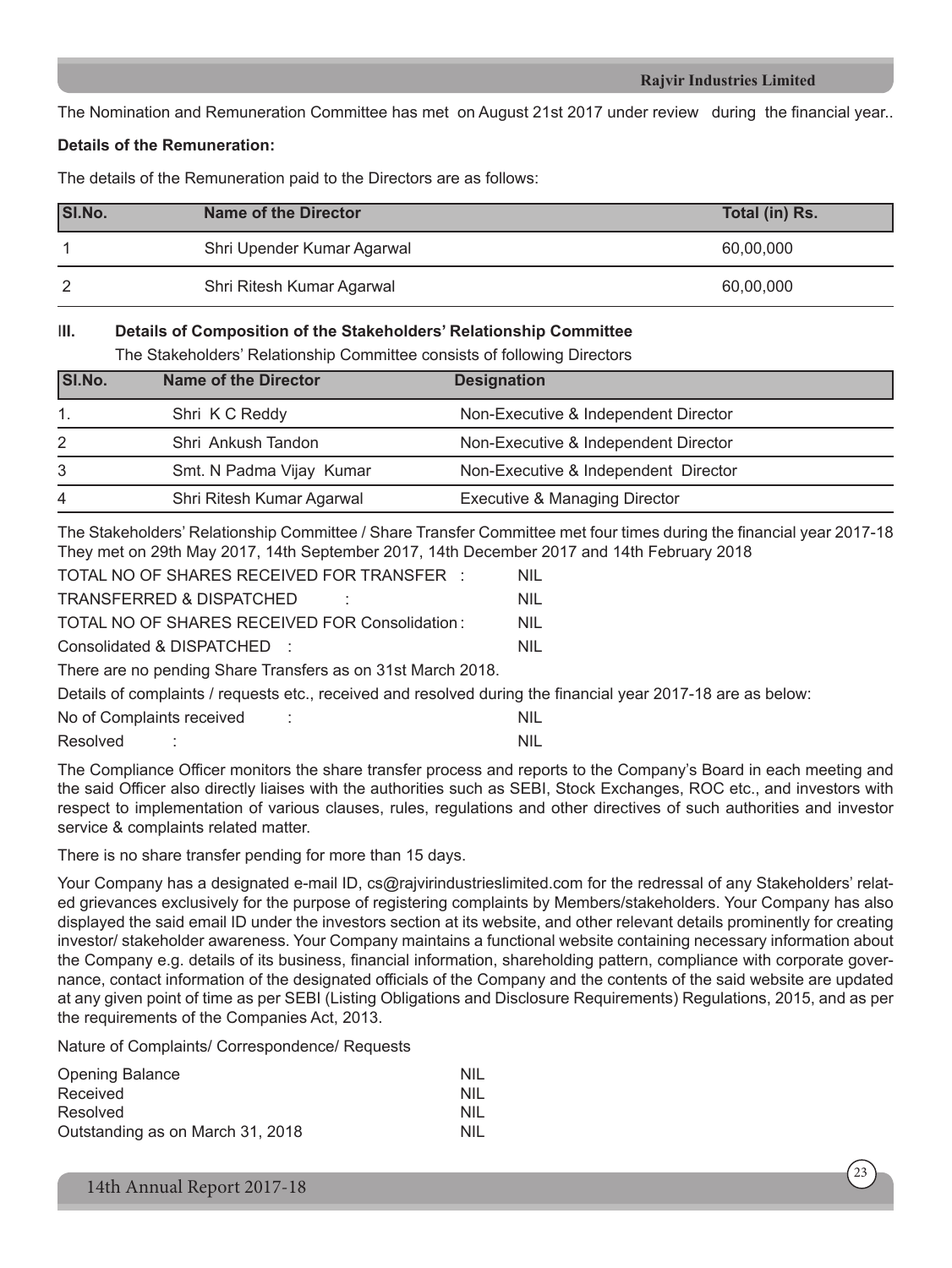Non-receipt of securities / Annual Report / Correction

#### 3. **GENERAL BODY MEETINGS :**

Date, Time and Location of the last 3 Annual General Meetings are:

| <b>AGM</b>       | <b>Date</b>                                                                                          | Location   | Time         |
|------------------|------------------------------------------------------------------------------------------------------|------------|--------------|
| 13th             | KLN Prasad Auditorium FTAPCCI, Federation House,<br>11-6-841, Red Hills FAPCCI Marg Hyderabad-500004 | 28.09.2017 | $03.30$ P.M. |
| 12 <sub>th</sub> | FTAPCCI, Federation House, 11-6-841, Red Hills<br>FAPCCI Marg Hyderabad-500004                       | 30.09.2016 | $03.30$ P.M. |
| 11th             | Lotus Hall, 1st Floor, Country Club, 6-3-1219,<br>Begumpet, Hyderabad-500016.                        | 29.08.2015 | $03.30$ P.M. |

#### **Postal Ballot :**

Special Resolution taking the approval of Members was passed during the previous year, through Postal Ballot process for sale of Tandur Plant

#### **DISCLOSURES**

- (i) During the year 2017-18, no materially significant related party transactions have been entered into by the Company with the Promoters, Directors or Management or their relatives, that may have a potential conflict with the interests of the Company. None of the Non-Executive Directors / Independent Directors have any pecuniary material relationship or transactions with the Company for the year ended March 31, 2018, and have given undertakings to that effect.
- (ii) No penalty, or stricture was imposed by the Stock Exchanges or SEBI or any other authority, during the last 3 (three) years.
- (iii) The guidelines / accounting standards laid down by the Institute of Chartered Accountants of India (ICAI) and prescribed under Section 133 of the Companies Act, 2013 have been followed in preparation of the financial statements of the Cpomany in all material respects.
- (iv) Whistle Blower Policy

The Company has adopted a Whistle Blower Policy and has established the necessary mechanism in line with the requirements under the Companies Act, 2013 and SEBI (Listing Obligations and Disclosure Requirements) Regulations, 2015.

For employees to report concerns about unethical behaviour;

- To establish a mechanism to report to the management, concerns about unethical behaviour, actual or suspected fraud or violation of the Integrity Policy; and
- To ensure that adequate safeguards shall be provided to the whistle blowers against any victimization or vindictive practices like retaliation, threat or any adverse (direct or indirect) action on their employment. The Policy also ensures that strict confidentiality is maintained whilst dealing with concerns and also that no discrimination will be meted out to any person for a genuinely raised concern.
- No personnel / person has been denied access to the Audit Committee.

 A high level Committee has been constituted which looks into the complaints raised. The Committee reports to the Audit Committee and Board. The Audit Committee on a quarterly basis looks into the matters reported and track matters to close as per law.

24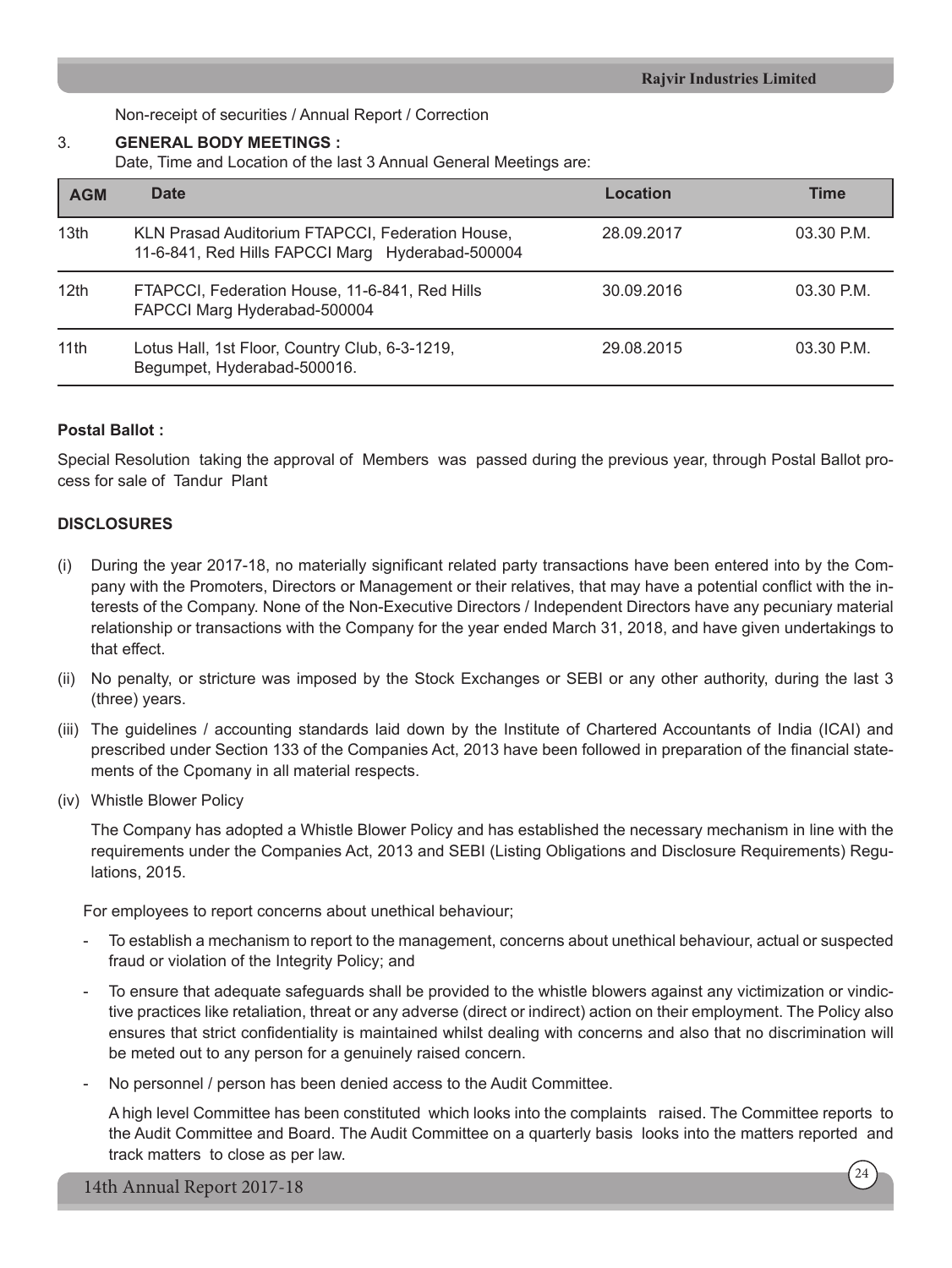#### **(V) Code of Conduct**

Your company has laid down a code of conduct("Code") for all the Board Members and senior management personnel of the company . The Code is available on the website of the company i.e www.rajvirindustrieslimited.com All directors and Senior management personnel l of the Company have affirmed the compliance with the company's code of conduct for the financial year ended March 31, 2018. A declaration signed by the chief executive Officer ( (C E O) to this effect is attached as Annexure A to the corporate Governance Report in the Annual Report .

- (Vi) Details of compliance
- (Vi) Details of compliance with mandatory requirements and adoption of the nonmandatory requirements of clause 15(2) of SEBI listing obligations and disclosure s Requirements) Regulation 2015 the Company has disclosed and complied with all the mandatory requirements under clause 15(2) of SEBI listing obligations of disclosure requirements Regulation 2015. The details of these compliances have been given in the relevant sections of the Report.

 Among the non mamdatory requirements of clause 15(2) of SEBI( listing obligations and Disclosure requirements) Regulation 2015 the company has followed with the following

- Sepatate posts of Chairman and CEO- The Chairman and Managing Director /CEO are two separate persons The position of CEO and Chairman is bifurcated in the Company.
- Reporting of internal Auditor-Internal Auditor reports directly to the Audit Committee
- Compliance of prohibition of inside Trading regulations
- Your company has comprehensive guidelines o n prohibiting insider Trading and the company has adopted the code of internal procedures and conduct for listed companies notified by the SEBI

#### **Appointment and Re-appointment of Directors**

A. Appointment

Smt Sheetal vora was inducted in the Board as an Independent Woman Director from May 2018,

B. Reappointment

#### **Shri Ankush Tandon is reappointed as independent Director**

#### **Reconciliation of Share Capital Audit**

The 'Reconciliation of Share Capital Audit' was undertaken on a quarterly basis and the audit covers the reconciliation of the total admitted capital with NSDL and CDSL and the total issued and listed capital.

The audit has also confirmed that the aggregate of the total issued / paid-up-capital is in agreement with the total number of shares in physical form, shares allotted & advised for demat credit but pending execution and the total number of dematerialized shares held with NSDL and CDSL.

#### **Secretarial Audit**

Secretarial Audit was conducted as required under the provisions of Section 204 of the Companies Act, 2013, by M/S Marthi & Co., Company Secretaries, Hyderabad, for the Financial Year 2017-18. The Report is at Annexure F to the Director's Report.

Compliance with SEBI (Listing Obligations and Disclosures Requirements) Regulations, 2015

The Auditor's Certificate obtained from M/s. K C Bhattacharjee & Paul Chartered Accountants (Firm Registration No.303026E) is provided as Annexure-B to the Corporate Governance Report in regard to the compliance of SEBI (Listing Obligations and Disclosures Requirements) Regulations, 2015.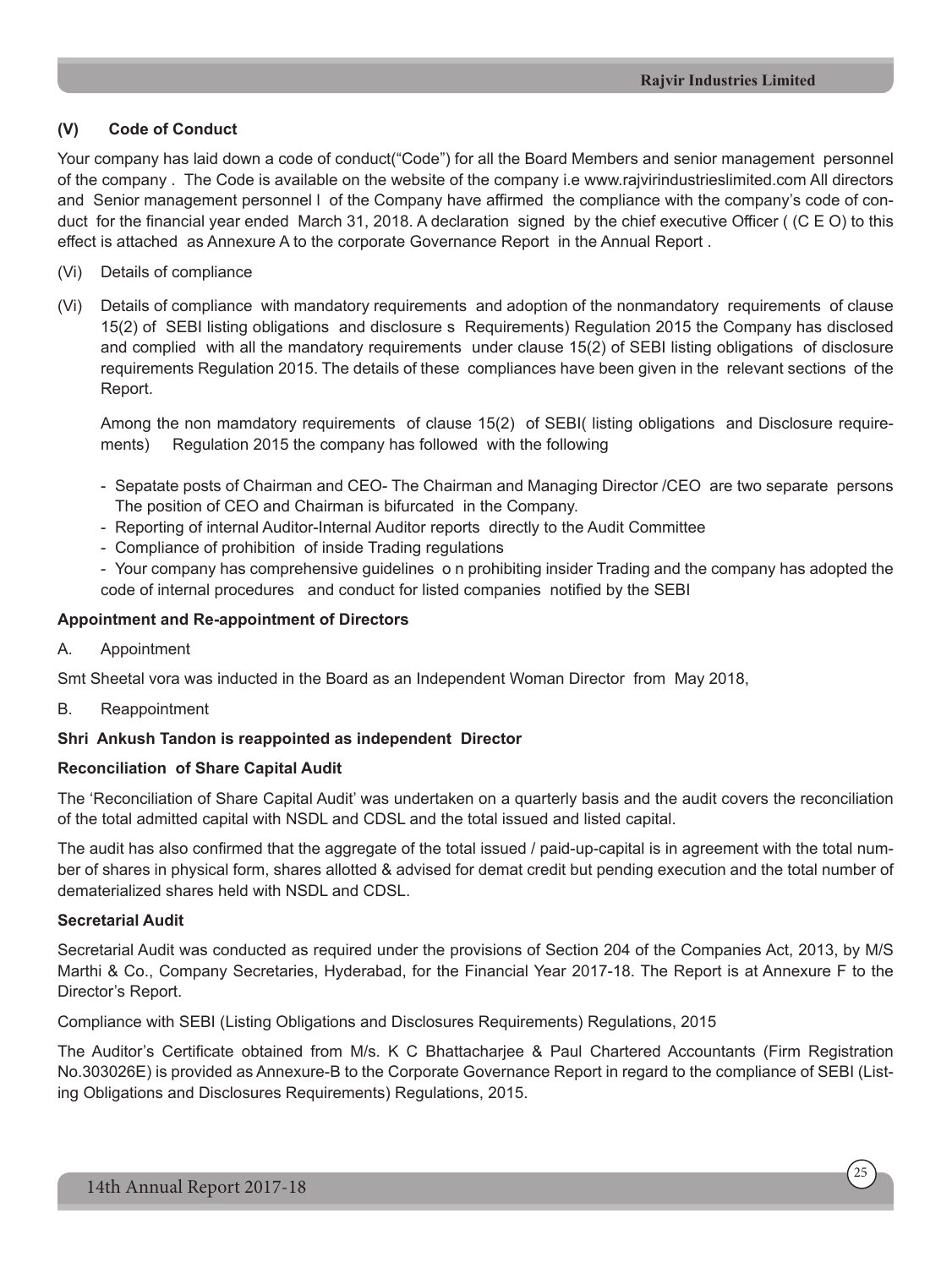#### **Management Discussion and Analysis**

The Management Discussion and Analysis is provided separately in the Annual Report.

#### **CEO and CFO's Certification**

The CEO and CFO's Certification is provided as Annexure-C to the Corporate Governance Report in the Annual Report.

The CEO and CFO's Certification of the Financial Statements, the Cash Flow Statement and the Internal Control Systems for financial reporting for the financial year ended March 31, 2018, was placed before the Board of Directors at all their meetings held.

#### **Means of Communication**

-

Your Company would like to constantly communicate to its investors and stakeholders about its operations and financial results.

- Communication of Audited Results The Company has regularly furnished, by way of filing through the electronic filing within 15 (fifteen) minutes of closure of the Board Meetings, the quarterly audited as well as annual audited results to the Bombay Stock Exchange and National Stock Exchange.
- Quarterly and Annual Financial Results are also published in English, and other Regional (Telugu) newspapers,

Website - The Company's website www.rajvirindustrieslimited. com contains all the information as may be required by the Shareholders including press releases, financial results, fact sheet reports, additional disclosures, earnings conference, shareholding pattern, Shareholders' reports, investor presentation, Annual Reports, etc.

#### **Quarterly results are put on the Company's web-site.**

The Company submitted a quarterly compliance report to the stock exchanges within 45 days from the close of quarter similarly the company has submitted for the fourth quarter the compliance report to the stock exchanges within 60 days from the close of quarter.

The Fourteenth Annual General Meeting (AGM) of the Company for the financial year 2017-18- scheduled on Saturday the 29th September at 03.30 PM at the FTAPCCI Surana Auditorium, Federation House, 11-6-841, Red Hills, FAPCCI Marg, Hyderabad 500004, Telangana.

In compliance with the provisions of Section 108 of the Companies Act, 2013 read with Rule 20 of the Companies (Management and Administration) Rules, 2014 and SEBI (Listing Obligations and Disclosure Requirements) Regulations, 2015 , the Company has also extended e-voting facility, for its Members to enable them to cast their votes electronically and also physically on the proposed resolutions in the Notice of the Fourteenth AGM. Instructions for e-voting are listed under the segment "Notes" in the Notice to Fourteenth AGM.

Those of the Shareholders/ Members, who cannot attend the AGM in person, can appoint a proxy to represent them in the AGM, for which the Shareholder/ Member needs to fill in a proxy form and send it to the Company, to its Registered Office address, not less than 48 hours before the meeting for holding the aforesaid meeting.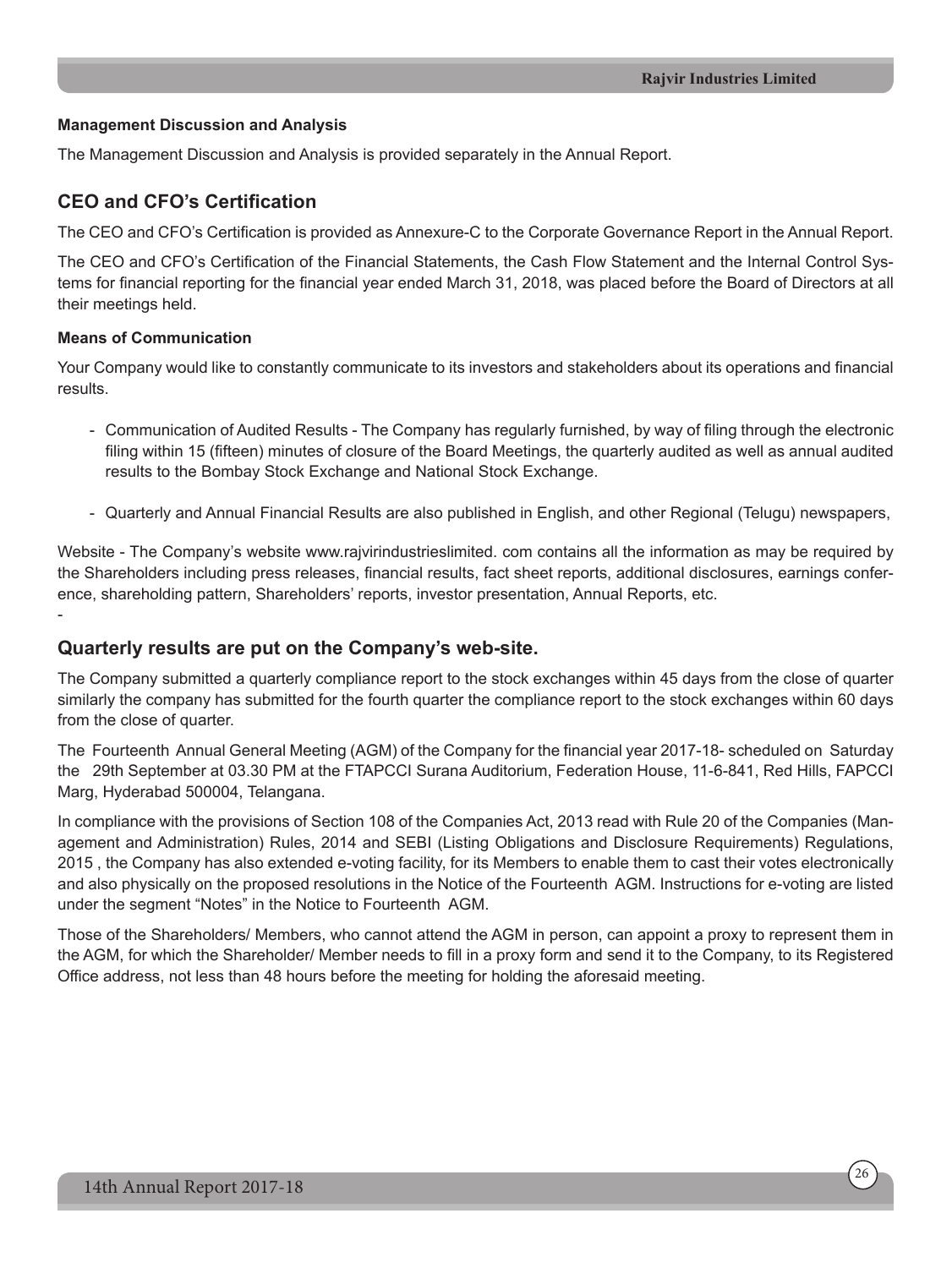|    |                                                                                                                      | <b>Rajvir Industries Limited</b>                                                                                                                                                                                                                             |
|----|----------------------------------------------------------------------------------------------------------------------|--------------------------------------------------------------------------------------------------------------------------------------------------------------------------------------------------------------------------------------------------------------|
| 4. | <b>GENERAL SHAREHOLDER INFORMATION:</b>                                                                              |                                                                                                                                                                                                                                                              |
| A  | <b>Registered Office</b>                                                                                             | 1st Floor, Surya Towers, 105, Sardar Patel Road, Secunderabad<br>$-500003$                                                                                                                                                                                   |
| B  | <b>Annual General Meeting</b>                                                                                        |                                                                                                                                                                                                                                                              |
|    | Date & Time                                                                                                          | 29th September 3.30 PM                                                                                                                                                                                                                                       |
|    | Venue                                                                                                                | Surana Auditorium, FAPCCI, Federation House, 11-6-841, Red<br>Hills, FAPCCI Marg, Hyderabad 500004, Telangana.                                                                                                                                               |
| C  | <b>Financial Calendar</b>                                                                                            | April to March                                                                                                                                                                                                                                               |
|    | <b>Financial Reporting for</b>                                                                                       | 2017-18                                                                                                                                                                                                                                                      |
|    | Quarter ending June, 30 2017                                                                                         | Second week of September 2017                                                                                                                                                                                                                                |
|    | Quarter ending September, 30 2017                                                                                    | Second week of December 2017                                                                                                                                                                                                                                 |
|    | Quarter ending December, 31 1217                                                                                     | Second week of February 2018                                                                                                                                                                                                                                 |
|    | Quarter ending March 31, 2018                                                                                        | Fifth week of May 2018                                                                                                                                                                                                                                       |
|    | Annual General meeting for FY ended                                                                                  | 29th September 2018 31st March 2018                                                                                                                                                                                                                          |
| D  | Date of Book Closure                                                                                                 | Wednesday the 26.09.2018 to Saturday the 29.09.2018                                                                                                                                                                                                          |
| Ε  | Dividend Payment Date                                                                                                | Not Applicable                                                                                                                                                                                                                                               |
| F  | Listing on Stock Exchange                                                                                            | 1) Bombay Stock Exchange Limited                                                                                                                                                                                                                             |
|    |                                                                                                                      | 2) National Stock Exchange Limited                                                                                                                                                                                                                           |
| G  | <b>Stock Code</b>                                                                                                    | 532665                                                                                                                                                                                                                                                       |
| Н  | <b>ISIN</b>                                                                                                          | <b>ISIN INE011H01014</b>                                                                                                                                                                                                                                     |
|    | Dematerialisation of Shares                                                                                          | 98.8965% of the paid-up share capital of the company has<br>been dematerialised                                                                                                                                                                              |
| J  | Outstanding GDRs / ADRs / Warrants or<br>any convertible instruments, conversion<br>date and likely impact on equity | <b>NIL</b>                                                                                                                                                                                                                                                   |
| Κ  | <b>Market Price Data</b>                                                                                             | The closing market price of equity share on 31st March, 2018<br>(last trading day of the financial year) was Rs. 35.40 on BSE and<br>Rs. 47.90 on NSE as compared to the price on 31st March 2017<br>of Rs. 46.45 and Rs. 41.70 on BSE and NSE respectively. |
|    | L Registrar and Share Transfer Agents                                                                                | <b>XL Softech Systems Ltd</b>                                                                                                                                                                                                                                |
|    |                                                                                                                      | Plot No 3, Sagar Society, Road No 2, Banjara Hills, Hyderabad -<br>500034. Ph: 040- 23545913/14/15, Fax: 040-23553214,<br>E mail: xlfield@rediffmail.com                                                                                                     |
| M  | Share Transfer System                                                                                                | Generally the shares have been transferred and returned in 15<br>days from the date of receipt, so long as the documents have<br>been clear in all respects.                                                                                                 |
| N  | <b>Investor Relations</b>                                                                                            | The Company has been maintaining good investor relations.                                                                                                                                                                                                    |

 $\circled{27}$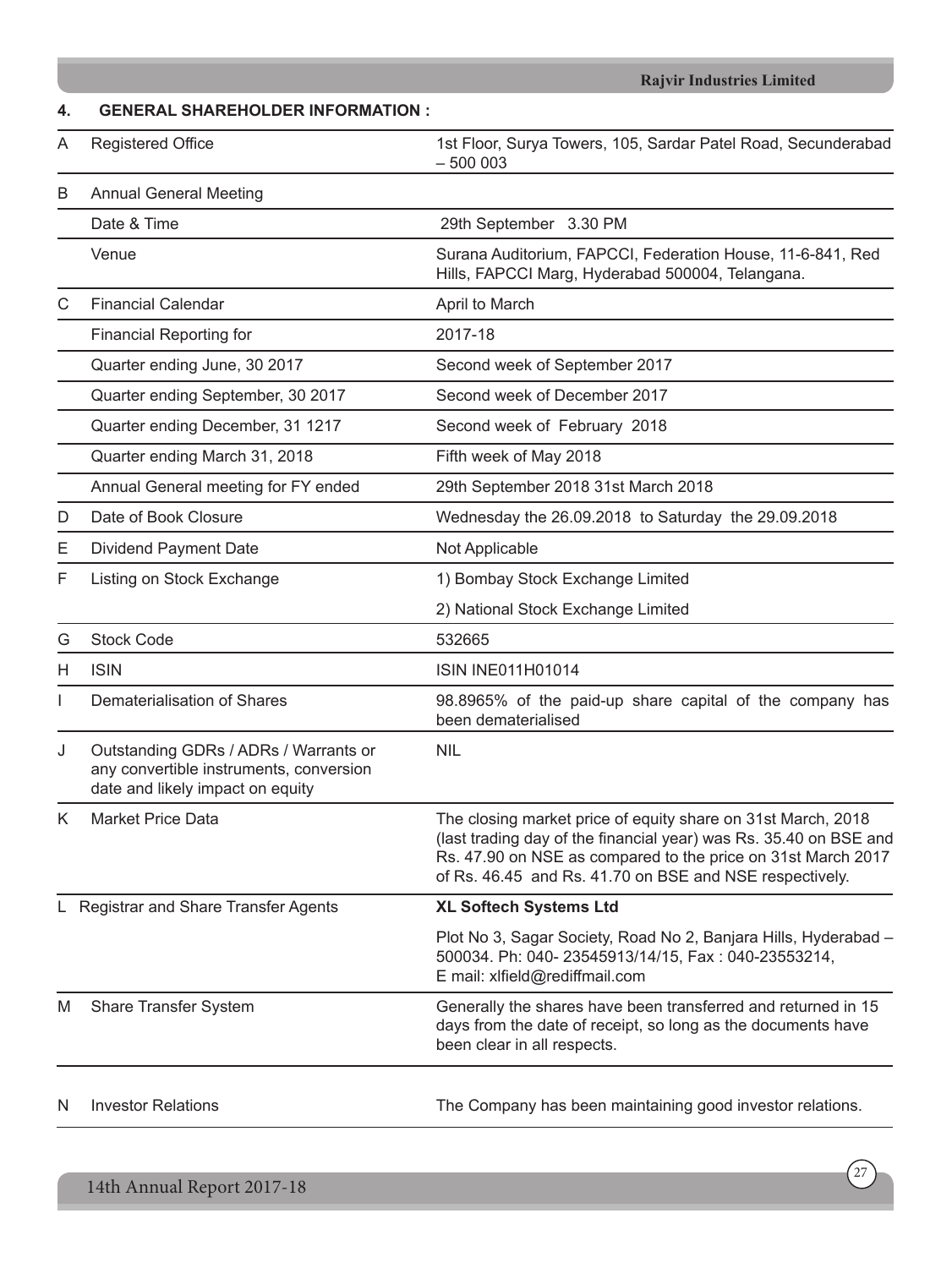#### 5. **DISTRIBUTION OF SHAREHOLDING :**

Distribution of Shareholding as on 31st March, 2018

| <b>Share Holder or Debenture</b><br>Holding of Nominal Value of |              |       |               | Share Holder or Debenture<br>Holding of nominal Value of | Share / Debenture Amount |            |  |
|-----------------------------------------------------------------|--------------|-------|---------------|----------------------------------------------------------|--------------------------|------------|--|
|                                                                 |              |       | <b>Number</b> | % of Total                                               | <b>Number</b>            | % of Total |  |
| (1)                                                             |              | (2)   | (3)           | (4)                                                      | (5)                      |            |  |
| Upto                                                            | -            | 5000  | 1953          | 89.59                                                    | 1590310                  | 3.98       |  |
| 5001                                                            |              | 10000 | 89            | 4.08                                                     | 686310                   | 1.72       |  |
| 10001                                                           | 20000        |       | 59            | 2.71                                                     | 854670                   | 2.14       |  |
| 20001                                                           | 30000<br>۳   |       | 18            | 0.83                                                     | 448470                   | 1.12       |  |
| 30001                                                           | 40000<br>۳   |       | 13            | 0.60                                                     | 457640                   | 1.15       |  |
| 40001                                                           | 50000<br>۰   |       | 5             | 0.23                                                     | 220980                   | 0.55       |  |
| 50001<br>100000<br>$\overline{\phantom{a}}$                     |              |       | 19            | 0.87                                                     | 1405680                  | 3.52       |  |
| 100001<br>above<br>and                                          |              | 24    | 1.10          | 34284540                                                 | 85.82                    |            |  |
|                                                                 | <b>TOTAL</b> |       | 2180          | 100                                                      | 39948600                 | 100        |  |

### **Plant Locations**

- 1. Mahabubnagar Plant Pillalamarri Road, Mahabubnagar, Telangana 509002
- 2. Tandur Plant Gopannapally (Village), Tandur Mandal, Ranga Reddy District, Telangana 501141.
- 3. Dyeing Plant Edira Village, Mahabubnagar, Hills Telangana 509002
- 4. Address for Correspondence 1st Foor, Surya Towers, 105, Sardar Patel Road, Secunderabad 500003, TELANGANA, India
- i) Queries relating to transfer / dematerialization of shares, change of address, dividend, Annual Report and other queries relating to the shares of the company :

#### **XL Softech Systems Ltd**

Plot No 3, Sagar Society, Road No 2, Banjara Hills, Hyderabad - 500034. Ph: 040- 23545913/14/15

Fax : 040-23553214, E mail: xlfield@rediffmail.com

ii) Any other queries

The Company Secretary Rajvir Industries Limited 1st Floor, Surya Towers, 105, Sardar Patel Road, Secunderabad – 500 003

By the Order of the Board For Rajvir Industries Limited

Sd/- Ritesh Kumar Agarwal Managing Director Place : Hyderabad

Date 25.08.2018

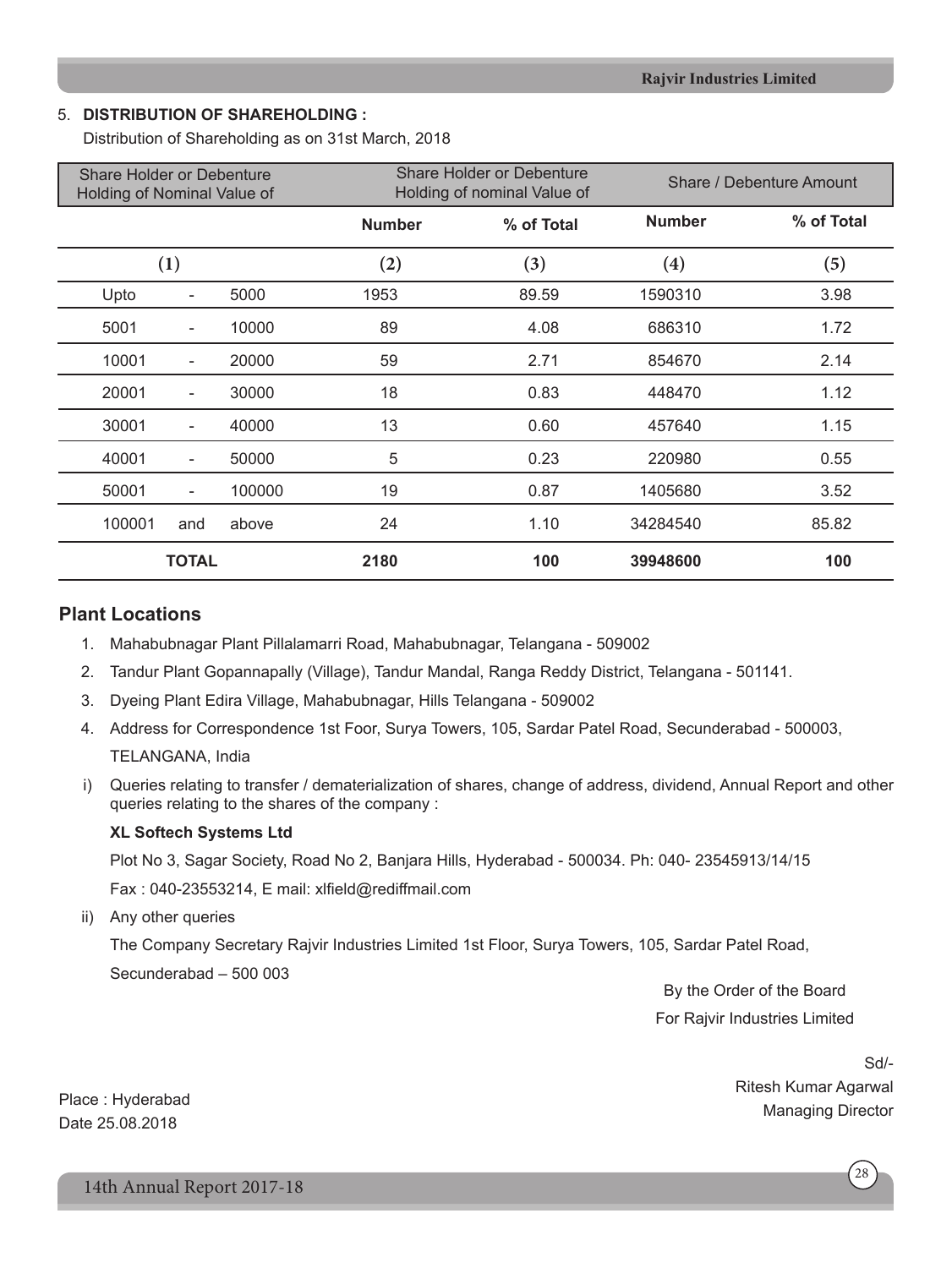# **ANNEXURE - E**

### **Form No. MGT-9**

#### **EXTRACT OF ANNUAL RETURN AS ON THE FINANCIAL YEAR ENDED ON 31ST MARCH 2018**

[Pursuant to section 92(3) of the Companies Act, 2013 and rule 12(1) of the Companies (Management and Administration) Rules, 2014]

#### **I. REGISTRATION AND OTHER DETAILS:**

|      | <b>CIN</b>                                                                                                       | L17116TG2004PLC044053                                                                                                                     |
|------|------------------------------------------------------------------------------------------------------------------|-------------------------------------------------------------------------------------------------------------------------------------------|
| ii.  | <b>Registration Date</b>                                                                                         | 01-09-2004                                                                                                                                |
| iii. | Name of the Company                                                                                              | RAJVIR INDUSTRIES LIMITED                                                                                                                 |
| IV.  | Category / Sub-Category of the<br>Company                                                                        | Company Limited by shares and Indian Non-<br><b>Government Company</b>                                                                    |
| V.   | Address of the Registered office and<br>Contact details                                                          | 1ST FLOOR, SURYA TOWERS, 105, SARDAR PATEL ROAD,<br>SECUNDERABAD - 500 003. Telephone<br>Nos:040 66225555, 27845628, Fax No: 040 27840656 |
|      |                                                                                                                  |                                                                                                                                           |
|      | vi. Whether listed company                                                                                       | <b>Yes</b>                                                                                                                                |
|      | vii. Name, Address and Contact details of<br>.XL Softech Systems Limited<br>Registrar and Transfer Agent, if any | 3, Sagar Society, Road N0.2, Banjara Hills,<br>Hyderabad-500 034<br>Telephone No.: 23545913/14/15 Fax: 040-23553214                       |
|      |                                                                                                                  |                                                                                                                                           |

#### **II. PRINCIPAL BUSINESS ACTIVITIES OF THE COMPANY**

All the business activities contributing 10 % or more of the total turnover of the company shall be stated:-

| Sr.<br>No.     | <b>Name and Description of main</b><br>products / services | NIC Code of the Product/<br>service | % to total turnover of the<br>company |
|----------------|------------------------------------------------------------|-------------------------------------|---------------------------------------|
|                | <b>Cotton Yarn</b>                                         | 13111                               | $1\%$                                 |
| $\overline{2}$ | <b>Blended Yarn</b>                                        | 13111                               | 52%                                   |
| 3              | Melange Yarn                                               | 13111                               | 37%                                   |
| 4              | <b>PV</b>                                                  | 13111                               | 10%                                   |
|                | <b>Total</b>                                               |                                     | 100.00                                |

14th Annual Report 2017-18

 $\frac{29}{2}$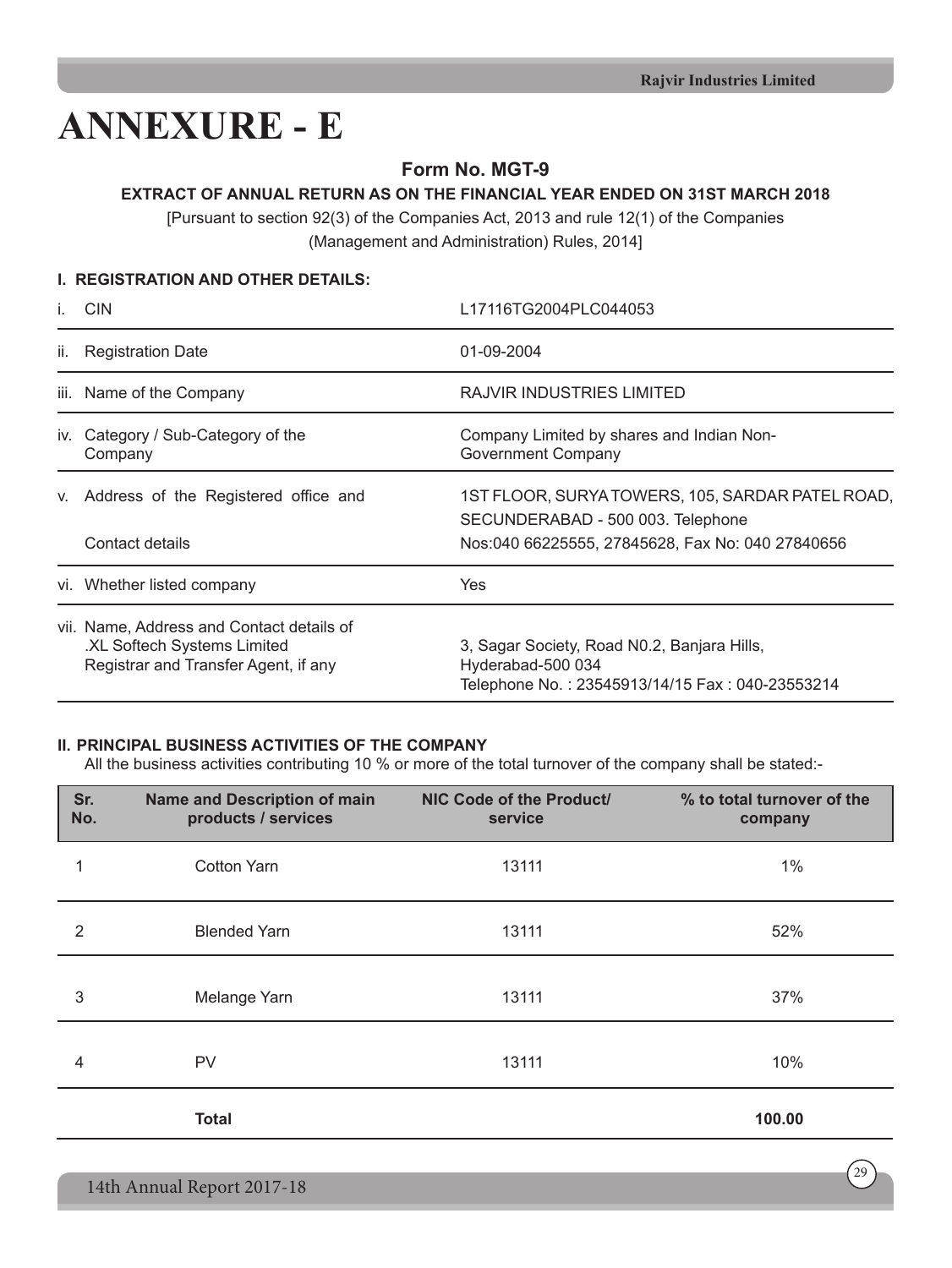### **III. PARTICULARS OF HOLDING, SUBSIDIARY AND ASSOCIATE COMPANIES**

| Sr.<br>No. | <b>Name And Address Of</b><br>The Company | <b>CIN/GLN</b> | <b>Holding / Subsidiary /</b><br><b>Associate</b> | % of shares<br>held | Applicable<br><b>Section</b> |
|------------|-------------------------------------------|----------------|---------------------------------------------------|---------------------|------------------------------|
| .,         |                                           |                |                                                   |                     |                              |
| 2.         |                                           | Ν              |                                                   |                     |                              |
| 3.         |                                           |                |                                                   |                     |                              |
| -4.        |                                           |                |                                                   |                     |                              |

### **IV. SHARE HOLDING PATTERN (Equity Share Capital Breakup as percentage of Total Equity)**

#### **i. Category-wise Share Holding**

|         |                                            |                  | No. of Shares held at the-<br>beginning of the year |                |                                         | No. of Shares held at the<br>end of the year |                 |                |                                         |                                               |
|---------|--------------------------------------------|------------------|-----------------------------------------------------|----------------|-----------------------------------------|----------------------------------------------|-----------------|----------------|-----------------------------------------|-----------------------------------------------|
|         | <b>Category of</b><br><b>Share holders</b> | <b>Demat</b>     | <b>Physical</b>                                     | <b>Total</b>   | $%$ of<br><b>Total</b><br><b>Shares</b> | <b>Demat</b>                                 | <b>Physical</b> | <b>Total</b>   | $%$ of<br><b>Total</b><br><b>Shares</b> | $\frac{0}{0}$<br>Change<br>during<br>the year |
| $A_{1}$ | Promoter                                   |                  |                                                     |                |                                         |                                              |                 |                |                                         |                                               |
| 1)      | Indian                                     |                  |                                                     |                |                                         |                                              |                 |                |                                         |                                               |
| a)      | Individual/ HUF                            | 2993722          | $\mathbf 0$                                         | 2993722        | 74.94                                   | 2993722                                      | $\mathbf{0}$    | 2993722        | 74.94                                   | $\mathbf 0$                                   |
| b)      | <b>Central Govt</b>                        | $\overline{0}$   | $\mathbf 0$                                         | $\overline{0}$ | $\mathbf 0$                             | 0                                            | $\overline{0}$  | $\overline{0}$ | $\overline{0}$                          | $\mathbf 0$                                   |
| c)      | State Govt(s)                              | 0                | $\mathbf 0$                                         | $\overline{0}$ | $\mathbf 0$                             | 0                                            | 0               | $\overline{0}$ | $\mathbf 0$                             | 0                                             |
| d)      | <b>Bodies Corp</b>                         | 0                | $\mathbf 0$                                         | $\overline{0}$ | $\mathbf 0$                             | $\boldsymbol{0}$                             | 0               | $\overline{0}$ | $\mathbf 0$                             | 0                                             |
| e)      | Banks / Fl                                 | $\mathbf 0$      | $\mathbf 0$                                         | $\overline{0}$ | $\mathbf 0$                             | $\boldsymbol{0}$                             | 0               | $\overline{0}$ | $\mathbf 0$                             | $\mathbf 0$                                   |
| $f$ )   | Any Other                                  | $\overline{0}$   | $\mathbf 0$                                         | $\overline{0}$ | $\overline{0}$                          | 0                                            | $\overline{0}$  | $\Omega$       | $\overline{0}$                          |                                               |
|         | Sub-total(A)(1):- 2993722                  |                  | $\mathbf 0$                                         | 2993722        | 74.94                                   | 2993722                                      |                 | 2993722        | 74.94                                   | <b>NIL</b>                                    |
| 2)      | <b>Foreign</b>                             |                  |                                                     |                |                                         |                                              |                 |                |                                         |                                               |
| g)      | NRIs-Individuals                           | $\overline{0}$   | $\overline{0}$                                      | $\overline{0}$ | $\overline{0}$                          | $\overline{0}$                               | $\overline{0}$  | $\overline{0}$ | $\overline{0}$                          | <b>NIL</b>                                    |
| h)      | Other-Individuals                          | $\boldsymbol{0}$ | $\mathbf 0$                                         | $\overline{0}$ | 0                                       | $\overline{0}$                               | 0               | $\overline{0}$ | $\mathbf 0$                             | <b>NIL</b>                                    |
| i)      | Bodies Corp.                               | $\mathbf 0$      | $\mathbf 0$                                         | $\overline{0}$ | 0                                       | 0                                            | 0               | $\overline{0}$ | $\mathbf 0$                             | <b>NIL</b>                                    |
| j)      | Banks / Fl                                 | 0                | $\mathbf 0$                                         | $\Omega$       | 0                                       | 0                                            | 0               | $\Omega$       | $\mathbf 0$                             | <b>NIL</b>                                    |
| k)      | Any Other                                  | 0                | $\overline{0}$                                      | $\overline{0}$ | 0                                       | 0                                            | 0               | $\mathbf 0$    | $\overline{0}$                          | <b>NIL</b>                                    |
|         | Sub-total (A)(2):-                         | $\mathbf 0$      | $\mathbf 0$                                         | $\bf{0}$       | $\mathbf 0$                             | $\mathbf 0$                                  | 0               | $\mathbf 0$    | $\mathbf 0$                             | $\mathbf 0$                                   |
|         | <b>B. Public Shareholdin</b>               |                  |                                                     |                |                                         |                                              |                 |                |                                         |                                               |
| 1.      | <b>Institutions</b>                        |                  |                                                     |                |                                         |                                              |                 |                |                                         |                                               |
| a)      | <b>Mutual Funds</b>                        | $\mathbf 0$      | 700                                                 | 700            | 0.02                                    | $\mathbf 0$                                  | 700             | 700            | 0.02                                    | <b>NIL</b>                                    |
|         | b) Banks / Fl                              | 22907            | $\mathbf 0$                                         | 22907          | 0.57                                    | 22907                                        | $\mathbf{0}$    | 22907          | 0.57                                    | <b>NIL</b>                                    |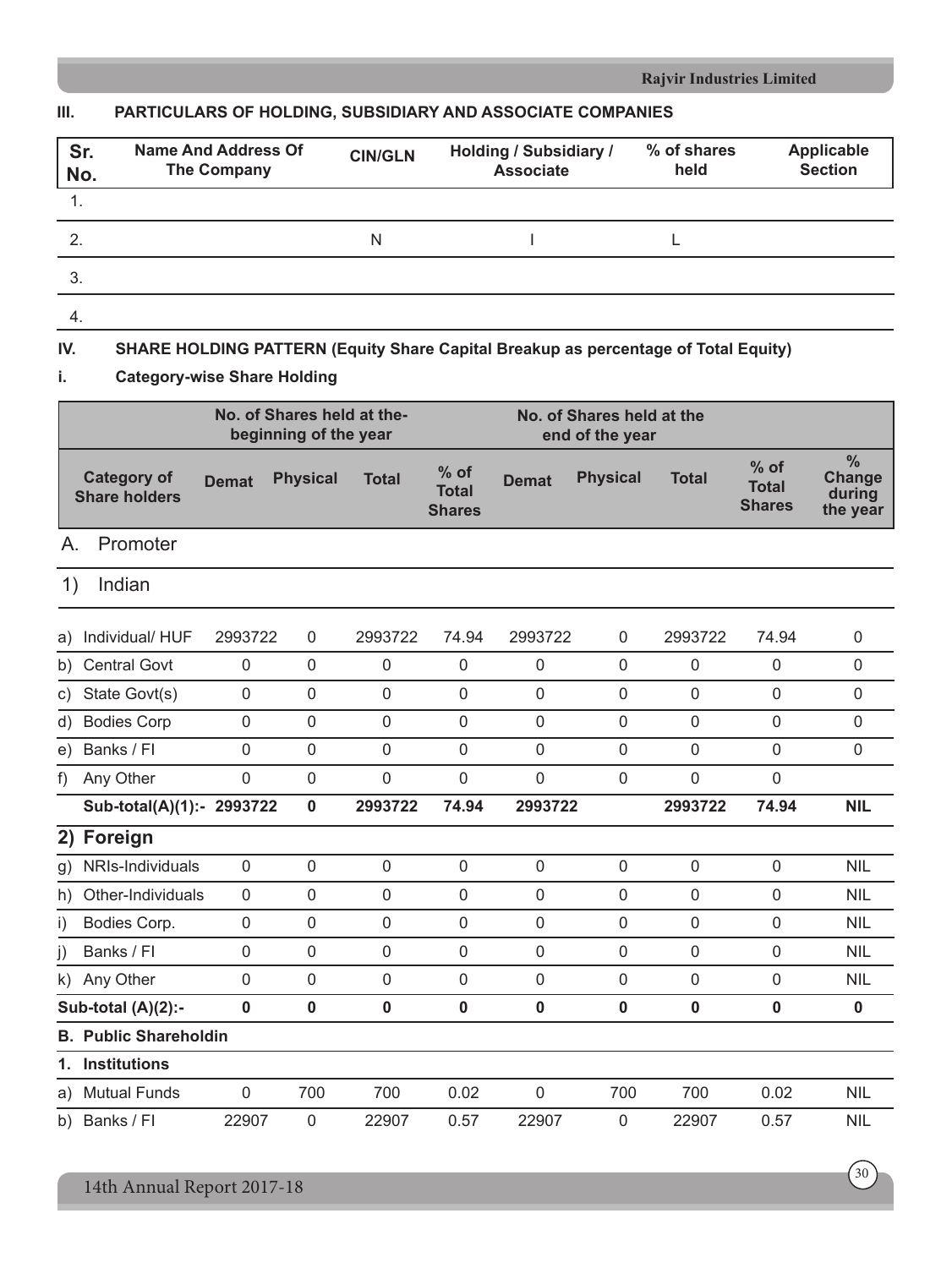|      | <b>Rajvir Industries Limited</b>        |              |              |              |             |             |      |              |              |            |
|------|-----------------------------------------|--------------|--------------|--------------|-------------|-------------|------|--------------|--------------|------------|
| C)   | <b>Central Govt</b>                     | 0            | $\mathbf 0$  | $\mathbf 0$  | $\mathbf 0$ | 0           | 0    | 0            | 0            | <b>NIL</b> |
| d)   | State Govt(s)                           | 0            | 0            | $\mathbf 0$  | $\mathbf 0$ | 0           | 0    | $\mathbf{0}$ | 0            | <b>NIL</b> |
| e)   | Venture Capital<br>Funds                | 0            | $\mathbf 0$  | 0            | 0           | 0           | 0    | 0            | 0            | <b>NIL</b> |
| f)   | Insurance<br>Companies                  | 0            | $\mathbf 0$  | 0            | 0           | $\mathbf 0$ | 0    | 0            | 0            | <b>NIL</b> |
| g)   | Flls                                    | 0            | $\mathbf 0$  | $\mathbf 0$  | 0           | 0           | 0    | $\mathbf 0$  | 0            | <b>NIL</b> |
| h)   | Foreign Venture<br><b>Capital Funds</b> | $\mathbf{0}$ | $\mathbf{0}$ | $\mathbf{0}$ | 0           | 0           | 0    | 0            | $\mathbf{0}$ | <b>NIL</b> |
| i)   | Others (specify)                        | 0            | $\mathbf 0$  | $\mathbf 0$  | $\mathbf 0$ | 0           | 0    | $\mathbf 0$  | $\mathbf 0$  | <b>NIL</b> |
|      | Sub-total (B)(1)                        | 22907        | 700          | 23607        | 0.59        | 22907       | 700  | 23607        | 0.59         | <b>NIL</b> |
| 2.   | <b>Non Institution</b>                  |              |              |              |             |             |      |              |              |            |
| a)   | Bodies Corp.                            |              |              |              |             |             |      |              |              |            |
| (i)  | Indian                                  | 143682       | 2115         | 145797       | 3.65        | 145094      | 2115 | 147209       | 3.68         | 0.96       |
| (ii) | Overseas                                |              |              |              |             |             |      |              |              |            |

b) Individuals

|     | No. of Shares held at the<br>beginning of the year                                            |              |                 |              | No. of Shares held at the<br>end of the year |              |                 |              |                                         |                                                      |
|-----|-----------------------------------------------------------------------------------------------|--------------|-----------------|--------------|----------------------------------------------|--------------|-----------------|--------------|-----------------------------------------|------------------------------------------------------|
|     | <b>Category of</b><br><b>Share holders</b>                                                    | <b>Demat</b> | <b>Physical</b> | <b>Total</b> | $%$ of<br><b>Total</b><br><b>Shares</b>      | <b>Demat</b> | <b>Physical</b> | <b>Total</b> | $%$ of<br><b>Total</b><br><b>Shares</b> | $\frac{0}{2}$<br><b>Change</b><br>during<br>the year |
| (i) | Individual<br>shareholders<br>holding nominal<br>share capital upto<br>Rs. 2 lakh             | 520841       | 41727           | 562568       | 14.08                                        | 550160       | 40901           | 591061       | 14.80                                   | 5.06                                                 |
|     | (ii) Individual<br>shareholders<br>holding nominal<br>share capital in<br>excess of Rs 2 lakh | 253528       | $\mathbf 0$     | 253528       | 6.35                                         | 220771       | 0               | 220771       | 5.53                                    | $-12.92$                                             |
|     | c) Others (Specify)                                                                           |              |                 |              |                                              |              |                 |              |                                         |                                                      |
|     | i) Qualified Foreign 15274<br>Investor                                                        |              | 364             | 15638        | 0.39                                         | 18121        | 364             | 18485        | 0.46                                    | 18.20                                                |
|     | ii) Clearing Members                                                                          | 0            | 0               | 0            | $\mathbf{0}$                                 | 5            | 0               | 5            | $\mathbf 0$                             | 100                                                  |
|     | Sub-total (B)(2)                                                                              | 933325       | 44206           | 977531       | 24.47                                        | 934151       | 43380           | 977531       | 24.47                                   | <b>NIL</b>                                           |
|     | <b>Total Public</b><br>Shareholding<br>$(B)=(B)(1)+(B)(2)$                                    | 956232       | 44906           | 1001138      | 25.06                                        | 957058       | 44080           | 1001138      | 25.06                                   | <b>NIL</b>                                           |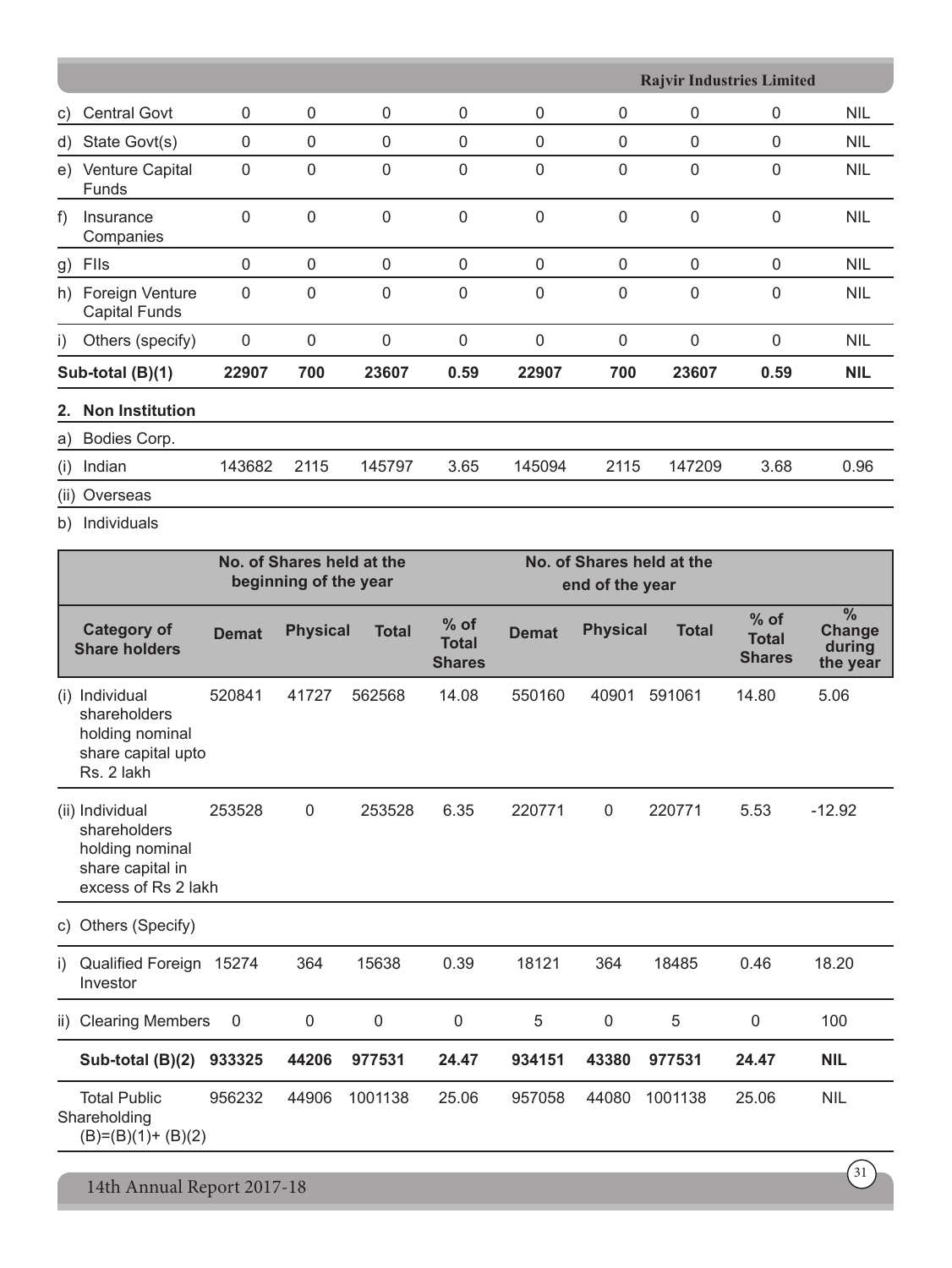|                                                              |         |          |         |        |          |   | <b>Rajvir Industries Limited</b> |        |            |  |
|--------------------------------------------------------------|---------|----------|---------|--------|----------|---|----------------------------------|--------|------------|--|
| C. Shares held by<br>Custodian for<br><b>GDRs &amp; ADRs</b> | 0       | $\Omega$ | 0       | 0      | $\Omega$ | 0 | 0                                |        | 0          |  |
| <b>Grand Total</b><br>$(A+B+C)$                              | 3949954 | 44906    | 3994860 | 100.00 | 3950780  |   | 44080 3994860                    | 100.00 | <b>NIL</b> |  |

### **ii. Shareholding of Promoters**

|                  |                                | <b>Shareholding at the</b><br>beginning of the year |                                                  |                                                                | <b>Shareholding at the</b><br>end of the year |                                                  |                                                                |                                                       |  |
|------------------|--------------------------------|-----------------------------------------------------|--------------------------------------------------|----------------------------------------------------------------|-----------------------------------------------|--------------------------------------------------|----------------------------------------------------------------|-------------------------------------------------------|--|
| Sr.<br><b>No</b> | Shareholder's<br><b>Name</b>   | No. of<br><b>Shares</b>                             | % of total<br><b>Shares</b><br>of the<br>company | % of Shares<br>Pledged /<br>encumbe<br>-red to total<br>shares | No. of<br><b>Shares</b>                       | % of total<br><b>Shares</b><br>of the<br>company | % of Shares<br>Pledged /<br>encumbe<br>-red to total<br>shares | % change<br>in share<br>holding<br>during<br>the year |  |
| 1.               | U.K Agarwal                    | 421135                                              | 10.54                                            | 10.54                                                          | 421135                                        | 10.54                                            | 10.54                                                          |                                                       |  |
| 2.               | Arti Agarwal                   | 491002                                              | 12.29                                            | 5.38                                                           | 491002                                        | 12.29                                            | 5.38                                                           |                                                       |  |
| 3.               | Upender Kumar<br>Agarwal HUF   | 285439                                              | 7.15                                             | 7.15                                                           | 285439                                        | 7.15                                             | 7.15                                                           |                                                       |  |
| 4.               | Usha Agarwal                   | 855943                                              | 21.43                                            | 5.31                                                           | 855943                                        | 21.43.                                           | 5.31                                                           |                                                       |  |
| 5.               | U.K. Agarwal                   | 164628                                              | 4.12                                             | 4.12                                                           | 164628                                        | 4.12                                             | 4.12                                                           | ۰                                                     |  |
| 6.               | <b>Ritesh Kumar</b><br>Agarwal | 441164                                              | 11.04                                            | 11.04                                                          | 441164                                        | 11.04                                            | 11.04                                                          |                                                       |  |
| 7.               | Radhika Bindal                 | 21500                                               | 0.54                                             | 0.54                                                           | 21500                                         | 0.54                                             | 0.54                                                           | ۰                                                     |  |
| 8.               | Neysa Agarwal                  | 30000                                               | 0.75                                             | 0.75                                                           | 30000                                         | 0.75                                             | 0.75                                                           |                                                       |  |
| 9.               | Viraj Agarwal                  | 282911                                              | 7.08                                             | 7.08                                                           | 282911                                        | 7.08                                             | 7.08                                                           | ٠                                                     |  |
|                  | Total                          | 2993722                                             | 74.94                                            | 51.91                                                          | 2993722                                       | 74.94                                            | 51.91                                                          |                                                       |  |

### **III) Change in Promoter's Shareholding (please specify, if there is no change)**

| Sr.<br>l No | $No.$ of<br><b>Shares</b>        | Shareholding at the<br>Beginning of the year<br>% of total shares<br>of the company                                                               | No. of<br><b>Shares</b> | <b>Cumulative Shareholding</b><br>during the year<br>% of total shares<br>of the company |  |  |  |  |
|-------------|----------------------------------|---------------------------------------------------------------------------------------------------------------------------------------------------|-------------------------|------------------------------------------------------------------------------------------|--|--|--|--|
|             | At the beginning of the year     |                                                                                                                                                   |                         |                                                                                          |  |  |  |  |
|             | Date wise Increase / Decrease in | Promoters share Holding during the year<br>Specyfying the reasons for Increase / Decrease<br>(eg. Allotment /transfer / bonus /sweat equity etc.) | <b>NIL</b>              |                                                                                          |  |  |  |  |

 $\left(32\right)$ 

At the end of the year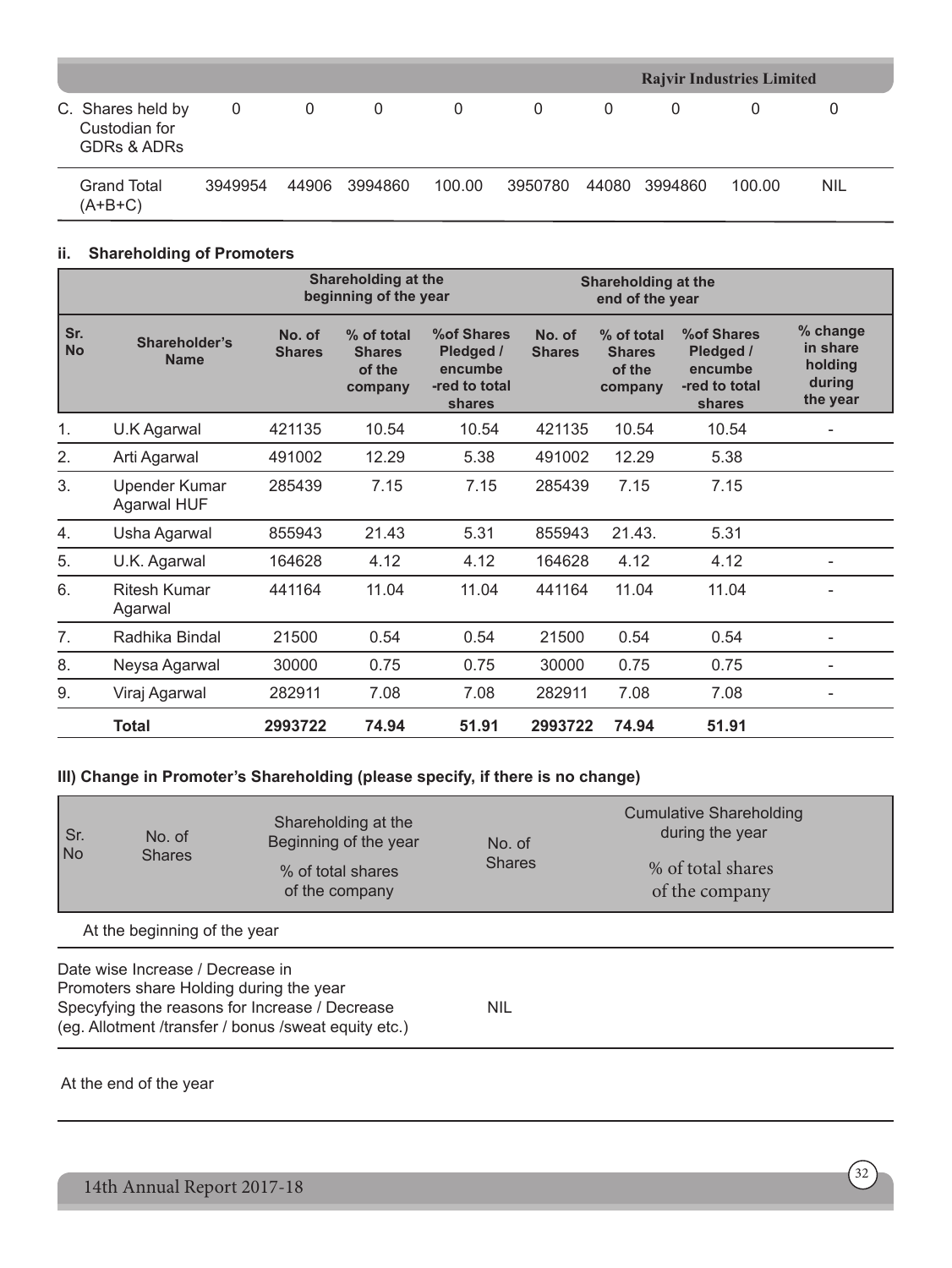#### **V. INDEBTEDNESS**

Indebtedness of the Company including interest outstanding/accrued but not due for payment Rs. In Lakhs

|                  |                                                                                                                                  | macbicances of the Company including interest outstanding/accrued but not due for payment |                                     |                          |                                                                       |  |  |  |  |  |
|------------------|----------------------------------------------------------------------------------------------------------------------------------|-------------------------------------------------------------------------------------------|-------------------------------------|--------------------------|-----------------------------------------------------------------------|--|--|--|--|--|
|                  |                                                                                                                                  | <b>Secured Loans</b><br>excluding<br>deposits                                             | <b>Unsecured</b><br>Loans           | <b>Deposits</b>          | <b>Total</b><br>Indebtedness                                          |  |  |  |  |  |
|                  | Indebtedness at the beginning of the financial year                                                                              |                                                                                           |                                     |                          |                                                                       |  |  |  |  |  |
|                  | i) Principal Amount                                                                                                              | 15200.71                                                                                  | 1860.12                             | 50.00                    | 17110.83                                                              |  |  |  |  |  |
|                  | ii) Interest due but not paid                                                                                                    | 105.49                                                                                    | 45.63                               | 5.48                     | 156.60                                                                |  |  |  |  |  |
|                  | iii) Interest accrued but not due for payment                                                                                    | 98.99                                                                                     | $\Omega$                            | 5.53                     | 104.52                                                                |  |  |  |  |  |
| Total (i+ii+iii) |                                                                                                                                  | 15405.19                                                                                  | 1905.75                             | 61.01                    | 17371.95                                                              |  |  |  |  |  |
|                  | Change in Indebtedness during the financial year                                                                                 |                                                                                           |                                     |                          |                                                                       |  |  |  |  |  |
| Addition         |                                                                                                                                  | 990.84                                                                                    | 191.90                              | $\mathbf 0$              | 1182.74                                                               |  |  |  |  |  |
| (-) Reduction    |                                                                                                                                  | $-930.39$                                                                                 | $-155.82$                           | $\mathbf 0$              | $-1086.21$                                                            |  |  |  |  |  |
| Net Change       |                                                                                                                                  | 60.45                                                                                     | 36.08                               | $\mathbf 0$              | 96.53                                                                 |  |  |  |  |  |
|                  | Indebtedness at the end of the financial year                                                                                    |                                                                                           |                                     |                          |                                                                       |  |  |  |  |  |
|                  | i) Principal Amount                                                                                                              | 15261.16                                                                                  | 1896.20                             | 50.00                    | 17207.36                                                              |  |  |  |  |  |
|                  | ii) Interest due but not paid                                                                                                    | 623.61                                                                                    | 111.03                              | 11.01                    | 745.65                                                                |  |  |  |  |  |
|                  | iii) Interest accrued but not due                                                                                                | 95.21                                                                                     | $\mathbf{0}$                        | 5.48                     | 100.69                                                                |  |  |  |  |  |
| Total (i+ii+iii) |                                                                                                                                  | 15979.98                                                                                  | 2007.23                             | 66.49                    | 18053.70                                                              |  |  |  |  |  |
| VI.<br>А.        | REMUNERATION OF DIRECTORS AND KEY MANAGERIAL PERSONNEL<br>Remuneration to Managing Director, Whole-time Directors and/or Manager |                                                                                           |                                     |                          |                                                                       |  |  |  |  |  |
| SI.              |                                                                                                                                  |                                                                                           | Name of MD/WTD/ Manager             |                          |                                                                       |  |  |  |  |  |
| No.              | <b>Particulars of Remuneration</b>                                                                                               |                                                                                           | Upender kumar<br>Agarwal (Chairman) |                          | Total<br><b>Ritesh Kumar Agarwal</b><br>Amount<br>(Managing Director) |  |  |  |  |  |
| 1.               | Gross salary                                                                                                                     |                                                                                           |                                     |                          |                                                                       |  |  |  |  |  |
|                  | (a) Salary as per provisions contained in section                                                                                |                                                                                           | 6000000                             | 6000000                  | 12000000                                                              |  |  |  |  |  |
|                  | 17(1) of the Income-tax Act, 1961                                                                                                |                                                                                           |                                     |                          |                                                                       |  |  |  |  |  |
|                  | (b) Value of perquisites u/s 17(2) Income-tax Act, 1961                                                                          |                                                                                           |                                     |                          |                                                                       |  |  |  |  |  |
| (c)              | Profits in lieu of salary under section 17(3)                                                                                    |                                                                                           |                                     | $\overline{\phantom{a}}$ | $\sim$                                                                |  |  |  |  |  |
|                  | Income- tax Act, 1961                                                                                                            |                                                                                           |                                     |                          |                                                                       |  |  |  |  |  |

2. Stock Option **All According to the Contract Option Contract of Contract Option**  $\mathsf{NIL}$  **-**3. Sweat Equity **All Accord Equity CONSUMING A SWEAT AND ACCORD AND ACCORD A SWEAT AND ACCORD A SWEAT AND ACCORD A** 

- others, specify... the Financial year 5. Others, please specify 6. Total (A) 600000000 60000000 60000000 6000000 12000000 Ceiling as per the Act **Rs. 84 Lakhs as per** Rs. 84 Lakhs as per

 Schedule V of the Companies Act, 2013

1% of the total profit in

4. Commission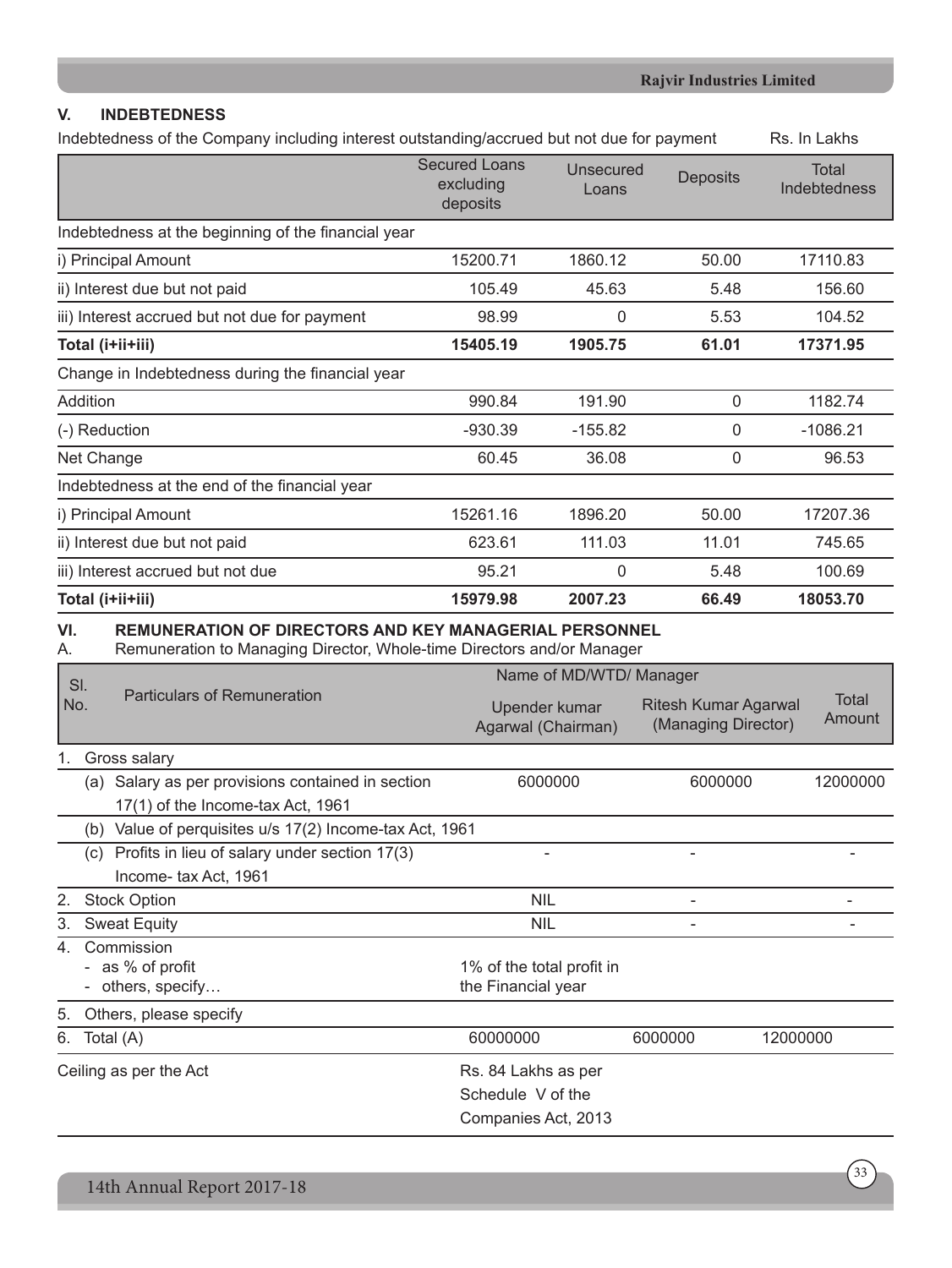$\left(34\right)$ 

B. Remuneration to other directors:

|           | SI.<br><b>Particulars of Remuneration</b><br>No. | Name of MD/WTD/ Manager                                            | <b>Total</b><br>Amount |  |  |  |
|-----------|--------------------------------------------------|--------------------------------------------------------------------|------------------------|--|--|--|
|           | <b>Independent Directors</b>                     |                                                                    |                        |  |  |  |
| $\bullet$ | Fee for attending board committee meetings       | 10000                                                              | 10000                  |  |  |  |
|           | Commission                                       |                                                                    |                        |  |  |  |
|           | Others, please specify                           |                                                                    |                        |  |  |  |
|           | Remuneration                                     | 10000                                                              | 100000                 |  |  |  |
|           | Total (1)                                        | 10000                                                              | 10000                  |  |  |  |
|           | <b>Other Non-Executive Directors</b>             |                                                                    |                        |  |  |  |
| ٠         | Fee for attending board committee meetings       |                                                                    |                        |  |  |  |
| $\bullet$ | Commission                                       |                                                                    |                        |  |  |  |
| $\bullet$ | Others, please specify                           |                                                                    |                        |  |  |  |
|           | Total (2)                                        |                                                                    |                        |  |  |  |
|           | Total (B)=(1+2)                                  | 10000                                                              | 10000                  |  |  |  |
|           | <b>Total Managerial Remuneration</b>             |                                                                    |                        |  |  |  |
|           | Overall Ceiling as per the Act                   | Rs. 84 Lakhs as per Schedule<br>of the Companies<br>V<br>Act, 2013 |                        |  |  |  |

### **C. Remuneration to Key Managerial Personnel Other Than MD /Manager /WTD**

|                |                                                                                    | <b>Key Managerial Personnel</b> |                             |            |              |
|----------------|------------------------------------------------------------------------------------|---------------------------------|-----------------------------|------------|--------------|
| SI.<br>No.     | <b>Particulars of Remuneration</b>                                                 | <b>CEO</b>                      | Company<br><b>Secretary</b> | <b>CFO</b> | <b>Total</b> |
|                | Gross salary                                                                       |                                 |                             |            |              |
| (a)            | Salary as per provisions contained in section 17(1) of<br>the Income-tax Act, 1961 |                                 | 503427                      | 1891450    | 2394877      |
|                | (b) Value of perquisites u/s 17(2) Income-tax Act, 1961                            |                                 | 33550                       | 36600      | 70150        |
|                | (c) Profits in lieu of salary under section 17(3) Income-tax<br>Act, 1961          |                                 |                             |            |              |
| 2 <sub>1</sub> | <b>Stock Option</b>                                                                |                                 | $\overline{\phantom{a}}$    |            |              |
| 3.             | <b>Sweat Equity</b>                                                                |                                 |                             |            |              |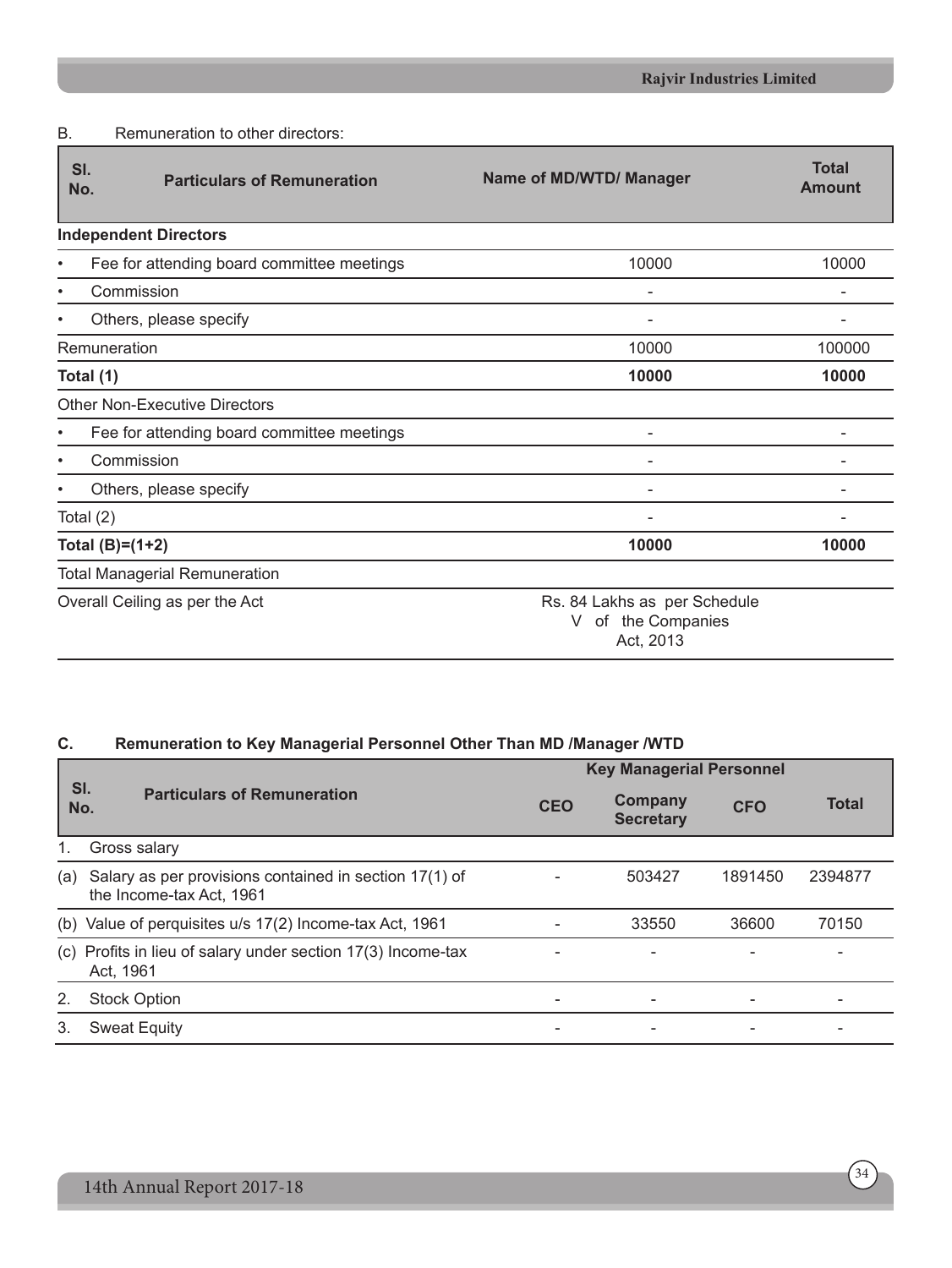| <b>Rajvir Industries Limited</b> |        |         |         |  |
|----------------------------------|--------|---------|---------|--|
|                                  |        |         |         |  |
| $\overline{\phantom{a}}$         | $\sim$ | -       | -       |  |
| $\overline{\phantom{a}}$         | -      | -       |         |  |
| $\overline{\phantom{a}}$         | -      | -       |         |  |
| $\overline{\phantom{a}}$         | 536977 | 1928050 | 2465027 |  |
|                                  |        |         |         |  |

#### **VII. PENALTIES / PUNISHMENT/ COMPOUNDING OF OFFENCES:**

| <b>Type</b>                         | <b>Section of the</b><br>companies Act | <b>Brief</b><br>description | <b>Details of Penalty/</b><br><b>Punishment /</b><br><b>Compounding fees</b><br>imposed | <b>Authority</b><br>[RD/<br><b>NCLT/</b><br>Court] | <b>Appeal</b><br>made. If any(give<br>details) |
|-------------------------------------|----------------------------------------|-----------------------------|-----------------------------------------------------------------------------------------|----------------------------------------------------|------------------------------------------------|
| A. Company                          |                                        |                             |                                                                                         |                                                    |                                                |
| Penalty                             |                                        |                             |                                                                                         |                                                    |                                                |
| Punishment                          |                                        |                             |                                                                                         |                                                    |                                                |
| Compounding                         |                                        | N                           |                                                                                         | L                                                  |                                                |
| <b>B. Directors</b>                 |                                        |                             |                                                                                         |                                                    |                                                |
| Penalty                             |                                        | $\mathsf{N}$                |                                                                                         | L                                                  |                                                |
| Punishment                          |                                        |                             |                                                                                         |                                                    |                                                |
| Compounding                         |                                        |                             |                                                                                         |                                                    |                                                |
| <b>C. Other Officers In Default</b> |                                        |                             |                                                                                         |                                                    |                                                |
| Penalty                             |                                        | N                           |                                                                                         | L                                                  |                                                |
| Punishment                          |                                        |                             |                                                                                         |                                                    |                                                |
| Compounding                         |                                        |                             |                                                                                         |                                                    |                                                |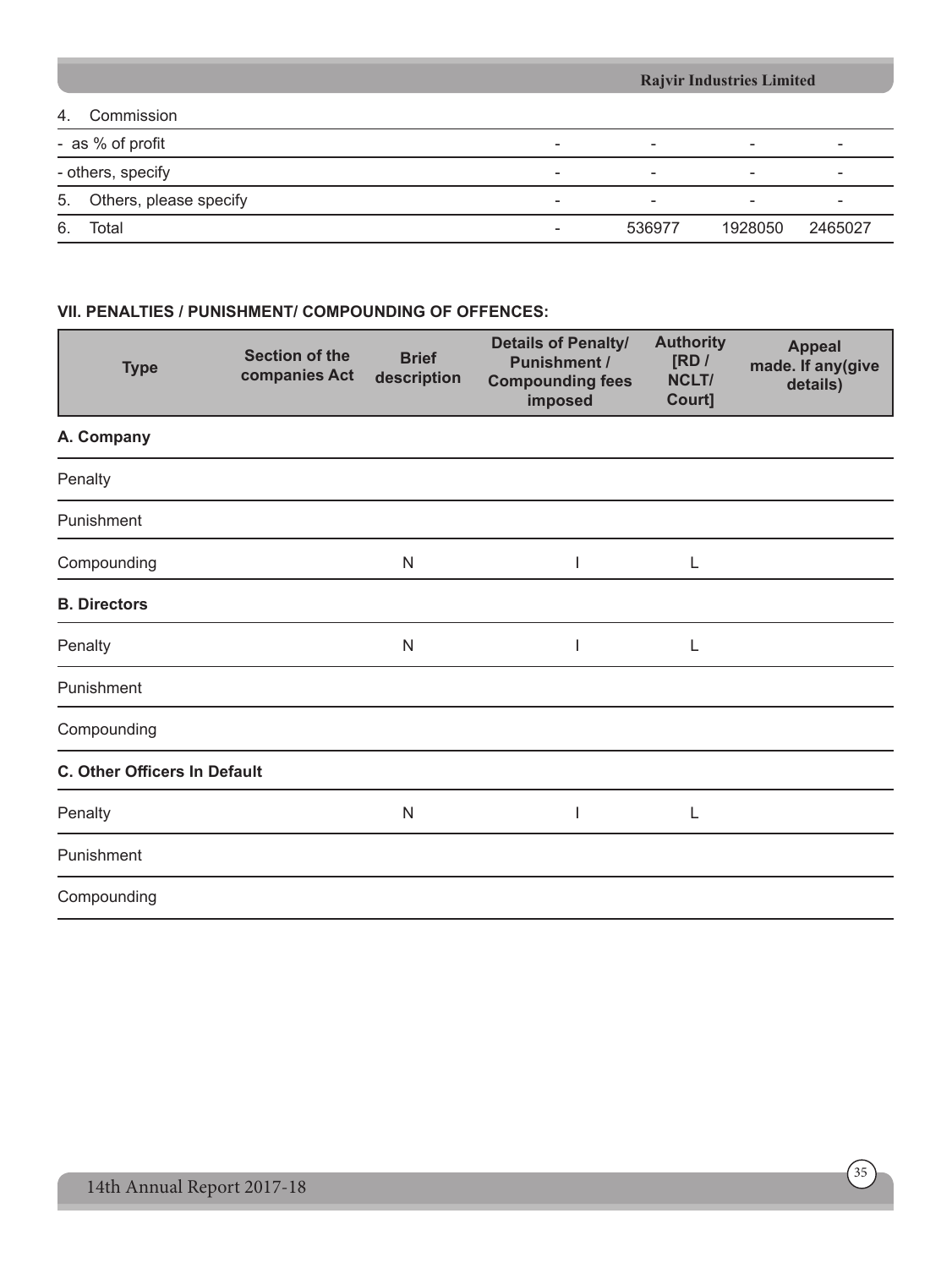# **ANNEXURE F**

#### **SECRETARIAL AUDIT REPORT FOR THE FINANCIAL YEAR ENDED 31st MARCH 2018**

**[Pursuant to section 204(1) of the Companies Act, 2013 and rule No.9 of the Companies (Appointment and Remuneration Personnel) Rules, 2014]**

To The Members RAJVIR INDUSTRIES LIMITED

We have conducted the secretarial audit of the compliance of applicable statutory provisions and the adherence to good corporate practices by Rajvir Industries Limited (hereinafter called the Company). Secretarial Audit was conducted in a manner that provided us a reasonable basis for evaluating the corporate conducts/ statutory compliances and expressing our opinion thereon.

Based on our verification of the Company's books, papers, minute books, forms and returns filed and other records maintained by the Company and also the information provided by the Company, its officers, agents and authorized representatives during the conduct of secretarial audit, we hereby report that in our opinion, the Company has, during the audit period covering the financial year ended on March 31, 2018 complied with the statutory provisions listed hereunder and also that the Company has proper Board processes and compliance-mechanism in place to the extent, in the manner and subject to the reporting made hereinafter:

We have examined the books, papers, minute books, forms and returns filed and other records maintained by the Company for the financial year ended on March 31, 2018 according to the provisions of:

(i) The Companies Act, 2013 (the Act) and the rules made thereunder;

(ii) The Securities Contracts (Regulation) Act, 1956 ('SCRA') and the rules made thereunder; (iii) The Depositories Act, 1996 and the Regulations and Bye-laws framed thereunder;

(iv) Foreign Exchange Management Act, 1999 and the rules and regulations made thereunder to the extent of:

a. Foreign Direct Investment (not applicable during the Audit Period);

b. Overseas Direct Investment (not applicable during the audit period); and

c. External Commercial Borrowings (not applicable during the Audit Period)

(v) The following Regulations and Guidelines prescribed under the Securities and Exchange Board of India Act, 1992 ('SEBI Act'):-

(a) SEBI (Listing obligations and disclosures requirements) regulation, 2015;

(b)The Securities and Exchange Board of India (Substantial Acquisition of Shares and Takeovers) Regulations, 2011;

(c) The Securities and Exchange Board of India (Prohibition of Insider Trading) Regulations, 1992;

(d) The Securities and Exchange Board of India (Employee Stock Option Scheme and Employee Stock Purchase Scheme) Guidelines, 1999 - not applicable during the Audit Period;

(e) The Securities and Exchange Board of India (Registrars to an Issue and Share Transfer Agents) Regulations, 1993 regarding the Companies Act and dealing with client:

(f) The Securities and Exchange Board of India (Issue of Capital and Disclosure Requirements) Regulations, 2009 – not applicable during the Audit Period;

(g) The Securities and Exchange Board of India (Issue and listing of Debt Securities) Regulations, 2008 - not applicable during the Audit Period;

(h) The Securities and Exchange Board of India (Delisting of Equity Shares) Regulations, 2009 - not applicable during the Audit Period;

(i) The Securities and Exchange Board of India (Buy back of securities) Regulations, 1998 - not applicable during the Audit Period.

(vi) Other applicable laws, including the following: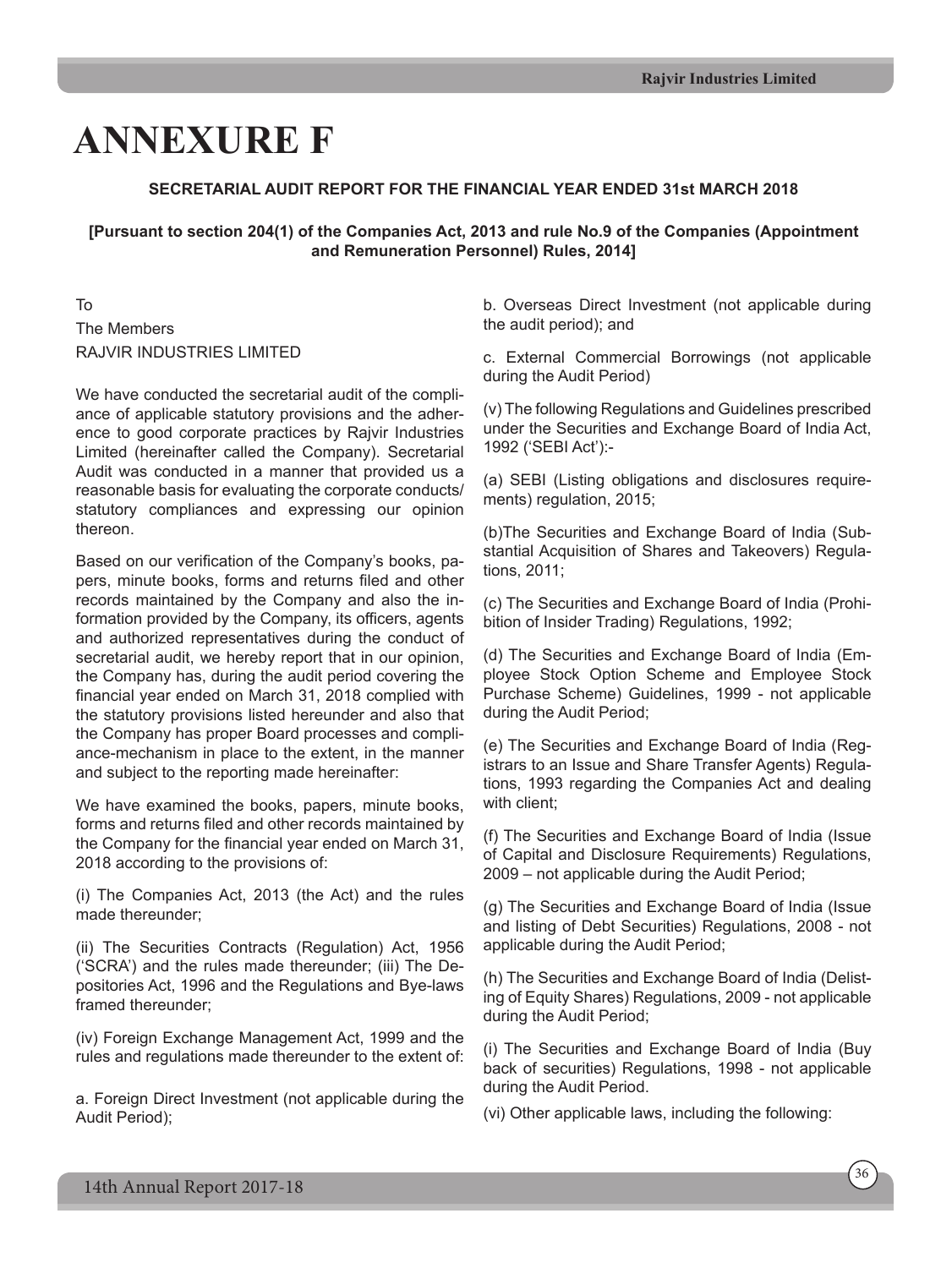- (a) Factories Act, 1948
- (b) Payment of Gratuity Act, 1972
- (c) Employees Provident Fund and Miscellaneous provisions Act, 1952
- (d) EmployeesState Insurance Act 1948
- (e) Maternity Benefit Act, 1961
- (f) Minimum Wages Act, 1948
- (g) Payment of Bonus Act, 1972
- (h) Payment of Wages Act 1936
- (i) Industrial Dispute Act, 1947
- (j) Environment (Protection) Act, 1986
- (k) Legal Metrology Act, 2009
- (l) Competition Act, 2002
- (m) Income-tax Act 1961
- (n) Indian Stamp Act, 1899
- (o) The Sexual Harassment of Women at Workplace (Prevention, Prohibition and Redressal) Act, 2013
- (p) Hazardous Wastes (Management and Handling Rules, 1989
- (q) Hank Yarn Packaging Obligation Hank Yarn Packing Notification issued by the Textile Commissioner, Mumbai dated 17th April 2003

We have also examined compliance with the applicable clauses of the following:

(i) Secretarial Standards issued by The Institute of Company Secretaries of India, to the extent applicable under the Companies Act, 2013

(ii) The Uniform Listing Agreements entered into by the Company with National Stock Exchange and Bombay Stock Exchange and SEBI (Listing obligations and disclosures requirements) regulation, 2015.

During the period under review the Company has complied with the provisions of the Act, Rules, Regulations, Guidelines, Standards, etc. mentioned above.

#### **We further report that –**

(i) The Board of Directors of the Company is duly constituted with proper balance of Executive Directors, Non-Executive Directors and Independent Directors. The changes in the composition of the Board of Directors that took place during the period under review were carried out in compliance with the provisions of the Act.

(ii) Adequate notice is given to all directors to schedule the Board Meetings, agenda and detailed notes on agenda were sent at least seven days in advance, and a system exists for seeking and obtaining further information and clarifications on the agenda items before the meeting and for meaningful participation at the meeting.

(iii) Majority decision is carried through while the dissenting members' views are captured and recorded as part of the minutes.

We further report that there are adequate systems and processes in the Company commensurate with the size and operations of the Company to monitor and ensure compliance with applicable laws, rules, regulations and guidelines.

We further report that during the audit period -

a. The company has not been regular in the payment of its dues to the financial institutions/banks and some of the banks have marked the company's account as NPA.

b. The company has also not been regular in depositing with the appropriate authorities the undisputed dues pertaining to ESI, PF, TDS, Sales Tax, Excise, Service Tax, GST, Value Added Tax, and Income Tax.

c. The company has not paid interest on public deposits amounting to Rs.11.01 Lakhs.

d. The company has shut down the operations of the Tandur Plant temporarily since the same were found to be commercially unviable.

> **For Marthi & Co., Company Secretaries**

**Place : Hyderabad Date : 25th August 2018**

**Sd/- S MARTHI Proprietor FCS No. 1989, CP No.1937**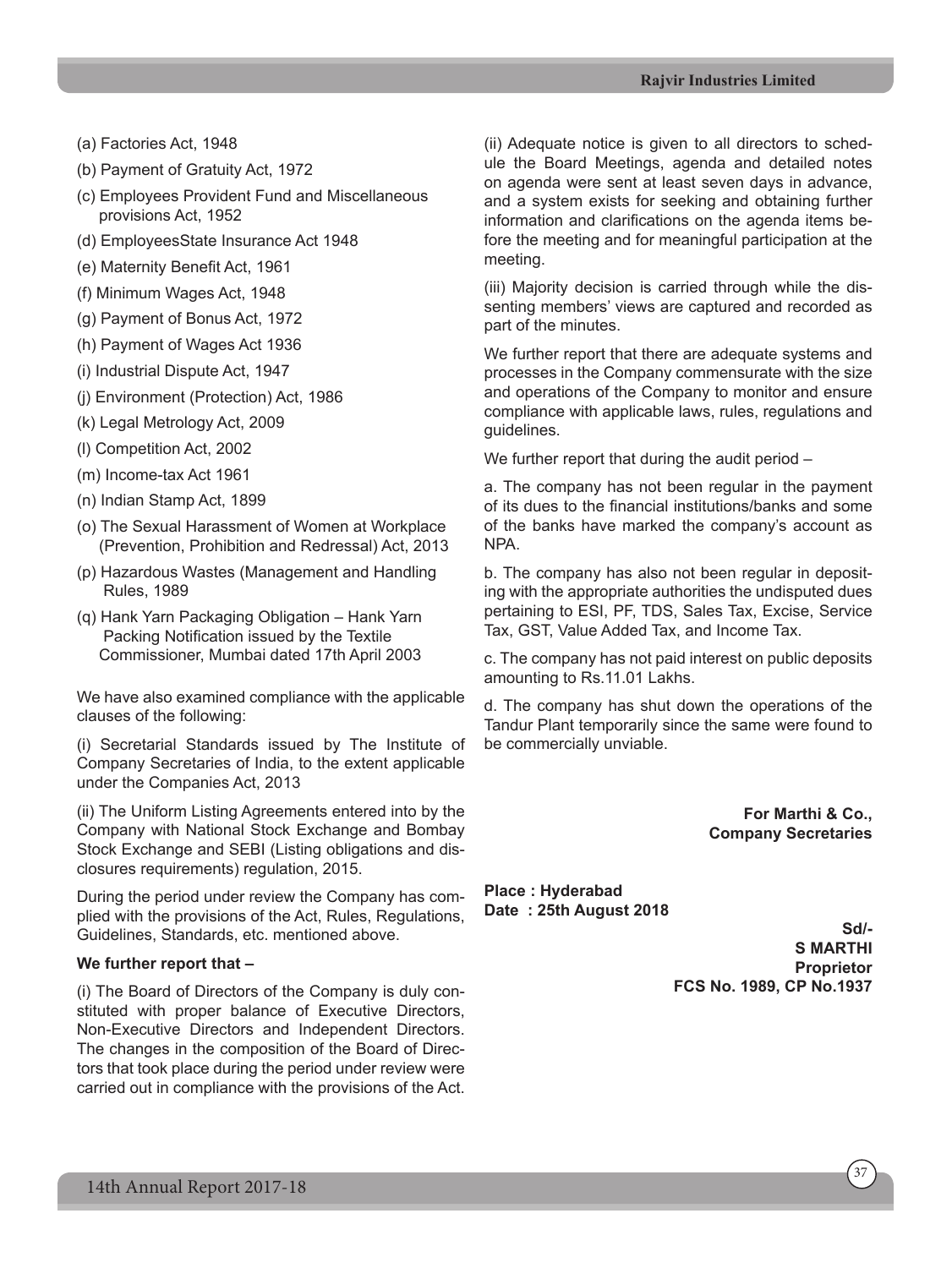# **ANNEXURE - G**

#### **ANNEXURE TO DIRECTORS' REPORT**

### **Details as required under Rule 8(3) of the Companies (Accounts) Rules, 2014**

A. CONSERVATION OF ENERGY

Energy conservation measures taken:

- (a) The Company has given priority for Energy Conservation in all its units, and has put continuous efforts to conserve energy
- (b) The Company has been continuously monitoring and has taken steps for replacement of conventional electrical motors etc. with improved technology.

#### **A. Power and Fuel Consumption**

|    |                                           | 2017-2018 | 2016-2017 |
|----|-------------------------------------------|-----------|-----------|
| 1. | <b>Electricity:</b>                       |           |           |
| a) | Purchased                                 |           |           |
|    | Units (Rs in lakhs of KWH)                | 154.71    | 311.96    |
|    | Total Amount (In lakhs)                   | 919.55    | 1846.88   |
|    | Average Rate: (Rs/Unit)                   | 5.94      | 5.92      |
| b) | Own Generation:                           |           |           |
|    | <b>Through Diesel Generators</b>          |           |           |
|    | Units (in lakhs of KWH)                   | ۰         | 0.25      |
|    | Units per Litre of Diesel Oil             |           | 2.83      |
|    | Average Cost: Rs. / Unit                  |           | 28.84     |
| 2. | Coal (Rs. In lakhs)                       |           |           |
| 3. | <b>Furnace Oil</b>                        |           |           |
| 4. | <b>Others</b>                             | -         |           |
| В. | <b>Consumption per Unit of Production</b> |           |           |
|    | Yarn Production (Kgs in lakhs)            | 32.37     | 61.89     |
|    | Electricity (Units/Kg of Yarn)            | 4.78      | 5.04      |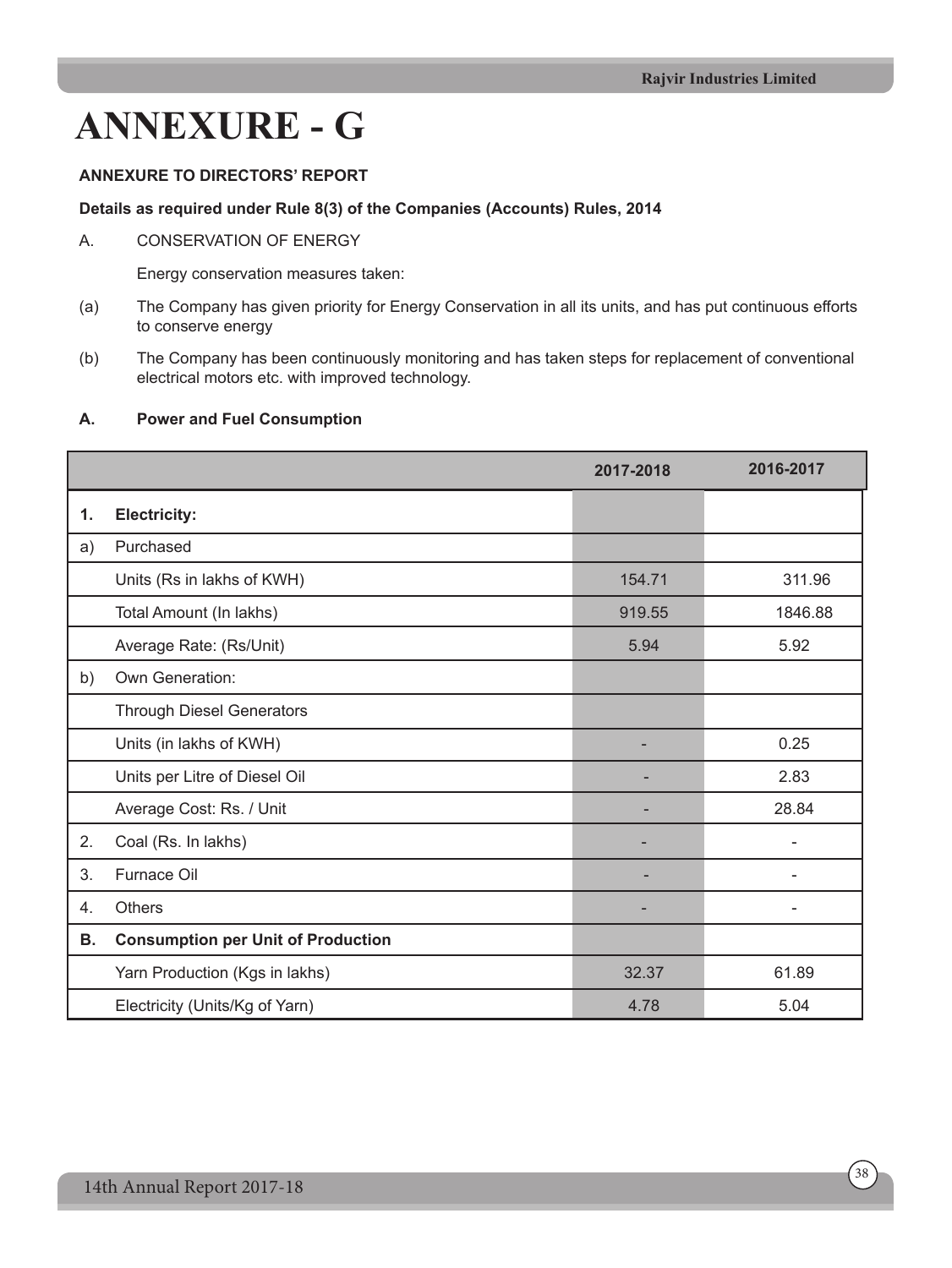#### **B. TECHNOLOGY ABSORPTION**

Efforts made in Technology absorption as per Form B

Form of disclosure of Particulars with respect to technology absorption A.

## **Research and Development (R & D)**

|                | Specific areas in which R& D                          | The company is having $R & D$ facility for introduction and de<br>velopment of value added products                                             |
|----------------|-------------------------------------------------------|-------------------------------------------------------------------------------------------------------------------------------------------------|
| 2 <sub>1</sub> | Benefits derived as a result of<br>the above $R \& D$ | New value added products were developed                                                                                                         |
|                | Future Plan of Action                                 | To further develop more value added products and improve the<br>quality of the products.                                                        |
|                | Expenditure on R & D                                  | Expenditure on in-house research and development has been<br>shown under the respective heads of expenditure in the profit<br>and loss account. |

| IB.  | Technology Absorption, Adoption Innovation                                                                                                                                                                              |                                                                |  |
|------|-------------------------------------------------------------------------------------------------------------------------------------------------------------------------------------------------------------------------|----------------------------------------------------------------|--|
|      | 1. Efforts, in brief, made towards technology absorption The Company had adapted indigenous technology                                                                                                                  |                                                                |  |
| l 2. | Benefits derived as a result of, the above efforts High value products development, increase in eg: Product<br>improvement, cost reduction, product yield and product improvement Development, import substitution etc. |                                                                |  |
|      | In case of imported technology (imported during the last five<br>years reckoned from the beginning of the financial year)                                                                                               | No technology has been imported during<br>the last five years. |  |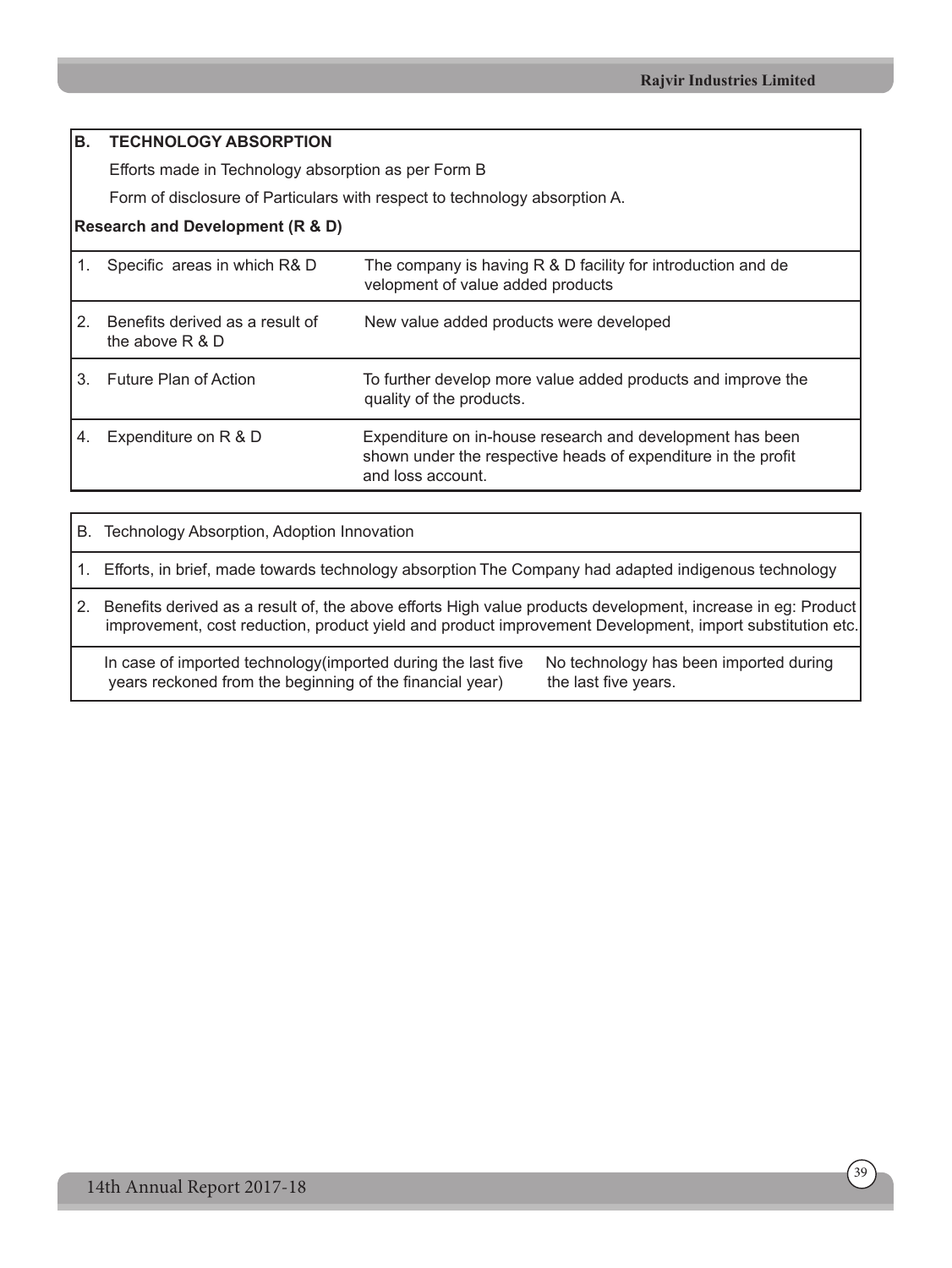#### **C. Foreign Exchange Earnings & OUTGO**

a) Activities relating to exports, initiatives taken to increase exports, development of new export Markets and new export plans.

 Exports of the Company accounted as Rs.15.63 Crores as compared to Rs.25.20 Crores during the previous year. The Company has exported its products to various countries like USA, Bangladesh, and other Countries. The Company is exploring new markets for its products.

|              |                                                               |         | <b>Rs In Lakhs</b> |
|--------------|---------------------------------------------------------------|---------|--------------------|
| $\mathbf{b}$ | Expenditure in Foreign Currency during the year on account of | 2017-18 | 2016-17            |
| i)           | Plant & Machinery (CIF Value)                                 | ۰       |                    |
| ii)          | Raw Materials (CIF Value)                                     | 166.18  | 308.24             |
| iii)         | Stores & Spares (CIF Value)                                   | 1.75    | 15.64              |
| iv)          | <b>Foreign Travelling</b>                                     | 33.52   | 88.42              |
| V)           | <b>Export Commission</b>                                      | 5.20    | 22.75              |
| $\mathbf{C}$ | Earnings in Foreign Exchange: FOB Value of Exports            | 1563.42 | 2519.71            |

For and on behalf of the Board of Directors **For Rajvir Industries Limited**

> **Sd/- U.K. Agarwal Chairman**

Date: 25-08-2018 Place: Secunderabad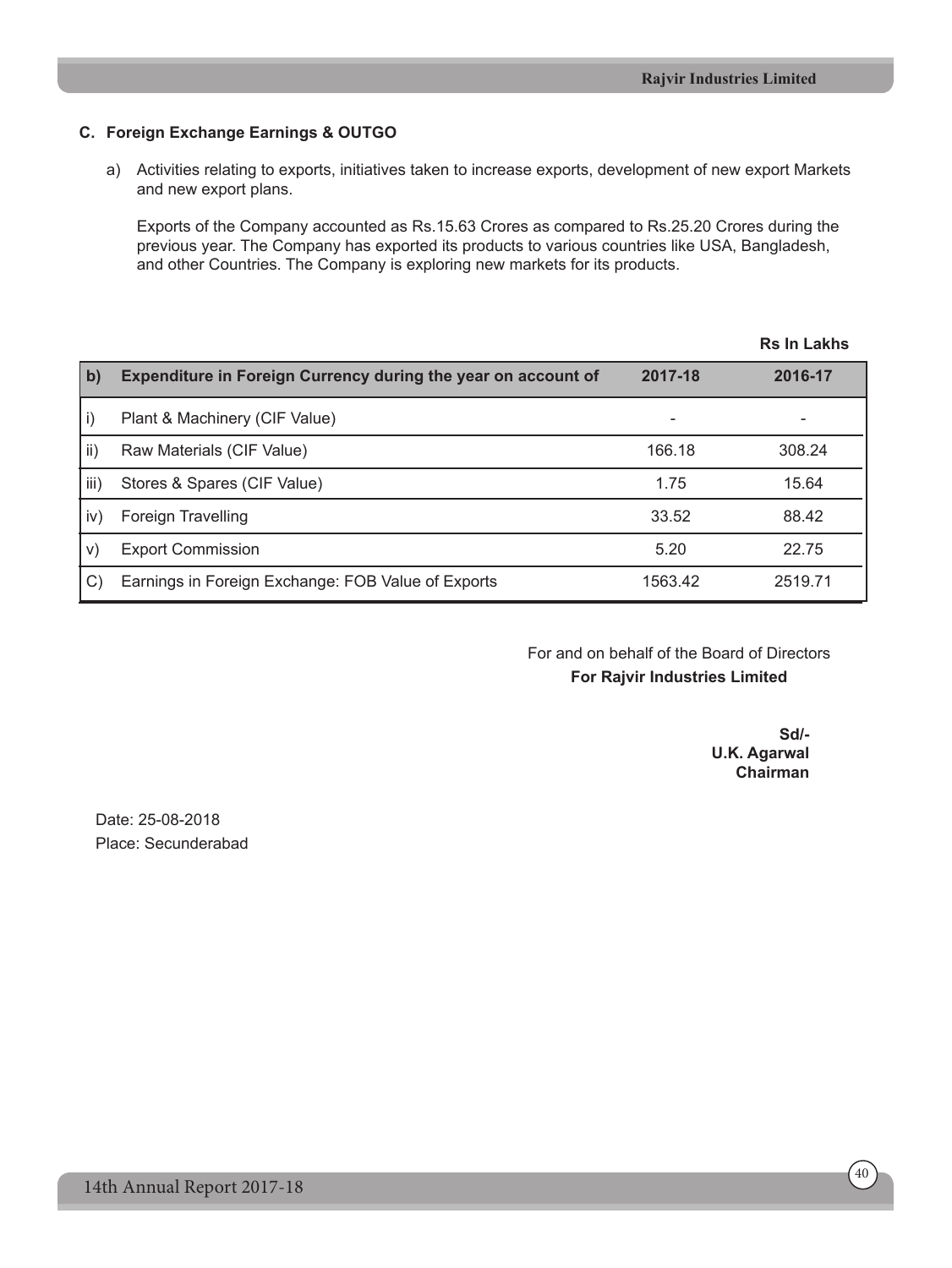# Annexure-A

# **Declaration by the Managing Director under Clause 15(2) SEBI (Listing Obligations and Disclosures Requirements) Regulations, 2015 regarding compliance with Code of Conduct**

In accordance with SEBI (Listing Obligations and Disclosures Requirements) Regulations, 2015, I hereby confirm that, all Board Members and Senior Management Personnel of the Company have affirmed compliance with the Code of Conduct, as applicable to them, for the financial year ended March 31, 2018.

> $Sd$  /-Ritesh Kumar Agarwal Managing Director

Place: Hyderabad Date : 25-08-2018

# Annexure-B

# **Auditor's Certificate on Corporate Governance**

To **The Members of RAJVIR INDUSTRIES LIMITED**

# **INDEPENDENT AUDITORS'CERTIFICATE ON CORPORATE GOVERNANCE**

1.This certificate is issued in accordance with the terms of our engagement with Rajvir Industries Limited.

2.We have examined the compliance of conditions of Corporate Governance by Rajvir Industries Limited, for the year ended on 31st March, 2018 as stipulated in regulations 17 to 27 and clauses (b) to (i) of regulation 46(2) and para c and D of schedule V of SEBI (Listing Obligations and Disclosure Requirements) Regulations, 2015 (the Listing Regulations).

#### **MANAGEMENT'S RESPONSIBILITY**

3.The compliance of conditions of Corporate Governance is the responsibility of the management. This responsibility includes the design, implementation and maintenance of internal control and procedures to ensure the compliance with the conditions of the Corporate Governance stipulated in Listing Regulations.

#### **AUDITOR'S RESPONSIBILITY**

4.Our Responsibility is limited to examining the procedures and implementation thereof, adopted by the Company for ensuring the compliance with the conditions of the corporate governance. It is neither an audit nor an expression of opinion on the financial statements of the Company.

5.We have examined the books of account and other relevant records and documents maintained by the Company for the purposes of providing reasonable assurance on the compliance with Corporate Governance requirements by the Company.

6.We have carried out an examination of the relevant records of the Company in accordance with the Guid-

41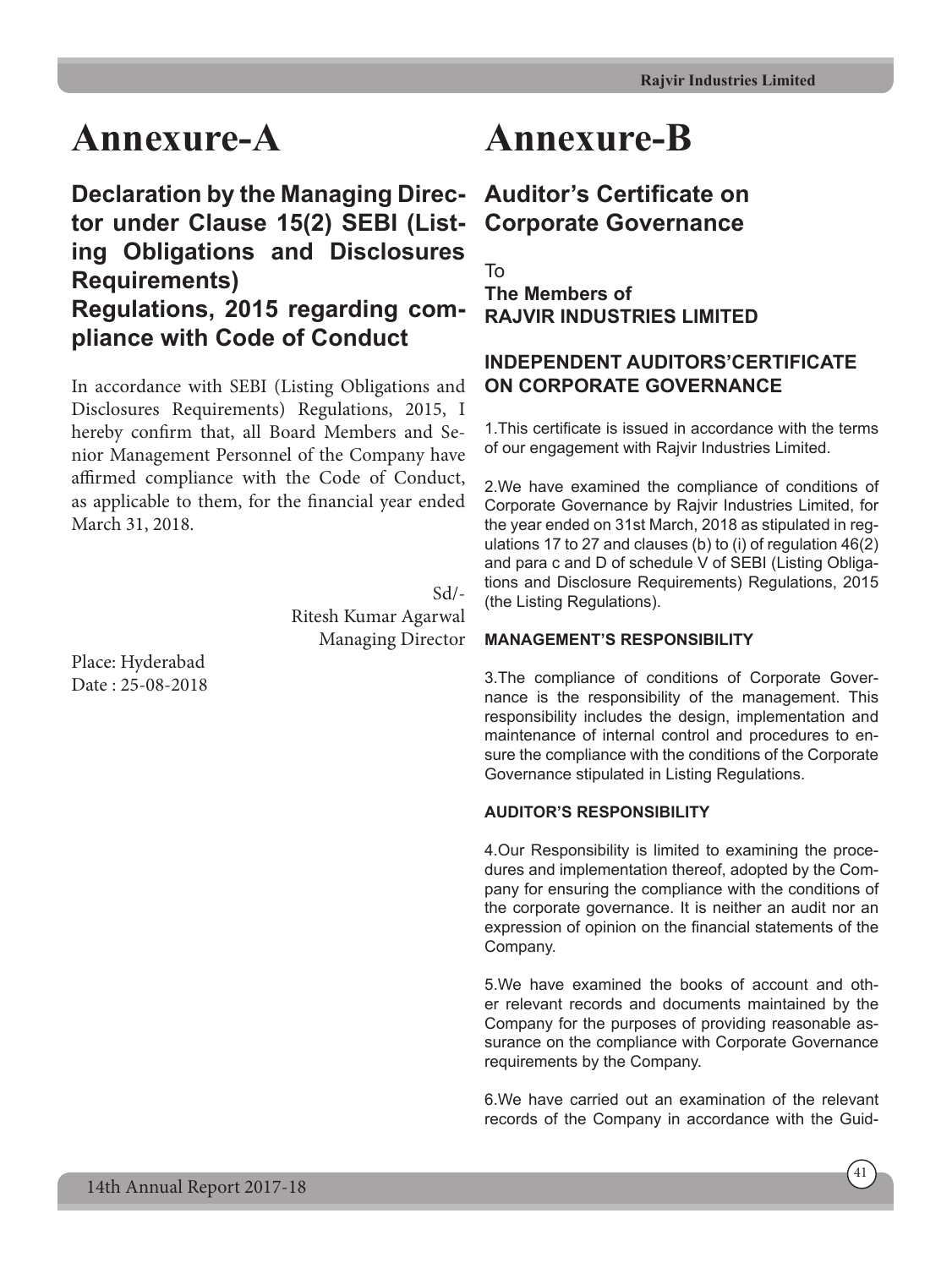ance Note on Certification of Corporate Governance issued by the Institute of the Chartered Accountants of India (the ICAI), the Standards on Auditing specified under section 143(10) of the Companies Act,2013, in so far as applicable for the purpose of this certificate and as per the Guidance Note on Reports or Certificates for Special Purposes issued by the ICAI which requires that we comply with the ethical requirements of the Code of Ethics issued by the ICAI.

7.we have complied with the relevant applicable requirements of the Standard on Quality Control (SQC) 1, Quality Control for firms that perform Audits and Reviews of Historical financial Information, and other Assurance and Related Services Engagements.

#### OPINION

8.Based on Our examinations of the relevant records and accounting to the information and explanations provided to us and the representations provided by the Managements, we certify that the Company has complied with the conditions of Corporate Governance as stipulated in regulations 17 to 27 and clauses (b) to (i) of the regulation 46(2) and para c and D of schedule V of

SEBI (Listing Obligations and Disclosure Requirements) Regulations, 2015 (the Listing Regulations) during the year ended March 31, 2018.

9.We state that such compliance is neither an assurance as to the future viability of the Company nor the efficiency or effectiveness with which the Management has conducted the affairs of the Company.

> For K.C. Bhattacharjee & Paul., Chartered Accountants (ICAI FRN: 303026E)

 Sd/- (Manoj Kumar Bihani) Partner M. No. 234629

Place: Hyderabad Date: 25.08.2018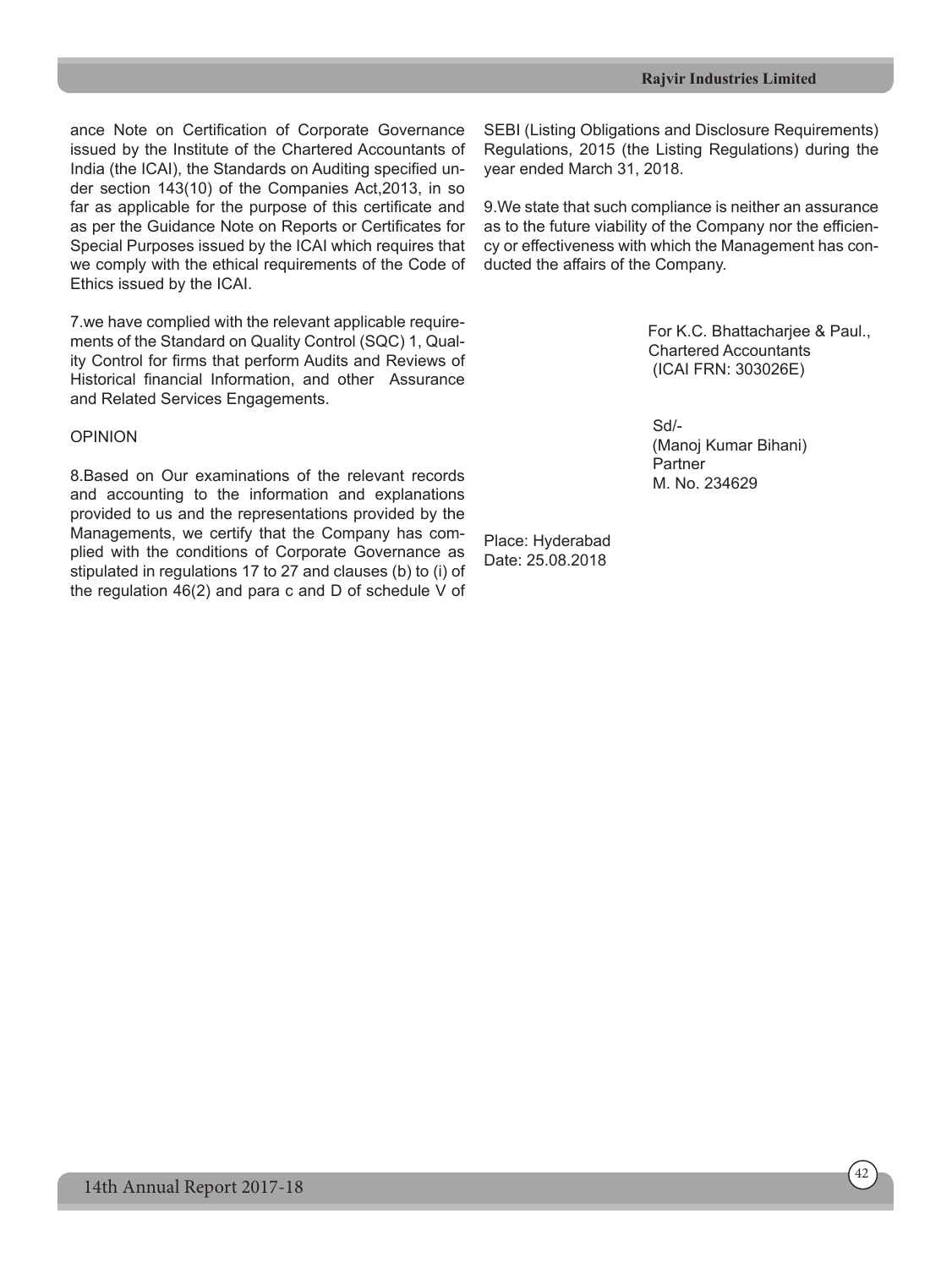# Annexure-C

# **Chief Executive Officer (CEO) and Chief Financial Officer (CFO) Certification**

I, Ritesh Kumar Agarwal, CEO & Managing Director, of Rajvir Industries Limited, to the best of our knowledge, information and belief, certify that:

- 1) We have reviewed financial statements and the cash flow statement for the year ended March 31, 2018:
- a) These statements do not contain any materially untrue statement or omit any material fact or contain statements that might be misleading;
- b) These statements together present, in all material respects, a true and fair view of the Company's affairs, the financial condition and results of operations and are in compliance with applicable accounting standards, laws and regulations.
- 2) There are, to the best of our knowledge and belief, no transactions entered into by the Company during the year which are fraudulent, illegal or which violate the Company's code of conduct.
- 3) We are responsible for establishing and maintaining internal controls over financial reporting by the Company and we have:
- a) Designed such controls to ensure that material information relating to the Company, including its consolidated subsidiaries, is made known to us by others;
- b) Designed or caused to be designed, such internal control systems over financial reporting, so as to provide reasonable assurance regarding the preparation of financial statements in accordance with Generally Accepted Accounting Principles (GAAP) in India; and
- c) Evaluated the effectiveness of internal control systems of the Company pertaining to financial reporting.
- 4) During the year, we have disclosed to the Company's

#### **Auditors and the Audit Committee of the Board of Directors:**

a) Any change, that has materially affected or is reasonably likely to materially affect, the Company's internal control over financial reporting;

- b) Any significant changes in accounting policies during the year, and that the same have been disclosed appropriately in the notes to the financial statements;
- c) Instances of significant fraud, if any, that we are aware especially, if any, Member of management or employee involved in financial reporting related process. No such instances were noticed during the year 2017-18;
- d.) All significant changes and deficiencies, if any, in the design or operation of internal controls, which could adversely affect the Company's ability to record, process, summarize and report financial data; and
- e) Any material weaknesses in internal controls over financial reporting including any corrective actions with regard to deficiencies.
- 5) In the event of any materially significant misstatements or omissions, we will return to the Company that part of any bonus or incentive which was inflated on account of such mistakes or omissions.
- 6) We affirm that we have not denied any employee, access to the Audit Committee of the Company (in respect of matters involving alleged misconduct) and we have provided protection to whistleblowers from unfair termination and other unfair or prejudicial employment practices.
- 7) We further declare that, all Board Members and Senior Managerial Personnel have affirmed compliance with the code of conduct for the current year.

Sd/- Ritesh Kumar Agarwal Managing Director

Place: Hyderabad Date : 25-08-2018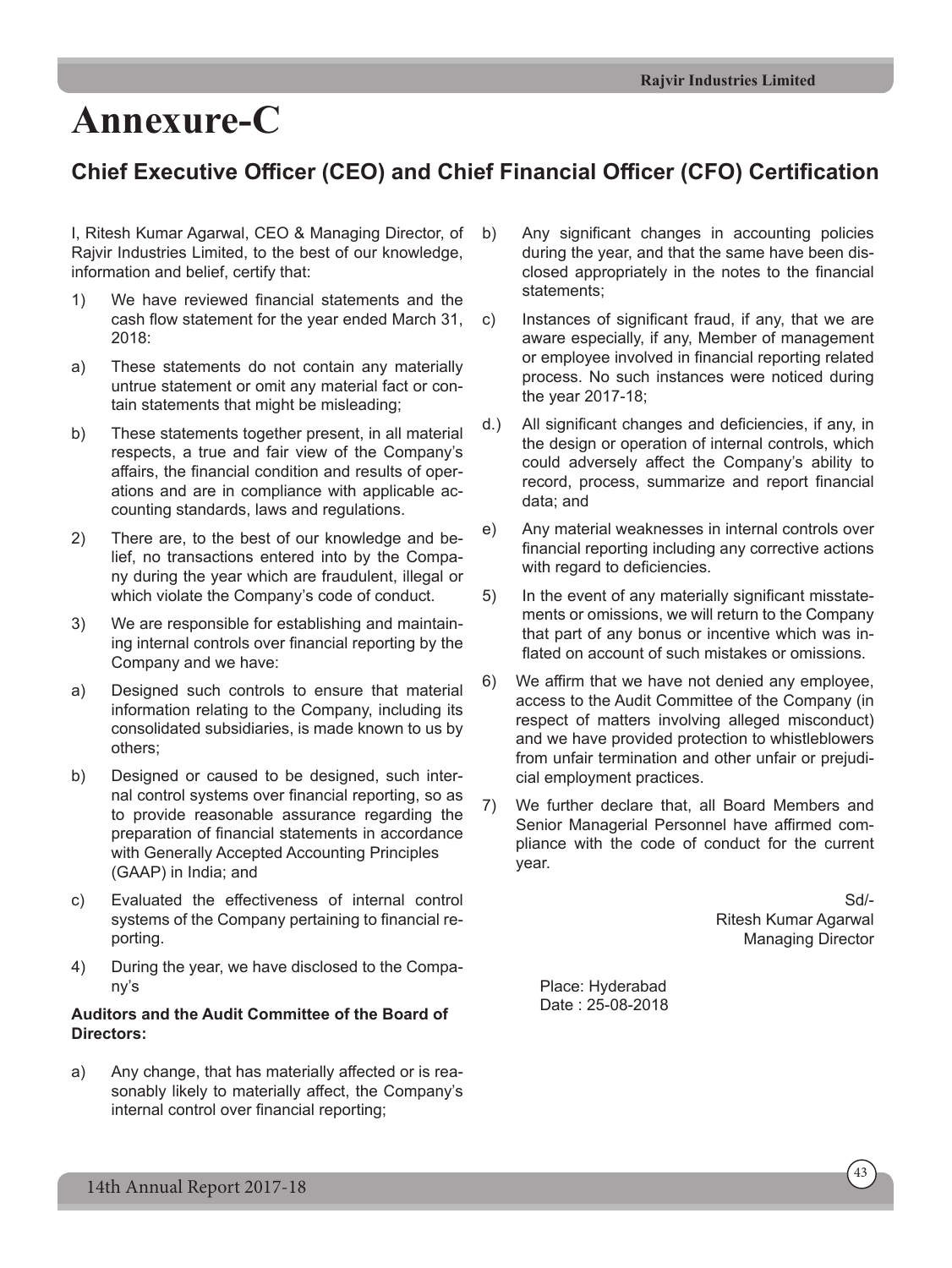# **Independent Auditors' Report**

#### **Report on the Ind AS Financial Statements**

1. We have audited the accompanying Ind AS financial statements of Rajvir Industries Limited ("the Company"), which comprise the Balance Sheet as at March 31, 2018 and the Statement of Profit and Loss, the Cash Flow Statement and the Statement of Changes in Equity for the year then ended, and a summary of the significant accounting policies and other explanatory information (collectively referred to as the 'Ind AS financial statements').

#### **Managements Responsibility for the Ind AS Financial Statements**

2. The Company's Board of Directors is responsible for the matters stated in Section 134(5) of the Companies Act, 2013 ("the Act") with respect to the preparation of these Ind AS financial statements that give a true and fair view of the state of affairs (financial position), profit or loss, cash flows and changes in equity of the Company in accordance with the accounting principles generally accepted in India.

This responsibility also includes maintenance of adequate accounting records in accordance with the provisions of the Act for safeguarding the assets of the Company and for preventing and detecting frauds and other irregularities; selection and application of appropriate accounting policies; making judgments and estimates that are reasonable and prudent; and design, implementation and maintenance of adequate internal financial controls, that were operating effectively for ensuring the accuracy and completeness of the accounting records, relevant to the preparation and presentation of the Ind AS financial statements

#### **Auditors Responsibility**

3. Our responsibility is to express an opinion on these Ind AS financial statements based on our audit.

4. We have taken into account the provisions of the Act, the accounting and auditing standards and matters which are required to be included in the audit report under the provisions of the Act and the Rules made thereunder.

5. We conducted our audit of the Ind AS financial statements in accordance with the Standards on Auditing specified under Section 143(10) of the Act. Those Standards require that we comply with ethical requirements and plan and perform the audit to obtain reasonable assurance about whether the Ind AS financial statements are free from material misstatement.

6. An audit involves performing procedures to obtain audit evidence about the amounts and the disclosures in the Ind AS financial statements. The procedures selected depend on the auditors judgment, including the assessment of the risks of material misstatement of the Ind AS financial statements, whether due to fraud or error. In making those risk assessments, the auditor considers internal financial control relevant to the Company's preparation of the Ind AS financial statements that give a true and fair view, in order to design audit procedures that are appropriate in the circumstances. An audit also includes evaluating the appropriateness of the accounting policies used and the reasonableness of the accounting estimates made by the Company's Directors, as well as evaluating the overall presentation of the Ind AS financial statements.

7. We believe that the audit evidence we have obtained is sufficient and appropriate to provide a basis for our audit opinion on the Ind AS financial statements.

#### **Basis of Qualified Opinion :**

8. The attached financial results for which no provision for impairment of financial assets has been made by the company as per Ind AS 109 for Assets included under "Assets held for sale and discontinued operations" pertaining to Claim of refund of interest subsidy made under TUFS receivable of Rs. 1288.86 lakhs, Insurance claim receivable of Rs.337.87 lakhs accounted in earlier years pending acceptance by the Insurance company and Incentive receivable from Government of Telangana of Rs.740.09 lakhs pertaining to financial year 2013-14 to 2015-16 has not been recovered till the date of audit for which the management is of view that these financial assets are recoverable

#### **Qualified Opinion**

9. In our opinion and to the best of our information and according to the explanations given to us, except for the effects/possible effects of our observations in para 8 the aforesaid Ind AS financial statements give the information required by the Act in the manner so required and give a true and fair view in conformity with the accounting principles generally accepted in India including the Ind AS, of the state of affairs (financial position) of the Company as at March 31, 2018, and its loss (financial performance including other comprehensive income), its cash flows and the changes in equity for the year ended on that date.

#### **Emphasis of Matter**

10. We draw attention to Notes to accounts of the accompanying financial statement in respect of:

(a) Note no. 34(e): contingency related to 'recompense payable in lieu of bank sacrifice' as per Corporate Debt Restructuring by banks, the outcome of which is materially uncertain and cannot be determined currently

(b) Note no. 39.1: the confirmation/reconciliations of balances of certain secured and unsecured loans, balances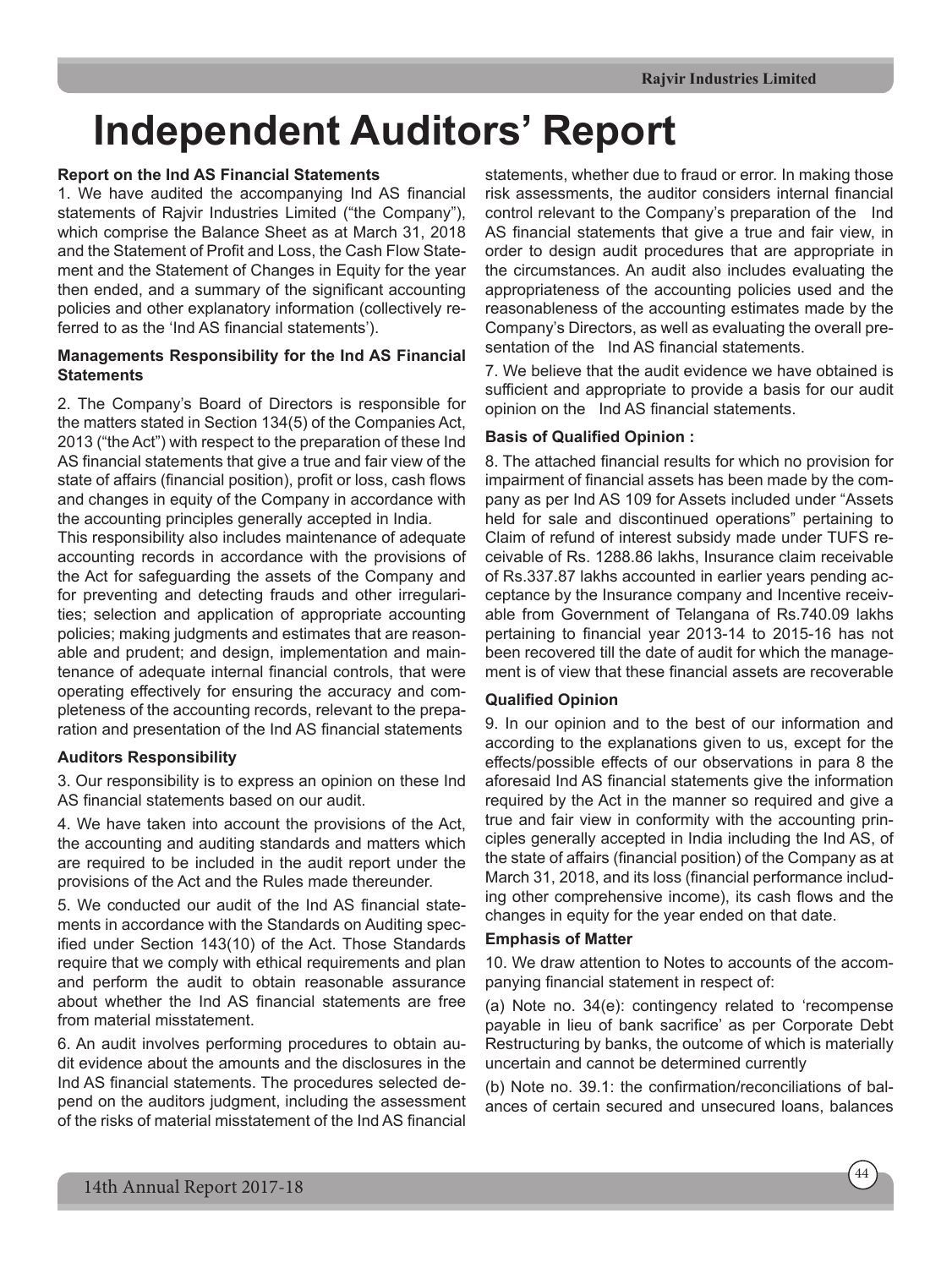#### Rajvir Industries Limited

with banks, trade payable, trade receivable, other payable and loans and advances have not been received and are subjected to reconciliation, review and adjustment thereof;

(c) Note no. 34(f): The company has made a claim of refund of interest subsidy under TUFS receivable on eligible machinery and accounted in earlier years, which is still pending for final decision before appropriate authorities. The management expects full realization thereof.

(d) Note No 34(g): The Company has made and accounted Insurance claim receivable of Rs.337.87 lakhs in earlier years pending acceptance by the Insurance Company, which is not yet confirmed or realized from the Insurance Company. The management expects full realization thereof.

(e) Note No. 39: The Company has shut down the Tandur manufacturing unit on commercial expediency and has been incurring losses resulting in overall accumulated net loss in statement of profit and loss at the close of the year. Further, the accumulated losses at the close of the year have eroded the net-worth of the Company. These financial results have been prepared on a going concern basis for the reasons stated in the said note of the financial statements.

#### **Our opinion is not qualified in respect of above matters.**

**Report on Other Legal and Regulatory Requirements**  11. As required by the Companies (Auditors Report) Order, 2016, issued by the Central Government of India in terms of sub-section (11) of section 143 of the Act (hereinafter referred to as the Order) and on the basis of such checks of the books and records of the Company as we considered appropriate and according to the information and explanations given to us, we give in the Annexure A, a statement on the matters specified in the paragraph 3 and 4 of the Order, to the extent applicable.

12. As required by Section 143 (3) of the Act, we report that

a) We have sought and obtained all the information and explanations which to the best of our knowledge and belief were necessary for the purposes of our audit.

b) In our opinion, proper books of account as required by law have been kept by the Company so far as it appears from our examination of those books.

c) The Balance Sheet, the Statement of Profit and Loss (including Other Comprehensive Income), the Cash Flow Statement and Statement of Changes in Equity dealt with by this Report are in agreement with the books of account.

d) In our opinion, the aforesaid Ind AS financial statements comply with the Ind AS prescribed under section 133 of the Act.

e) On the basis of the written representations received from the directors as on March 31, 2018, taken on record by the Board of Directors, none of the directors is disqualified as on March 31, 2018 from being appointed as a director in terms of Section 164 (2) of the Act.

f) With respect to the adequacy of the internal financial controls over financial reporting of the Company and the operating effectiveness of such controls, refer to our separate report in Annexure B.

g) With respect to the other matters to be included in the Auditors Report in accordance with Rule 11 of the Companies (Audit and Auditors) Rules, 2014, in our opinion and to the best of our information and according to the explanations given to us

i. The Company has disclosed the impact of pending litigations on its financial position in its Ind AS financial statements – Refer Note 34 to the Ind AS financial statements;

ii. The Company has made provision, as required under the applicable law or Accounting Standards, for material foreseeable losses, if any, on long term contracts. The Company neither entered into any derivative contract during the year nor have any outstanding derivative contract at the end of the year;

iii. There has been no delay in transferring amounts, required to be transferred, to the Investor Education and Protection Fund by the Company during the year ended March 31, 2018.

> **For K.C. Bhattacharjee & Paul., Chartered Accountants (ICAI FRN: 303026E)**

> > **(Manoj Kumar Bihani) Partner Membership No. 234629**

> > > 45

**Place: Hyderabad Date: 30.05.2018**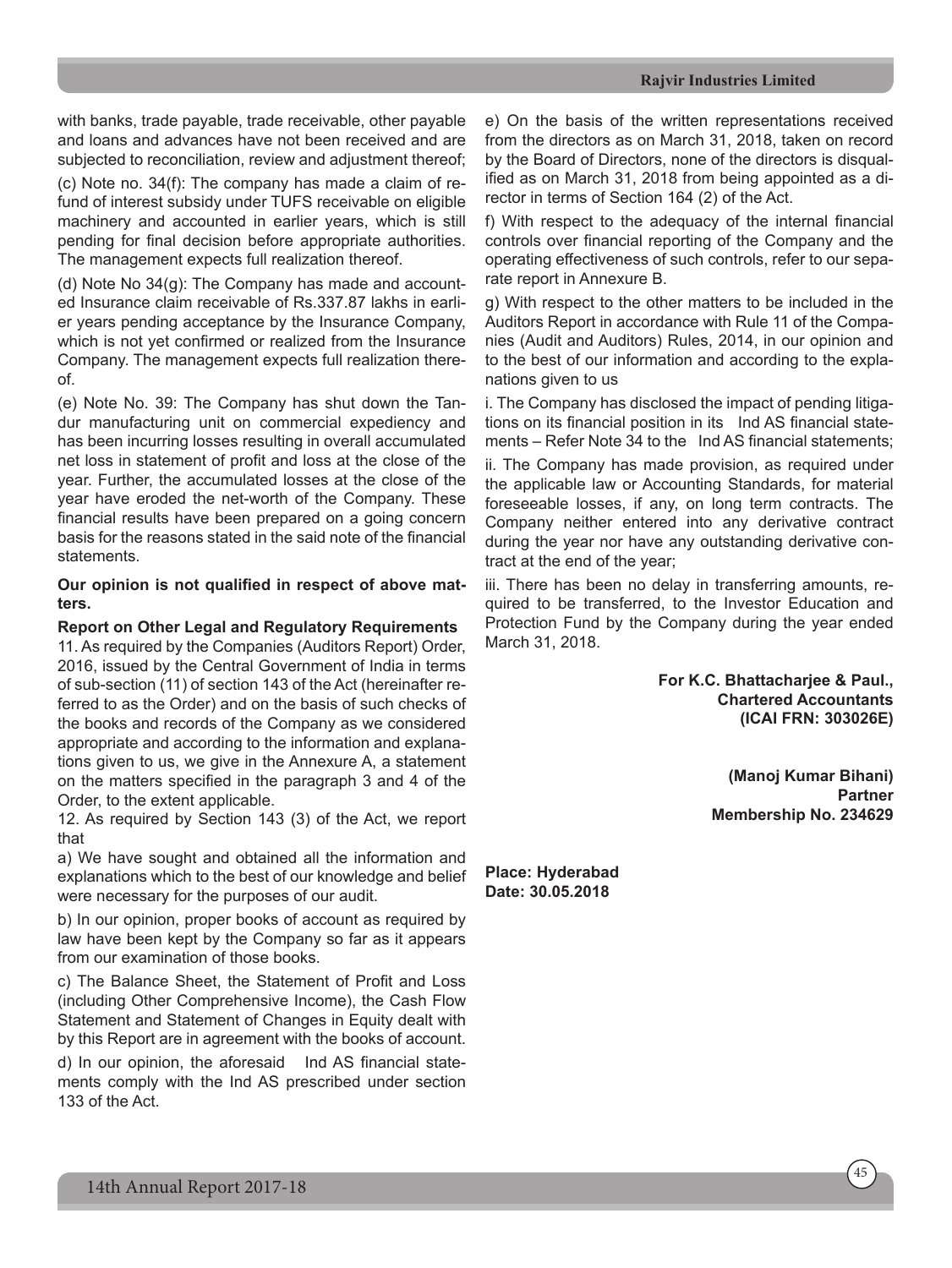# **Annexure - A to the Independent Auditors' Report**

Referred to in paragraph 11 of the Independent Auditors' Report of even date to the members of Rajvir Industries Limited on the financial statements as of and for the year ended March 31, 2018

- 1. (a) The Company is maintaining proper records showing full particulars, including quantitative details and situation of fixed assets.
	- (b) Fixed assets have been physically verified by the management during the year and no material discrepancies between the book records and the physical inventory have been noticed.
	- (c) The title deeds of immovable properties, as disclosed in Note no. 2.11 on fixed assets to the financial statements are held in the name of the company.
- 2. (a) The inventory has been physically verified by the management during the year. In our opinion, the frequency of verification is reasonable.
	- (b) On the basis of our examination of the inventory records, the company is maintaining proper records of inventory. The discrepancies noticed on physical verification of inventory as compared to book records have been properly dealt with by the company.
- 3. The Company has not granted any loans, secured or unsecured loan to companies, firms or other parties, covered in the register maintained under Section 189 of the Companies Act, 2013.
- 4. In respect of loans, investments, guarantees and securities which are covered under the provisions of Section 185 and 186 of the Companies Act, 2013, as per information and explanations given to us, the company has complied with the provisions of the Act.
- 5. In our opinion and according to the information and explanation given to us, the company has not paid the interest on public deposits of Rs.11.01 lakhs as on 31.03.2018 and as such has not complied with the relevant provisions of section 73 to 76 and other relevant provisions of the Companies Act and the Companies (Acceptance of Deposit) Rules, 2015 as applicable, with regards to the deposits accepted from members and the public. As informed by the management, no order has been passed by the Company Law Board or National Company Law Tribunal or Reserve Bank of India or any Court or any other Tribunal with regard to the Deposits.
- 6. We have broadly reviewed the books of accounts maintained by the Company pursuant to the rules made by the Central Government of India, the maintenance of cost records specified under sub-section (1) of Section 148 of the Act, and are of the opinion that, prima facie, the prescribed accounts and records have been made and maintained. We have not, however, made a detailed examination of the Records with a view to determine whether they are accurate or complete.

7. (a) According to the information and explanations given to us and the records of the Company examined by us, in our opinion, the Company is irregular in depositing undisputed statutory dues including provident fund, employees state insurance, income tax, sales tax, value added tax, service tax, custom duty, excise duty, cess, GST and other statutory dues as applicable to it, with appropriate authorities and there have been serious delays in large number of cases. There are no undisputed statutory dues except as stated below which remained unpaid for a period of more than six months as on the reporting date –

| <b>Particulars</b>                      | Period                       | Amount<br>(In lakhs) |
|-----------------------------------------|------------------------------|----------------------|
| <b>Employee State</b><br>insurance      | April 2017 to July 2017      | 10.52                |
| Provident fund                          | February 2017 to July 2017   | 38.88                |
| Tax deducted and<br>collected at source | April 2016 to September 2017 | 82.43                |
| Service Tax                             | April 2015 to June 2017      | 22.26                |
| Sales tax<br>deferment                  | Upto March 2018              | 337.76               |

<sup>(</sup>b) According to the information and explanations given to us, there are no disputed statutory dues as at the year end.

According to the records examined by us, the Company has defaulted in principal repayment of dues to financial institutions/banks during the current financial year. The lender wise details of the amount of default as at Balance sheet date are as under:

| <b>Particulars</b><br>(Name of the<br>Lender) | Amount of<br>default as at<br>the Balance<br>sheet date<br>(In lakhs) | Period of<br><b>Default</b> | Remarks,<br>if any                                     |
|-----------------------------------------------|-----------------------------------------------------------------------|-----------------------------|--------------------------------------------------------|
| <b>Central Bank</b><br>of India               | 18.05                                                                 | Jan.2018 to<br>March 2018   |                                                        |
| State Bank<br>of India                        | 164.75                                                                | Jan.2018 to<br>March 2018   | The account is<br>classified as<br>NPA by<br>SBI       |
| <b>IDBI Bank</b>                              | 33.32                                                                 | Jan.2018 to<br>March 2018   | The account is<br>classified as<br>NPA by IDBI<br>Bank |
| Axis Bank                                     | 124.09                                                                | July 2017 to<br>March 2018  |                                                        |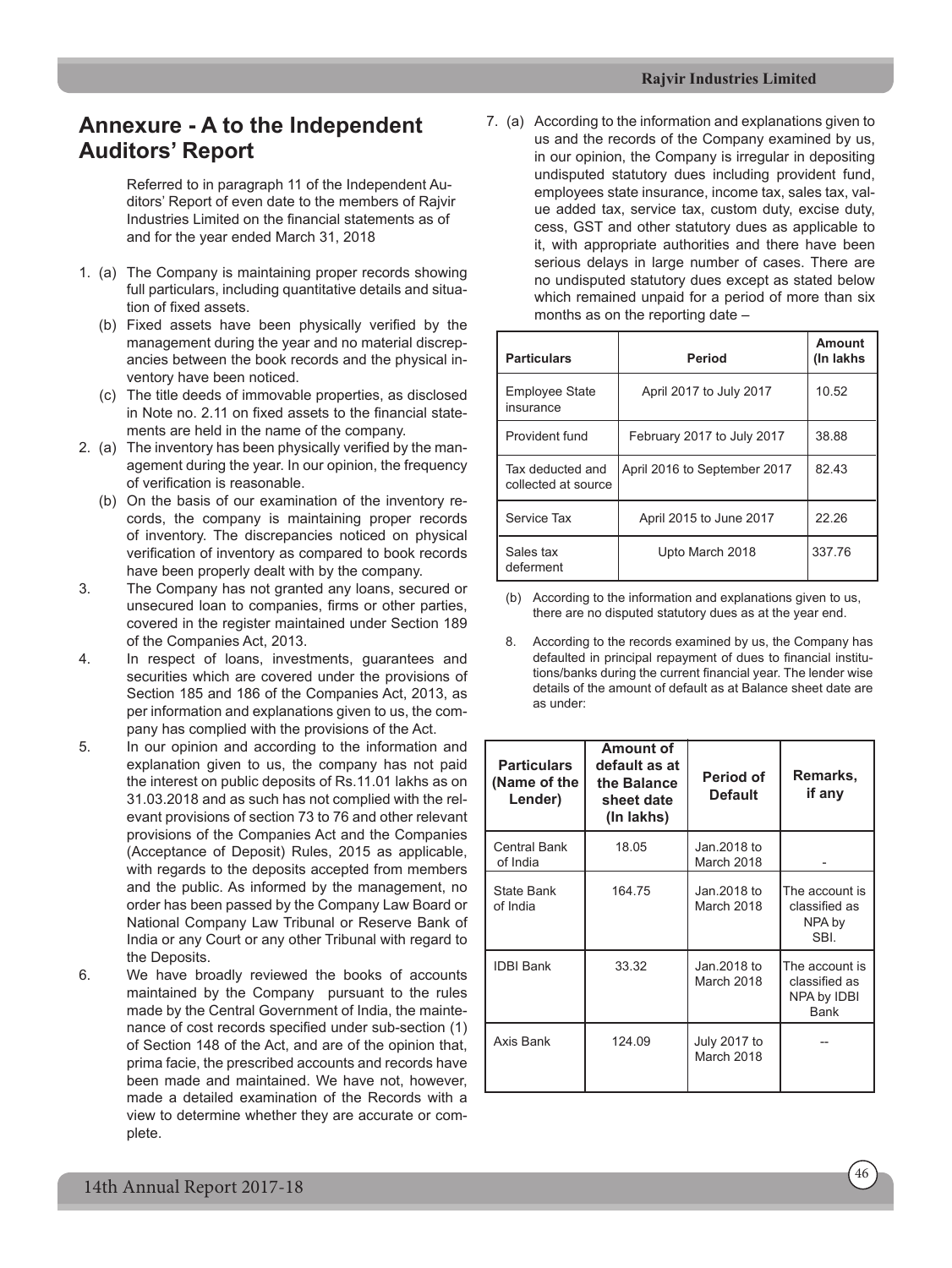- 9. On the basis of our review of utilization of funds pertaining to term loans on overall basis and related information and explanations as made available to us, the term loans taken by the company has been utilized for the purpose of which they were obtained. Further, the company has not raised moneys by way of initial public offers or further public offers during the year.
- 10. During the course of our examination of the books and records of the company, carried out in accordance with the generally accepted auditing practices in India, and according to the information and explanations given to us, we have neither come across any instance of material fraud by the company or on the company its officers or employees, noticed or reported during the year, nor have we been informed by any such case by the management.
- 11. The company has paid/provided for managerial remuneration in accordance with the requisite approvals mandated by the provisions of Section 197 read with Schedule V to the Act.
- 12. As the company is not a Nidhi Company and the Nidhi Rules, 2014 are not applicable to it, the provisions of Clause 3(xii) of the Order are not applicable to the company.
- 13. The company has entered into transactions with related parties in compliance with the provisions of Section 177 and 188 of the Act. The details of such related party transactions have been disclosed in the financial statements as required under Accounting Standards (AS) 18, Related Party Disclosures specified under Section 133 of the Act, read with Rule 7 of the Companies (Accounts) Rules, 2014.
- 14. The Company has not made any preferential allotment or private placement of shares or fully or partly convertible debentures during the year under review. Accordingly, the provisions of Clause 3(xiv) of the Order are not applicable to the Company.
- 15. The Company has not entered into any non cash transactions with its directors or persons connected with him. Accordingly, the provisions of Clause 3(xv) of the Order are not applicable to the Company.
- 16. The Company is not required to be registered under Section 45-IA of the Reserve Bank of India Act, 1934. Accordingly, the provisions of Clause 3(xvi) of the Order are not applicable to the Company.

**For K.C. Bhattacharjee & Paul., Chartered Accountants (ICAI FRN: 303026E)**

> **(Manoj Kumar Bihani) Partner Membership No. 234629**

Place: Hyderabad Date: 30.05.2018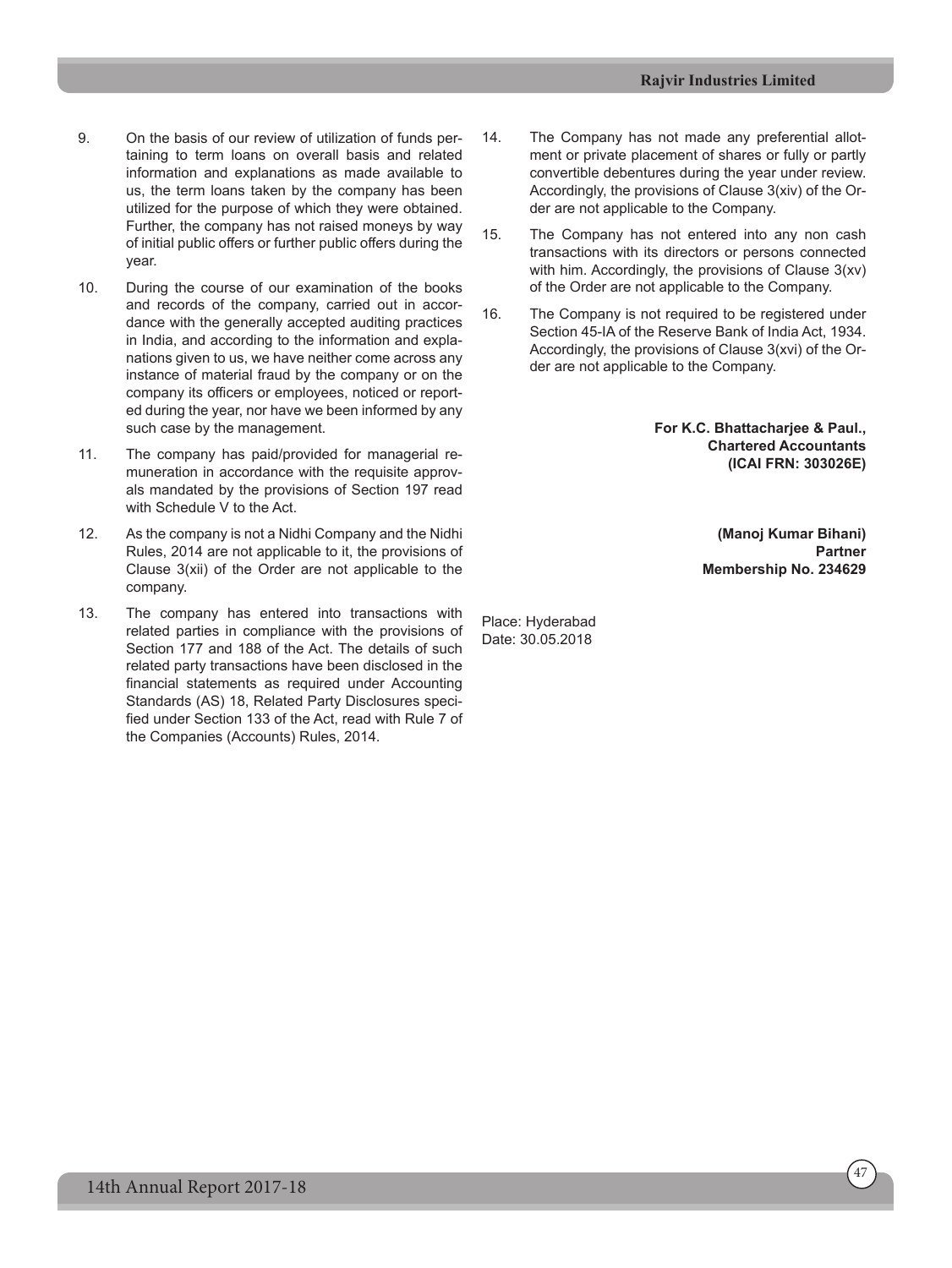#### **Balance Sheet As at 31-03-2018**

**Rs. In Lakhs**

| <b>PARTICULARS</b>                                                      | Note No.                     | As at<br>31-03-2018      | As at<br>31-03-2017      | As at<br>01-04-2016      |
|-------------------------------------------------------------------------|------------------------------|--------------------------|--------------------------|--------------------------|
| <b>ASSETS</b>                                                           |                              |                          |                          |                          |
| <b>Non-current assets</b>                                               |                              |                          |                          |                          |
| (a) Property, plant and equipment                                       | 1A                           | 3367.68                  | 12875.00                 | 13707.39                 |
| (b) Capital work in progress                                            | 1A                           |                          | 38.76                    | 47.37                    |
| (c) Intangible assets                                                   |                              | $\overline{\phantom{a}}$ | $\overline{\phantom{a}}$ | $\overline{\phantom{a}}$ |
| (d) Financial assets:                                                   |                              | 422.79                   | 612.51                   | 521.73                   |
| (i) Loans                                                               | 1<br>$\overline{\mathbf{c}}$ | $\overline{\phantom{a}}$ | 256.16                   | 256.16                   |
| (ii) Other financial assets                                             | 3                            | 1157.52                  | 1343.21                  | 728.54                   |
| (e) Deferred tax assest (net)                                           | $\overline{4}$               | 51.53                    | 52.88                    | 74.68                    |
| (f) Other non-current assets                                            |                              | 4999.51                  | 15178.51                 | 15335.87                 |
| <b>Current assets</b>                                                   |                              |                          |                          |                          |
| (a) Invertories                                                         | 5                            | 3888.80                  | 6101.60                  | 7112.26                  |
| (b) Financial assets:                                                   |                              |                          |                          |                          |
| (i) Loans                                                               | 6                            |                          |                          |                          |
| (ii) Trade receivables                                                  | $\overline{7}$               | 506.28                   | 946.91                   | 1207.13                  |
| (iii) Cash and cash equivalents                                         | 8                            | (30.06)                  | 79.37                    | 182.34                   |
| (iv) Bank balances other than (iii) above                               | 9                            | 57.79                    | 108.35                   | 109.36                   |
| (v) Other Financial assets                                              | 11                           | 91.61                    | 2544.30                  | 2322.34                  |
| (c) Current tax assets (net)                                            | 10                           | 27.82                    | 31.38                    | 37.93                    |
| (d) Other current assets                                                | 12                           | 458.06                   | 404.70                   | 404.86                   |
|                                                                         |                              | 5000.30                  | 10216.61                 | 11376.22                 |
| Assets Classified as held for sale and Discontinued Operations          | 32                           | 11852.99                 | $\overline{a}$           | L,                       |
| <b>TOTAL ASSETS</b>                                                     |                              | 21852.80                 | 25395.12                 | 26712.09                 |
| <b>EQUITY AND LIABILITIES</b><br>Equity                                 |                              |                          |                          |                          |
| (a) Equity share capital                                                | 13                           | 399.49                   | 399.49                   | 399.49                   |
| (b) Other equity                                                        | 14                           | (2,469.89)               | 37.48                    | 1,332.40                 |
| Liabilities                                                             |                              | (2,070.40)               | 436.97                   | 1731.89                  |
| Non-current liabilities                                                 |                              |                          |                          |                          |
| (a) Financial liabilities                                               |                              |                          |                          |                          |
| (i) Borrowings                                                          |                              | 8677.14                  | 11420.13                 | 12841.00                 |
| (ii) Other financial liabilities                                        | 15<br>16                     | 277.85                   | 460.80                   | 483.34                   |
| (b) Long term provisions                                                | 17                           | 63.23                    | 63.30                    | 53.71                    |
| (c) Deferred tax liabilities (net)                                      |                              |                          |                          | ÷.                       |
| (d) Other non-current liabilities                                       |                              | $\overline{\phantom{a}}$ |                          |                          |
| <b>Current liabilities</b>                                              |                              | 9018.21                  | 11944.23                 | 13378.05                 |
| (a) Financial liabilities                                               |                              |                          |                          |                          |
| (i) Borrowings                                                          |                              | 5860.59                  | 4869.76                  | 4794.65                  |
| (ii) Trade payables                                                     | 18<br>19                     | 2927.37                  | 3924.12                  | 3673.15                  |
| (iii) Other current financial liabilities                               | 20                           | 2719.81                  | 2035.90                  | 1645.99                  |
| (b) Other current liabilities                                           | 21                           | 1190.54                  | 2177.32                  | 1482.59                  |
| (c) Current tax liabilities                                             |                              | $\blacksquare$           | $\overline{\phantom{a}}$ | $\overline{\phantom{a}}$ |
| (d) Short-term Provisions                                               | 22                           | 76.58                    | 6.83                     | 5.77                     |
|                                                                         |                              | 12774.90                 | 13013.92                 | 11602.15                 |
| Liabilities related to Assets held for sale and Discontinued Operations | 32                           | 2130.09                  |                          |                          |
| <b>TOTAL EQUITY AND LIABILITIES</b>                                     |                              | 21852.80                 | 25395.12                 | 26712.09                 |
| Significant Accounting Policies & Notes on financial statements         | $1 - 40$                     |                          |                          |                          |

The significant Accounting policies & notes on financial statements form an integral part of financial statements<br>As per our report attached of even date<br>For K.C.Bhattacharjee & Paul.,

Chartered Accountants (FRN 303026E) (Manoj Kumar Bihani) Partner - M.No. 234629 For and on behalf of the Board

U.K.Agarwal Chairman

Place: Secunderabad Date :30th May 2018

14th Annual Report 2017-18

Attal Anand Kumar Company Secretary Ritesh K Agarwal Managing Director

 $\left( 48\right)$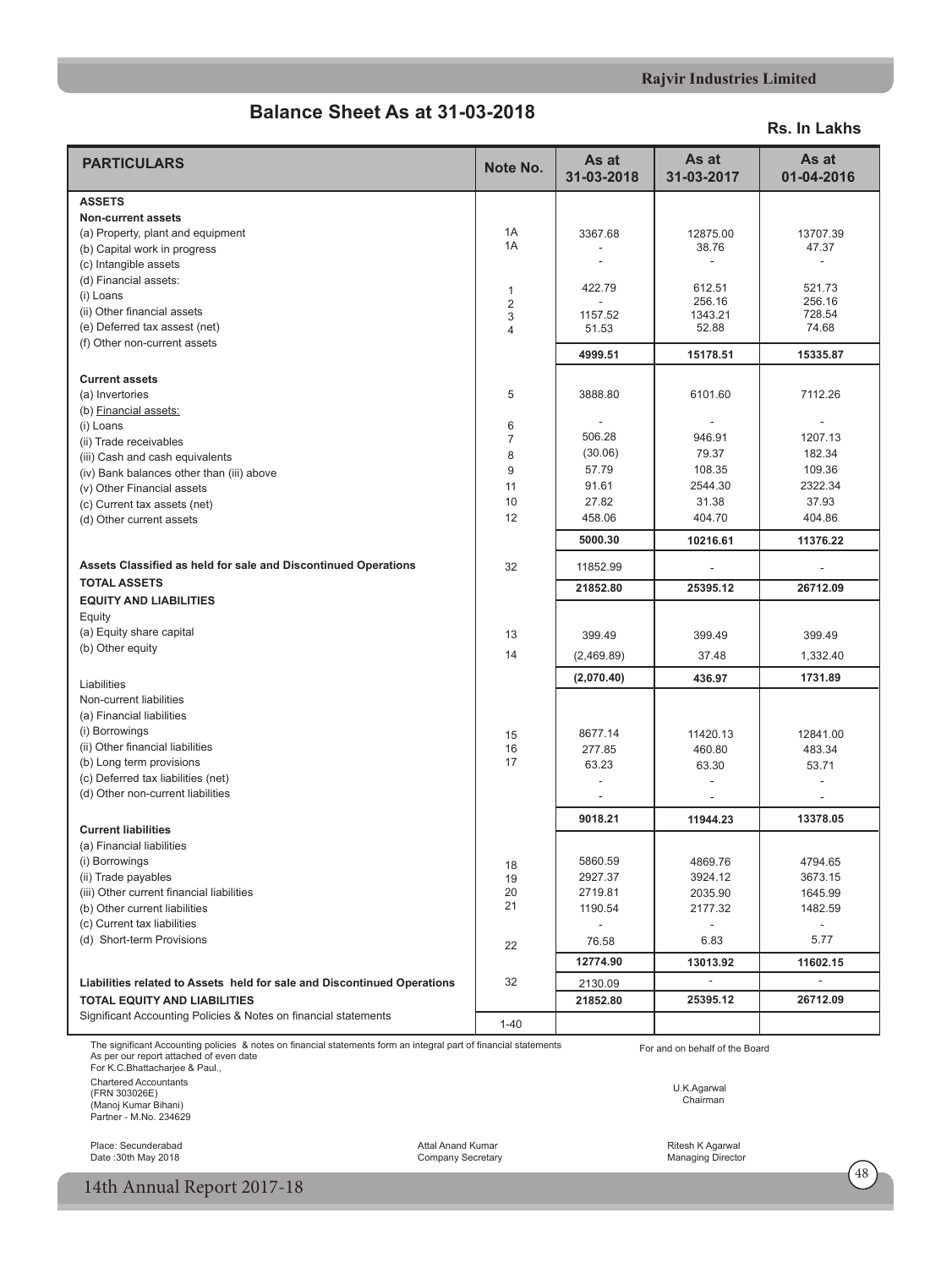14th Annual Report 2017-18

|  | <b>Rajvir Industries Limited</b> |  |
|--|----------------------------------|--|
|  |                                  |  |

**Rs. In Lakhs**

#### **Statement of comprehensive income for the year ended 31-03-2018**

| <b>Particulars</b>                                                           | <b>Note</b><br>No. | <b>Year ended</b><br>31-03-2018 | <b>Year ended</b><br>31-03-2017 |
|------------------------------------------------------------------------------|--------------------|---------------------------------|---------------------------------|
| <b>CONTINUING OPERATIONS</b>                                                 |                    |                                 |                                 |
| <b>REVENUE</b>                                                               |                    |                                 |                                 |
| Revenue from Operations                                                      | 23                 | 9,365.39                        | 15,314.70                       |
| Other income                                                                 | 24                 | 57.46                           | 107.06                          |
| <b>Total Revenue</b>                                                         |                    | 9,422.85                        | 15,421.76                       |
| <b>EXPENSES</b>                                                              |                    |                                 |                                 |
| Cost of materials consumed                                                   | 25                 | 4,125.95                        | 7,534.36                        |
| Changes in inventories                                                       | 26                 | 1,348.56                        | 233.69                          |
| Employee benefits expense                                                    | 27                 | 1,520.76                        | 1,964.52                        |
| Finance costs                                                                | 28                 | 1,806.34                        | 1,838.13                        |
| Depreciation                                                                 | 1A                 | 322.86                          | 331.49                          |
| Other expenses                                                               | 29                 | 2,304.90                        | 3,901.49                        |
| <b>Total Expenses</b>                                                        |                    | 11,429.38                       | 15,803.70                       |
| Profit before tax                                                            |                    | (2,006.53)                      | (381.93)                        |
| Less: Tax expense                                                            |                    |                                 |                                 |
| Current tax                                                                  |                    |                                 |                                 |
| Deferred tax (credit) / expense                                              |                    | 164.58                          | (447.88)                        |
| Profit after tax from continuing operations                                  |                    | (2, 171.11)                     | 65.95                           |
| (Loss) from discontinuing operations before tax                              | 32                 | (301.29)                        | (1,525.40)                      |
| Tax expense of discontinued operations                                       |                    | 24.71                           | (166.09)                        |
| (Loss) for the period from discontinuing operations                          |                    | (326.00)                        | (1,359.31)                      |
| <b>Other Comprehensive Income</b>                                            |                    |                                 |                                 |
| Items that will not be reclassified to profit or loss                        |                    | (13.85)                         | (2.24)                          |
| Income tax relating to items that will not be reclassified to profit or loss |                    | 3.60                            | 0.69                            |
| Total Other Comprehensive Income                                             |                    | (10.25)                         | (1.55)                          |
| <b>Total Comprehensive Income for the period</b>                             |                    | (2,507.37)                      | (1, 294.91)                     |
| <b>Earnings per equity share</b>                                             |                    |                                 |                                 |
| Earnings per share for continuing operations                                 |                    | (54.35)                         | 1.65                            |
| Earnings per share for discontinuing operations                              |                    | (8.16)                          | (34.03)                         |
| Earnings per share - Basic and Diluted                                       |                    | (62.76)                         | (32.41)                         |
| Nominal Value of share                                                       |                    | 10.00                           | 10.00                           |
| Significant Accounting policies & notes on financial statements              | $1 - 40$           |                                 |                                 |

The significant Accounting policies & notes on financial statements form an integral part

As per our report attached of even date For K.C.Bhattacharjee & Paul.,

Chartered Accountants (FRN 303026E)

(Manoj Kumar Bihani) Partner - M.No. 234629

Place: Secunderabad Date :30th May 2018

For and on behalf of the Board

U.K.Agarwal Chairman

Ritesh K Agarwal Managing Director

of financial statements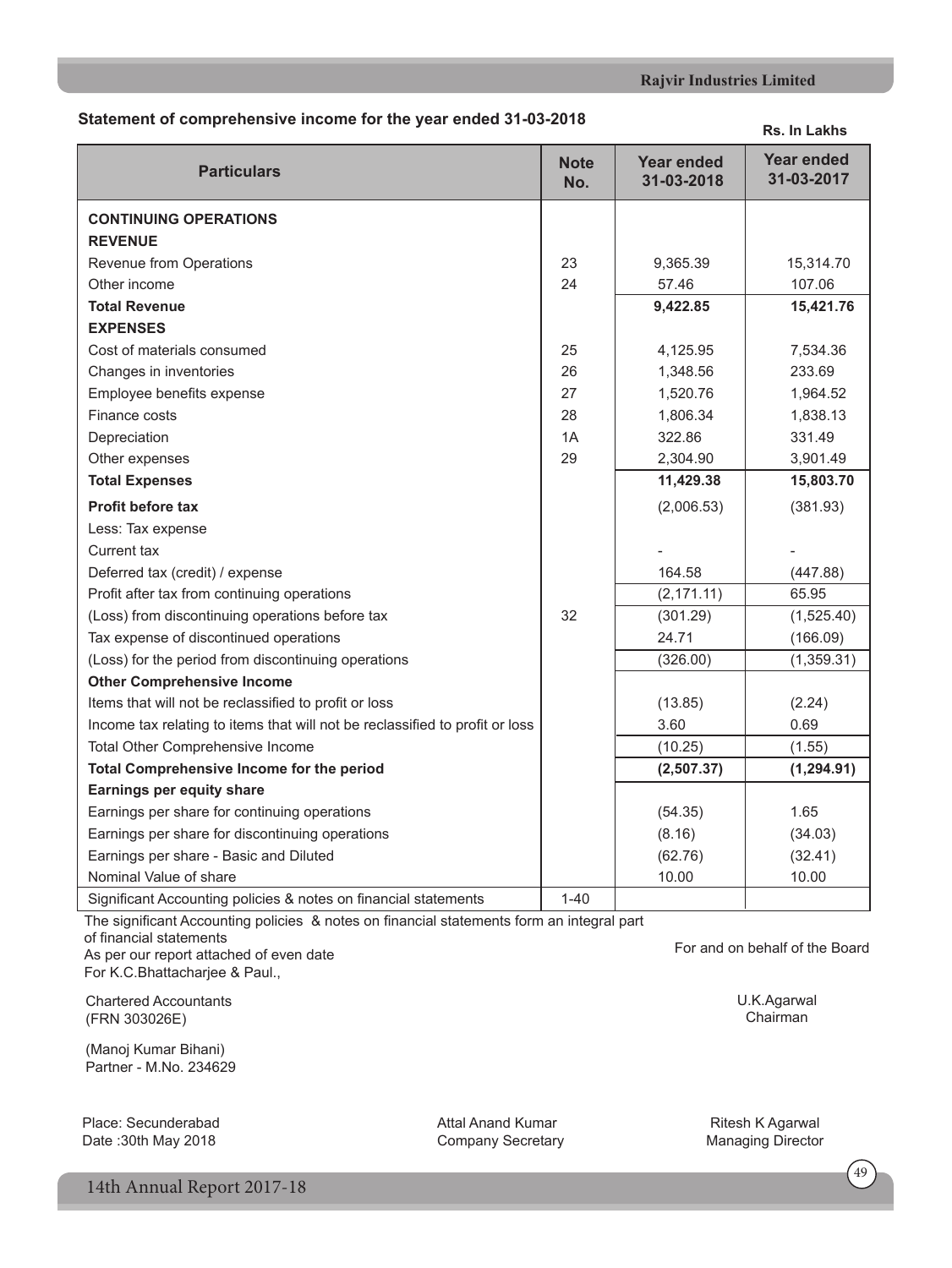# **Statement of Cash flow for the year ended 31-03-2018**

**Rs. In Lakhs**

| <b>Particulars</b>                                                                                                                                          | Year ended<br>31-03-2018 | <b>Year ended</b><br>31-03-2017 |  |
|-------------------------------------------------------------------------------------------------------------------------------------------------------------|--------------------------|---------------------------------|--|
| (A) Cash flows from operating activities                                                                                                                    |                          |                                 |  |
| Profit before taxes                                                                                                                                         | (2,006.53)               | (381.93)                        |  |
| Adjustments:                                                                                                                                                |                          |                                 |  |
| Depreciation and amortization expense                                                                                                                       | 322.86                   | 331.49                          |  |
| Loss/(profit) on sale of fixed assets                                                                                                                       | 0.00                     | 29.65                           |  |
| Unrealized foreign exchange (gain) / loss, net                                                                                                              | 0.00                     | 0.00                            |  |
| Provision for doubtful debts/ECL                                                                                                                            | 4.39                     | 0.00                            |  |
| Finance costs                                                                                                                                               | 1806.34                  | 1838.13                         |  |
| Interest income                                                                                                                                             | (40.32)                  | (45.59)                         |  |
| Re-measurement Gain/losses on employee defined benefit plans<br>Write off                                                                                   | 13.85<br>38.76           | 2.24                            |  |
| Operating profit before working capital changes                                                                                                             | 139.35                   | 1773.99                         |  |
| Changes in working capital and other provisions:                                                                                                            |                          |                                 |  |
| Loans and advances and other assets                                                                                                                         |                          |                                 |  |
| Trade receivables                                                                                                                                           | 436.24                   | 260.22                          |  |
| Inventories                                                                                                                                                 | 2212.80                  | 1010.66                         |  |
| Loans - non current                                                                                                                                         | 189.72                   | $-90.78$                        |  |
| Other financial assets - non current                                                                                                                        | 256.16                   | 0.00                            |  |
| Other non-current assets                                                                                                                                    | 1.35                     | 21.80                           |  |
| Loans - current                                                                                                                                             | 0.00                     | 0.00                            |  |
| Other financial assets - current                                                                                                                            | 85.87                    | $-221.96$                       |  |
| Other current assets                                                                                                                                        | $-65.59$                 | 0.16                            |  |
| <b>Bank balances</b>                                                                                                                                        | $-50.56$                 | 1.01                            |  |
| Other Liabilities and provisions                                                                                                                            |                          |                                 |  |
| Other financial liabilities - non current                                                                                                                   | $-182.95$                | $-22.54$                        |  |
| Long term provision                                                                                                                                         | $-0.07$                  | 9.61                            |  |
| Other financial liabilities - current                                                                                                                       | 512.62                   | $-220.94$                       |  |
| Trade payable                                                                                                                                               | $-996.75$<br>$-986.78$   | 250.96<br>694.74                |  |
| Other current liabilities                                                                                                                                   | 69.75                    | 1.06                            |  |
| Short term provision                                                                                                                                        | 1621.16                  | 3467.97                         |  |
| Cash generated from operations                                                                                                                              | (2.68)                   | 6.55                            |  |
| Income taxes paid, net                                                                                                                                      |                          |                                 |  |
| Net cash from/(used in) operating activities                                                                                                                | 1618.48                  | 3474.52                         |  |
| Net cash from discontinued activities                                                                                                                       | (314.11)                 | (685.02)                        |  |
| Net Cash from continuing and discontinued activities                                                                                                        | 1304.37                  | 2789.50                         |  |
| (B) Cash flows from investing activities                                                                                                                    |                          |                                 |  |
| Purchase of property, plant and equipment and changes in CWIP<br>Proceeds from sale of property, plant and equipment                                        | 36.02                    | (120.52)                        |  |
| Interest income                                                                                                                                             | 0.00                     | 16.38                           |  |
| Net cash from /(used in) investing activities                                                                                                               | 40.32                    | 45.59                           |  |
| Net cash from discontinued activities                                                                                                                       | 76.34                    | (58.55)<br>0.00                 |  |
| Net Cash from continuing and discontinued activities                                                                                                        | 0.00<br>76.34            | (58.55)                         |  |
| (C) Cash flows from financing activities                                                                                                                    |                          |                                 |  |
| <b>Bank borrowings</b>                                                                                                                                      | $-2541.77$               | (718.49)                        |  |
| Other borrowings                                                                                                                                            |                          | 38.29                           |  |
| Interest expense                                                                                                                                            | (1806.34)                | (1838.13)                       |  |
| Debentures                                                                                                                                                  | (41.43)                  | 0.00                            |  |
| Net cash generated in financing activities                                                                                                                  | (4389.54)                | (2518.34)                       |  |
| Net cash from discontinued activities                                                                                                                       | 1897.06                  | (390.62)                        |  |
| Net cash from continuing and discontinued activities                                                                                                        | (2492.48)                | (2908.95)                       |  |
| Net increase/ (decrease) in cash and cash equivalents                                                                                                       | (1111.77)                | (178.00)                        |  |
| Add: cash and cash equivalents at the beginning of the year<br>Effect of exchange gain on cash and cash equivalents                                         | (4678.98)                | (4500.98)                       |  |
| Cash and cash equivalents at the end of the period                                                                                                          | $-5790.75$               | -4678.98                        |  |
| Cash and cash equivalents from continuing operations                                                                                                        | -5790.84                 | -4679.21                        |  |
| Cash and cash equivalents from discontinued operations                                                                                                      | 0.09                     | 0.23                            |  |
| Cash and cash equivalents from continuing and discontinued activities<br>Note: Province vegre' figures have been regrouped/reclassified whereever necessary | -5790.75                 | -4678.98                        |  |

een regrouped/reclassified whereever necessary. As per our report attached of even date For and on behalf of the Board For K.C.Bhattacharjee & Paul.,

Chartered Accountants (FRN 303026E)

(Manoj Kumar Bihani) Partner - M.No. 234629

Place: Secunderabad Date :30th May 2018

Attal Anand Kumar **Company Secretary** 

U.K.Agarwal Chairman

14th Annual Report 2017-18

Ritesh K Agarwal<br>Managing Director

 $\left(50\right)$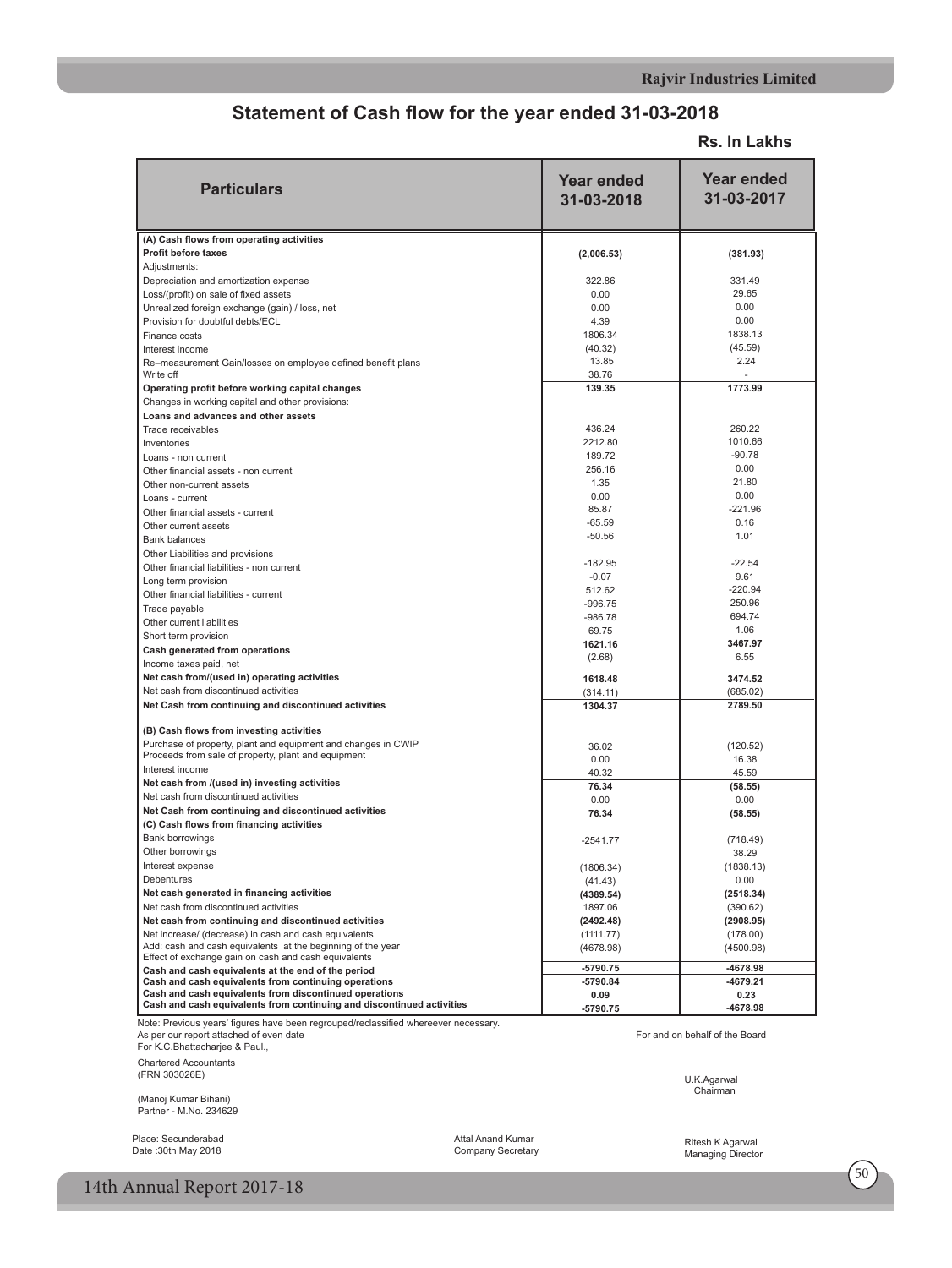#### Rajvir Industries Limited

## **Statement of Changes in Equity for the Year ended 31st March, 2018**

(Rs. In Lakhs)

| <b>Particulars</b>                   | As at<br>31-03-2018 | As at<br>31-03-2017      | As at<br>01-04-2016 |
|--------------------------------------|---------------------|--------------------------|---------------------|
| A) Equity Share Capital              |                     |                          |                     |
| Equity shares                        |                     |                          |                     |
| Balance at the beginning of the year | 399.49              | 399.49                   | 399.49              |
| Changes during the year              |                     | $\overline{\phantom{a}}$ |                     |
| Balance at the end of the year       | 399.49              | 399.49                   | 399.49              |

## **B) Other Equity**

(Rs. In Lakhs)

| <b>Particulars</b>                       | <b>Retained</b><br>earnings | General<br><b>Reserve</b> | <b>Share</b><br><b>Premium</b> | <b>Debenture</b><br>Redemption<br><b>Reserve</b> | <b>Other Compre-</b><br>hensive Income | <b>Total</b><br><b>Equity</b> |
|------------------------------------------|-----------------------------|---------------------------|--------------------------------|--------------------------------------------------|----------------------------------------|-------------------------------|
| Balance as at<br>01-04-2016              | (1, 107.12)                 | 1.955.98                  | 442.11                         | 41.43                                            |                                        | 1,332.40                      |
| Profit for the year                      | (1,293.36)                  |                           | $\overline{\phantom{0}}$       | ٠                                                | $\overline{\phantom{0}}$               | (1,293.36)                    |
| Transfer during the<br>year              | $\overline{\phantom{0}}$    | $\overline{\phantom{0}}$  | $\overline{\phantom{0}}$       | $\overline{\phantom{0}}$                         | $\overline{\phantom{0}}$               |                               |
| Movement in OCI (Net)<br>during the year |                             | $\overline{\phantom{0}}$  |                                | ٠                                                | (1.55)                                 | (1.55)                        |
| Balance as at<br>31-03-2017              | (2,400.49)                  | 1955.98                   | 442.11                         | 41.43                                            | (1.55)                                 | 37.48                         |
|                                          |                             |                           |                                |                                                  |                                        | (Rs. In Lakhs)                |

| <b>Particulars</b>                       | <b>Retained</b><br>earnings | <b>General Re-</b><br>serve | <b>Share Premium</b>     | <b>Debenture Redemp-</b><br>tion Reserve | <b>Other Compre-</b><br>hensive Income | <b>Total</b><br><b>Equity</b> |
|------------------------------------------|-----------------------------|-----------------------------|--------------------------|------------------------------------------|----------------------------------------|-------------------------------|
| <b>Balance as at</b><br>01-04-2017       | (2,400.49)                  | 1,955.98                    | 442.11                   | 41.43                                    | (1.55)                                 | 37.48                         |
| Profit for the year                      | (2,497.12)                  |                             | $\overline{\phantom{0}}$ | $\overline{\phantom{0}}$                 |                                        | (2,497.12)                    |
| Transfer during<br>the year              | $\overline{\phantom{a}}$    | 41.43                       |                          | (41.43)                                  |                                        |                               |
| Movement in OCI (Net)<br>during the year | $\overline{\phantom{a}}$    |                             |                          |                                          | (10.25)                                | (10.25)                       |
| <b>Balance as at</b><br>31-03-2018       | (4,897.61)                  | 1997.41                     | 442.11                   | ٠                                        | (11.80)                                | (2,469.89)                    |

Significant Accounting Policies & Notes on financial statements. Note nos. 1-40

The significant Accounting policies & notes on financial statements form an integral part of financial statements As per our report attached of even date For K.C.Bhattacharjee & Paul.,

Chartered Accountants (FRN 303026E)

(Manoj Kumar Bihani) Partner - M.No. 234629

Place: Secunderabad Date :30th May 2018

Attal Anand Kumar Company Secretary For and on behalf of the Board

U.K.Agarwal Chairman

Ritesh K Agarwal Managing Director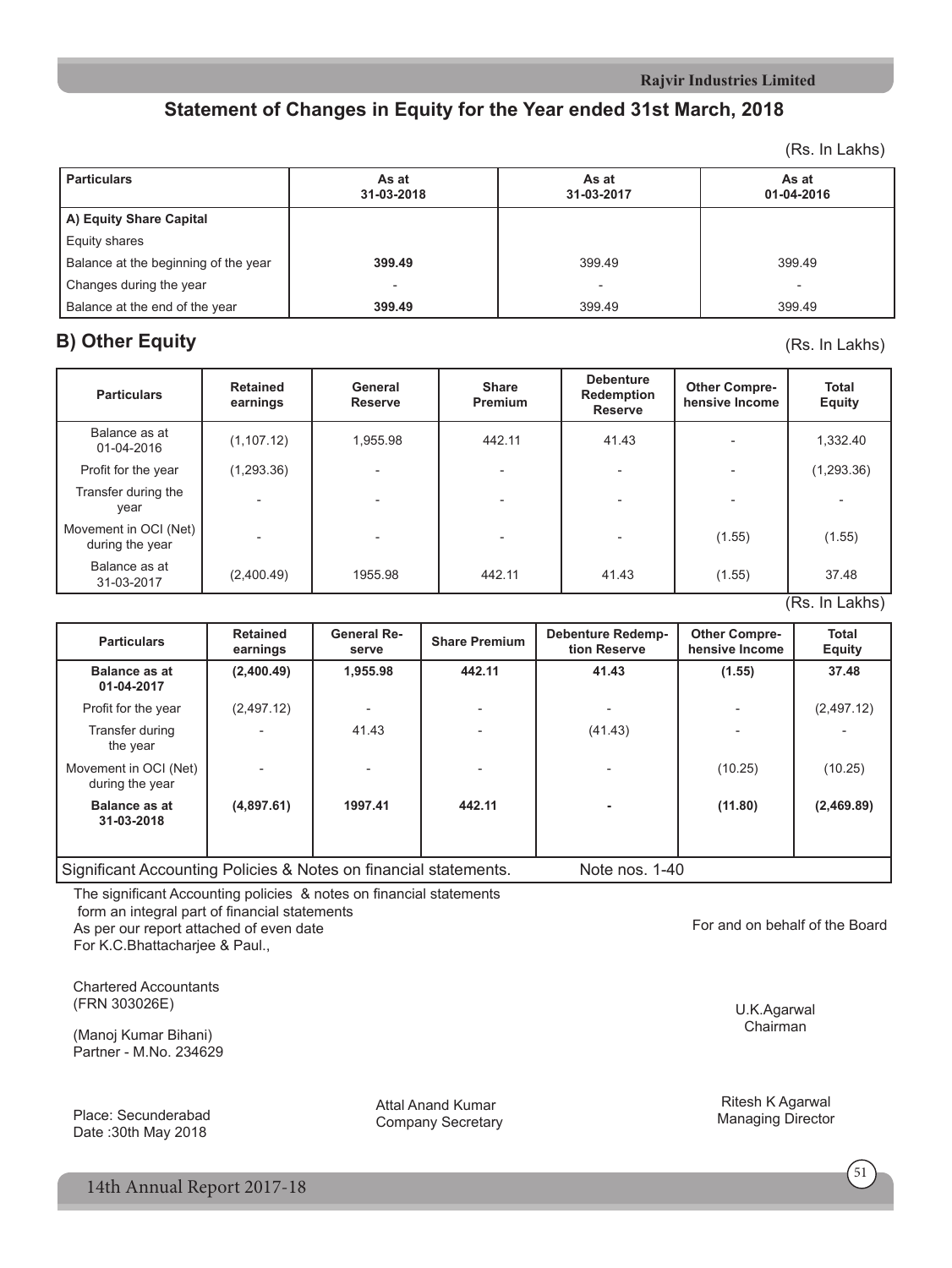#### **(1) Brief Background of the Company**

Rajvir Industries Limited (the 'Company') is a public limited Company incorporated under the Companies Act,1956 and existing under the provisions of the Companies Act, 2013. The Company's registered office is at Secunderabad and its principal manufacturing facility is located at Mahabubnagar and Tandur, Telangana .The Company is listed on the Bombay Stock Exchange (BSE) and the National Stock Exchange (NSE). The Company primarily engaged in the business of manufacturing, processing and selling Yarns.

The financial statements as at March31, 2018 are approved for issue by the Company's Board of Directors on May 30th, 2018.

#### **(2) Significant Accounting Policies**

The significant accounting policies applied by the Company in the preparation of its financial statements are listed below.

Such accounting policies have been applied consistently to all the periods presented in these financial statements and in preparing the opening Ind AS Balance Sheet as at April 1, 2016 for the purpose of transition to Ind AS, unless otherwise indicated.

#### **(a)Statement of compliance and basis of preparation of financial statements**

The financial statements have been prepared and presented in accordance with the Indian Accounting Standards ("Ind AS") notified under the Companies (Indian Accounting Standards) Rules, 2015 and Companies (Indian Accounting Standards) Amendment Rules, 2016. For all periods up to and including the year ended March 31, 2017, the Company prepared its financial statements in accordance with accounting standards notified under Section 133 of the Companies Act 2013, read with Rule 7 of Companies (Accounts) Rules, 2014. These financial statements for the year ended March 31, 2018 are the first the Company has prepared in accordance with Ind AS. Refer note.40 for information on how the Company adopted Ind AS.

These financial statements have been prepared on the historical cost convention and on an accrual basis, except for the following material items in the balance sheet:

(i) certain financial assets are measured either at fair value or at amortized cost depending on the classification; and

(ii) employee defined benefit assets/(liability) are recognized as the net total of the fair value of plan assets, plus actuarial losses, less actuarial gains and the present value of the defined benefit obligation.

In accordance with Ind As 101 "First time adoption of Indian Accounting Standard", the Company has presented a reconciliation from the presentation of financial statements under accounting standards notified under the Companies (Accounting Standards) Rules, 2006 ("Previous GAAP") to Ind AS of total equity as at April 1, 2016 and March 31, 2017 and total comprehensive income for the year ended March 31, 2017.

#### **(b)Current versus non-current classification**

The Company presents assets and liabilities in the balance sheet based on current/ non-current classification. An asset is treated as current when it is:

(i) Expected to be realized or intended to be sold or consumed in normal operating cycle

(ii) Held primarily for the purpose of trading

(iii) Expected to be realized within twelve months after the reporting period, or

(iv) Cash or cash equivalent unless restricted from being exchanged or used to settle a liability for at least twelve months after the reporting period.

All other assets are classified as non-current. A liability is current when:

(i) It is expected to be settled in normal operat ing cycle

(ii) It is held primarily for the purpose of trading

(iii) It is due to be settled within twelve months after the reporting period, or

(iv) There is no unconditional right to defer the settlement of the liability for at least twelve months after the reporting period.

All other liabilities are classified as non-current. Deferred tax assets and liabilities are classified as non-current assets and liabilities.

The operating cycle is the time between the acquisition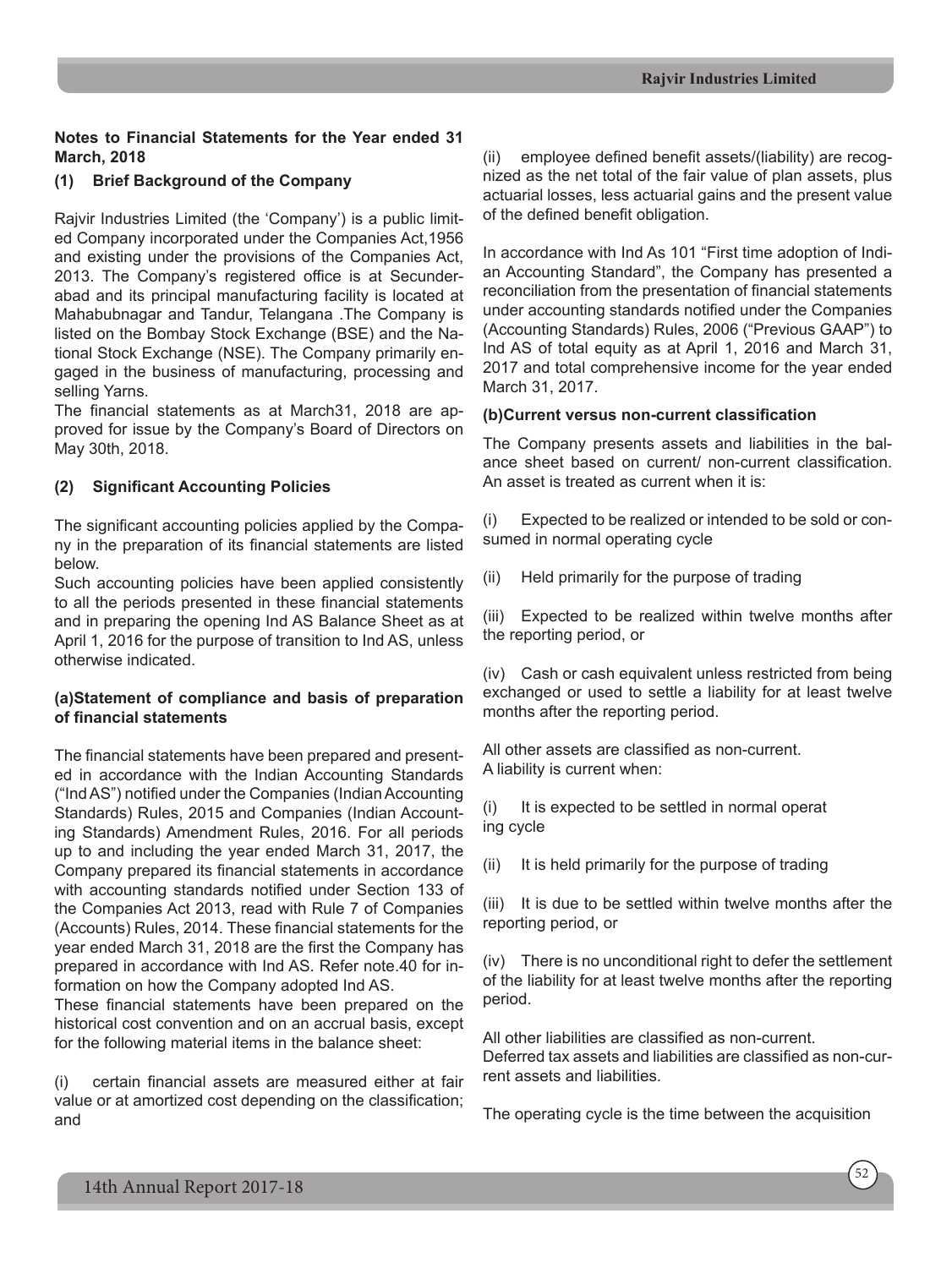of assets for processing and their realization in cash and cash equivalents. The Company has identified twelve months as its operating cycle.

#### **(c) Critical estimates and judgements**

The preparation of financial statements requires management to make judgments, estimates and assumptions that affect the amounts reflected in the financial statements and accompanying notes, and related disclosure of contingent assets and liabilities. The estimates and the associated assumptions are based on historical experience and other factors that are considered to be relevant, the results of which form the basis for making judgments about the carrying values of assets and liabilities that are not readily apparent from other sources. Actual results may differ from these estimates under different assumptions or conditions and could have a materially adverse effect on reported results. Estimates and judgements are continually evaluated. They are based on historical experience and other factors, including expectations of future events that may have a financial impact on the Company and that are believed to be reasonable under the circumstances.

The areas involving critical estimates or judgements are:

- (i) Assessment of functional currency
- (ii) Estimation of provision for warranties claim

(iii) Estimation of provision for decommissioning and restoration liabilities

(iv) Assets and obligations relating to employee benefits

#### **(d) Property, plant and equipment**

An item of property, plant and equipment is recognized as an asset if it is probable that the future economic benefits associated with the item will flow to the Company and its cost can be measured reliably. This recognition principle is applied to the costs incurred initially to acquire an item of property, plant and equipment and also to costs incurred subsequently to add to, replace part of, or service it. All other repair and maintenance costs, including regular servicing, are recognized in the statement of profit and loss as incurred. When a replacement occurs, the carrying value of the replaced part is de-recognized. Where an item of property, plant and equipment comprises major components having different useful lives, these components are accounted for as separate items.

Property, plant and equipment are stated at cost, less ac-

cumulated depreciation and impairment. Cost includes all direct costs and expenditures incurred to bring the asset to its working condition and location for its intended use. Trial run expenses (net of revenue) are capitalized. Borrowing costs incurred during the period of construction is capitalized as part of cost of the qualifying assets.

The gain or loss arising on disposal of an asset is determined as the difference between the sale proceeds and the carrying value of the asset, and is recognized in the statement of profit and loss.

Capital work-in-progress comprises cost of fixed assets that are not yet ready for their intended use at the year end.

Transition to Ind AS:

On transition to Ind AS, the Company has elected to continue with the carrying value of all of its property, plant and equipment recognised as at April 1, 2016 measured as per the previous GAAP and use that carrying value as the deemed cost of the property, plant and equipment.

#### **(e) Depreciation and amortizationof Property, plant and equipment and intangible assets**

Depreciation or amortization is provided so as to write off, on a straight line basis, the cost of property, plant and equipment and other intangible assets, including those held under finance leases to their residual value. These charges are commenced from the dates the assets are available for their intended use and are spread over their estimated useful economic lives or, in the case of leased assets, over the lease period, if shorter. The estimated useful lives of assets and residual values are reviewed regularly and, when necessary, revised. No further charge is provided in respect of assets that are fully written down but are still in use.

Depreciation on assets under construction commences only when the assets are ready for their intended use.

The estimated useful lives for the current and comparative periods are determined with reference to Schedule II to the Companies Act, 2013. Depreciation methods, useful lives and residual values are reviewed at each financial yearend and adjusted if appropriate.

Freehold land is not depreciated.

#### **(f) Provision for decommissioning and site restoration costs**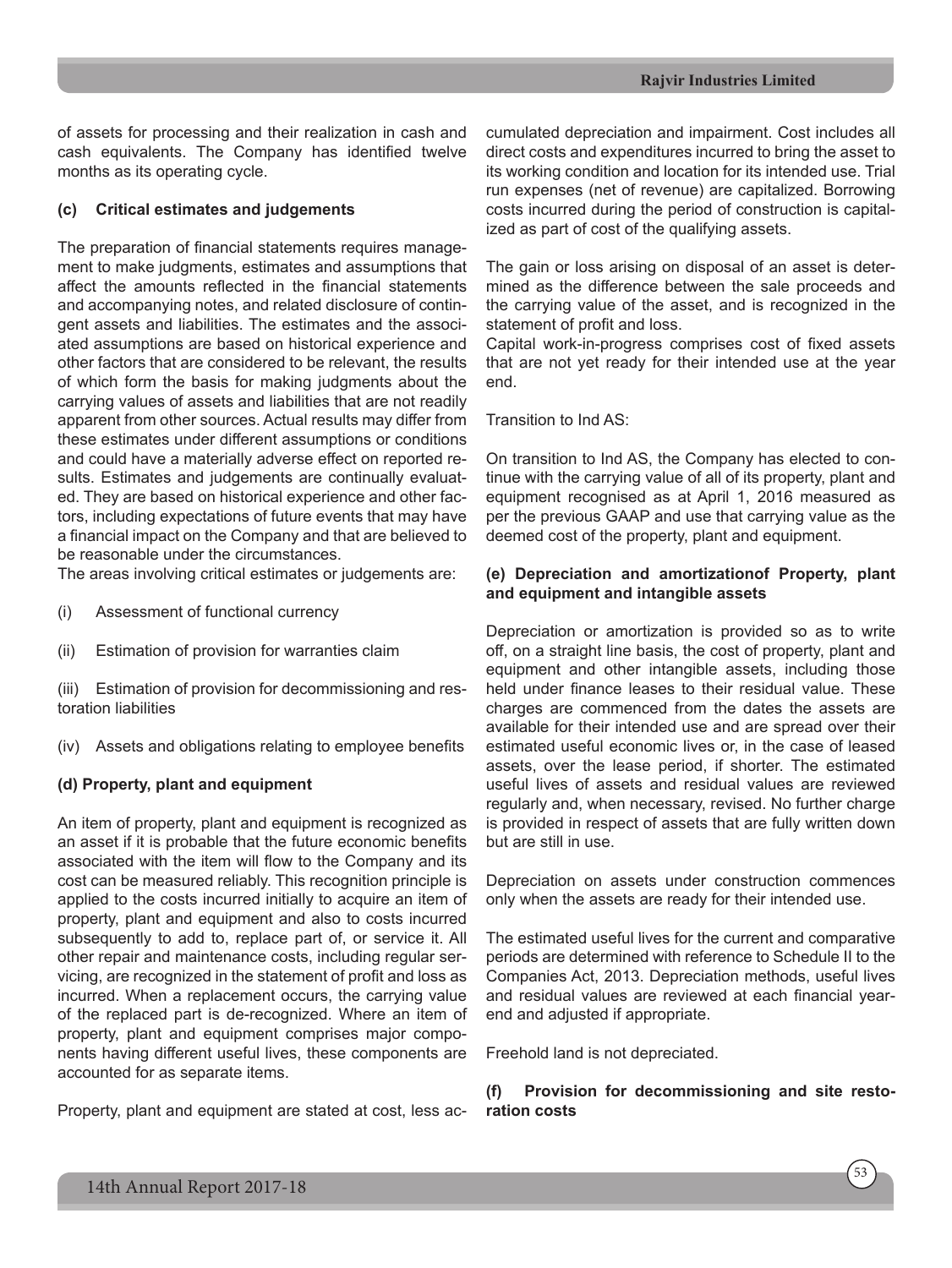Under Ind AS, cost of an item of property, plant and equipment or intangible assets includes the initial estimate of the costs of dismantling and removing the item and restoring the site on which it is located, the obligation for which an entity incurs either when the item is acquired or as a consequence of having used the item during a particular period for purposes other than to produce inventories during that period. Such cost of decommissioning, restoration or similar liability is to be added to or deducted from the cost of the asset to which it relates; the adjusted depreciable amount of the asset is then depreciated prospectively over its remaining useful life.

#### **(g) Impairment**

(i) Financial assets (including receivables)

A financial asset not carried at fair value through statement of profit or loss is assessed at each reporting date to determine whether there is objective evidence that it is impaired. A financial asset is impaired if objective evidence indicates that a loss event has occurred after the initial recognition of the asset, and that the loss event had a negative effect on the estimated future cash flows of that asset that can be estimated reliably.

Objective evidence that financial assets are impaired can include default or delinquency by a debtor, restructuring of an amount due to the Company on terms that the Company would not consider otherwise, indications that a debtor or issuer will enter bankruptcy, or the disappearance of an active market for a security.

"In accordance with Ind-AS 109, the Company applies expected credit loss (ECL) model for measurement and recognition of impairment loss for trade receivables."

ECL impairment loss allowance (or reversal) recognized during the period is recognized as income/ expense in the statement of profit and loss. This amount is reflected in a separate line in the statement of profit and loss as an impairment gain or loss.

#### (ii) Non-financial assets

The carrying amounts of the Company's non-financial assets, other than inventories and deferred tax assets are reviewed at each reporting date to determine whether there is any indication of impairment. If any such indication exists, then the asset's recoverable amount is estimated each year at the same time.

The recoverable amount of an asset or cash-generating unit is the greater of its value in use and its fair value less costs to sell. In assessing value in use, the estimated future cash flows are discounted to their present value using a pre-tax discount rate that reflects current market assessments of the time value of money and the risks specific to the asset. For the purpose of impairment testing, assets that cannot be tested individually are grouped together into the smallest group of assets that generates cash inflows from continuing use that are largely independent of the cash inflows of other assets or groups of assets (the "cash-generating unit, or CGU").

The Company's corporate assets do not generate separate cash inflows. If there is an indication that a corporate asset may be impaired, then the recoverable amount is determined for the CGU to which the corporate asset belongs.

An impairment loss is recognized if the carrying amount of an asset or its CGU exceeds its estimated recoverable amount. Impairment losses are recognized in the statement of profit and loss. Impairment losses recognized in respect of CGUs are allocated to reduce the carrying amounts of the other assets in the unit (group of units) on a pro rata basis.

An impairment loss in respect of assets, impairment losses recognized in prior periods is assessed at each reporting date for any indications that the loss has decreased or no longer exists. An impairment loss is reversed if there has been a change in the estimates used to determine the recoverable amount. An impairment loss is reversed only to the extent that the asset's carrying amount does not exceed the carrying amount that would have been determined, net of depreciation or amortization, if no impairment loss had been recognized.

#### **(h) Leases**

The Company determines whether an arrangement contains a lease by assessing whether the fulfillment of a transaction is dependent on the use of a specific asset and whether the transaction conveys the right to use that asset to the Company in return for payment. Where this occurs, the arrangement is deemed to include a lease and is accounted for either as finance or operating lease.

Leases are classified as finance leases where the terms of the lease transfers substantially all the risks and rewards of ownership to the lessee. All other leases are classified as operating leases.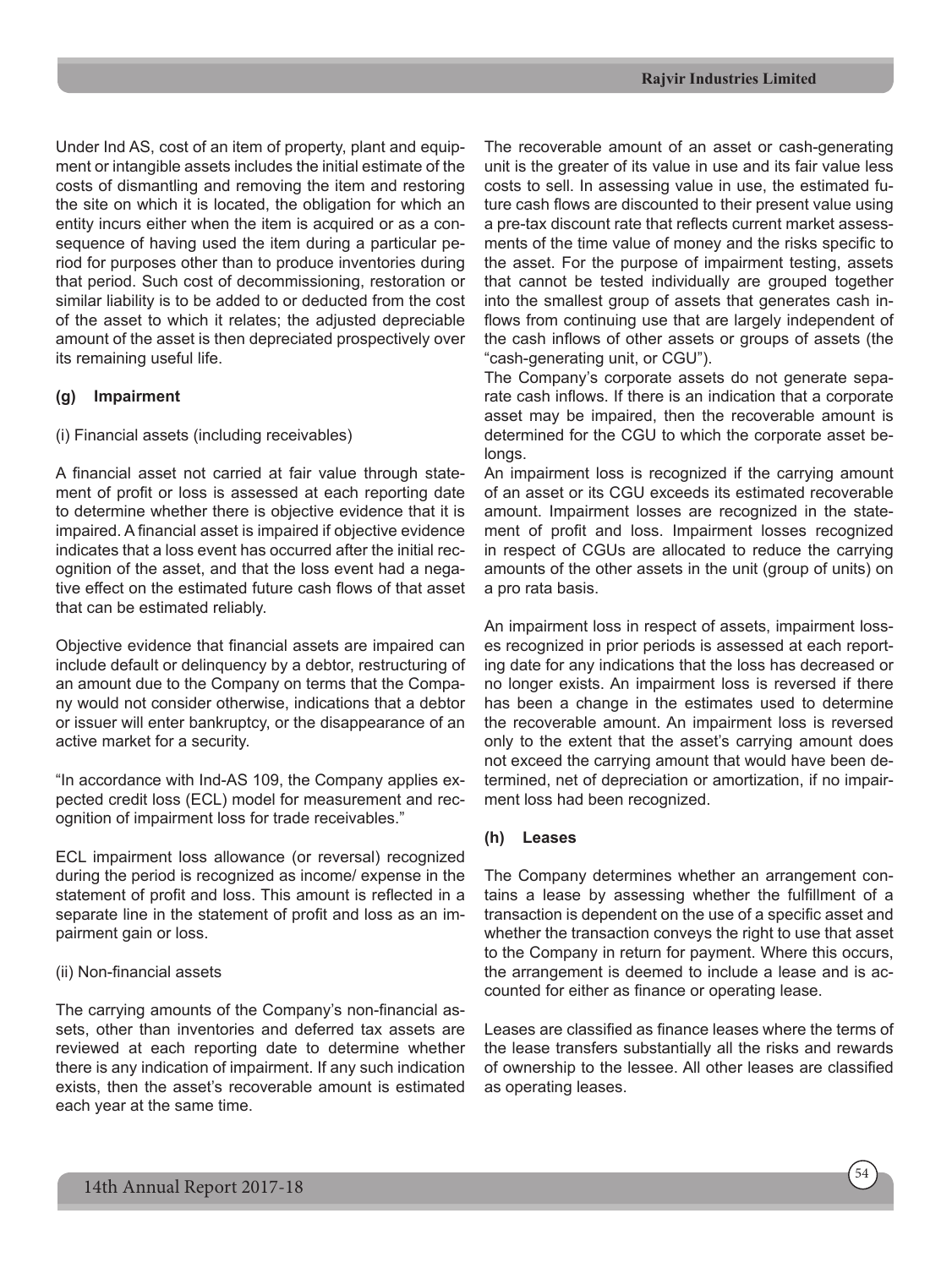(i) Operating lease – Rentals payable under operating leases are charged to the statement of profit and loss on a straight line basis over the term of the relevant lease unless another systematic basis is more representative of the time pattern in which economic benefits from the leased asset are consumed. Contingent rentals arising under operating leases are recognized as an expense in the period in which they are incurred.

(ii) Finance lease – Finance leases are capitalized at the commencement of lease, at the lower of the fair value of the property or the present value of the minimum lease payments. The corresponding liability to the lessor is included in the balance sheet as a finance lease obligation. Lease payments are apportioned between finance charges and reduction of the lease obligation so as to achieve a constant rate of interest on the remaining balance of the liability. Finance charges are recognized in the statement of profit and loss over the period of the lease.

#### **(i)Financial instruments**

#### **(i) Financial assets**

All financial assets are initially recognized at fair value. Transaction costs that are directly attributable to the acquisition or issue of financial assets and financial liabilities, which are not at fair value through profit or loss, are adjusted to the fair value on initial recognition. Purchase and sale of financial assets are recognized using trade date accounting.

The Company derecognizes a financial asset when the contractual rights to the cash flows from the asset expire, or it transfers the rights to receive the contractual cash flows on the financial asset in a transaction in which substantially all the risks and rewards of ownership of the financial asset are transferred. Any interest in transferred financial assets that is created or retained by the Company is recognized as a separate asset or liability. Financial assets and liabilities are offset and the net amount presented in the balance sheet when, and only when, the Company has a legal right to offset the amounts and intends either to settle on a net basis or to realize the asset and settle the liability simultaneously.

They are presented as current assets, except for those maturing later than 12 months after the reporting date which are presented as non-current assets. Financial assets are measured initially at fair value plus transaction costs and subsequently carried at amortized cost using the effective interest method, less any impairment loss.

The Company's financial assets include security deposits, cash and cash equivalents, trade receivables and deposits with banks. Cash and cash equivalents comprise cash balances and call deposits with original maturities of three months or less.

#### **(ii) Financial liabilities**

All financial liabilities are recognized at fair value and in case of loans, net of directly attributable cost. Fees of recurring nature are directly recognized in the Statement of Profit and Loss as finance cost.

Financial liabilities are carried at amortized cost using the effective interest method. For trade and other payables maturing within one year from the balance sheet date, the carrying amounts approximate fair value due to the short maturity of these instruments.

The Company derecognizes a financial liability when its contractual obligations are discharged or cancelled or expire.

Financial assets and liabilities are offset and the net amount presented in the statement of financial position when, and only when, the Company has a legal right to offset the amounts and intends either to settle on a net basis or to realize the asset and settle the liability simultaneously.

The Company financial liabilities include Loans and borrowings and trade and other payables.

#### **(j) Cash and bank balances:**

Cash and bank balances consist of:

(i) Cash and cash equivalents - which includes cash in hand, deposits held at call with banks and other short term deposits which are readily convertible into known amounts of cash, are subject to an insignificant risk of change in value and have maturities of less than three months from the date of such deposits. These balances with banks are unrestricted for withdrawal and usage.

For the purpose of presentation in the statement of cash flows, cash and cash equivalents consists of cash and short-term deposits, as defined above, net of outstanding bank overdraft but including other short-term, highly liquid investments with original maturities of three months or less that are readily convertible to known amounts of cash and which are subject to an insignificant risk of changes in value.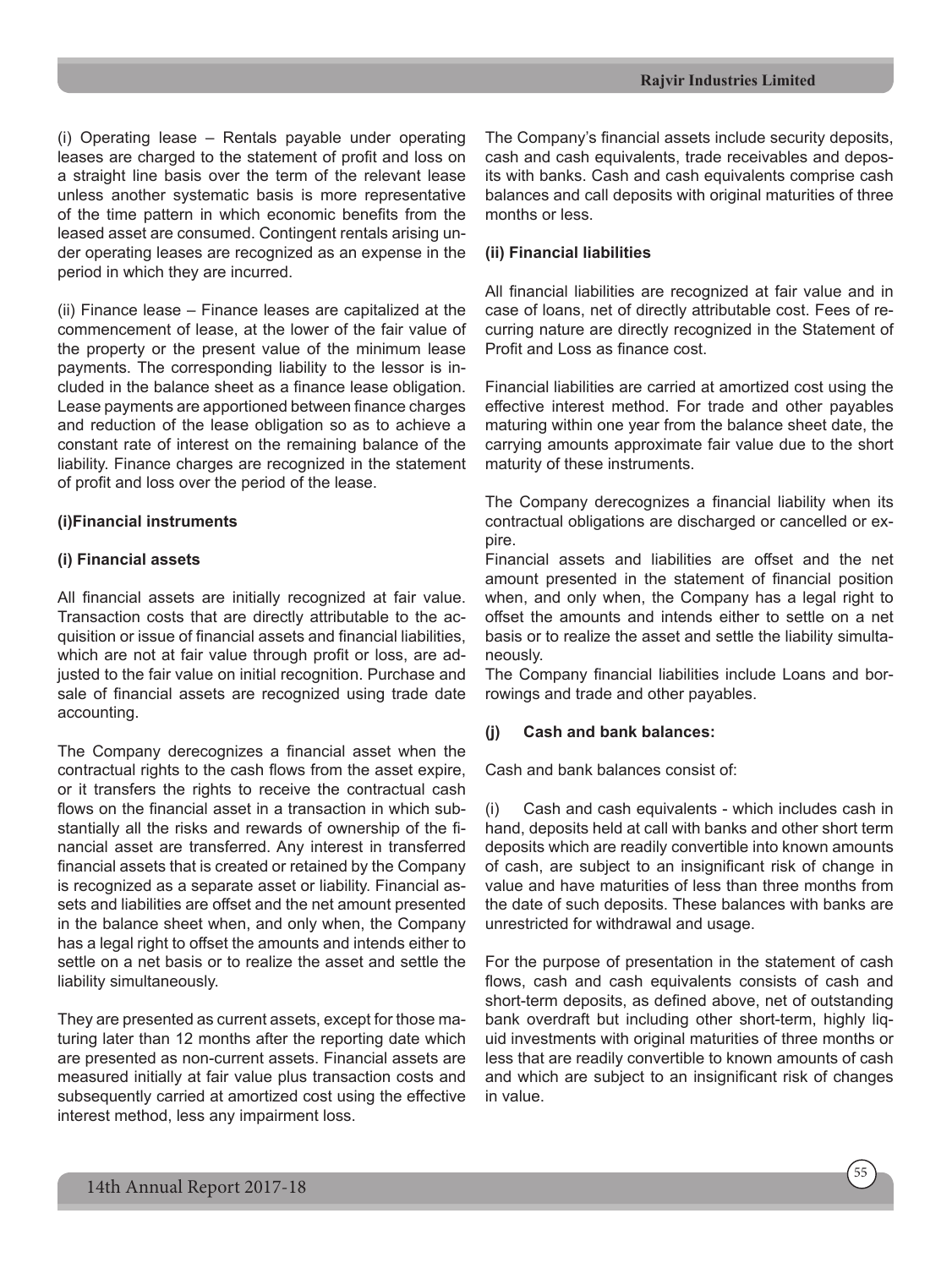(ii) Other bank balances - which includes balances and deposits with banks that are restricted for withdrawal and usage.

#### **(k) Employee benefits**

(i) Short term employee benefits:

Short-term employee benefit obligations are measured on an undiscounted basis and are expensed as the related service is provided. A liability is recognized for the amount expected to be paid towards bonus if the Company has a present legal or constructive obligation to pay this amount as a result of past service provided by the employee and the obligation can be estimated reliably.

(ii) Post -employment benefits:

Defined contribution plans:

#### Provident Fund

Eligible employees of the Company receive benefits from provident fund, which is a defined contribution plan. Both the eligible employees and the Company make monthly contributions to the Government administered provident fund scheme equal to a specified percentage of the eligible employee's salary. employer contribution is charged to statement of profit and loss. Amounts collected under the provident fund plan are deposited with in a Government administered provident fund. The Company has no further obligation to the plan beyond its monthly contributions.

#### Employee state Insurance Scheme

Eligible employees of the Company are covered under "Employees State Insurance Scheme Act 1948", which are also defined contribution schemes recognized and administered by Government of India.

The Company's contributions to these schemes are recognized as expense in statement of profit and loss during the period in which the employee renders the related service. The Company has no further obligation under these plans beyond its monthly contributions. Defined benefit plans:

The Company provides for gratuity, a defined benefit plan ("the Gratuity Plan") covering the eligible employees of the Company. The Gratuity Plan provides a lump-sum payment to vested employees at retirement, death, incapacitation or termination of employment, of an amount based on the respective employee's salary and the tenure of the

employment with the Company. Liability with regard to the Gratuity Plan is determined by actuarial valuation, performed by an independent actuary, at each balance sheet date using the projected unit credit method.

The Company recognizes the net obligation of a defined benefit plan as a liability in its balance sheet. Gains or losses through re-measurement of the net defined benefit liability are recognized in other comprehensive income and are not reclassified to profit and loss in the subsequent periods. The actual return of the portfolio of plan assets, in excess of the yields computed by applying the discount rate used to measure the defined benefit obligation is recognized in other comprehensive income. The effect of any plan amendments is recognized in the statement of profit and loss.

#### Other long-term employee benefits

The liabilities for compensated absences which are not expected to occur within twelve months are measured as the present value of expected future payments to be made in respect of services provided by employees up to the end of the reporting period using projected unit credit method. Remeasurements as a result of experience adjustments and changes in actuarial assumptions are recognized in other comprehensive income and are not reclassified to profit and loss in the subsequent periods.

#### **(l) Inventories**

Inventories are valued at lower of cost and net realizable value. Cost of raw materials, Stores and Spares, Consumables and Packing materials are valued at Cost on First-In-First-Out (FIFO) basis. Cost includes expenditures incurred in acquiring the inventories, production or conversion costs and other costs incurred in bringing them to their existing location and condition on normal operating capacity. The cost of finished goods and work in progress includes raw materials, direct labour, other direct costs and appropriate portion of variable and fixed overhead expenditure, computed on normal capacity.

Net realizable value is the estimated selling price in the ordinary course of business, less the estimated costs of completion and the estimated costs necessary to make the sale.

The company assess the valuation of Inventories at each reporting period and write down the value for different finished goods based on their quality classes and ageing. Inventory provisions are provided to cover risks arising from slow-moving items, discontinued products, and net realizable value lower than cost. The process for evaluating these write-offs often requires us to make subjective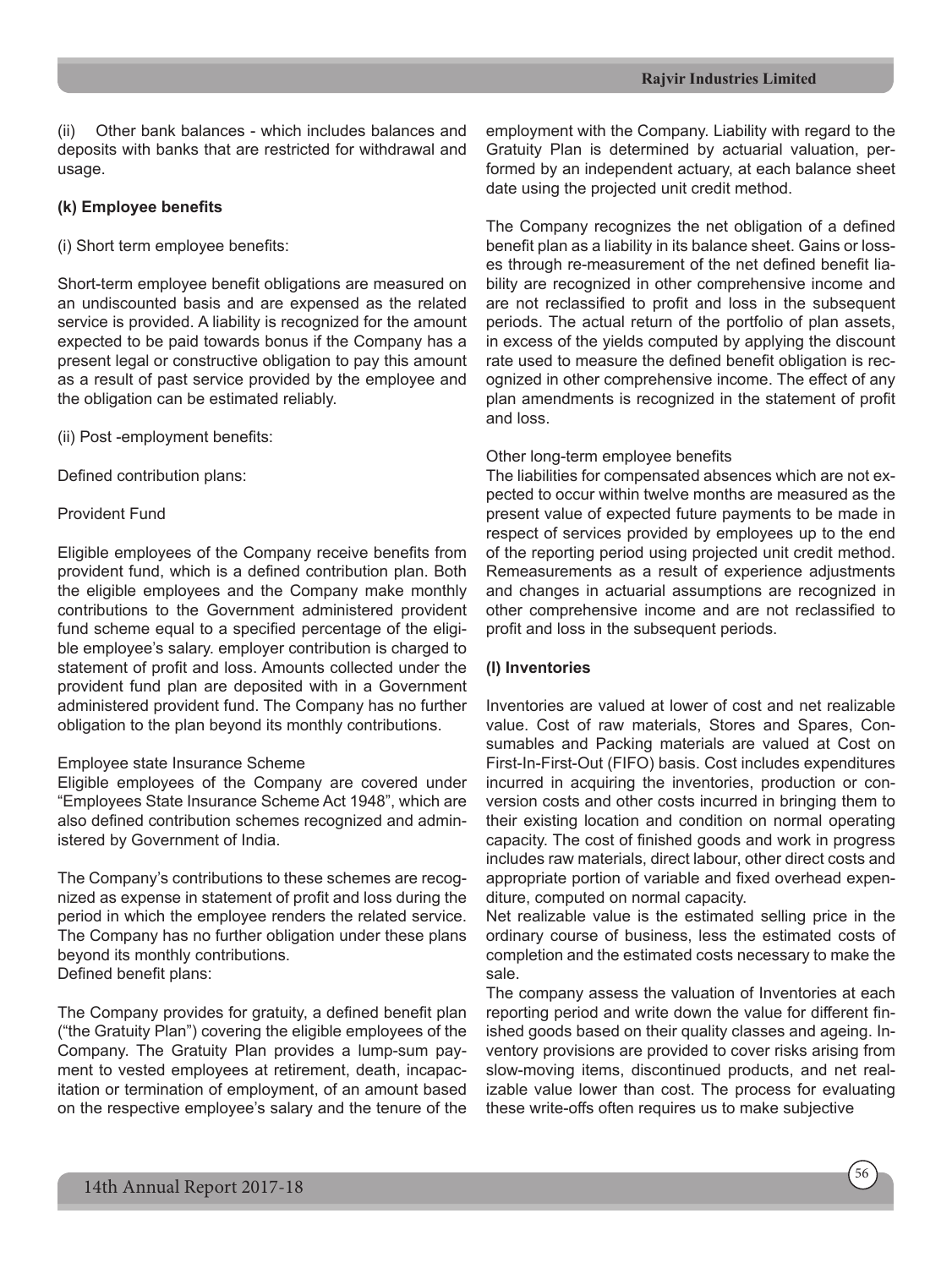judgments and estimates, based primarily on historical experience, concerning prices at which such inventory will be able to be sold in the normal course of business, planned product discontinuances and introduction of competitive new products, to the extent each of these factors impact the Company's business.

#### **(m) Provisions, contingent liabilities and contingent assets**

#### **Provisions**

Provisions are recognized when the Company has a present obligation (legal or constructive) as a result of a past event, it is probable that an outflow of resources embodying economic benefits will be required to settle the obligation and a reliable estimate can be made of the amount of the obligation. When the Company expects some or all of a provision to be reimbursed, for example, under an insurance contract, the reimbursement is recognized as a separate asset, but only when the reimbursement is virtually certain. The expense relating to a provision is presented in the statement of profit and loss net of any reimbursement. If the effect of the time value of money is material, provisions are discounted using a current pre-tax rate that reflects, when appropriate, the risks specific to the liability. When discounting is used, the increase in the provision due to the passage of time is recognized as a finance cost.

#### Contingent liabilities

A contingent liability is a possible obligation that arises from past events whose existence will be confirmed by the occurrence or non-occurrence of one or more uncertain future events beyond the control of the Company or a present obligation that is not recognized because it is not probable that an outflow of resources will be required to settle the obligation. A contingent liability also arises in extremely rare cases where there is a liability that cannot be recognized because it cannot be measured reliably. The Company does not recognize a contingent liability but discloses its existence in the financial statements.

#### Contingent assets

Contingent assets are not recognized but disclosed in the financial statements when an inflow of economic benefits is probable.

#### **(n) Government grants**

Government grants related to expenditure on property,

plant and equipment are credited to the statement of profit and loss over the useful lives of qualifying assets or other systematic basis representative of the pattern of fulfilment of obligations associated with the grant received. Total grants received less the amounts credited to the statement of profit and loss at the balance sheet date are included in the balance sheet as deferred income.

#### **(o)Income taxes**

Income tax expense comprises current and deferred tax. Current tax and deferred tax are recognized in the statement of profit and loss except relating to items recognized directly in equity or in other comprehensive income.

Current tax is measured at the amount expected to be paid to the tax authorities in accordance with the provisions of Income Tax Act, 1961. Current tax assets and current tax liabilities are offset when there is a legally enforceable right to set off the recognized amounts and there is an intention to settle the asset and the liability on a net basis.

Deferred income tax is provided in full, using the liability method, on temporary differences arising between the tax bases of assets and liabilities and their carrying amounts in the financial statements.

Deferred tax assets are recognized and carried forward only if it is probable that sufficient future taxable income will be available against which such deferred tax assets can be realized. Deferred tax assets and liabilities are measured at the tax rates that have been enacted or substantively enacted as on the balance sheet date. Deferred tax assets and deferred tax liabilities are offset when there is a legally enforceable right to set off assets against liabilities representing current tax. Deferred tax assets are reviewed at each reporting date and are reduced to the extent that it is no longer probable that the related tax benefit will be realized.

Minimum Alternate Tax credit is recognized as deferred tax asset only when and to the extent there is convincing evidence that the Company will pay normal income tax during the specified period. Such asset is reviewed at each Balance Sheet date and the carrying amount of the MAT credit asset is written down to the extent there is no longer a convincing evidence to the effect that the Company will pay normal income tax during the specified period.

#### **(p) Revenue**

Revenue is measured at fair value of the consideration received or receivable. Revenue is recognized when the amount of revenue can be reliably measured, it is probable

57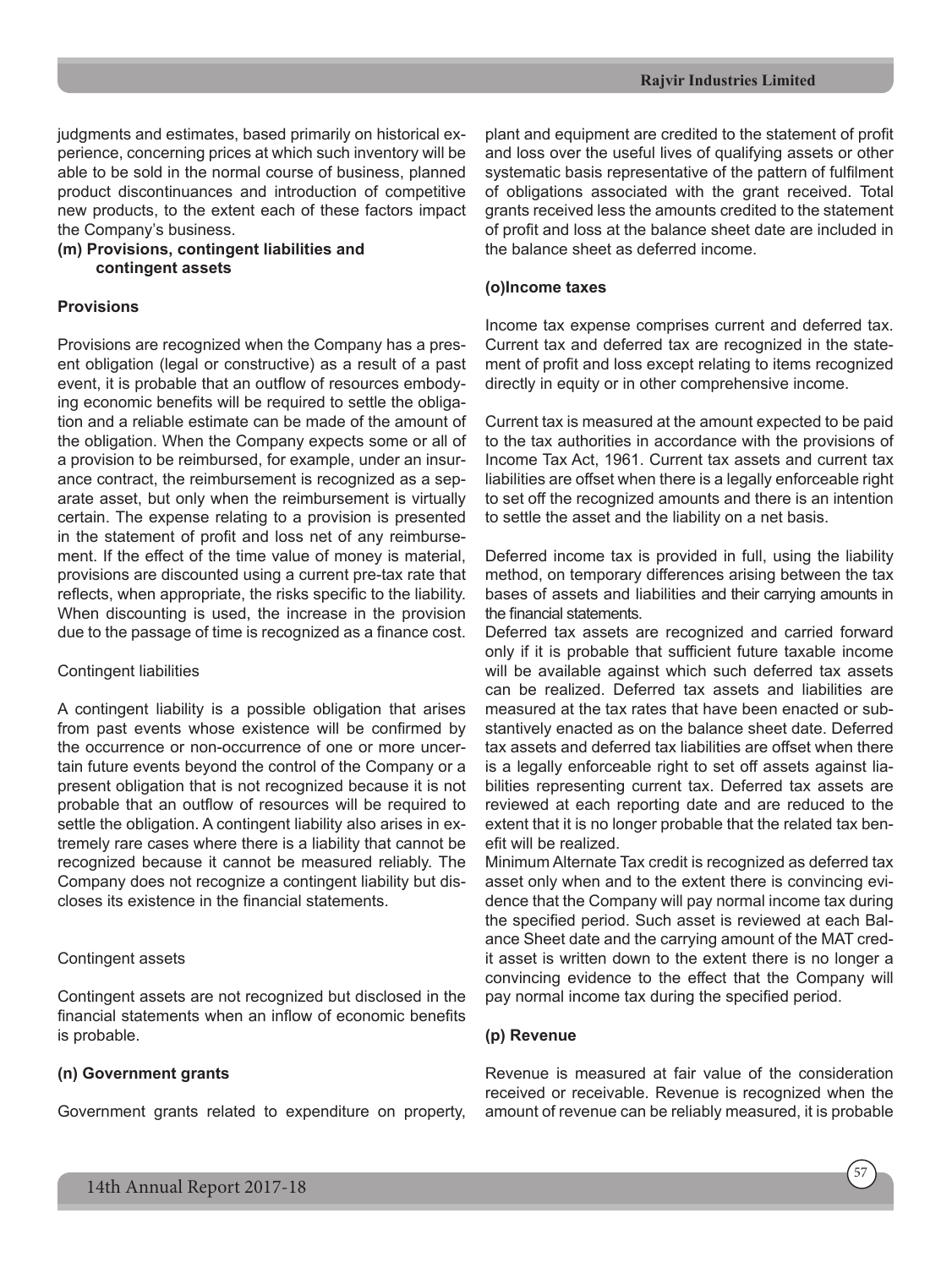that future economic benefits will flow to the Company. The specific recognition criteria described below must also be met before revenue is recognized:

Goods Sold: Revenue from sale of goods are recognized when significant risks and rewards are transferred in accordance with the terms of sale, and there is no unfulfilled obligation that could affect the customers' acceptance of the products and is net of trade discounts, sales returns, where applicable. Accordingly export and domestic revenue is recognized as per the relevant delivery term of Incoterms 2010 or such other terms of delivery as agreed with the buyer.

Rendering of services: Revenue is recognized in the period in which the services are rendered.

Interest income is accrued on a time proportion basis, by reference to the principal outstanding and the effective interest rate applicable.

Dividend Income is recognized when the company's right to receive the payment has been established.

Export Benefits: -Export Entitlement: Export benefits are accounted for in the year of exports based on eligibility and when there is no uncertainty in receiving the same.

#### **(q) Foreign currency**

Items included in the financial statements of the Company are recorded using the currency of the primary economic environment (INR) in which the Company operates (the 'functional currency').

Foreign currency transactions are recorded at the exchange rates prevailing on the date of the transactions.

Monetary assets and liabilities denominated in foreign currencies as at the balance sheet date are translated at the closing exchange rates on that date. Exchange differences arising on foreign exchange transactions during the year and on restatement of monetary assets and liabilities are recognized in the Statement of profit and loss of the year.

#### **(r) Finance income and finance cost**

Finance income comprises interest income on funds invested and dividend income. Interest income is recognized as it accrues in the statement of profit and loss, using the effective interest method. Finance costs comprise interest expense on borrowings, unwinding of the discount on provisions, impairment losses recognized on financial assets.

#### **(s) Earnings per share**

Basic earnings per share is calculated by dividing the net

profit or loss for the period attributable to equity shareholders by the weighted average number of equity shares outstanding during the period. For the purpose of calculating diluted earnings per share, the net profit or loss for the period attributable to equity shareholders and the weighted average number of shares outstanding during the period is adjusted for the effects of all dilutive potential equity shares.

#### **(t) Segment reporting**

Each of the reportable segments derives its revenues from the main products and hence these have been identified as reportable segments by the Group's chief operating decision maker ("CODM"). Segment revenue, result, assets and liabilities include the respective amounts identifiable to each of the segments and amount allocated on a reasonable basis. Unallocated expenditure consists of common expenditure incurred for all the segments and expenses incurred at corporate level. The assets and liabilities that cannot be allocated between the segments are shown as unallocated corporate assets and unallocated corporate liabilities respectively.

#### **(u) Borrowing costs**

Borrowing costs are interest and other costs (including exchange differences relating to foreign currency borrowings to the extent that they are regarded as an adjustment to interest costs) incurred in connection with the borrowing of funds. Borrowing costs directly attributable to acquisition or construction of an asset which necessarily take a substantial period of time to get ready for their intended use are capitalized as part of the cost of that asset. Other borrowing costs are recognized as an expense in the period in which they are incurred

#### . **(v) Application of new and revised Ind ASs**

All the Indian Accounting Standards ("Ind AS") issued and notified by the Ministry of Corporate Affairs are effective and considered for the significant accounting policies to the extent relevant and applicable for the Company.

The Company has not applied the following new and revised Indian Accounting Standards ("Ind AS") that have been issued and notified by the Ministry of Corporate Affairs in March 2018 but are not yet effective.

"Appendix B to Ind AS 21, Foreign currency transactions and advance consideration: On March 28, 2018, Ministry of Corporate Affairs (""MCA"") has notified the Companies (Indian Accounting Standards) Amendment Rules, 2018 containing Appendix B to Ind AS 21, Foreign currency transactions and advance consideration which clarifies the

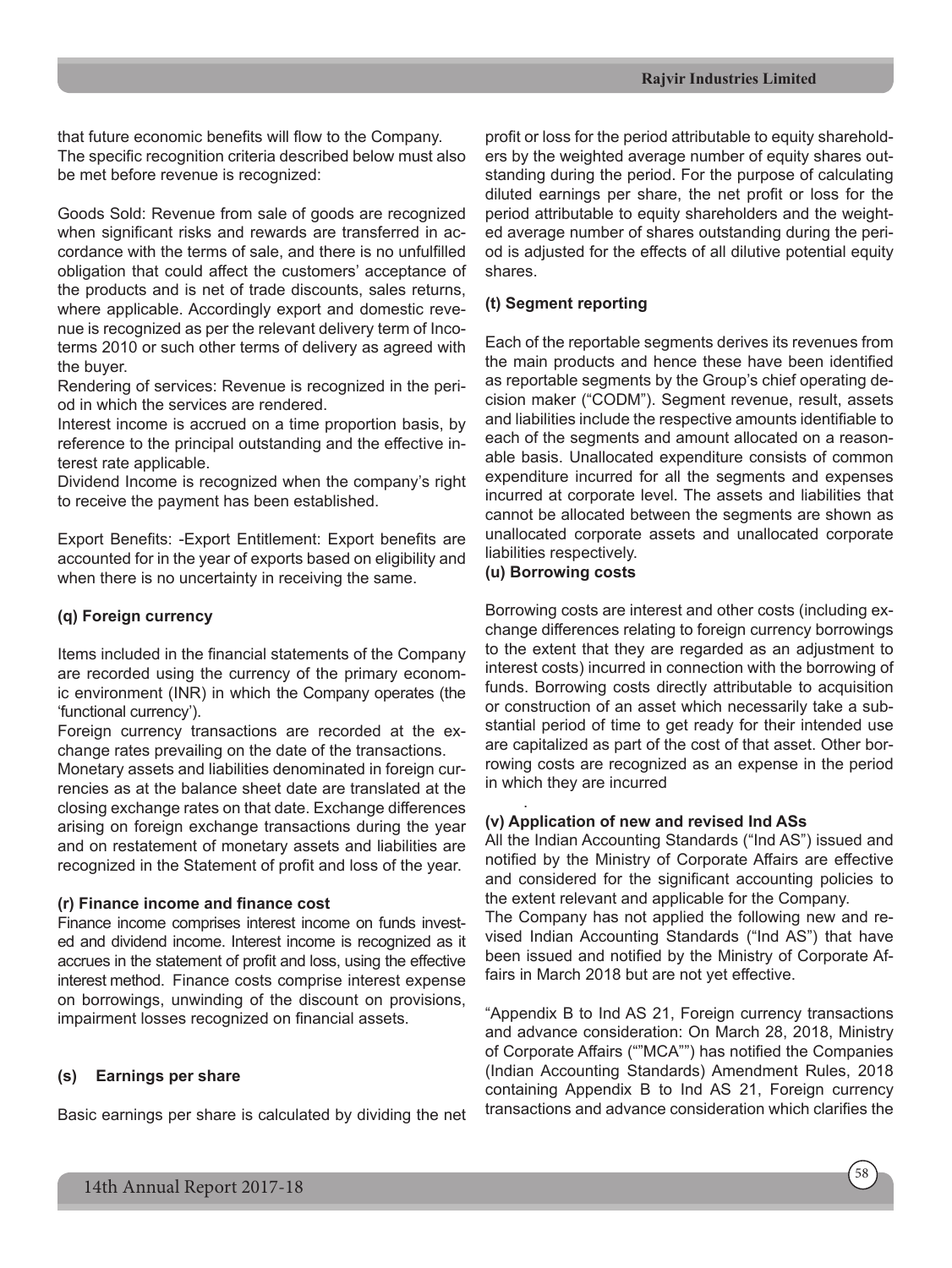date of the transaction for the purpose of determining the exchange rate to use on initial recognition of the related asset, expense or income, when an entity has received or paid advance consideration in a foreign currency.

The amendment will come into force from April 1, 2018. The Company has evaluated the effect of this on the financial statements and the impact is not material."

"Ind AS 115- Revenue from Contract with Customers: On March 28, 2018, Ministry of Corporate Affairs (""MCA"") has notified the Ind AS 115, Revenue from Contract with Customers. The core principle of the new standard is that an entity should recognize revenue to depict the transfer of promised goods or services to customers in an amount that reflects the consideration to which the entity expects to be entitled in exchange for those goods or services. Further the new standard requires enhanced disclosures about the nature, amount, timing and uncertainty of revenue and cash flows arising from the entity's contracts with customers.

The standard permits two possible methods of transition:

• Retrospective approach - Under this approach the standard will be applied retrospectively to each prior reporting period presented in accordance with Ind AS 8 - Accounting Policies, Changes in Accounting Estimates and Errors

• Retrospectively with cumulative effect of initially applying the standard recognized at the date of initial application (Cumulative catch - up approach)

The effective date for adoption of Ind AS 115 is financial periods beginning on or after April 1, 2018.

The Company will adopt the standard on April 1, 2018 by using the cumulative catch-up transition method and accordingly comparatives for the year ending or ended March 31, 2018 will not be retrospectively adjusted. The effect on adoption of Ind AS 115 is expected to be insignificant. "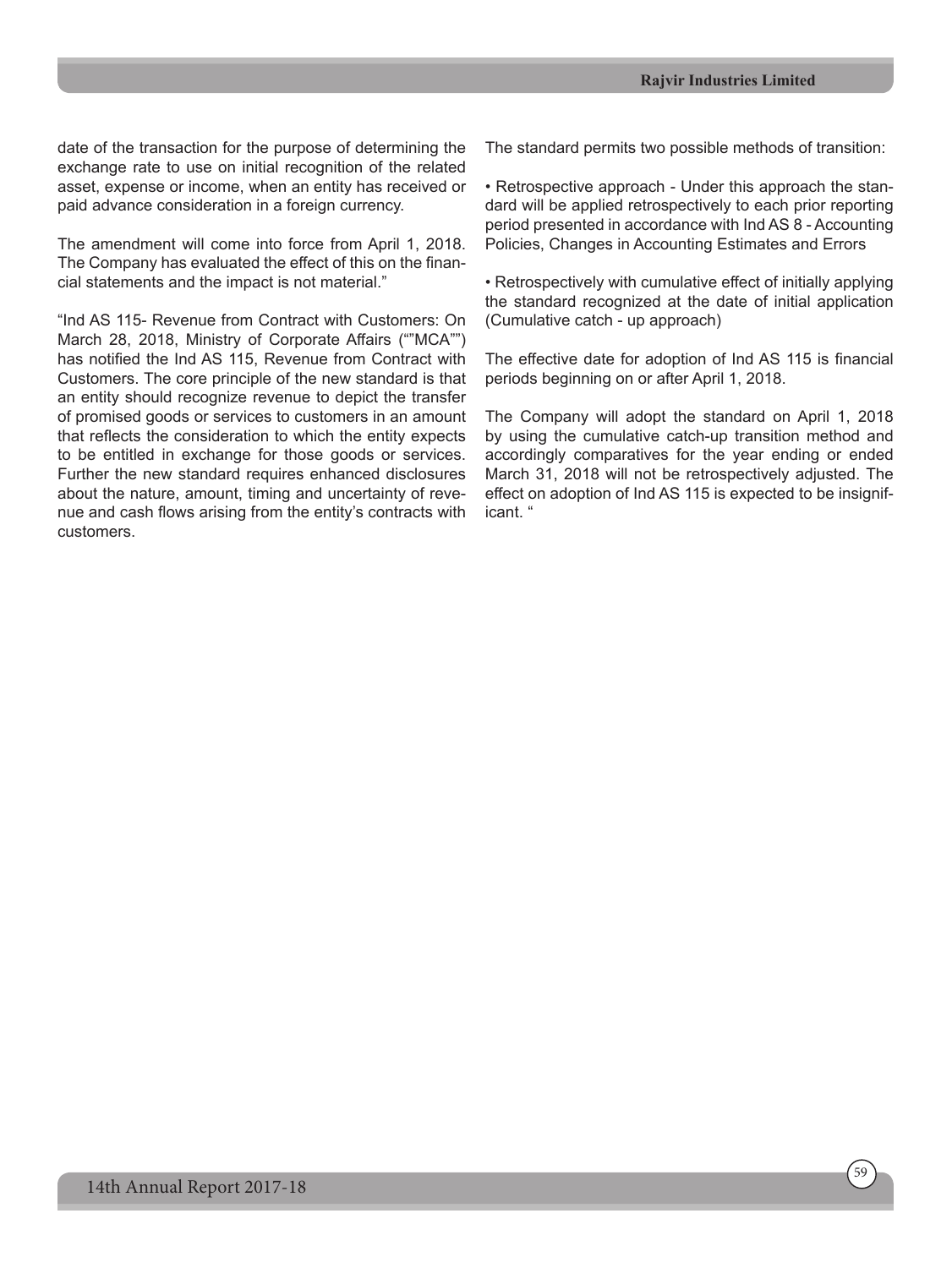$\circledcirc$ 

**Statement on Impact of Audit Qualifications (for audit report with modified opinion) submitted along-with Annual Audited Financial Results -**

|            | Statement on Impact of Audit Qualifications for the Financial Year ended March 31, 2018                                                                                                                                                                                                                                                                                                                                                                                                                                                                                                                                                                                                                                                                                                                                                                                                                                                                                                                                                                                                                                                                                                                                                                                                                                                                                                                                                                                                                                                                                                                                                                           |                                                                                                     |                                                                                                         |  |  |
|------------|-------------------------------------------------------------------------------------------------------------------------------------------------------------------------------------------------------------------------------------------------------------------------------------------------------------------------------------------------------------------------------------------------------------------------------------------------------------------------------------------------------------------------------------------------------------------------------------------------------------------------------------------------------------------------------------------------------------------------------------------------------------------------------------------------------------------------------------------------------------------------------------------------------------------------------------------------------------------------------------------------------------------------------------------------------------------------------------------------------------------------------------------------------------------------------------------------------------------------------------------------------------------------------------------------------------------------------------------------------------------------------------------------------------------------------------------------------------------------------------------------------------------------------------------------------------------------------------------------------------------------------------------------------------------|-----------------------------------------------------------------------------------------------------|---------------------------------------------------------------------------------------------------------|--|--|
| SI.<br>No. | <b>Particulars</b>                                                                                                                                                                                                                                                                                                                                                                                                                                                                                                                                                                                                                                                                                                                                                                                                                                                                                                                                                                                                                                                                                                                                                                                                                                                                                                                                                                                                                                                                                                                                                                                                                                                | <b>Audited Figures</b><br>(as reported<br>before adjusting<br>for qualifications)<br>(Rs. In Lakhs) | <b>Adjusted Figures</b><br>(audited figures after<br>adjusting for<br>qualifications)<br>(Rs. In Lakhs) |  |  |
| 1.         | Turnover / Total income                                                                                                                                                                                                                                                                                                                                                                                                                                                                                                                                                                                                                                                                                                                                                                                                                                                                                                                                                                                                                                                                                                                                                                                                                                                                                                                                                                                                                                                                                                                                                                                                                                           | 9422.85                                                                                             | 9422.85                                                                                                 |  |  |
| 2.         | <b>Total Expenditure</b>                                                                                                                                                                                                                                                                                                                                                                                                                                                                                                                                                                                                                                                                                                                                                                                                                                                                                                                                                                                                                                                                                                                                                                                                                                                                                                                                                                                                                                                                                                                                                                                                                                          | 11429.38                                                                                            | 13796.20                                                                                                |  |  |
| 3.         | Net Profit/(Loss)                                                                                                                                                                                                                                                                                                                                                                                                                                                                                                                                                                                                                                                                                                                                                                                                                                                                                                                                                                                                                                                                                                                                                                                                                                                                                                                                                                                                                                                                                                                                                                                                                                                 | (2507.37)                                                                                           | (4874.19)                                                                                               |  |  |
| 4.         | Earnings Per Share                                                                                                                                                                                                                                                                                                                                                                                                                                                                                                                                                                                                                                                                                                                                                                                                                                                                                                                                                                                                                                                                                                                                                                                                                                                                                                                                                                                                                                                                                                                                                                                                                                                | (62.76)                                                                                             | (122.01)                                                                                                |  |  |
| 5.         | <b>Total Assets</b>                                                                                                                                                                                                                                                                                                                                                                                                                                                                                                                                                                                                                                                                                                                                                                                                                                                                                                                                                                                                                                                                                                                                                                                                                                                                                                                                                                                                                                                                                                                                                                                                                                               | 21852.81                                                                                            | 19485.99                                                                                                |  |  |
| 6.         | <b>Total Liabilities</b>                                                                                                                                                                                                                                                                                                                                                                                                                                                                                                                                                                                                                                                                                                                                                                                                                                                                                                                                                                                                                                                                                                                                                                                                                                                                                                                                                                                                                                                                                                                                                                                                                                          | 23923.20                                                                                            | 23923.20                                                                                                |  |  |
| 7.         | Net Worth                                                                                                                                                                                                                                                                                                                                                                                                                                                                                                                                                                                                                                                                                                                                                                                                                                                                                                                                                                                                                                                                                                                                                                                                                                                                                                                                                                                                                                                                                                                                                                                                                                                         | (2070.39)                                                                                           | (4437.21)                                                                                               |  |  |
|            | Any other financial item(s)<br>(as felt appropriate by the management)                                                                                                                                                                                                                                                                                                                                                                                                                                                                                                                                                                                                                                                                                                                                                                                                                                                                                                                                                                                                                                                                                                                                                                                                                                                                                                                                                                                                                                                                                                                                                                                            |                                                                                                     |                                                                                                         |  |  |
| ΙΙ.        | Audit Qualification (each audit qualification separately):<br>Details of Audit Qualification:<br>Attention is drawn to -<br>Note No.6 of the attached financial results for which no provision for impairment of financial assets has been made by<br>the company as per Ind AS 109 for Assets included under "Assets held for sale and discontinued operations" pertaining<br>to Claim of refund of interest subsidy made under TUFS receivable of Rs. 1288.86 lakhs, Insurance claim receivable of<br>Rs.337.87 lakhs accounted in earlier years pending acceptance by the Insurance company and Incentive receivable from<br>Government of Telangana of Rs.740.09 lakhs pertaining to financial year 2013-14 to 2015-16 has not been recovered till<br>the date of audit for which the management is of view that these financial assets are recoverable.<br>Type of Audit Qualification: Qualified Opinion<br>Frequency of qualification: First time<br>For Audit Qualification(s) where the impact is quantified by the auditor,<br><b>Management's Views:</b><br>The management is of the view that the above financial assets are recoverable.<br>For Audit Qualification(s) where the impact is not quantified by the auditor: NA<br>(i) Management's estimation on the impact of audit qualification:<br>(ii) If management is unable to estimate the impact, reasons for the same:<br>(iii) Auditors' Comments on (i) or (ii) above:<br>Signatories:<br><b>Managing Director: Ritesh K Agarwal</b><br>Audit Committee Chairman: Ankush Tandon<br>Statutory Auditor: K C Bhattacharjee & Paul., (C.A)<br><b>Place:- Secunderabad</b><br>Date: 30.05.2018 |                                                                                                     |                                                                                                         |  |  |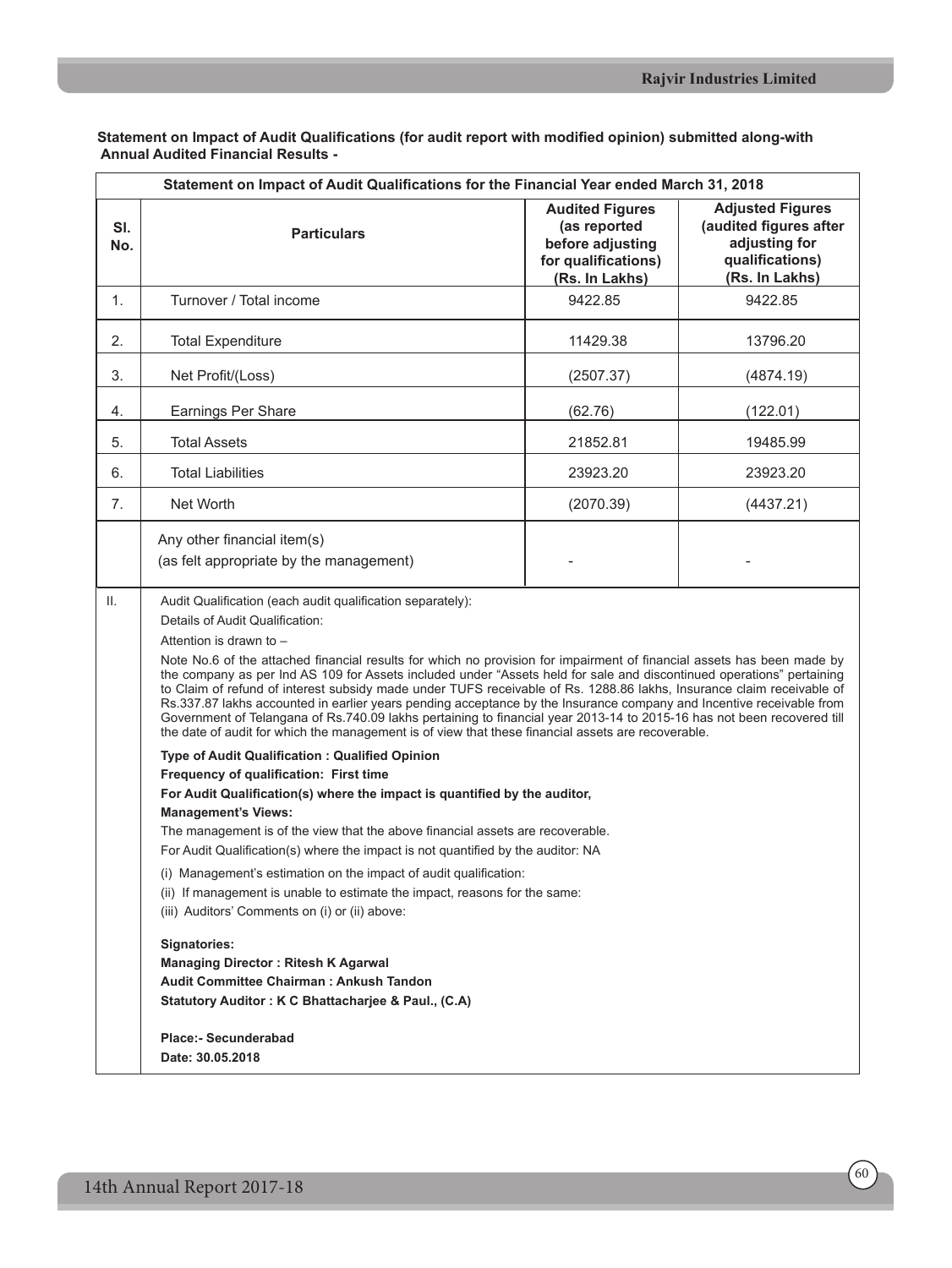| , |
|---|
|   |
|   |
|   |
|   |
| ۱ |
|   |
|   |
|   |
| í |
|   |

| 1A. Property, plant and equipment & Intangible assets |                |                  |                      | Property, plant and equipment |              |                         |                     |                                              |
|-------------------------------------------------------|----------------|------------------|----------------------|-------------------------------|--------------|-------------------------|---------------------|----------------------------------------------|
| Particulars                                           | Land           | <b>Buildings</b> | machinery<br>Plant & | Revalued Plant &<br>machinery | Vehicles     | Furniture &<br>fixtures | equipment<br>Office | Total of property,<br>equipment<br>plant and |
| 1. Deemed cost (Gross carrying amount)                |                |                  |                      |                               |              |                         |                     |                                              |
| Balance as at 1st April 2016                          | 154.66         | 5,559.71         | 19,543.74            | 533.38                        | 225.83       | 54.01                   | 144.54              | 26,215.87                                    |
| Additions                                             | $\blacksquare$ | $\blacksquare$   | 112.51               | $\blacksquare$                | 6.40         | 2.35                    | 7.87                | 129.13                                       |
| Disposals/transfer                                    | $\blacksquare$ |                  | 68.53                | ı,                            | ĭ,           | Î,                      | í.                  | 68.53                                        |
| Balance as at 31st March 2017                         | 154.66         | 5,559.71         | 19,587.72            | 533.38                        | 232.23       | 56.36                   | 152.41              | 26,276.47                                    |
| Balance as at 1st April 2017                          | 154.66         | 5,559.71         | 19,587.72            | 533.38                        | 232.23       | 56.36                   | 152.41              | 26,276.47                                    |
| Additions                                             | $\blacksquare$ | ı,               | 0.40                 | $\blacksquare$                | f,           | f,                      | 2.34                | 2.74                                         |
| Disposals/transfer                                    | $\blacksquare$ |                  |                      | $\blacksquare$                | $\mathbf{r}$ | $\mathbf{r}$            | $\mathbf{r}$        | $\blacksquare$                               |
| Relating to discontinued operations                   | 28.37          | 3,650.24         | 10,725.42            |                               | 0.40         | 7.04                    | 17.52               | 14,428.99                                    |
| Balance as at 31st March 2018                         | 126.29         | 1,909.47         | 8,862.70             | 533.38                        | 231.83       | 49.32                   | 137.23              | 11,850.22                                    |
|                                                       |                |                  |                      |                               |              |                         |                     |                                              |
| 2. Accumulated Depreciation                           |                |                  |                      |                               |              |                         |                     |                                              |
| Balance as at 1st April 2016                          |                | 1,513.25         | 10,132.89            | 533.38                        | 148.36       | 48.74                   | 131.86              | 12,508.48                                    |
| Depreciation/ amortisation for the year               | $\blacksquare$ | 172.24           | 709.48               | $\blacksquare$                | 25.93        | 2.10                    | 5.74                | 915.49                                       |
| Disposals                                             | $\mathbf{I}$   | l,               | 22.50                | $\blacksquare$                | Î,           | ï                       | $\bar{\phantom{a}}$ | 22.50                                        |
| Balance as at 31st March 2017                         | ٠              | 1,685.49         | 10,819.87            | 533.38                        | 174.29       | 50.84                   | 137.60              | 13,401.47                                    |
| Balance as at 1st April 2017                          |                | 1,685.49         | 10,819.87            | 533.38                        | 174.29       | 50.84                   | 137.60              | 13,401.47                                    |
| Depreciation/ amortisation for the year               | 1              | 50.96            | 244.72               | $\blacksquare$                | 20.90        | 0.93                    | 5.35                | 322.86                                       |
| <b>Disposals</b>                                      | ٠              |                  |                      | $\blacksquare$                | ï            |                         | ï                   |                                              |
| Relating to discontinued operations                   | ٠              | 931.17           | 4,291.00             |                               | 0.38         | 5.95                    | 13.29               | 5,241.79                                     |
| Balance as at 31st March 2018                         | $\blacksquare$ | 805.28           | 6,773.59             | 533.38                        | 194.81       | 45.82                   | 129.66              | 8,482.54                                     |
|                                                       |                |                  |                      |                               |              |                         |                     |                                              |
| 3. Carrying amount (net)                              |                |                  |                      |                               |              |                         |                     |                                              |
| At 1st April 2016                                     | 154.66         | 4,046.46         | 9,410.85             |                               | 77.47        | 5.27                    | 12.68               | 13,707.39                                    |
| At 31st March 2017                                    | 154.66         | 3,874.22         | 8,767.85             | ٠                             | 57.94        | 5.52                    | 14.81               | 12,875.00                                    |
| At 31st March 2018                                    | 126.29         | 1,104.19         | 2,089.11             |                               | 37.02        | 3.50                    | 7.57                | 3,367.68                                     |

1A.1) Capital work-in-progress NIL (March 31, 2017 ₹38.76 lakhs; April 1, 2016 ₹47.37 lakhs) 1A.1) Capital work-in-progress NIL (March 31, 2017 ₹38.76 lakhs; April 1, 2016 ₹47.37 lakhs)

1A.2) A part of Land in possession of the company on which Dyeing Plant is located has been disputed by third party, pending disposal by Judicial Authorities. 1A.2) A part of Land in possession of the company on which Dyeing Plant is located has been disputed by third party, pending disposal by Judicial Authorities.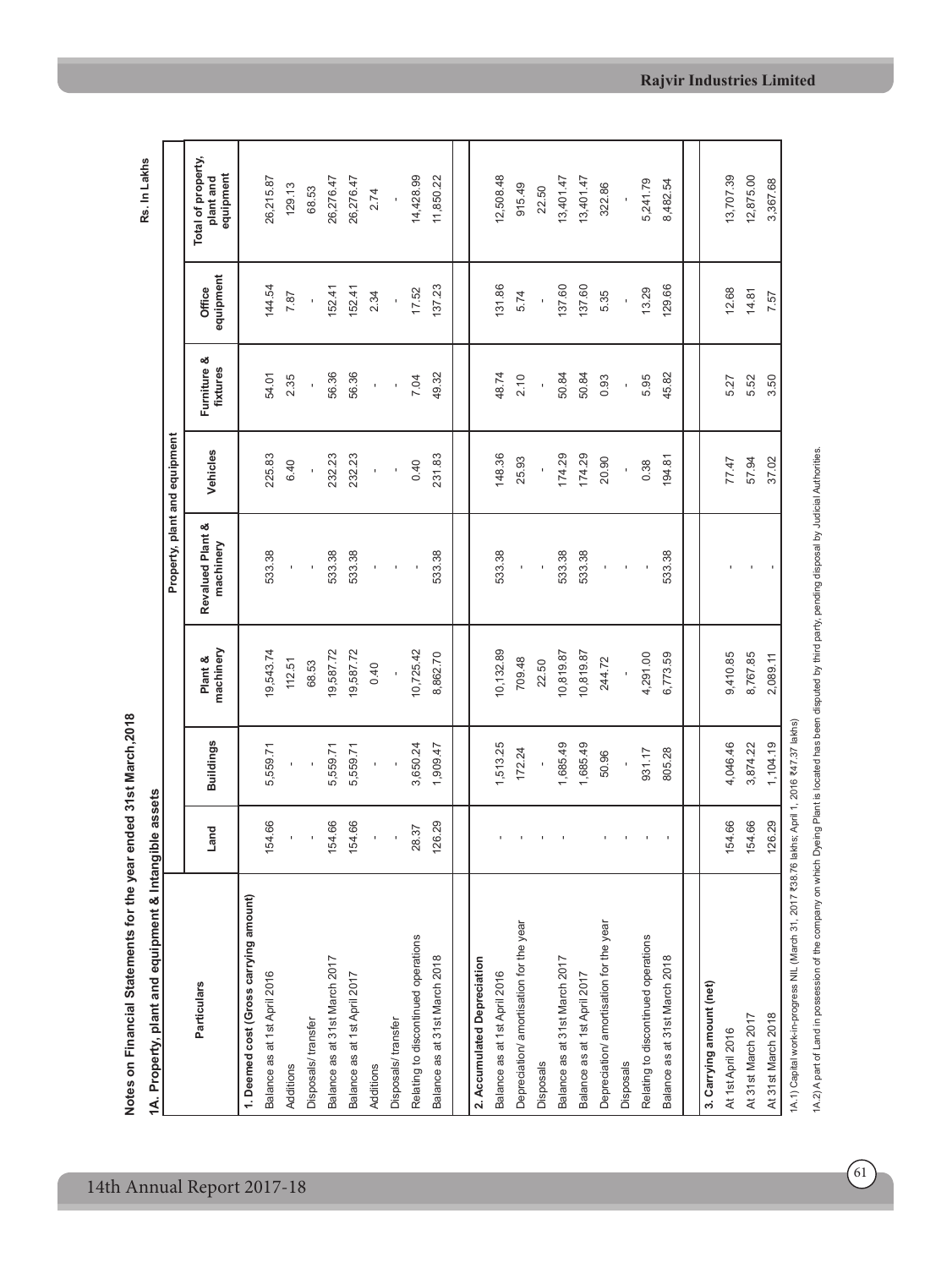|                         |                                        |                     |                     | Rs. In Lakhs        |
|-------------------------|----------------------------------------|---------------------|---------------------|---------------------|
| <b>Note</b><br>No.      | <b>Particulars</b>                     | As at<br>31-03-2018 | As at<br>31-03-2017 | As at<br>01-04-2016 |
|                         | <b>Financial Assets</b>                |                     |                     |                     |
| 1                       | Loans                                  |                     |                     |                     |
|                         | Security deposits                      | 422.79              | 612.51              | 521.73              |
|                         |                                        | 422.79              | 612.51              | 521.73              |
| $\overline{\mathbf{2}}$ | <b>Other financial assets</b>          |                     |                     |                     |
|                         | Bank deposits maturing after 12 months |                     | 256.16              | 256.16              |
|                         |                                        |                     | 256.16              | 256.16              |
| 3                       | Deferred Tax (Net)                     |                     |                     |                     |
|                         | Deferred Tax Asset                     |                     |                     |                     |
|                         | <b>Unabsorbed Losses</b>               | 2313.47             | 2749.46             | 2182.70             |
|                         | <b>Others</b>                          | 587.55              | 552.22              | 527.63              |
|                         | <b>MAT Credit Entitlement</b>          | 103.66              | 103.66              | 103.66              |
|                         | Deferred Tax Liability                 |                     |                     |                     |
|                         | <b>Property Plant and Equipment</b>    | (1,841.40)          | (2,053.02)          | (2,073.90)          |
|                         | <b>Others</b>                          | (5.76)              | (9.12)              | (11.55)             |
|                         |                                        | 1157.52             | 1343.21             | 728.54              |
| 4                       | <b>Other non-current assets</b>        |                     |                     |                     |
|                         | Capital advances                       | 50.07               | 51.42               | 73.22               |
|                         | CENVAT credit receivable               | 1.46                | 1.46                | 1.46                |
|                         |                                        | 51.53               | 52.88               | 74.68               |
| 5                       | <b>Inventories</b>                     |                     |                     |                     |
|                         | <b>Raw Materials</b>                   | 314.02              | 955.76              | 1165.61             |
|                         | Work-in-process                        | 1057.46             | 1417.41             | 1328.67             |
|                         | Finished goods                         | 2384.65             | 3371.67             | 4232.82             |
|                         | <b>Stores and Spares</b>               | 132.52              | 355.02              | 384.66              |
|                         | Cotton Waste                           | 0.15                | 1.74                | 0.51                |
|                         |                                        | 3888.80             | 6101.60             | 7112.27             |
|                         | Financial assets:                      |                     |                     |                     |
| 6                       | Loans                                  |                     |                     |                     |
| $\overline{7}$          | <b>Trade receivables</b>               |                     |                     |                     |
|                         | Unsecured considered good              | 510.67              | 946.91              | 1,207.14            |
|                         | Less: ECL                              | 4.39                |                     |                     |
|                         |                                        | 506.28              | 946.91              | 1207.14             |
|                         |                                        |                     |                     |                     |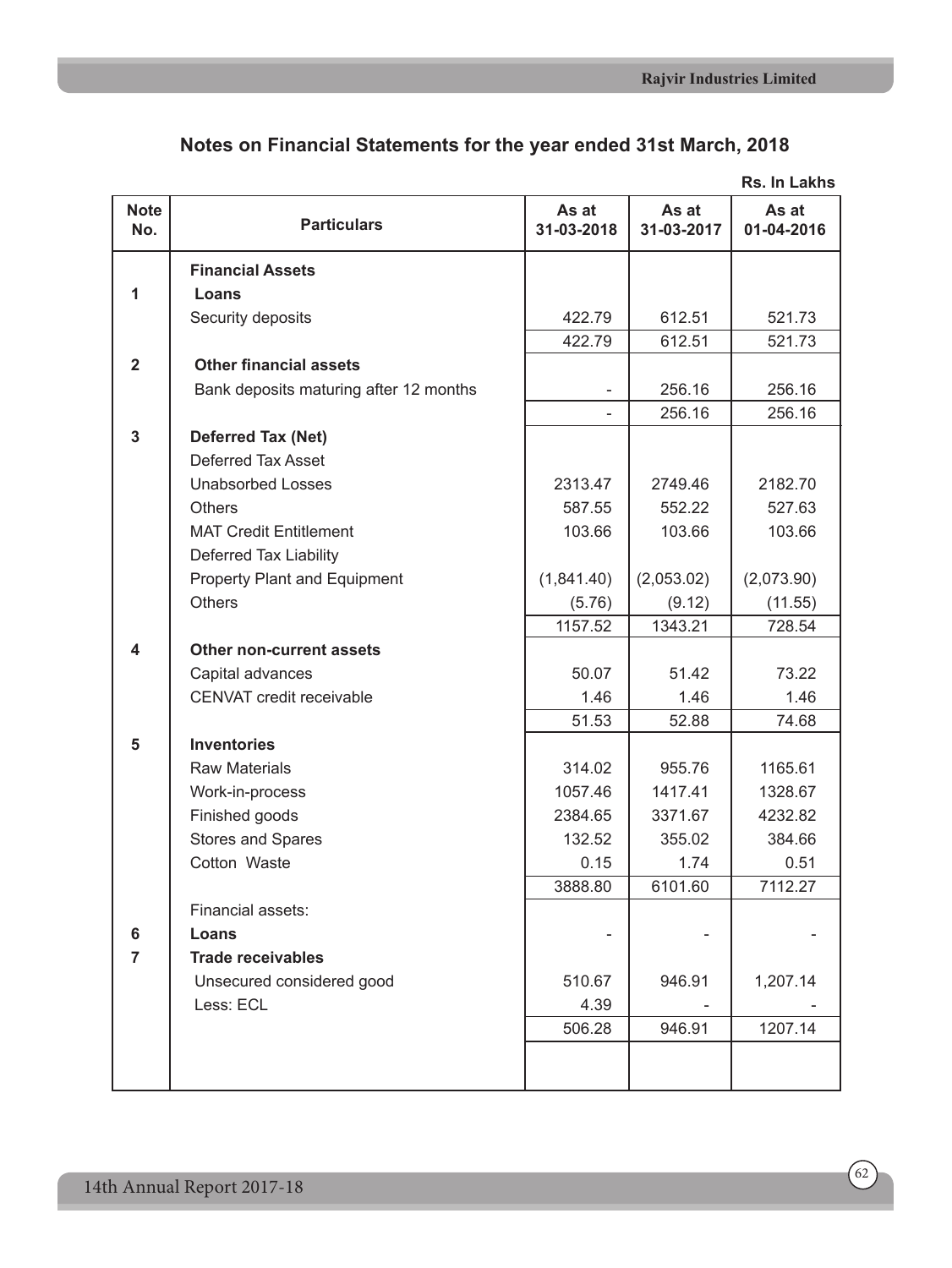Rajvir Industries Limited

# **Notes on Financial Statements for the year ended 31st March, 2018**

**Rs. In Lakhs**

| <b>Note</b><br>No. | <b>Particulars</b>                                                                                                                                                                                                                                                                 | As at<br>31-03-2018                         | As at<br>31-03-2017                | As at<br>01-04-2016                |
|--------------------|------------------------------------------------------------------------------------------------------------------------------------------------------------------------------------------------------------------------------------------------------------------------------------|---------------------------------------------|------------------------------------|------------------------------------|
| 8                  | <b>Cash and cash equivalents</b>                                                                                                                                                                                                                                                   |                                             |                                    |                                    |
|                    | (i) Cash and cash equivalents                                                                                                                                                                                                                                                      |                                             |                                    |                                    |
|                    | - Current accounts                                                                                                                                                                                                                                                                 | (42.34)                                     | 16.54                              | 26.25                              |
|                    | (ii) Cheques, drafts on hand                                                                                                                                                                                                                                                       | 3.09                                        |                                    |                                    |
|                    | (iii) Cash on hand                                                                                                                                                                                                                                                                 | 7.99                                        | 59.91                              | 153.17                             |
|                    | (iv) Upaid dividend account                                                                                                                                                                                                                                                        | 1.19                                        | 2.92                               | 2.92                               |
|                    |                                                                                                                                                                                                                                                                                    | (30.06)                                     | 79.37                              | 182.34                             |
| 8.1                | For the purpose of statement of cash flows,                                                                                                                                                                                                                                        |                                             |                                    |                                    |
|                    | cash and cash equivalents comprise of following<br>Cash and cash equivalents                                                                                                                                                                                                       | (30.06)                                     | 79.37                              | 182.34                             |
|                    | Less: Cash credit                                                                                                                                                                                                                                                                  | 5760.69                                     | 4758.35                            | 4683.32                            |
|                    | <b>Total</b>                                                                                                                                                                                                                                                                       | (5,790.75)                                  | (4,678.98)                         | (4,500.98)                         |
|                    |                                                                                                                                                                                                                                                                                    |                                             |                                    |                                    |
| 9                  | <b>Bank balances</b><br>(i) Balances with bank held as Margin Money<br>(ii) Deposits with banks with maturity                                                                                                                                                                      | 57.79                                       | 108.35                             | 109.36                             |
|                    | beyond 3 months                                                                                                                                                                                                                                                                    | 57.79                                       | 108.35                             | 109.36                             |
|                    |                                                                                                                                                                                                                                                                                    |                                             |                                    |                                    |
| 10                 | <b>Current tax assets</b>                                                                                                                                                                                                                                                          |                                             |                                    |                                    |
|                    | Advance income tax                                                                                                                                                                                                                                                                 | (1.99)                                      | (1.99)                             | (1.99)                             |
|                    | <b>TDS</b>                                                                                                                                                                                                                                                                         | 36.05                                       | 33.37                              | 39.92                              |
|                    | Less: Pertaining to discontinued operations                                                                                                                                                                                                                                        | 6.24                                        |                                    |                                    |
|                    |                                                                                                                                                                                                                                                                                    | 27.82                                       | 31.38                              | 37.93                              |
|                    |                                                                                                                                                                                                                                                                                    |                                             |                                    |                                    |
| 11                 | <b>Other current financial assets</b>                                                                                                                                                                                                                                              |                                             |                                    |                                    |
|                    | Interest subsidy under TUFS receivable<br>Other Interest accrued                                                                                                                                                                                                                   | 1,288.86<br>14.46                           | 1,288.86<br>58.95                  | 1,288.86<br>45.99                  |
|                    | Incentives Receivable - Govt. of TG                                                                                                                                                                                                                                                | 740.09                                      | 740.09                             | 543.28                             |
|                    | Insurance claim receivable                                                                                                                                                                                                                                                         | 337.87                                      | 337.87                             | 337.87                             |
|                    | <b>Export Incentives Receivable</b>                                                                                                                                                                                                                                                | 49.23                                       | 77.04                              | 74.66                              |
|                    | <b>VAT Credit Receivable</b>                                                                                                                                                                                                                                                       | 96.33                                       | 41.49                              | 31.68                              |
|                    | Less: Pertaining to discontinued operations                                                                                                                                                                                                                                        | 2,435.23                                    |                                    |                                    |
|                    |                                                                                                                                                                                                                                                                                    | 91.61                                       | 2,544.30                           | 2,322.34                           |
| 12                 | <b>Other current assets</b><br>Advance other than capital advances<br>(i) Advances to related parties<br>(ii) Other advances<br>(a) Advances paid to suppliers<br>(b) Advances recoverable in cash or kind<br>(c) Pre-paid expenses<br>Less: Pertaining to discontinued operations | 402.74<br>20.89<br>46.67<br>12.24<br>458.06 | 317.65<br>26.84<br>60.21<br>404.70 | 345.25<br>19.12<br>40.49<br>404.86 |
|                    |                                                                                                                                                                                                                                                                                    |                                             |                                    |                                    |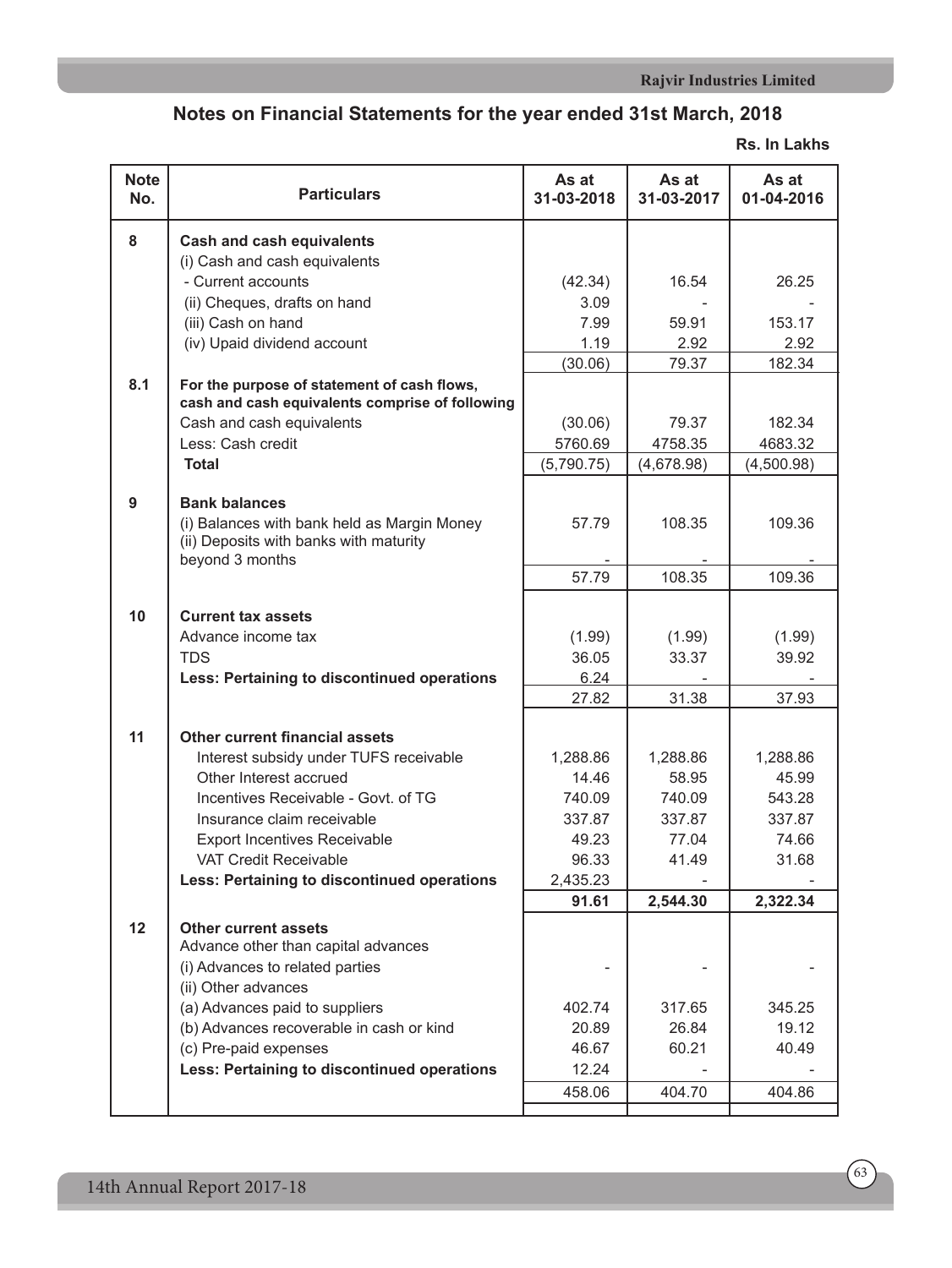**Rs. In Lakhs**

| <b>Note</b><br>No. | <b>Particulars</b>                                                                                                                                                                                                                                                                                                                                                                                                                                                                                                                 | As at<br>31-03-2018 | As at<br>31-03-2017 | As at<br>01-04-2016 |
|--------------------|------------------------------------------------------------------------------------------------------------------------------------------------------------------------------------------------------------------------------------------------------------------------------------------------------------------------------------------------------------------------------------------------------------------------------------------------------------------------------------------------------------------------------------|---------------------|---------------------|---------------------|
| 13                 | <b>Equity share capital</b>                                                                                                                                                                                                                                                                                                                                                                                                                                                                                                        |                     |                     |                     |
|                    | (i) Authorized                                                                                                                                                                                                                                                                                                                                                                                                                                                                                                                     |                     |                     |                     |
|                    | 45,00,000 Equity shares of Re.10/- each                                                                                                                                                                                                                                                                                                                                                                                                                                                                                            | 450.00              | 450.00              | 450.00              |
|                    |                                                                                                                                                                                                                                                                                                                                                                                                                                                                                                                                    | 450.00              | 450.00              | 450.00              |
|                    | (ii) Issued, Subscribed and paid up                                                                                                                                                                                                                                                                                                                                                                                                                                                                                                |                     |                     |                     |
|                    | 39,94,860 Equity shares of '10/- each fully paid.                                                                                                                                                                                                                                                                                                                                                                                                                                                                                  | 399.49              | 399.49              | 399.49              |
|                    |                                                                                                                                                                                                                                                                                                                                                                                                                                                                                                                                    | 399.49              | 399.49              | 399.49              |
|                    |                                                                                                                                                                                                                                                                                                                                                                                                                                                                                                                                    |                     |                     |                     |
| 13.1               | Reconciliation of the shares outstanding at the<br>beginning and at the end of the reporting period                                                                                                                                                                                                                                                                                                                                                                                                                                | As on<br>31-03-2018 | As on<br>31-03-2017 | As on<br>01-04-2016 |
|                    | <b>Equity shares</b>                                                                                                                                                                                                                                                                                                                                                                                                                                                                                                               | No. of shares       | No. of shares       | No. of shares       |
|                    | At the beginning of the period                                                                                                                                                                                                                                                                                                                                                                                                                                                                                                     | 39,94,860           | 39,94,860           | 30,34,997           |
|                    | Issued and allotted during the year                                                                                                                                                                                                                                                                                                                                                                                                                                                                                                |                     |                     | 9,59,863            |
|                    | Outstanding at the end of the period                                                                                                                                                                                                                                                                                                                                                                                                                                                                                               | 39,94,860           | 39,94,860           | 39,94,860           |
| 13.3               | The Company has one class of Equity Shares of face value Rs.10 per share.<br>(a)<br>Each holder of Equity shares is entitled to one vote per share.<br>In the event of liquidation of the company, the holders of equity shares<br>(b)<br>will be entitled to receive remaining assets of the company, after distribution of all preferential<br>amounts. The distribution will be in proportion to the number of equity<br>shares held by the shareholders.<br>Details of shareholders holding more than 5% shares in the company |                     |                     |                     |
|                    | <b>Particulars</b>                                                                                                                                                                                                                                                                                                                                                                                                                                                                                                                 | As at<br>31-03-2018 | As at<br>31-03-2017 | As at<br>01-04-2016 |
|                    | Equity shares of ₹10 /- each fully paid                                                                                                                                                                                                                                                                                                                                                                                                                                                                                            |                     |                     |                     |
|                    | Ritesh K Agarwal                                                                                                                                                                                                                                                                                                                                                                                                                                                                                                                   |                     |                     |                     |
|                    | Number of equity shares                                                                                                                                                                                                                                                                                                                                                                                                                                                                                                            | 441164.00           | 441164.00           | 441164.00           |
|                    | % of holding<br>U.K.Agarwal (Family Trust)                                                                                                                                                                                                                                                                                                                                                                                                                                                                                         | 11.04               | 11.04               | 11.04               |
|                    | Number of equity shares                                                                                                                                                                                                                                                                                                                                                                                                                                                                                                            | 421135.00           | 421135.00           | 421135.00           |
|                    | % of holding                                                                                                                                                                                                                                                                                                                                                                                                                                                                                                                       | 10.54               | 10.54               | 10.54               |
|                    | U.K.Agarwal (HUF)                                                                                                                                                                                                                                                                                                                                                                                                                                                                                                                  |                     |                     |                     |
|                    | Number of equity shares                                                                                                                                                                                                                                                                                                                                                                                                                                                                                                            | 285439.00           | 285439.00           | 285439.00           |
|                    | % of holding                                                                                                                                                                                                                                                                                                                                                                                                                                                                                                                       | 7.15                | 7.15                | 7.15                |
|                    | Viraj Agarwal                                                                                                                                                                                                                                                                                                                                                                                                                                                                                                                      |                     |                     |                     |
|                    | Number of equity shares                                                                                                                                                                                                                                                                                                                                                                                                                                                                                                            | 282911.00           | 282911.00           | 282911.00           |
|                    | % of holding<br>Usha Agarwal                                                                                                                                                                                                                                                                                                                                                                                                                                                                                                       | 7.08                | 7.08                | 7.08                |
|                    | Number of equity shares                                                                                                                                                                                                                                                                                                                                                                                                                                                                                                            | 855943.00           | 855943.00           | 855943.00           |
|                    | % of holding                                                                                                                                                                                                                                                                                                                                                                                                                                                                                                                       | 21.43               | 21.43               | 21.43               |
|                    | Arti Agarwal                                                                                                                                                                                                                                                                                                                                                                                                                                                                                                                       |                     |                     |                     |
|                    | Number of equity shares                                                                                                                                                                                                                                                                                                                                                                                                                                                                                                            | 491002.00           | 491002.00           | 531002.00           |
|                    | % of holding                                                                                                                                                                                                                                                                                                                                                                                                                                                                                                                       | 12.29               | 12.29               | 13.29               |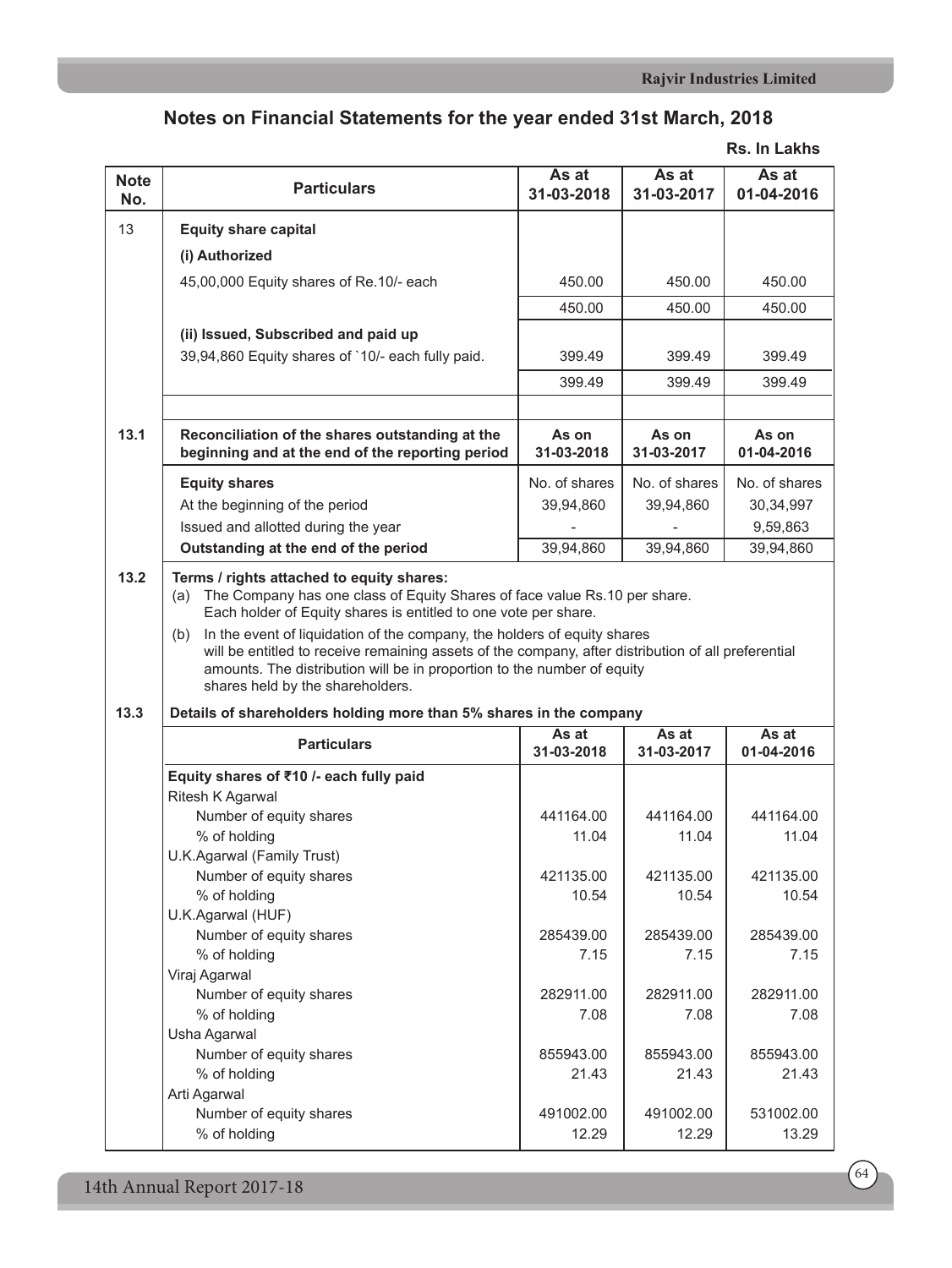**Rs. In Lakhs**

| <b>Note</b><br>No. | <b>Particulars</b>                                                | As at<br>31-03-2018 | As at<br>31-03-2017 | As at<br>01-04-2016 |
|--------------------|-------------------------------------------------------------------|---------------------|---------------------|---------------------|
| 14                 | Other equity                                                      |                     |                     |                     |
|                    | (i) Reserves & Surplus                                            |                     |                     |                     |
|                    | <b>Debenture Redemption Reserve</b>                               |                     |                     |                     |
|                    | <b>Opening Balance</b>                                            | 41.43               | 41.43               | 41.43               |
|                    | Movement during the year                                          | (41.43)             |                     |                     |
|                    |                                                                   |                     | 41.43               | 41.43               |
|                    | <b>Security Premium Account</b>                                   | 442.11              | 442.11              | 442.11              |
|                    | <b>General Reserve</b>                                            |                     |                     |                     |
|                    | <b>Opening Balance</b>                                            | 1,955.98            | 1,955.98            | 1,955.98            |
|                    | Movement during the year                                          | 41.43               |                     |                     |
|                    |                                                                   | 1,997.41            | 1,955.98            | 1,955.98            |
|                    | Other comprehensive income                                        |                     |                     |                     |
|                    | <b>Opening Balance</b>                                            | (1.55)              |                     |                     |
|                    | Movement in OCI (net) during the year                             | (10.25)             | (1.55)              |                     |
|                    |                                                                   | (11.80)             | (1.55)              |                     |
|                    |                                                                   | 2,427.72            | 2,437.97            | 2,439.52            |
|                    | (ii) Surplus in Profit & Loss Account                             |                     |                     |                     |
|                    | (a) Retained earnings                                             | (2,400.49)          | (1, 107.12)         | (465.54)            |
|                    | (b) Profit/ (loss) for the year                                   | (2,497.12)          | (1,293.36)          | (641.58)            |
|                    |                                                                   | (4,897.61)          | (2,400.49)          | (1, 107.12)         |
|                    | <b>Total Other Equity</b>                                         | (2,469.89)          | 37.48               | 1,332.40            |
| 15                 | <b>Borrowings</b>                                                 |                     |                     |                     |
|                    | Secured                                                           |                     |                     |                     |
|                    | (i) Term loans from banks                                         | 6,142.69            | 8,947.76            | 10,184.77           |
|                    | (ii) Hire Purchase Loan                                           |                     | 1.38                | 6.26                |
|                    | Unsecured                                                         |                     |                     |                     |
|                    | (i) Deferred payment liability - Sales Tax                        | 102.87              | 187.88              | 437.99              |
|                    | (ii) Loan and Advances from Related party                         | 225.89              | 152.94              | 144.15              |
|                    | (iii) Loans from others                                           | 1,255.69            | 1,180.17            | 1,117.83            |
|                    | Liability componenet of financial instruments                     |                     |                     |                     |
|                    | Redeemable Non Convertible Cumulative<br><b>Preference Shares</b> | 950.00              | 950.00              | 950.00              |
|                    |                                                                   | 8,677.14            | 11,420.13           | 12,841.00           |

ֺ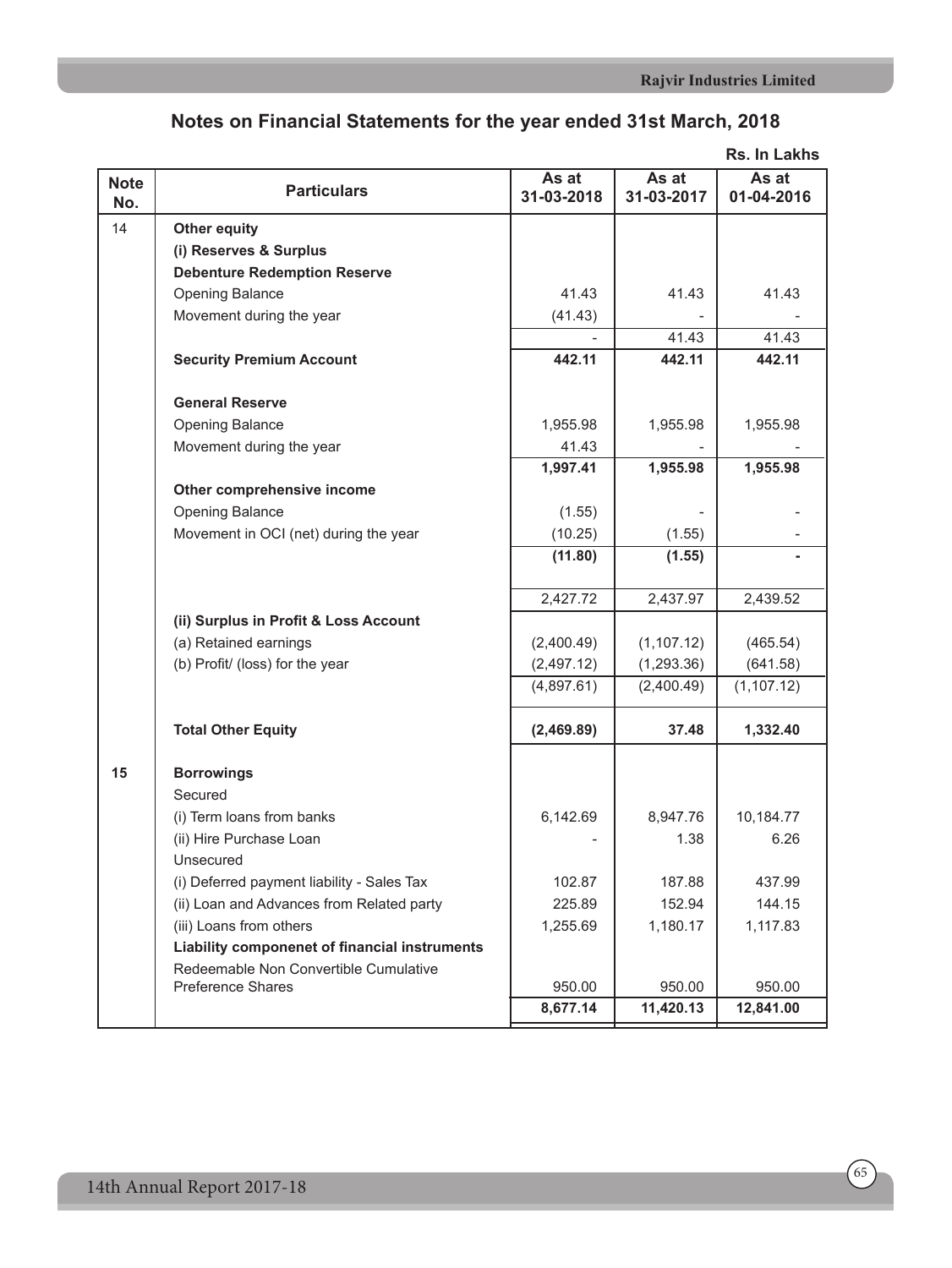|                    |                                                                                                                                                                                                                                                                                                                                                        |                     |                     | Rs. In Lakhs        |  |
|--------------------|--------------------------------------------------------------------------------------------------------------------------------------------------------------------------------------------------------------------------------------------------------------------------------------------------------------------------------------------------------|---------------------|---------------------|---------------------|--|
| <b>Note</b><br>No. | <b>Particulars</b>                                                                                                                                                                                                                                                                                                                                     | As at<br>31-03-2018 | As at<br>31-03-2017 | As at<br>01-04-2016 |  |
| 15.1               | Reconciliation of the shares outstanding at the<br>beginning and at the end of the reporting period                                                                                                                                                                                                                                                    |                     |                     |                     |  |
|                    | <b>Preference shares</b>                                                                                                                                                                                                                                                                                                                               | No. of shares       | No. of shares       | No. of shares       |  |
|                    | At the beginning of the period                                                                                                                                                                                                                                                                                                                         | 9,50,000            | 9,50,000            | 9,50,000            |  |
|                    | Issued and allotted during the year                                                                                                                                                                                                                                                                                                                    |                     |                     |                     |  |
|                    | Outstanding at the end of the period                                                                                                                                                                                                                                                                                                                   | 9,50,000            | 9,50,000            | 9,50,000            |  |
| 15.2               | Terms/rights attached to 12% Redeemable Non Convertible Cumulative Preference shares                                                                                                                                                                                                                                                                   |                     |                     |                     |  |
|                    | Entitled to receive dividend $@$ 12% per annum<br>(a)                                                                                                                                                                                                                                                                                                  |                     |                     |                     |  |
|                    | 6,50,000 Shares issued on 17-10-2011 Redeemable on 16th January, 2025<br>(b)                                                                                                                                                                                                                                                                           |                     |                     |                     |  |
|                    | 3,00,000 Shares issued on 14-11-2012 Redeemable on 15th February, 2025<br>(c)                                                                                                                                                                                                                                                                          |                     |                     |                     |  |
|                    | The RNCCPS shall have right to attend the General meetings of the company and vote on the Resol-<br>(d)<br>tions directly affecting their interest or where the dividence are in arrears for not less than two years<br>on the date of the meeting, on all resolutions at every meeting of the Company.                                                |                     |                     |                     |  |
|                    | In winding up, the RNCCPS holders of the said shares shall be entitled to preferential right of return of<br>(e)<br>the amount paid up on the shares, together with arrears of cumulative preference dividend due as on<br>the date of winding up, but shall not have any further right or cliam over the surplus profits or assets<br>of the Company. |                     |                     |                     |  |
| 15.3               | Details of shareholders holding more than 5% shares in the company<br>Rs. In Lakhs<br>As at<br>As at<br>As at                                                                                                                                                                                                                                          |                     |                     |                     |  |
|                    | <b>Particulars</b>                                                                                                                                                                                                                                                                                                                                     | 31-03-2018          | 31-03-2017          | 01-04-2016          |  |
|                    | Cumulative Preference shares of ₹100 /-<br>each fully paid                                                                                                                                                                                                                                                                                             |                     |                     |                     |  |
|                    | Ritesh K Agarwal                                                                                                                                                                                                                                                                                                                                       |                     |                     |                     |  |
|                    | Number of equity shares                                                                                                                                                                                                                                                                                                                                | 4,15,000            | 4,15,000            | 4,15,000            |  |
|                    | % of holding                                                                                                                                                                                                                                                                                                                                           | 43.68               | 43.68               | 43.68               |  |
|                    | U.K.Agarwal                                                                                                                                                                                                                                                                                                                                            |                     |                     |                     |  |
|                    | Number of equity shares                                                                                                                                                                                                                                                                                                                                | 3,65,000            | 3,65,000            | 3,65,000            |  |
|                    | % of holding                                                                                                                                                                                                                                                                                                                                           | 38.42               | 38.42               | 38.42               |  |
|                    | U.K.Agarwal (Family Trust)                                                                                                                                                                                                                                                                                                                             |                     |                     |                     |  |
|                    | Number of equity shares                                                                                                                                                                                                                                                                                                                                | 1,00,000            | 1,00,000            | 1,00,000            |  |
|                    | % of holding                                                                                                                                                                                                                                                                                                                                           | 10.53               | 10.53               | 10.53               |  |
|                    | U.K.Agarwal (HUF)                                                                                                                                                                                                                                                                                                                                      |                     |                     |                     |  |
|                    | Number of equity shares                                                                                                                                                                                                                                                                                                                                | 70,000              | 70,000              | 70,000              |  |
|                    |                                                                                                                                                                                                                                                                                                                                                        |                     | 7.37                |                     |  |
|                    | % of holding                                                                                                                                                                                                                                                                                                                                           | 7.37                |                     | 7.37                |  |
|                    |                                                                                                                                                                                                                                                                                                                                                        |                     |                     |                     |  |
|                    |                                                                                                                                                                                                                                                                                                                                                        |                     |                     |                     |  |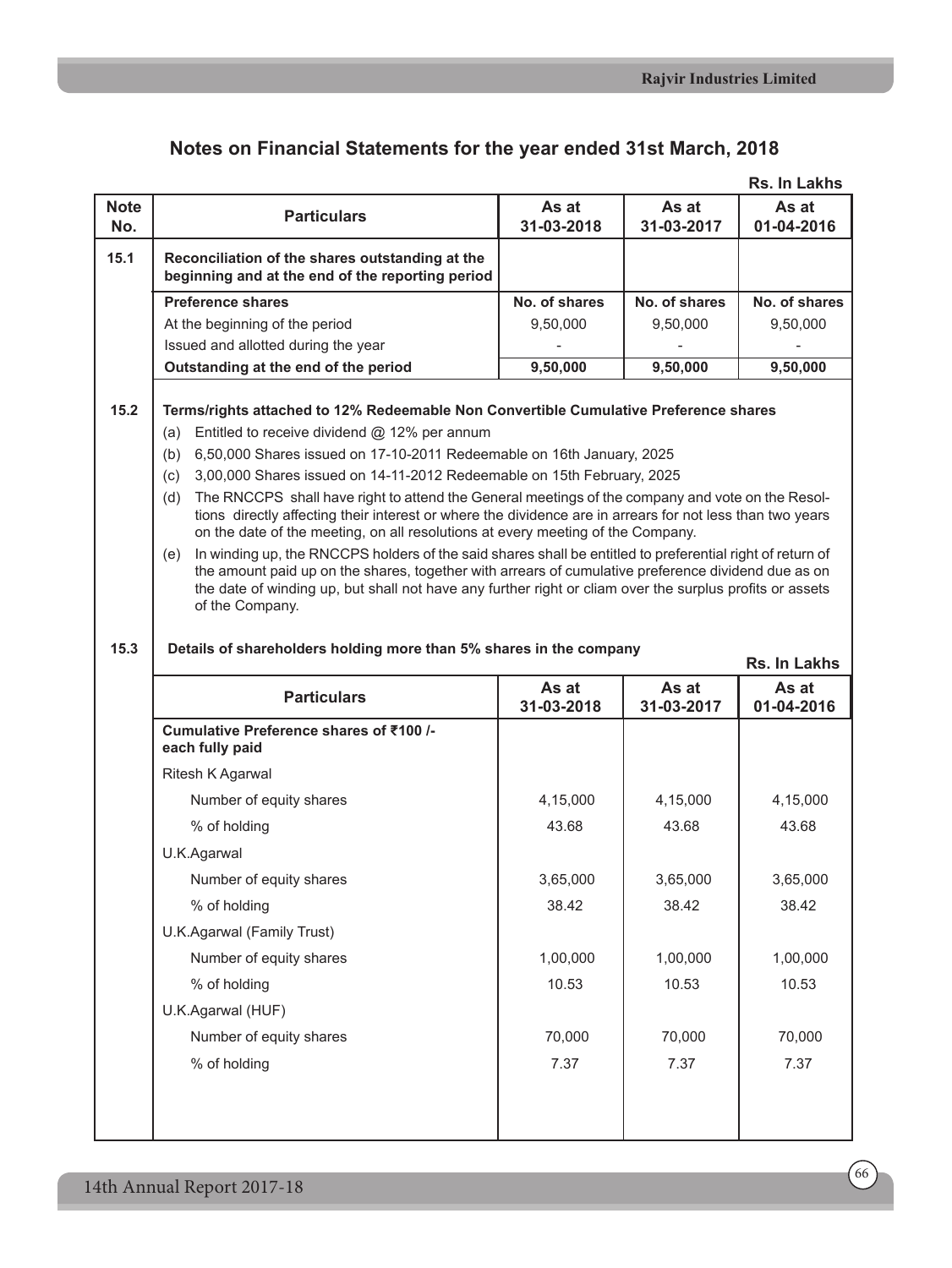$\circled{67}$ 

| 15.4 | Term and Working Capital facilities from banks                                                                                                                                                                                                                                                                                                                                                                                                                                                                                                                                                                                                                                                                                                                                                     |
|------|----------------------------------------------------------------------------------------------------------------------------------------------------------------------------------------------------------------------------------------------------------------------------------------------------------------------------------------------------------------------------------------------------------------------------------------------------------------------------------------------------------------------------------------------------------------------------------------------------------------------------------------------------------------------------------------------------------------------------------------------------------------------------------------------------|
|      | During the financial year 2014-15, the Company had availed various financial facilities from the secured lenders unde<br>the Corporate Debt Restructuring Proposal, which was approved by the CDR Empowered Group ('CDREG').<br>The Master Restructuring Agreement ('MRA') between the Borrowers and the CDR Lenders has been excuted, by virtue<br>of which the restructured facilities are governed by the provisions specified in the MRA having cut off date of<br>1st April, 2014.                                                                                                                                                                                                                                                                                                            |
|      | <b>Repayments Schedule and interest:</b>                                                                                                                                                                                                                                                                                                                                                                                                                                                                                                                                                                                                                                                                                                                                                           |
| 1.   | Repayment of Restructured Term Loans ('RTL') and reschedulement of corporate loan after moratorium of 18 months<br>from cut off date in 34 structured quarterly instalments commencing from October 2015 to March 2024.                                                                                                                                                                                                                                                                                                                                                                                                                                                                                                                                                                            |
| b.   | Conversion of various irregular/outstanding/devolved financial facilities into Working Capital Term Loan ('WCTL'). Re-<br>payment of WCTL after moratorium of 18 months from cut off date in 34 structured quarterly instalments commencing<br>from October 2015 to March 2024, subject to mandatory prepayment obligation on realisation of proceeds from certain<br>receivables.                                                                                                                                                                                                                                                                                                                                                                                                                 |
| C.   | Restructuring of existing fund based and non fund based financial facilities, subject to renewal and reassessment every<br>year.                                                                                                                                                                                                                                                                                                                                                                                                                                                                                                                                                                                                                                                                   |
| d.   | The interest payable on RTL, Corporate loan and WCTL during moratorium period of 12 months from cut<br>off date shall be converted to FITL and funding of Interest on Cash Credit for 6 months from cut-off date.<br>e. Fresh term loan availed as Priority debt and Additional term loan. Priority debt is to be repaid in 22 structured quarterly<br>instalments commencing from 1st October 2015 to March 2021. Additional term loan is to be repaid in 34 structured<br>quarterly instalments commencing from October 2015 to March 2024."                                                                                                                                                                                                                                                     |
| "f.  | The rate of interest on RTL, rescheduled term loan, WCTL, FITL, priorty loan and a ditional term loan shall be SBI Base<br>rate + 250 bps effective 12.50% p.a.                                                                                                                                                                                                                                                                                                                                                                                                                                                                                                                                                                                                                                    |
| g.   | Sanction of fund based working capital with funding interest falling due of cash credit for 6 months cut-off date i.e. from<br>1st April, 2014 to 30th September, 2014 and to carry rate of interest of SBI Base rate + 200 bps effective 12% p.a. from<br>cut-off date.                                                                                                                                                                                                                                                                                                                                                                                                                                                                                                                           |
| h.   | Waiver of existing events of defaults, penal interest and charges etc in accordance with MRA.                                                                                                                                                                                                                                                                                                                                                                                                                                                                                                                                                                                                                                                                                                      |
| i.   | Right of Recompense to CDR Lenders for the relief and sacrifice extended, subject to provisions of CDR Guidelines and<br>MRA."                                                                                                                                                                                                                                                                                                                                                                                                                                                                                                                                                                                                                                                                     |
| 2.   | As per the MRA executed by the Borrowers and the CDR lenders during the financial year ended March 31, 2015 as well<br>as the provisions of the Master Circular on Corporate Debt Restructuring issued by the Reserve Bank of India, give a<br>right to the CDR Lenders to get a recompense of their waivers and sacrifice made as per of the CDR Proposal. The rec-<br>ompense payable by the borrowers is contingent on various factors including improved performance of the borrowers<br>and many other conditions, the outcome of which currently is materially uncertain and hence the proportionate amount<br>payable as recompense has been treated as a contingent liability. The aggregate outstanding sacrifice made by CDR<br>Lenders as per the MRA is approximately Rs. 15.79 Crore. |
| 3.   | Unsecured loan not to be taken back by the company till CDR.                                                                                                                                                                                                                                                                                                                                                                                                                                                                                                                                                                                                                                                                                                                                       |
| 4.   | Security: Working Capital shall be secured by way of first pari passu charge onthe etire current assets of the company,<br>both present and future and second pari pasu charge on the entire fixed assets of the company, both present and future.                                                                                                                                                                                                                                                                                                                                                                                                                                                                                                                                                 |
|      | All existing Term Loans, Corporate Loans, WCTL, FITL, Additional Term Loan and Priority Debt shall be secured by<br>way of first pari passu charge on the entire fixed assets of the company, both present and future and second pari pas-<br>su charge on the entire current assets of the company, both present and futurPledge of shareholding (both present<br>and future) held by the promoters and promoter group representing 51.91% shares (2073859 shares)."                                                                                                                                                                                                                                                                                                                              |
|      | Unsecured loans from related party<br>Unsecured Loans from Directors and their relatives are long term loans carrying rate of interest @ 8% per<br>annum and others long term loans are carrying rate of interest 12% per annum.                                                                                                                                                                                                                                                                                                                                                                                                                                                                                                                                                                   |
|      | Hire purchase loans<br>Hire purchase loans are vehicle loans secured by hypotication of respective financed asset of the company.                                                                                                                                                                                                                                                                                                                                                                                                                                                                                                                                                                                                                                                                  |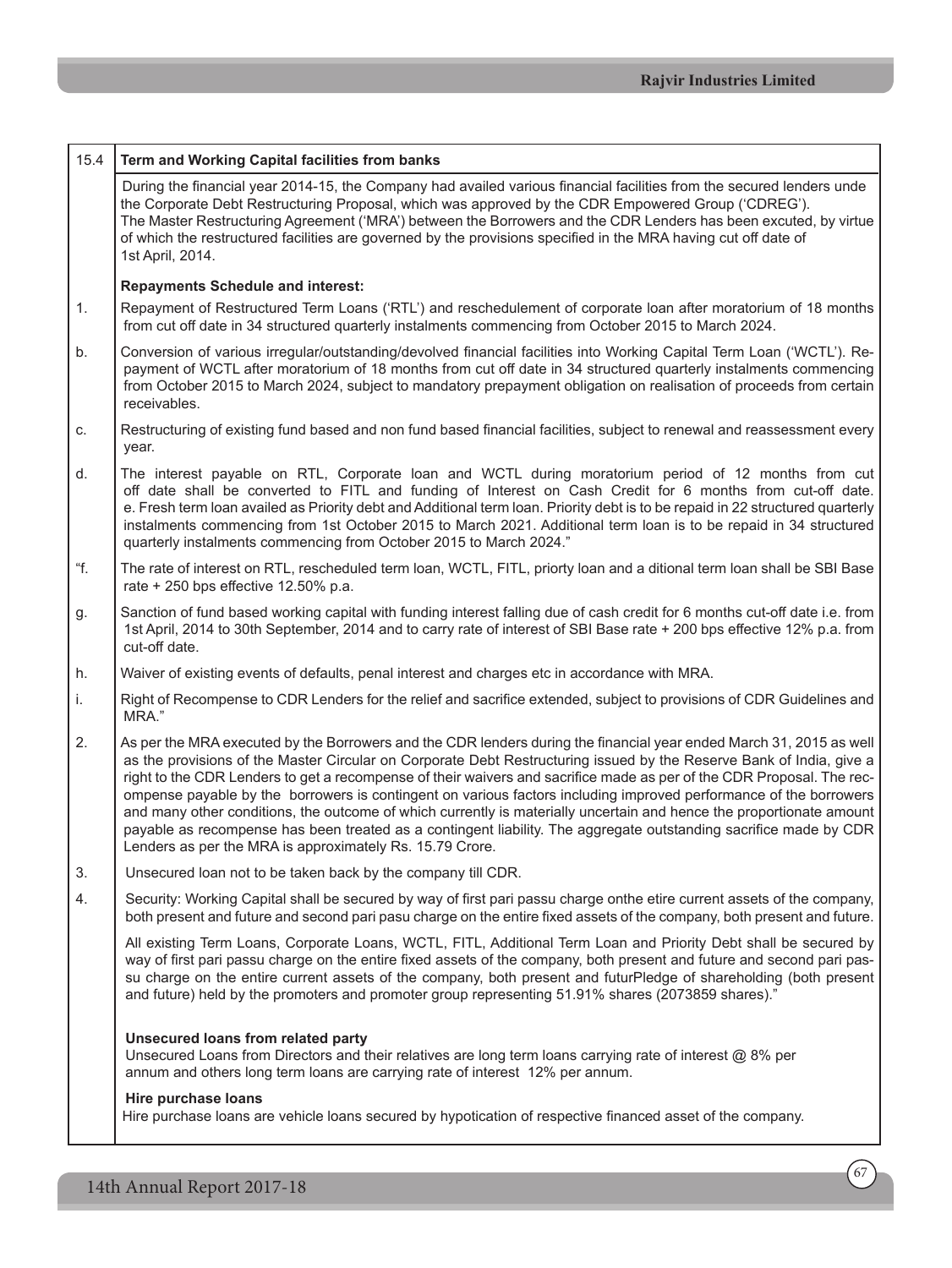| <b>Note</b><br>No. | <b>Particulars</b>                                                                                                                                                                                                  |                     |                     |                     |
|--------------------|---------------------------------------------------------------------------------------------------------------------------------------------------------------------------------------------------------------------|---------------------|---------------------|---------------------|
| 15.5               | Leases:<br>The company has operating leases Godown premises and retail outlets, that are<br>(a) Renewable on a periodic basis and are concellable by giving a notice period ranging from 1 month to 6 months<br>and |                     |                     |                     |
|                    | (b) Are non-cancellable for specifieds under arrangements. Rent escalation clauses vary from contract to contract.                                                                                                  |                     |                     |                     |
|                    |                                                                                                                                                                                                                     |                     |                     | Rs. In Lakhs        |
|                    | <b>Particulars</b>                                                                                                                                                                                                  | As at<br>31-03-2018 | As at<br>31-03-2017 | As at<br>01-04-2016 |
|                    | Rent expenses included in Profit and Loss Account<br>towards operating leases<br>Minimum Lease obligation under non-cancellable<br>contracts amounts to:                                                            | 82.66               | 80.18               | 31.08               |
|                    | Within 1 year<br>After 1 year but before 5 years                                                                                                                                                                    | 79.59<br>57.60      | 78.62<br>57.60      | 76.80<br>61.70      |
|                    | After 5 years<br><b>Total</b>                                                                                                                                                                                       | 219.85              | 216.40              | 169.58              |
| 16                 | <b>Other Financial Liabilities</b>                                                                                                                                                                                  |                     |                     |                     |
|                    | <b>Security Deposits</b>                                                                                                                                                                                            | 26.89               | 27.79               | 25.82               |
|                    | <b>Others</b>                                                                                                                                                                                                       | 250.96              | 433.01              | 457.52              |
|                    |                                                                                                                                                                                                                     | 277.85              | 460.80              | 483.34              |
| 17                 | <b>Long-term provisions</b><br>Provision for employee benefits                                                                                                                                                      |                     |                     |                     |
|                    | (a) Gratuity                                                                                                                                                                                                        | 63.23               | 61.62               | 52.24               |
|                    | (b) Leave encashment                                                                                                                                                                                                |                     | 1.67                | 1.45                |
|                    |                                                                                                                                                                                                                     | 63.23               | 63.30               | 53.69               |
|                    | <b>Financial Liability</b>                                                                                                                                                                                          |                     |                     |                     |
| 18                 | (i) Borrowings                                                                                                                                                                                                      |                     |                     |                     |
|                    | Loans repayable on demand - Secured                                                                                                                                                                                 | 5,810.59            | 4,819.76            | 4,744.65            |
|                    | Fixed Deposits from Public- Unsecured                                                                                                                                                                               | 50.00               | 50.00               | 50.00               |
|                    |                                                                                                                                                                                                                     | 5,860.59            | 4,869.76            | 4,794.65            |
|                    | Fixed Deposits from public are repayable in one year<br>carrying interest rate of 11% p.a                                                                                                                           |                     |                     |                     |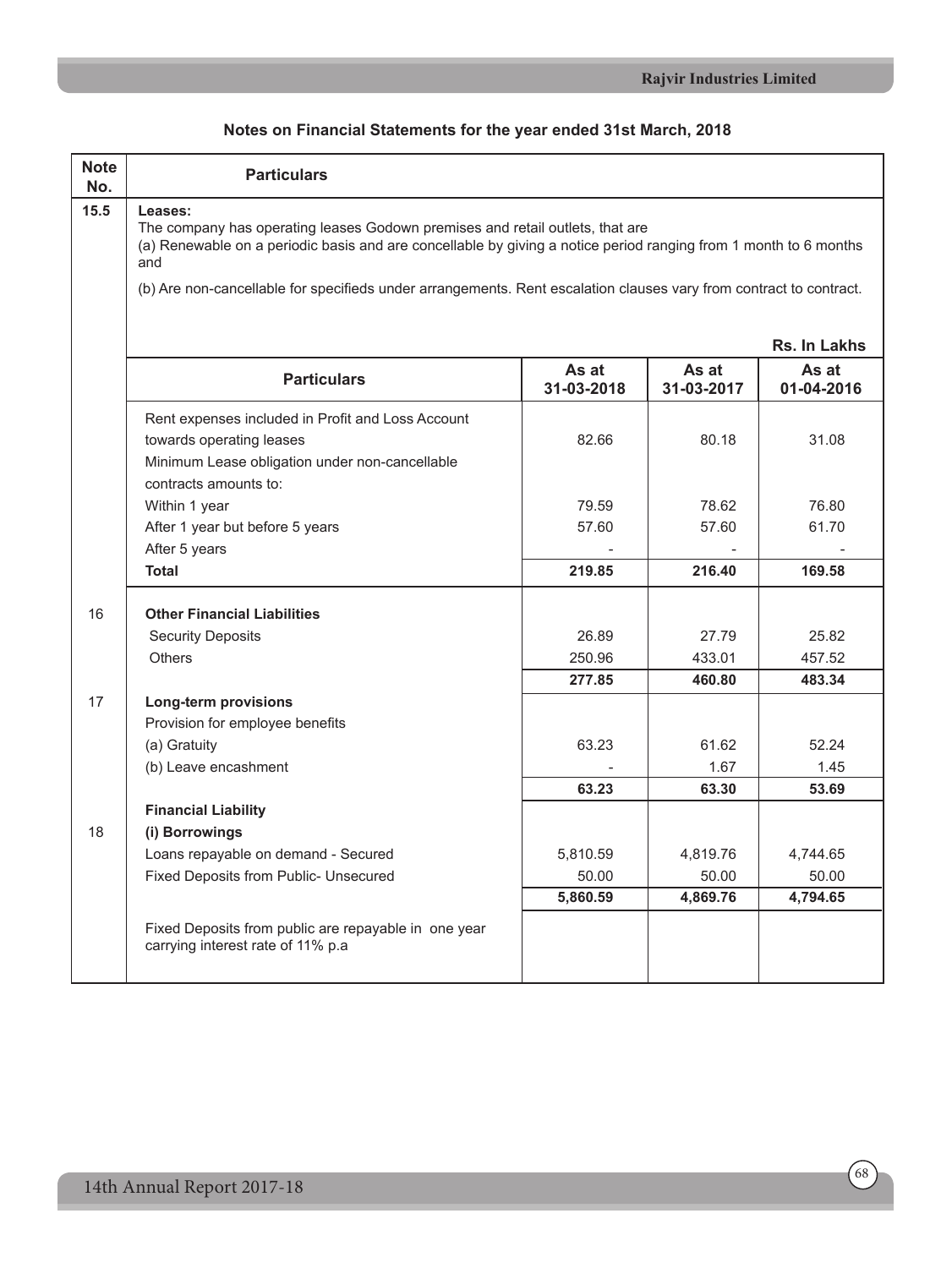Rajvir Industries Limited

| Notes on Financial Statements for the year ended 31st March, 2018 |  |
|-------------------------------------------------------------------|--|
|-------------------------------------------------------------------|--|

|                    |                                                                                                                                       |                     |                     | Rs. In Lakhs        |
|--------------------|---------------------------------------------------------------------------------------------------------------------------------------|---------------------|---------------------|---------------------|
| <b>Note</b><br>No. | <b>Particulars</b>                                                                                                                    | As at<br>31-03-2018 | As at<br>31-03-2017 | As at<br>01-04-2016 |
| 19                 | (ii) Trade Payable                                                                                                                    | 2,927.37            | 3,924.12            | 3,673.15            |
| 19.1               | Disclosure in accordance with Section 22<br>of micro, small and medium enterprises<br>development Act, 2006                           |                     |                     |                     |
|                    | <b>Particulars</b>                                                                                                                    |                     |                     |                     |
| a)                 | Principal amount due to suppliers registered<br>under the MSMED Act and remaining unpaid<br>at the year end                           |                     |                     |                     |
| b)                 | Interest due to suppliers registered under the<br>MSMED Act and remaining unpaid as at the<br>year end                                |                     |                     |                     |
| $\mathsf{c})$      | Principal amount paid to suppliers registered<br>under the MSMED Act, beyond the appoint-<br>ed day during the year                   |                     |                     |                     |
| d)                 | Interest paid, under section 16 of MSMED<br>Act, to suppliers registered under the Act, be-<br>yond the appointed day during the year |                     |                     |                     |
| e)                 | Interest due and payable towards suppliers<br>registered under MSMED Act, for payments<br>already made                                |                     |                     |                     |
| f)                 | Interest accrued and remaining unpaid at the<br>end of accounting year                                                                |                     |                     |                     |
| g)                 | Further interest remaining due and payable<br>for earlier years                                                                       |                     |                     |                     |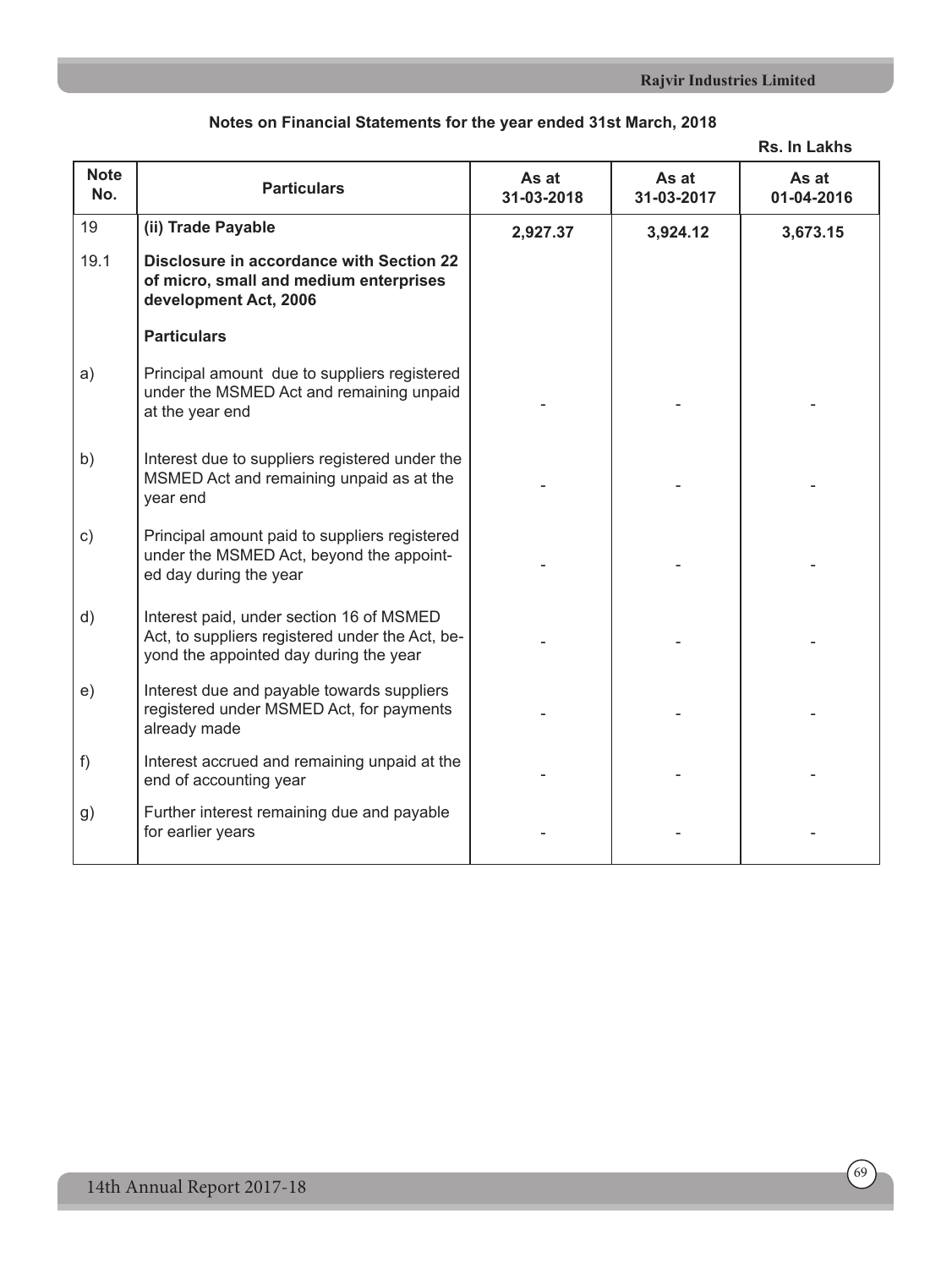|                    |                                              |                     |                     | Rs. In Lakhs        |
|--------------------|----------------------------------------------|---------------------|---------------------|---------------------|
| <b>Note</b><br>No. | <b>Particulars</b>                           | As at<br>31-03-2018 | As at<br>31-03-2017 | As at<br>01-04-2016 |
| 20                 | (iii) Other financial liabilities            |                     |                     |                     |
|                    | (i) Current maturities of long-term debt     |                     |                     |                     |
|                    | (a) Term loans from banks, secured           | 1,575.79            | 1,397.38            | 1,008.68            |
|                    | (b) Hire Purchase Loans                      | 1.22                | 4.93                | 7.39                |
|                    | (c) Deferred Payment Liabilities - Sales Tax | 422.79              | 384.76              | 160.15              |
|                    | (ii) Interest accrued on loans but not due   | 95.21               | 98.99               | 113.99              |
|                    | (iii) Interest accrued & due on loans        | 623.62              | 105.49              | 311.43              |
|                    | (iv) Others -                                |                     |                     |                     |
|                    | (a) Unpaid Debentures                        |                     | 41.43               | 41.43               |
|                    | (b) Unpaid dividends                         | 1.19                | 2.92                | 2.92                |
|                    |                                              | 2,719.81            | 2,035.90            | 1,645.99            |
| 21                 | <b>Other current liabilities</b>             |                     |                     |                     |
|                    | Other payables                               |                     |                     |                     |
|                    | Advances from customers                      | 265.78              | 458.20              | 346.39              |
|                    | Liabilities for expenses                     | 924.77              | 1,719.12            | 1,136.19            |
|                    |                                              | 1,190.54            | 2,177.32            | 1,482.59            |
| 22                 | <b>Provisions</b>                            |                     |                     |                     |
|                    | (i) Provision for employee benefits          |                     |                     |                     |
|                    | (a) Gratuity                                 | 31.91               | 6.07                | 5.13                |
|                    | (b) Leave encashment (un-funded)             | 44.67               | 0.76                | 0.64                |
|                    | (ii) Others                                  |                     |                     |                     |
|                    | $(a)$ Tax                                    |                     |                     |                     |
|                    |                                              | 76.58               | 6.83                | 5.77                |
|                    |                                              |                     |                     |                     |
|                    |                                              |                     |                     |                     |
|                    |                                              |                     |                     |                     |
|                    |                                              |                     |                     |                     |
|                    |                                              |                     |                     |                     |
|                    |                                              |                     |                     |                     |
|                    |                                              |                     |                     |                     |
|                    |                                              |                     |                     |                     |
|                    |                                              |                     |                     |                     |
|                    |                                              |                     |                     |                     |
|                    |                                              |                     |                     |                     |
|                    |                                              |                     |                     |                     |
|                    |                                              |                     |                     |                     |
|                    |                                              |                     |                     |                     |
|                    |                                              |                     |                     |                     |
|                    |                                              |                     |                     |                     |
|                    |                                              |                     |                     |                     |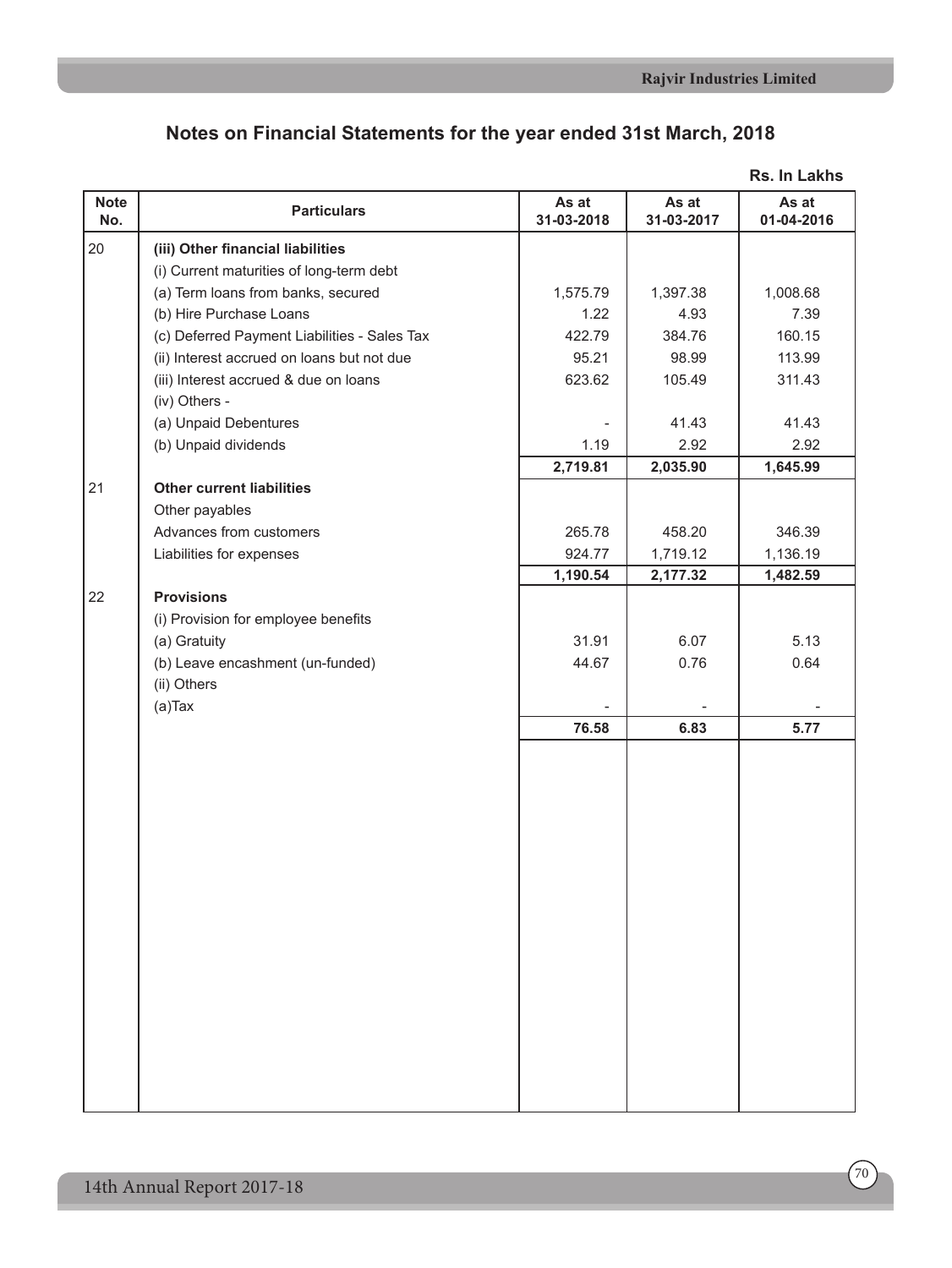|                    | <b>Rs. In Lakhs</b>                                          |                          |                                 |
|--------------------|--------------------------------------------------------------|--------------------------|---------------------------------|
| <b>Note</b><br>No. | <b>Particulars</b>                                           | Year ended<br>31-03-2018 | <b>Year ended</b><br>31-03-2017 |
| 23                 | <b>REVENUE FROM OPERATIONS</b>                               |                          |                                 |
|                    | Sale of products                                             |                          |                                 |
|                    | (i) Sale of yarn                                             | 9,260.57                 | 15,026.37                       |
|                    | (ii) Sale of waste                                           | 17.35                    | 122.76                          |
|                    | Other operating revenues                                     |                          |                                 |
|                    | (i) Duty drawback and other export incentives                | 87.46                    | 165.57                          |
|                    | <b>Total</b>                                                 | 9,365.39                 | 15,314.70                       |
| 24                 | <b>OTHER INCOME</b>                                          |                          |                                 |
|                    | (i) Interest Income                                          | 40.32                    | 45.59                           |
|                    | (ii)Net gain on foreign currency transaction and translation | 2.59                     | 28.86                           |
|                    | (iii) Packing & Forwarding Receipts                          | 6.96                     |                                 |
|                    | (iv) Miscellanious receipts                                  | 7.59                     | 34.03                           |
|                    | Less: Pertaining to discontinued operations                  |                          | 1.43                            |
|                    | <b>Total</b>                                                 | 57.46                    | 107.06                          |
| 25                 | <b>COST OF MATERIALS CONSUMED</b>                            |                          |                                 |
|                    | Opening stock                                                | 955.76                   | 1,165.61                        |
|                    | Add: Purchases                                               | 3,484.21                 | 8,569.37                        |
|                    |                                                              | 4,439.97                 | 9,734.98                        |
|                    | Less: Closing stock                                          | 314.02                   | 955.76                          |
|                    | Less: Pertaining to discontinued operations                  |                          | 1,244.86                        |
|                    | Net material consumption                                     | 4,125.95                 | 7,534.36                        |
| 26                 | Change In Inventories Of Finished Goods & Work-In-Process    |                          |                                 |
|                    | <b>Opening Inventory</b>                                     |                          |                                 |
|                    | Yarn                                                         | 3,371.67                 | 4,232.82                        |
|                    | Work-in-process                                              | 1,417.41                 | 1,328.67                        |
|                    | Cotton waste                                                 | 1.74                     | 0.51                            |
|                    |                                                              | 4,790.82                 | 5,561.99                        |
|                    | <b>Closing Inventory</b>                                     |                          |                                 |
|                    | Yarn                                                         | 2,384.65                 | 3,371.67                        |
|                    | Work-in-process                                              | 1,057.46                 | 1,417.41                        |
|                    | Cotton waste                                                 | 0.15                     | 1.74                            |
|                    |                                                              | 3,442.26                 | 4,790.82                        |
|                    | Less: Pertaining to discontinued operations                  |                          | 537.48                          |
|                    | Net (Increase)/ Decrease                                     | 1,348.56                 | 233.69                          |
|                    |                                                              |                          |                                 |
| 27                 | <b>EMPLOYEES BENEFITS EXPENSE</b>                            |                          |                                 |
|                    | Salaries and wages                                           | 1,362.68                 | 1,977.30                        |
|                    | Contribution to provident funds and other funds              | 52.91                    | 72.09                           |
|                    | <b>Gratuity &amp; Leave Encashment</b>                       | 72.53                    | 13.53                           |
|                    | Staff welfare expenses                                       | 47.13                    | 90.16                           |
|                    | Less: Pertaining to discontinued operations                  | 14.48                    | 188.56                          |
|                    | Total                                                        | 1,520.76                 | 1,964.52                        |
|                    |                                                              |                          |                                 |
|                    |                                                              |                          |                                 |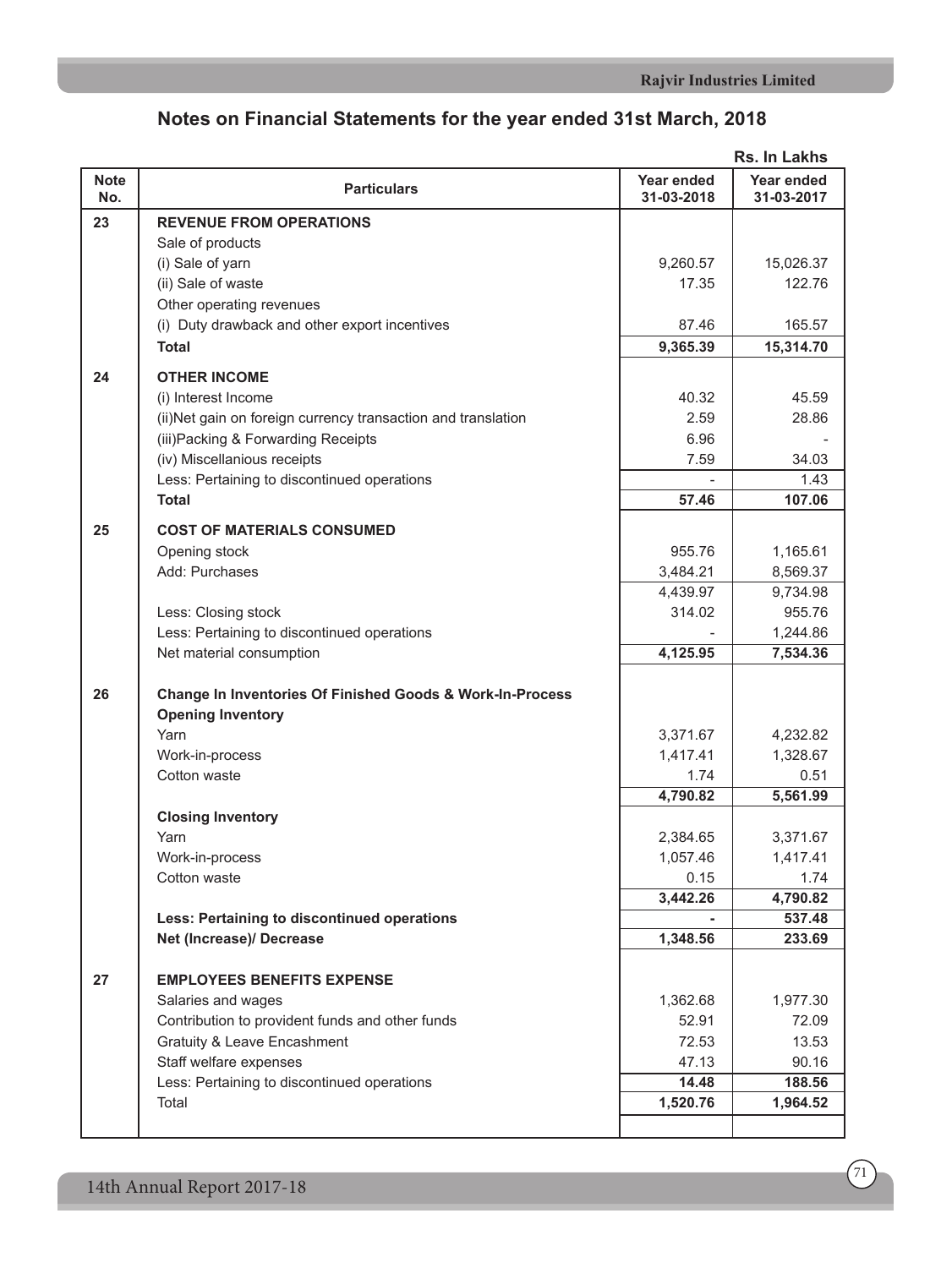| $27.1 -$           | <b>Employee benefits:</b><br>Defined benefit plan<br>Gratuity - Gratuity is payable to all the eligible employees of the Company on resignation, death, Permanent disablements in terms of the<br>Payment of Gratuity Act, 1972 Leave Encashment - Entitlement of annual leave is recognised when they accrue to employees Annual<br>leave can either be availed or encashed subject to a restriction on the maximum number of accumulation of leaves.<br>a) Retiring gratuity: |                          |                                                   |                                                  |  |  |  |
|--------------------|---------------------------------------------------------------------------------------------------------------------------------------------------------------------------------------------------------------------------------------------------------------------------------------------------------------------------------------------------------------------------------------------------------------------------------------------------------------------------------|--------------------------|---------------------------------------------------|--------------------------------------------------|--|--|--|
|                    | (i) The following table sets out the amounts recognised in the financial statements in respect of retiring gratuity plan:<br>Rs. In Lakhs                                                                                                                                                                                                                                                                                                                                       |                          |                                                   |                                                  |  |  |  |
| <b>Note</b><br>No. | <b>Particulars</b>                                                                                                                                                                                                                                                                                                                                                                                                                                                              | Year ended<br>31-03-2018 | <b>Year ended</b><br>31-03-2017                   |                                                  |  |  |  |
|                    | Change in defined benefit obligations:<br>Obligation at the beginning of the year<br>Current service costs<br>Interest costs<br>Remeasurement (gain)/losses<br>Past service cost<br>Benefit paid<br>Obligation at the end of the year                                                                                                                                                                                                                                           |                          | 67.69<br>24.67<br>5.42<br>5.68<br>(8.33)<br>95.13 | 57.37<br>8.67<br>4.59<br>1.52<br>(4.46)<br>67.69 |  |  |  |
|                    | <b>Particulars</b>                                                                                                                                                                                                                                                                                                                                                                                                                                                              |                          |                                                   | <b>Year ended</b><br>31-03-2017                  |  |  |  |
|                    | Change in plan assets:<br>Fair value of plan assets at the beginning of the year<br>Interest income<br>Return on Plan assets excluding net interest<br>Employers' contributions<br>Benefits paid<br>Fair value of plan assets at the end of the year<br>Amounts recognised in the balance sheet consists of:                                                                                                                                                                    |                          |                                                   |                                                  |  |  |  |
|                    |                                                                                                                                                                                                                                                                                                                                                                                                                                                                                 |                          |                                                   |                                                  |  |  |  |
|                    | <b>Particulars</b>                                                                                                                                                                                                                                                                                                                                                                                                                                                              | As at<br>31-03-2018      | As at<br>31-03-2017                               | As at<br>01-04-2016                              |  |  |  |
|                    | Fair value of plan assets at beginning/end of the year<br>Present value of obligation at the beginning/ end of the year                                                                                                                                                                                                                                                                                                                                                         | 95.13<br>95.13           | 67.69<br>67.69                                    | 57.37<br>57.37                                   |  |  |  |
|                    | Recognised as:<br>Retirement benefit liability - Current<br>Retirement benefit liability - Non-current                                                                                                                                                                                                                                                                                                                                                                          | 31.91<br>63.23           | 6.07<br>61.62                                     | 5.13<br>52.24                                    |  |  |  |
|                    | Expenses recognised in the statement of profit and loss consists of:<br><b>Particulars</b><br><b>Employee benefits expenses:</b><br>Current service costs<br>Interest costs<br>Past service cost - (vested benefits)                                                                                                                                                                                                                                                            |                          |                                                   |                                                  |  |  |  |
|                    |                                                                                                                                                                                                                                                                                                                                                                                                                                                                                 |                          | Year ended<br>31-03-2018                          | Year ended<br>31-03-2017                         |  |  |  |
|                    |                                                                                                                                                                                                                                                                                                                                                                                                                                                                                 |                          | 24.67<br>5.42                                     | 8.67<br>4.59                                     |  |  |  |
|                    | Other comprehensive income:<br>(Gain)/loss on plan assets<br>Actuarial (gain)/loss arising from changes in financial assumption<br>Actuarial (gain)/loss arising from changes in experience adjustments<br><b>Others</b>                                                                                                                                                                                                                                                        |                          | 30.09<br>5.68                                     | 13.26<br>1.52                                    |  |  |  |
|                    |                                                                                                                                                                                                                                                                                                                                                                                                                                                                                 |                          | 5.68                                              | 1.52                                             |  |  |  |
|                    | Expenses recognised in the statement of profit and loss                                                                                                                                                                                                                                                                                                                                                                                                                         |                          | 35.77                                             | 14.78                                            |  |  |  |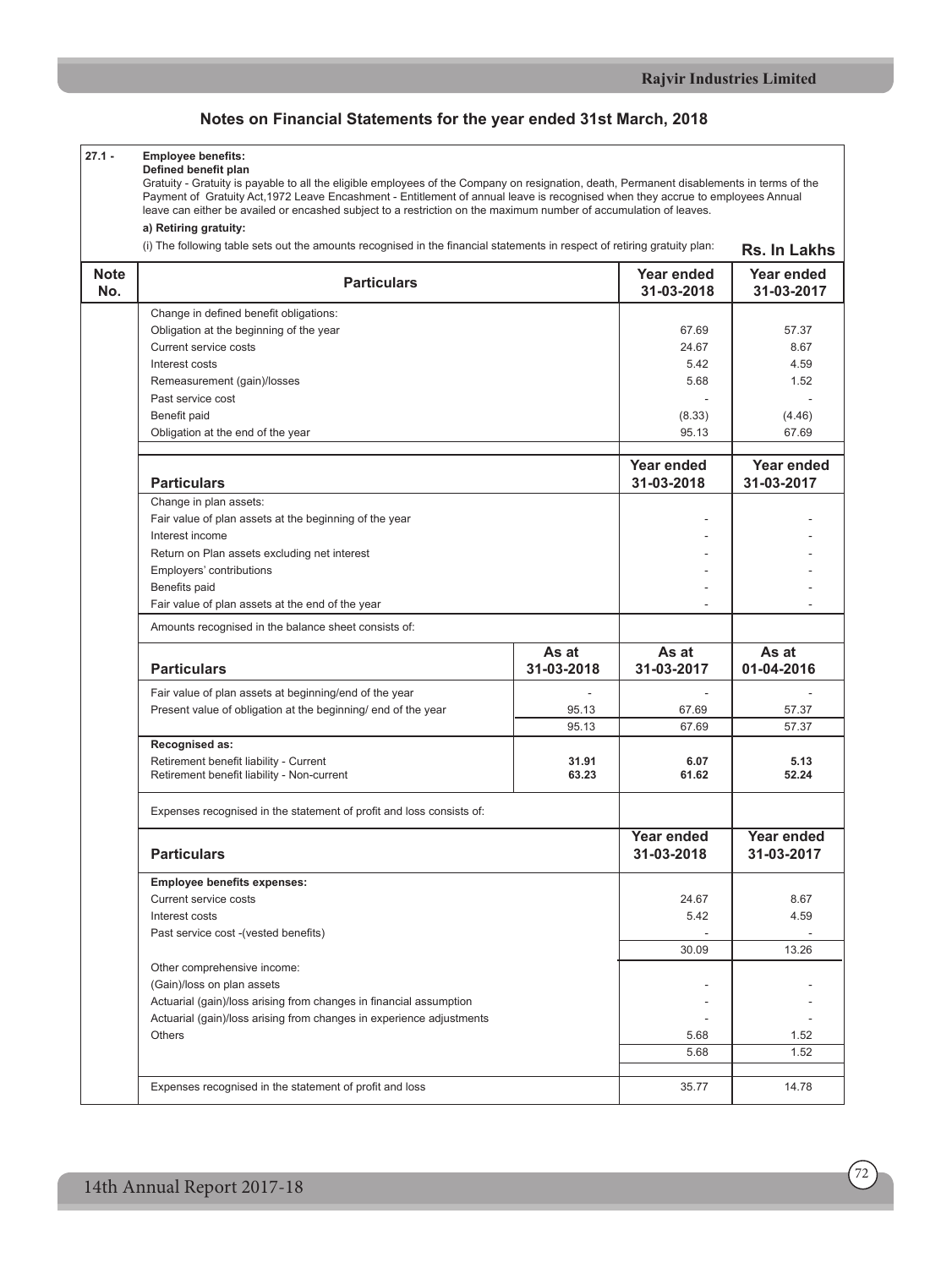# **Notes on Financial Statements for the year ended 31st March, 2018**

## **Rs. In Lakhs**

|                      | (ii) The key assumptions used in accounting for retiring gratuity is as below:                                                                                                                                                                                                                                                                                                                    |                                   |                      |                                                                                       |                                                |  |
|----------------------|---------------------------------------------------------------------------------------------------------------------------------------------------------------------------------------------------------------------------------------------------------------------------------------------------------------------------------------------------------------------------------------------------|-----------------------------------|----------------------|---------------------------------------------------------------------------------------|------------------------------------------------|--|
|                      | <b>Particulars</b>                                                                                                                                                                                                                                                                                                                                                                                |                                   | As at<br>31-03-2018  | As at<br>31-03-2017                                                                   | As at<br>01-04-2016                            |  |
|                      | Discount rate (per annum)                                                                                                                                                                                                                                                                                                                                                                         |                                   | 7.73%                | 8.00%                                                                                 | 8.00%                                          |  |
|                      | Rate of escalation in salary (per annum)                                                                                                                                                                                                                                                                                                                                                          |                                   | 3.00%                | 4.00%                                                                                 | 4.00%                                          |  |
| (iii)<br>(iv)<br>(v) | The estimates of future salary increases considered in actuarial valuation, take into account inflation, seniority, promotion and other relevant factors.<br>The company expects to contribute $\overline{x}$ 25.00 lakhs to its gratuity plan for the next year.<br>The company expects to contribute $\overline{x}$ 25.00 lakhs to its gratuity plan for the next year.<br>As at March 31, 2018 |                                   |                      |                                                                                       |                                                |  |
|                      | <b>Assumption</b>                                                                                                                                                                                                                                                                                                                                                                                 |                                   | Change in assumption |                                                                                       | Impact on scheme<br>liabilities                |  |
|                      | Discount rate                                                                                                                                                                                                                                                                                                                                                                                     | Increase by 1%,<br>decrease by 1% |                      | lakhs                                                                                 | Decrease to ₹88.77lakhs. Increase to ₹102.59   |  |
|                      | Salary rate                                                                                                                                                                                                                                                                                                                                                                                       | Increase by 1%,<br>decrease by 1% |                      | lakhs                                                                                 | Increase to ₹102.27 lakhs, Decrease to ₹89.02  |  |
|                      | As at March 31, 2017                                                                                                                                                                                                                                                                                                                                                                              |                                   |                      |                                                                                       |                                                |  |
|                      | <b>Assumption</b>                                                                                                                                                                                                                                                                                                                                                                                 |                                   | Change in assumption |                                                                                       | Impact on scheme<br>liabilities                |  |
|                      | Discount rate                                                                                                                                                                                                                                                                                                                                                                                     | Increase by 1%,<br>decrease by 1% |                      | lakhs                                                                                 | Decrease to ₹64.80 lakhs, Increase to ₹70.88   |  |
|                      | Salary rate                                                                                                                                                                                                                                                                                                                                                                                       | Increase by 1%,<br>decrease by 1% |                      | lakhs                                                                                 | Increase to ₹77.78 lakhs, Decrease to ₹58.24   |  |
|                      | As at April 1, 2016                                                                                                                                                                                                                                                                                                                                                                               |                                   |                      |                                                                                       |                                                |  |
|                      | <b>Assumption</b>                                                                                                                                                                                                                                                                                                                                                                                 | Change in assumption              |                      | Impact on scheme liabilities<br>Decrease to ₹53.94 lakhs, Increase to<br>₹61.33 lakhs |                                                |  |
|                      | Discount rate                                                                                                                                                                                                                                                                                                                                                                                     | Increase by 1%,<br>decrease by 1% |                      |                                                                                       |                                                |  |
|                      | Salary rate                                                                                                                                                                                                                                                                                                                                                                                       | Increase by 1%,<br>decrease by 1% |                      | Increase to ₹60.96 lakhs, Decrease to<br>₹54.12 lakhs                                 |                                                |  |
|                      | The above sensitivities may not be representative of the actual change as it is unlikely that the change in assumptions would occur in isolation of one<br>another as some of the assumptions may be correlated.<br>b) Compensated absence:<br>(i) The following table sets out the amounts recognised in the financial statements in respect of compensated absence:                             |                                   |                      |                                                                                       | Year ended                                     |  |
|                      | <b>Particulars</b>                                                                                                                                                                                                                                                                                                                                                                                |                                   |                      | Year ended<br>31-03-2018                                                              | 31-03-2017                                     |  |
|                      | Change in defined benefit obligations:<br>Obligation at the beginning of the year<br>Current service costs<br>Interest costs<br>Remeasurement (gain)/losses<br>Past service cost<br>Benefit paid<br>Obligation at the end of the year                                                                                                                                                             |                                   |                      | 2.43<br>42.24<br>0.19<br>8.17<br>(8.37)<br>44.67                                      | 2.09<br>0.10<br>0.17<br>0.71<br>(0.64)<br>2.43 |  |
|                      | <b>Particulars</b>                                                                                                                                                                                                                                                                                                                                                                                |                                   |                      | Year ended<br>31-03-2018                                                              | Year ended<br>31-03-2017                       |  |
|                      | Change in plan assets:<br>Fair value of plan assets at the beginning of the year<br>Interest income<br>Return on Plan assets excluding net interest<br>Employers' contributions<br>Benefits paid<br>Fair value of plan assets at the end of the year                                                                                                                                              |                                   |                      |                                                                                       |                                                |  |
|                      | Amounts recognised in the balance sheet consists of:                                                                                                                                                                                                                                                                                                                                              |                                   |                      |                                                                                       |                                                |  |
|                      | <b>Particulars</b>                                                                                                                                                                                                                                                                                                                                                                                |                                   | As at<br>31-03-2018  | As at<br>31-03-2017                                                                   | As at<br>01-04-2016                            |  |
|                      | Fair value of plan assets at beginning/end of the year<br>Present value of obligation at the beginning/ end of the year                                                                                                                                                                                                                                                                           |                                   | 44.67                | 2.43                                                                                  | 2.09                                           |  |
|                      |                                                                                                                                                                                                                                                                                                                                                                                                   |                                   | 44.67                | 2.43                                                                                  | 2.09                                           |  |
|                      | Recognised as:                                                                                                                                                                                                                                                                                                                                                                                    |                                   |                      |                                                                                       |                                                |  |
|                      | Retirement benefit liability - Current                                                                                                                                                                                                                                                                                                                                                            |                                   | 44.67                | 0.76                                                                                  | 0.63                                           |  |
|                      | Retirement benefit liability - Non-current                                                                                                                                                                                                                                                                                                                                                        |                                   |                      | 1.67                                                                                  | 1.45                                           |  |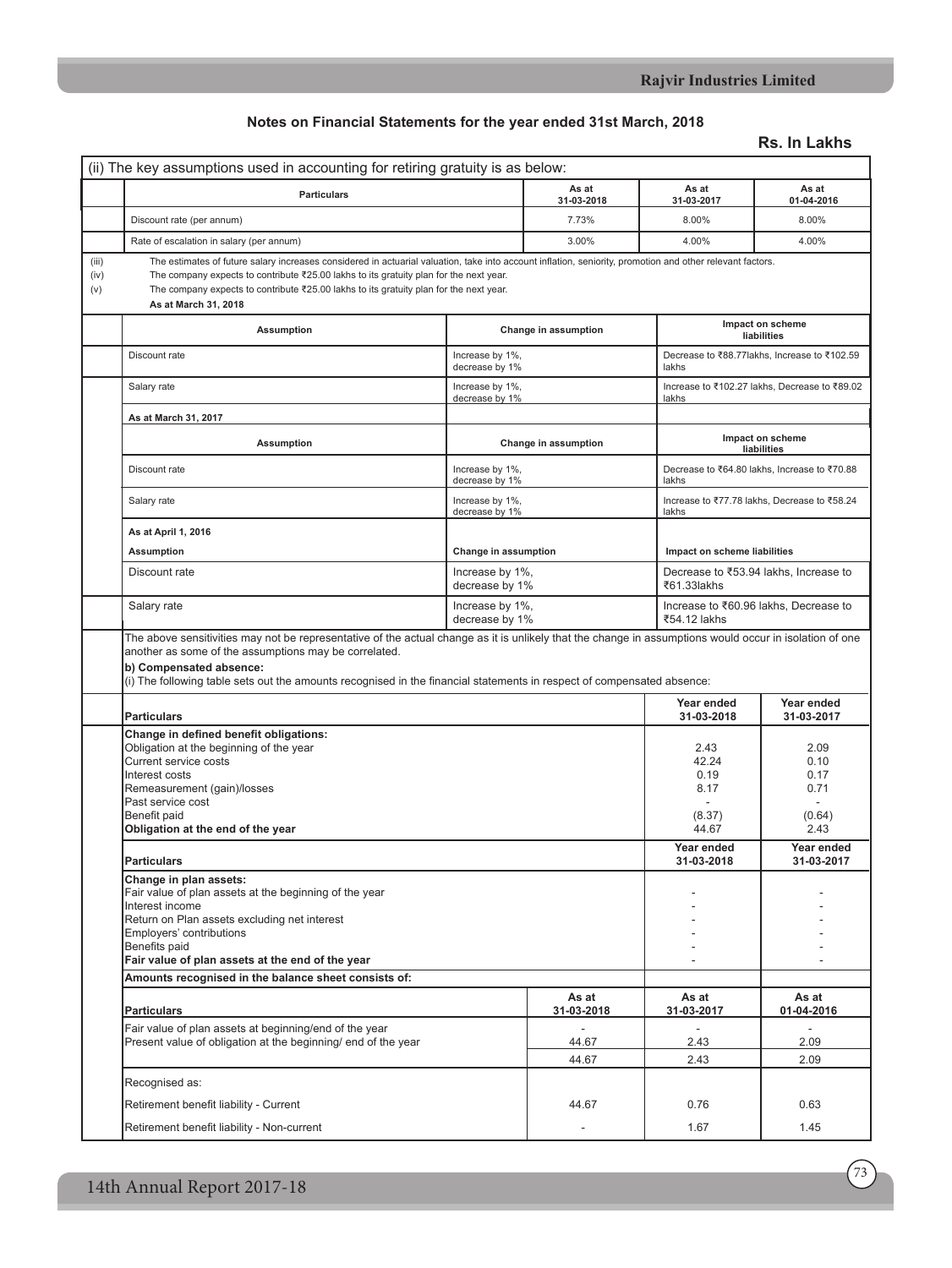# **Notes on Financial Statements for the year ended 31st March, 2018**

|                                                                                                   | Expenses recognised in the statement of profit and loss consists of:                                                                                                                                                                                                                                                                                                                        |                                   |                                                   |                                                  |                                                    | Rs. In Lakhs             |  |
|---------------------------------------------------------------------------------------------------|---------------------------------------------------------------------------------------------------------------------------------------------------------------------------------------------------------------------------------------------------------------------------------------------------------------------------------------------------------------------------------------------|-----------------------------------|---------------------------------------------------|--------------------------------------------------|----------------------------------------------------|--------------------------|--|
| <b>Particulars</b>                                                                                |                                                                                                                                                                                                                                                                                                                                                                                             |                                   |                                                   | Year ended<br>31-03-2018                         |                                                    | Year ended<br>31-03-2017 |  |
| Current service costs                                                                             | Employee benefits expenses:                                                                                                                                                                                                                                                                                                                                                                 |                                   |                                                   | 42.24                                            |                                                    | 0.10                     |  |
| Interest costs                                                                                    |                                                                                                                                                                                                                                                                                                                                                                                             |                                   |                                                   | 0.19                                             |                                                    | 0.17                     |  |
|                                                                                                   | Past service cost -(vested benefits)                                                                                                                                                                                                                                                                                                                                                        |                                   |                                                   | 42.44                                            |                                                    | 0.27                     |  |
|                                                                                                   | Other comprehensive income:                                                                                                                                                                                                                                                                                                                                                                 |                                   |                                                   |                                                  |                                                    |                          |  |
| (Gain)/loss on others                                                                             | Actuarial (gain)/loss arising from changes in demographic Assumption                                                                                                                                                                                                                                                                                                                        |                                   |                                                   | 8.17                                             |                                                    | 0.71                     |  |
|                                                                                                   | Actuarial (gain)/loss arising from changes in financial assumption<br>Actuarial (gain)/loss arising from changes in experience adjustments                                                                                                                                                                                                                                                  |                                   |                                                   |                                                  |                                                    |                          |  |
|                                                                                                   |                                                                                                                                                                                                                                                                                                                                                                                             |                                   |                                                   | 8.17                                             |                                                    | 0.71                     |  |
|                                                                                                   | Expenses recognised in the statement of profit and loss                                                                                                                                                                                                                                                                                                                                     |                                   |                                                   | 50.61                                            |                                                    | 0.98                     |  |
|                                                                                                   | (ii) The key assumptions used in accounting for retiring gratuity is as below:                                                                                                                                                                                                                                                                                                              |                                   |                                                   |                                                  |                                                    |                          |  |
|                                                                                                   |                                                                                                                                                                                                                                                                                                                                                                                             |                                   | As at                                             | As at                                            |                                                    | As at                    |  |
| <b>Particulars</b>                                                                                |                                                                                                                                                                                                                                                                                                                                                                                             |                                   | 31-03-2018                                        | 31-03-2017                                       |                                                    | 01-04-2016               |  |
|                                                                                                   | Discount rate (per annum)<br>Rate of escalation in salary (per annum)                                                                                                                                                                                                                                                                                                                       |                                   | 7.73%<br>3.00%                                    | 8.00%<br>4.00%                                   |                                                    | 8.00%<br>4.00%           |  |
| (iii)<br>(iv)<br>(v)                                                                              | The estimates of future salary increases considered in actuarial valuation, take into account inflation, senior<br>ty, promotion and other relevant factors.<br>The company expects to contribute $\overline{2}25.00$ lakhs to its gratuity plan for the next year.<br>The table below outlines the effect on obligation in the event of a decrease/increase of 1% in the assumptions used. |                                   |                                                   |                                                  |                                                    |                          |  |
| As at March 31, 2018<br><b>Assumption</b><br>Change in assumption<br>Impact on scheme liabilities |                                                                                                                                                                                                                                                                                                                                                                                             |                                   |                                                   |                                                  |                                                    |                          |  |
| Discount rate<br>Increase by 1%,                                                                  |                                                                                                                                                                                                                                                                                                                                                                                             |                                   |                                                   |                                                  | Decrease to ₹40.74 lakhs, Increase to ₹49.34 lakhs |                          |  |
| Salary rate<br>Increase by 1%,                                                                    |                                                                                                                                                                                                                                                                                                                                                                                             |                                   | Increase to ₹49.34 lakhs Decrease to ₹40.30 lakhs |                                                  |                                                    |                          |  |
|                                                                                                   |                                                                                                                                                                                                                                                                                                                                                                                             | decrease by 1%                    |                                                   |                                                  |                                                    |                          |  |
| As at March 31, 2017                                                                              |                                                                                                                                                                                                                                                                                                                                                                                             |                                   |                                                   |                                                  |                                                    |                          |  |
| <b>Assumption</b>                                                                                 |                                                                                                                                                                                                                                                                                                                                                                                             | Change in assumption              | Impact on scheme liabilities                      |                                                  |                                                    |                          |  |
| Discount rate                                                                                     |                                                                                                                                                                                                                                                                                                                                                                                             | Increase by 1%,                   |                                                   | Decrease to ₹2.31 lakhs, Increase to ₹2.56 lakhs |                                                    |                          |  |
| Salary rate                                                                                       |                                                                                                                                                                                                                                                                                                                                                                                             | Increase by 1%,                   |                                                   | Increase to ₹2.91 lakhs, Decrease to ₹2.03 lakhs |                                                    |                          |  |
|                                                                                                   |                                                                                                                                                                                                                                                                                                                                                                                             | decrease by 1%                    |                                                   |                                                  |                                                    |                          |  |
| As at April 1, 2016                                                                               |                                                                                                                                                                                                                                                                                                                                                                                             |                                   |                                                   |                                                  |                                                    |                          |  |
| <b>Assumption</b>                                                                                 |                                                                                                                                                                                                                                                                                                                                                                                             | Change in assumption              | Impact on scheme liabilities                      |                                                  |                                                    |                          |  |
| Discount rate                                                                                     |                                                                                                                                                                                                                                                                                                                                                                                             | Increase by 1%,                   |                                                   | Decrease to ₹1.99 lakhs, Increase to ₹2.50 lakhs |                                                    |                          |  |
| Salary rate                                                                                       |                                                                                                                                                                                                                                                                                                                                                                                             | Increase by 1%,<br>decrease by 1% | Increase to ₹2.20 lakhs, Decrease to ₹1.75 lakhs  |                                                  |                                                    |                          |  |
|                                                                                                   | The above sensitivities may not be representative of the actual change as it is unlikely that the change in<br>assum tions would occur in isolation of one another as some of the assumptions may be correlated.                                                                                                                                                                            |                                   |                                                   |                                                  |                                                    |                          |  |
| Note No.                                                                                          | <b>Particulars</b>                                                                                                                                                                                                                                                                                                                                                                          |                                   | Year ended<br>31-03-2018                          |                                                  |                                                    | Year ended<br>31-03-2017 |  |
| 28                                                                                                | <b>FINANCE COSTS</b>                                                                                                                                                                                                                                                                                                                                                                        |                                   |                                                   |                                                  |                                                    |                          |  |
|                                                                                                   | Interest expense                                                                                                                                                                                                                                                                                                                                                                            |                                   |                                                   |                                                  |                                                    |                          |  |
|                                                                                                   | To Banks                                                                                                                                                                                                                                                                                                                                                                                    |                                   | 1,937.34                                          |                                                  |                                                    | 1,994.91                 |  |
| To Others                                                                                         |                                                                                                                                                                                                                                                                                                                                                                                             |                                   | 88.07                                             |                                                  |                                                    | 10.09                    |  |
|                                                                                                   | Other Borrowing cost                                                                                                                                                                                                                                                                                                                                                                        |                                   | 41.26                                             |                                                  |                                                    | 81.63                    |  |
|                                                                                                   | Amortisation of Processing charges                                                                                                                                                                                                                                                                                                                                                          |                                   | 7.35                                              |                                                  |                                                    | 7.88                     |  |
|                                                                                                   | Less: Pertaining to discontinued operations                                                                                                                                                                                                                                                                                                                                                 |                                   | 267.67                                            |                                                  |                                                    | 256.38                   |  |
|                                                                                                   | Total                                                                                                                                                                                                                                                                                                                                                                                       |                                   | 1,806.34                                          |                                                  |                                                    | 1,838.13                 |  |
|                                                                                                   |                                                                                                                                                                                                                                                                                                                                                                                             |                                   |                                                   |                                                  |                                                    |                          |  |
|                                                                                                   |                                                                                                                                                                                                                                                                                                                                                                                             |                                   |                                                   |                                                  |                                                    |                          |  |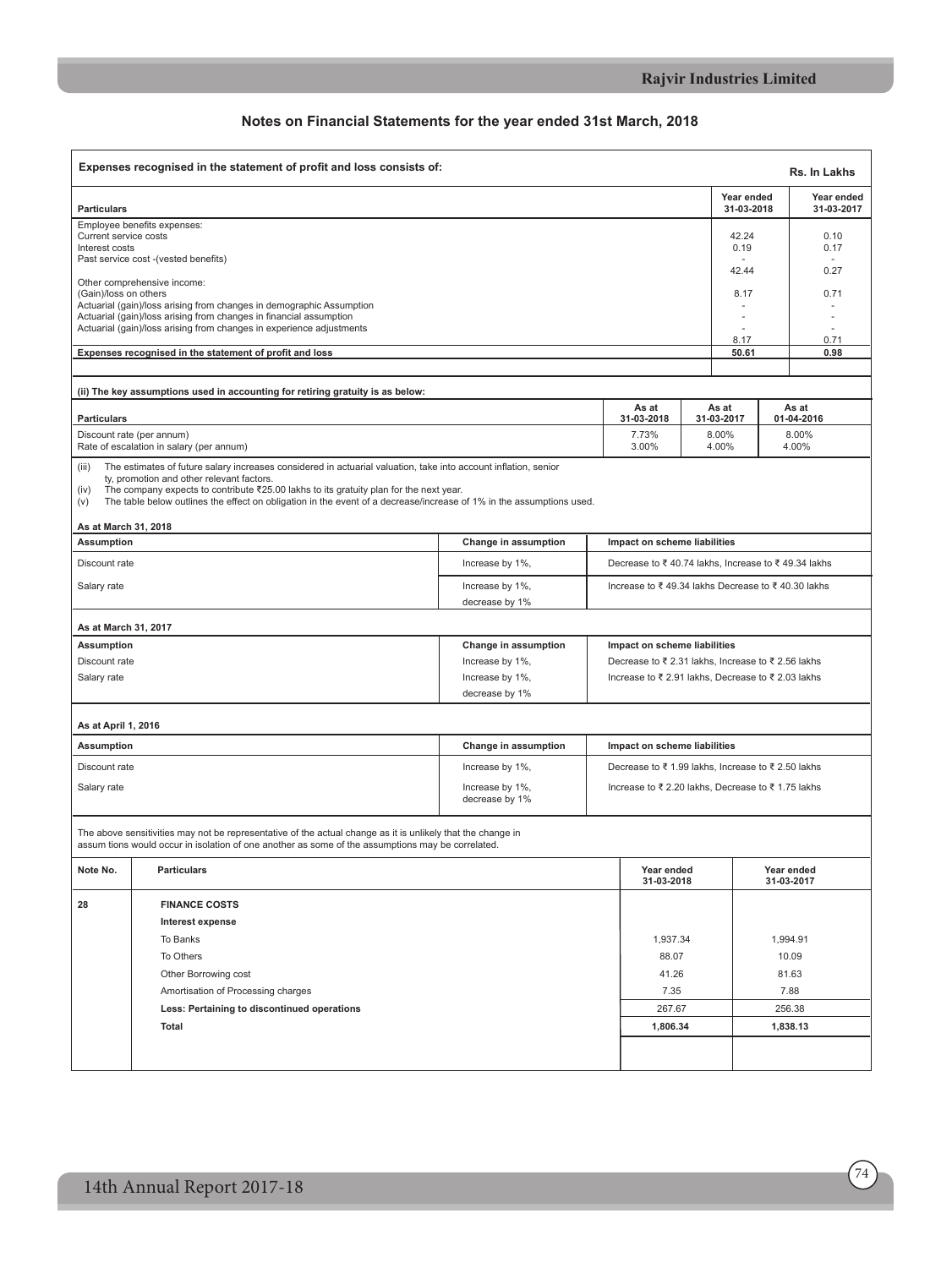$\boxed{75}$ 

|             | Rs. In Lakhs<br>Notes on Financial Statements for the year ended 31st March, 2018 |                          |                          |
|-------------|-----------------------------------------------------------------------------------|--------------------------|--------------------------|
| Note<br>No. | <b>Particulars</b>                                                                | Year ended<br>31-03-2018 | Year ended<br>31-03-2017 |
| 29          | <b>OTHER EXPENSES</b>                                                             |                          |                          |
|             | Consumption of stores and spares                                                  | 52.53                    | 203.31                   |
|             | Consumption of Dyes and Chemicals                                                 | 71.14                    | 195.98                   |
|             | Consumption of Packing material                                                   | 109.02                   | 195.00                   |
|             | Power and fuel                                                                    | 919.55                   | 1,854.09                 |
|             | Repairs to                                                                        |                          |                          |
|             | <b>Buildings</b>                                                                  | 3.09                     | 8.21                     |
|             | Machinery                                                                         | 48.05                    | 155.71                   |
|             | Others                                                                            | 20.38                    | 56.56                    |
|             | Rent                                                                              | 82.66                    | 80.18                    |
|             | Rates and taxes                                                                   | 34.55                    | 73.80                    |
|             | Insurance                                                                         | 43.33                    | 57.25                    |
|             | Freight and forwarding & other selling expenses                                   | 242.61                   | 451.53                   |
|             | Professional charges                                                              | 29.46                    | 36.29                    |
|             | Travelling and conveyance                                                         | 125.52                   | 281.77                   |
|             | Vehicle maintenance                                                               | 27.73                    | 28.79                    |
|             | Sales commission                                                                  | 116.94                   | 191.33                   |
|             | Impairment of CWIP                                                                | 38.76                    |                          |
|             | Expected credit loss                                                              | 4.39                     |                          |
|             | Miscellaneous Expenses                                                            | 354.32                   | 484.27                   |
|             | Less: Pertaining to discontinued operations                                       | 19.14                    | 452.57                   |
|             | Total                                                                             | 2,304.90                 | 3,901.49                 |
|             |                                                                                   |                          |                          |
|             | 29.1 - Auditors remuneration                                                      |                          |                          |
|             | Statutory audit                                                                   | 2.25                     | 2.25                     |
|             | Tax audit                                                                         | 0.40                     | 0.40                     |
|             | Certification                                                                     | 1.24                     | 1.45                     |
|             | Out of pocket expenses                                                            | 0.94                     | 0.22                     |
|             | Fee for earlier years                                                             | ä,                       | 1.22                     |
|             |                                                                                   | 4.83                     | 5.54                     |
| 30          | Earnings per share (EPS)                                                          |                          |                          |
|             | Face value of equity share                                                        | 10.00                    | 10.00                    |
|             | Weighted average number of equity shares outstanding                              | 39,94,860                | 39,94,860                |
|             | Profit / (loss) for the year (continuing operations)                              | (2, 171.11)              | 65.95                    |
|             | Weighted average earnings per share (basic and diluted) (in $\bar{\tau}$ )        | (54.35)                  | 1.65                     |
|             | Profit / (loss) for the year (discontinued operations)                            | (326.00)                 | (1,359.31)               |
|             | Weighted average earnings per share (basic and diluted) (in ₹)                    | (8.16)                   | (34.03)                  |
|             | Profit / (loss) for the year (total operations)                                   | (2,507.37)               | (1, 294.91)              |
|             | Weighted average earnings per share (basic and diluted) (in $\bar{\tau}$ )        | (62.76)                  | (32.41)                  |
| 31          | Income taxes                                                                      |                          |                          |
|             | A) Income tax expense/(benefit) recognised in the statement of profit and loss    |                          |                          |
|             | Current tax from continuing operations                                            |                          |                          |
|             | Deferred tax from continuing operations                                           | 164.58                   | (447.88)                 |
|             | Deferred tax from discontinued operations                                         | 24.71                    | (166.09)                 |
|             | Tax in respect of earlier years                                                   | ä,                       |                          |
|             | Deferred tax on comprehensive income                                              | 3.60                     | 0.69                     |
|             | Total                                                                             | 192.89                   | (613.28)                 |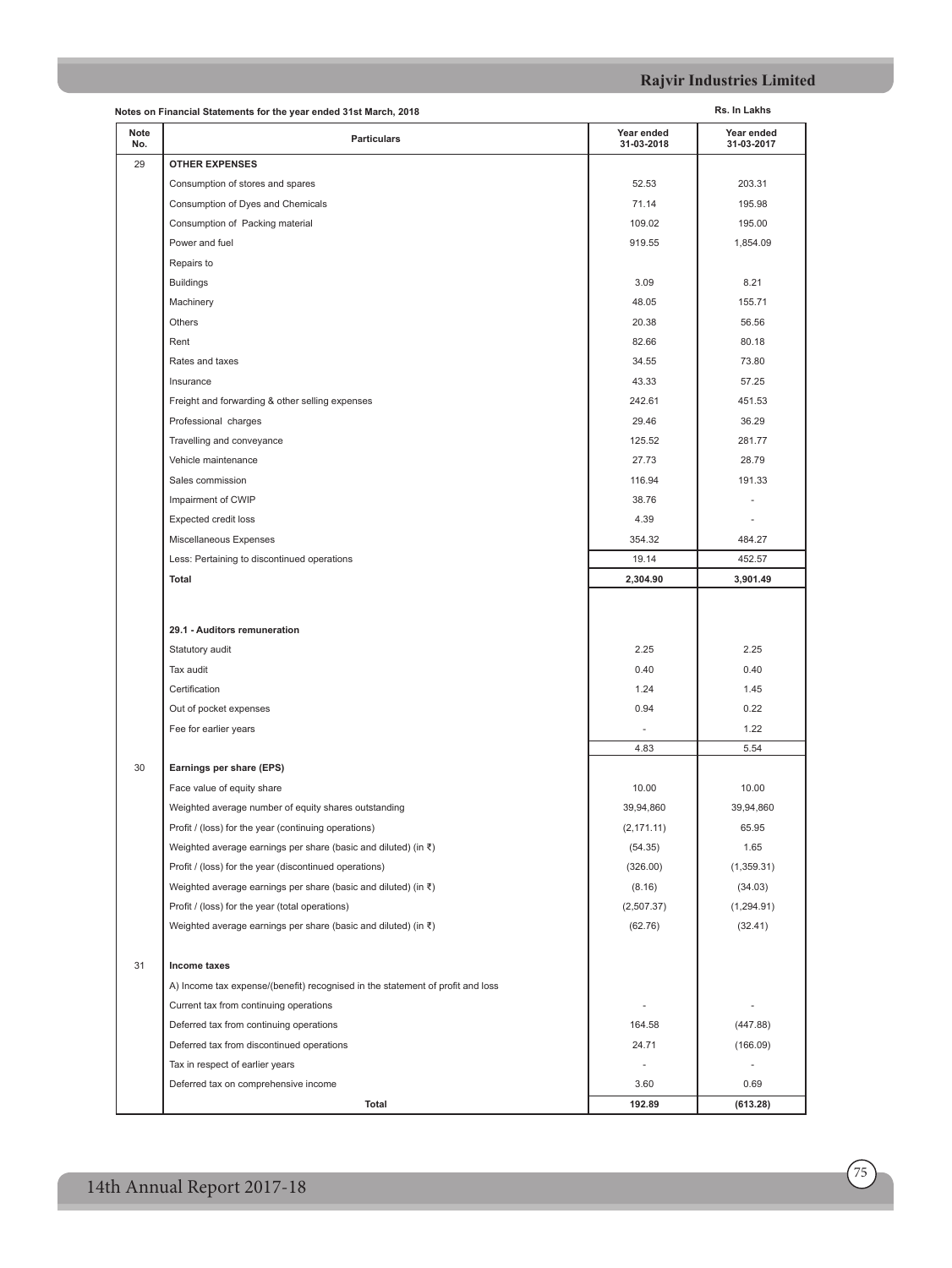**Notes on Financial Statements for the year ended 31st March, 2018** 

## Rs.in lakhs

| B) Reconciliation of income tax expense                                                          | Year ended<br>31-03-2018 | Year ended<br>31-03-2017 |
|--------------------------------------------------------------------------------------------------|--------------------------|--------------------------|
| Profit / (loss) before tax from continuing operations                                            | (2,006.53)               | (381.93)                 |
| Profit / (loss) before tax from discontinued operations                                          | (301.29)                 | (1,525.40)               |
| Other comprehensive Income                                                                       | (13.85)                  | (2.24)                   |
| Effective tax rate                                                                               | 30.90%                   | 30.90%                   |
| Computed effective tax expense                                                                   |                          |                          |
| Current tax provision (A)                                                                        |                          |                          |
| Continued operations                                                                             | (160.98)                 | 448.57                   |
| Discontinued operations                                                                          | (24.71)                  | 166.09                   |
| Deferred tax provision (B)                                                                       | (185.69)                 | 614.66                   |
| Tax expense recognised in the statement of profit and loss (A+B)                                 | (185.69)                 | 614.66                   |
| <b>Effective tax rate</b>                                                                        | 8.00                     | (32.19)                  |
| Note:Deferred tax is calculated with tax rate applicable to FY 2017-18 i.e 25% (plus 4%<br>cess) |                          |                          |

Rs.in lakhs

| Note<br>No. | <b>Particulars</b>                                                                       | Year ended<br>31-03-2018 | Year ended<br>31-03-2017 |
|-------------|------------------------------------------------------------------------------------------|--------------------------|--------------------------|
| 32          | <b>Discontinued Operations working</b>                                                   |                          |                          |
|             | Sales                                                                                    |                          | 1,737.02                 |
|             | Other Income                                                                             |                          | 1.43                     |
|             | <b>Total Revenue</b>                                                                     | ÷                        | 1,738.45                 |
|             | Expenses                                                                                 |                          |                          |
|             | Raw material consumption                                                                 |                          | 1,244.86                 |
|             | Depreciation                                                                             |                          | 584.00                   |
|             | <b>Finance Cost</b>                                                                      | 267.67                   | 256.38                   |
|             | Employee benefit expenses                                                                | 14.48                    | 188.56                   |
|             | Changes in stock                                                                         | ×.                       | 537.48                   |
|             | Other expenses                                                                           | 19.14                    | 452.57                   |
|             | Total expenses                                                                           | 301.29                   | 3,263.85                 |
|             | Income from Discontinued operations                                                      | (301.29)                 | (1,525.40)               |
|             |                                                                                          |                          |                          |
|             | The major classes of assets and liabilities of the discontinued operations are as under: |                          |                          |
|             | Assets                                                                                   |                          |                          |
|             | Property, plant and equipment                                                            | 9,187.21                 |                          |
|             | Capital work-in-progress                                                                 | ٠                        |                          |
|             | Financial Assets - Security Deposit                                                      | 0.18                     |                          |
|             | Inventories                                                                              | 211.80                   |                          |
|             | Cash and cash equivalents                                                                | 0.09                     |                          |
|             | Bank balances other than cash                                                            |                          |                          |
|             | Other current financial assets - Claims                                                  | 2,435.23                 |                          |
|             | Other current assets                                                                     | 12.24                    |                          |
|             | Current tax assets (net)                                                                 | 6.24                     |                          |
|             | Assets classified as held for sale (A)                                                   | 11.852.99                | ä,                       |
|             | Liabilities                                                                              |                          |                          |
|             | Non current Borrowings                                                                   | 1,708.72                 |                          |
|             | Other financial liabilities                                                              | 182.05                   |                          |
|             | Other current liabilities                                                                | 239.32                   |                          |
|             | Liabilities directly associated with assets classified as held for sale (B)              | 2,130.09                 | ÷.                       |
|             | Net assets / (liabilities) directly associated with disposal group (A-B)                 | 9,722.90                 | ä,                       |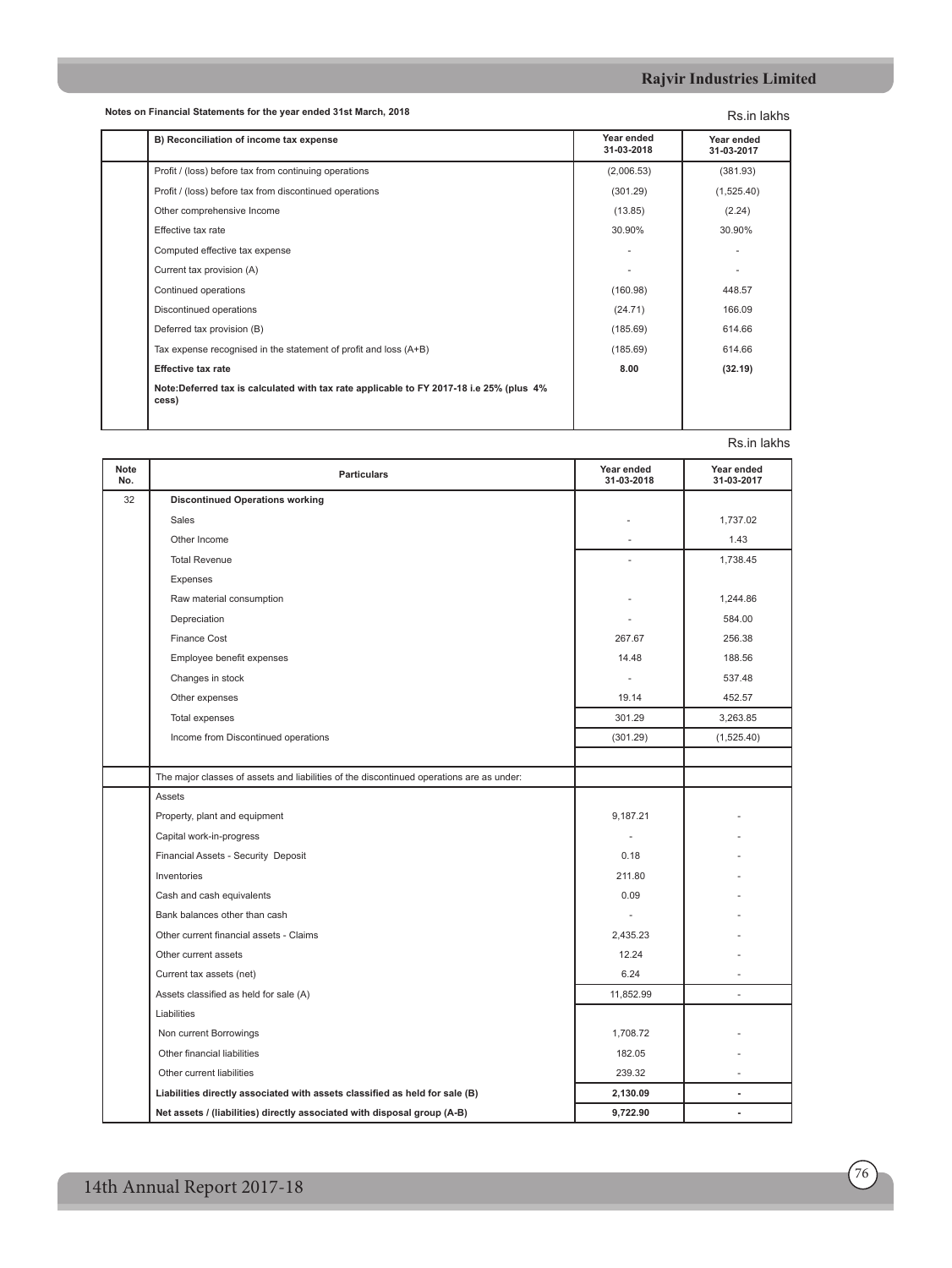Notes on Financial Statements for the year ended 31st March, 2018

| <b>Note</b><br>No. |                                                                                                                                                                                                                                                                                                                                                                                                                                                                                                    |
|--------------------|----------------------------------------------------------------------------------------------------------------------------------------------------------------------------------------------------------------------------------------------------------------------------------------------------------------------------------------------------------------------------------------------------------------------------------------------------------------------------------------------------|
| 33                 | Related party disclosures :<br>As per IND AS 24, the disclosures of transactions with the related parties are given below: List of related parties where control<br>exists and related parties with whom transactions have taken place and relationships:                                                                                                                                                                                                                                          |
|                    | a) Names of the associates:<br>M/s Balaji Enterprises, M/s Sri Laxmi Enterprises, U.K.Agarwal (Family Trust), U.K.Agarwal (HUF), M/s U.K.Cotton Exports<br>b) Names of Key management personnel<br>Sri U.K.Agarwal, Sri Ritesh K. Agarwal, Sri Shiv Kumar, Sri Attal Anand Kumar<br>c) Names of relatives<br>Mrs. Usha Agarwal, Mrs. Arti Agarwal, Master Viraj Agarwal, Miss Neysa Agarwal<br>d) Name of non-executive director<br>" Mr. K.C.Reddy, Mr.Ankush Tondon, Mrs.Padma Vijay Kumar       |
|                    | A. Compensation of key management personnel of the company<br>The amount mentioned below represents remuneration paid and debited to the company. The compensation includes salary,<br>employer's contribution to PF, LTA, bonus, medical benefits, gratuity & leave encashment. All amounts mentioned below are<br>inclusive of service tax and GST. The CMD, MD, Non Executive Directors, CFO and Company Secretary are regarded as Key<br>management personnel in terms of Companies act, 2013. |
|                    | De la Lables                                                                                                                                                                                                                                                                                                                                                                                                                                                                                       |

|                                                                                                                                                                                                                  |                          | <b>Rs. In Lakhs</b>      |  |  |
|------------------------------------------------------------------------------------------------------------------------------------------------------------------------------------------------------------------|--------------------------|--------------------------|--|--|
| <b>Particulars</b>                                                                                                                                                                                               | Year ended<br>31-03-2018 | Year ended<br>31-03-2017 |  |  |
| Short-term employee benefits                                                                                                                                                                                     | 143.94                   | 109.06                   |  |  |
| Post-employment pension, provident fund and medical benefits                                                                                                                                                     |                          |                          |  |  |
| Termination benefits*                                                                                                                                                                                            |                          |                          |  |  |
| Commission and other benefits paid to non-executive independent directors                                                                                                                                        | 0.15                     | 0.40                     |  |  |
| Total compensation paid to key management personnel                                                                                                                                                              | 144.09                   | 109.46                   |  |  |
| Expenses towards gratuity and leave encashment provisions are determined actuarially on an overall Company<br>basis at the end of each year and, accordingly, have not been considered in the above information. |                          |                          |  |  |

## **B. Transactions with KMP and other related parties Rs. In Lakhs**

| Nature of the transaction | Non-executive<br>directors                 | Key<br>management<br>personnel | Associates/<br>other related<br>parties | Relatives                                            | <b>Total</b>                     |
|---------------------------|--------------------------------------------|--------------------------------|-----------------------------------------|------------------------------------------------------|----------------------------------|
| Purchases of Goods        | -<br>$\overline{\phantom{a}}$              |                                | 22.66<br>(1,473.10)                     | $\overline{\phantom{a}}$<br>$\overline{\phantom{a}}$ | 22.66<br>(1,473.10)              |
| <b>Expenses</b>           |                                            |                                |                                         |                                                      |                                  |
| Remuneration              | ٠                                          | 143.94                         |                                         |                                                      | 143.94                           |
| Sitting fee & commission  | ۰<br>0.15                                  | (109.06)                       |                                         |                                                      | (109.06)<br>0.15                 |
|                           | 0.40                                       |                                |                                         |                                                      | 0.40                             |
| Rent                      |                                            |                                | 57.60                                   |                                                      | 57.60                            |
| <b>Interest Accrued</b>   |                                            | 3.58                           | (57.60)<br>0.73                         | 10.29                                                | (57.60)<br>14.60<br>(11.43)      |
| Loans & advances taken    |                                            | (3.49)<br>6.00                 | (0.69)                                  | (7.25)<br>185.90                                     | 191.90                           |
| Loans repaid              | $\overline{\phantom{a}}$<br>$\overline{a}$ | 12.25                          | $\overline{\phantom{a}}$                | 120.00                                               | 132.25                           |
| Outstanding's             |                                            | (1.50)                         | $\blacksquare$                          |                                                      | (1.50)                           |
| Payable                   | $\qquad \qquad \blacksquare$               | $\overline{\phantom{a}}$       | 937.04                                  | $\overline{\phantom{a}}$                             | 937.04                           |
| Loans                     |                                            | 43.57<br>(46.60)               | (1,435.95)<br>9.91<br>(9.25)            | $\overline{\phantom{a}}$<br>172.40<br>(97.09)        | (1,435.95)<br>225.88<br>(152.94) |
|                           |                                            |                                |                                         |                                                      |                                  |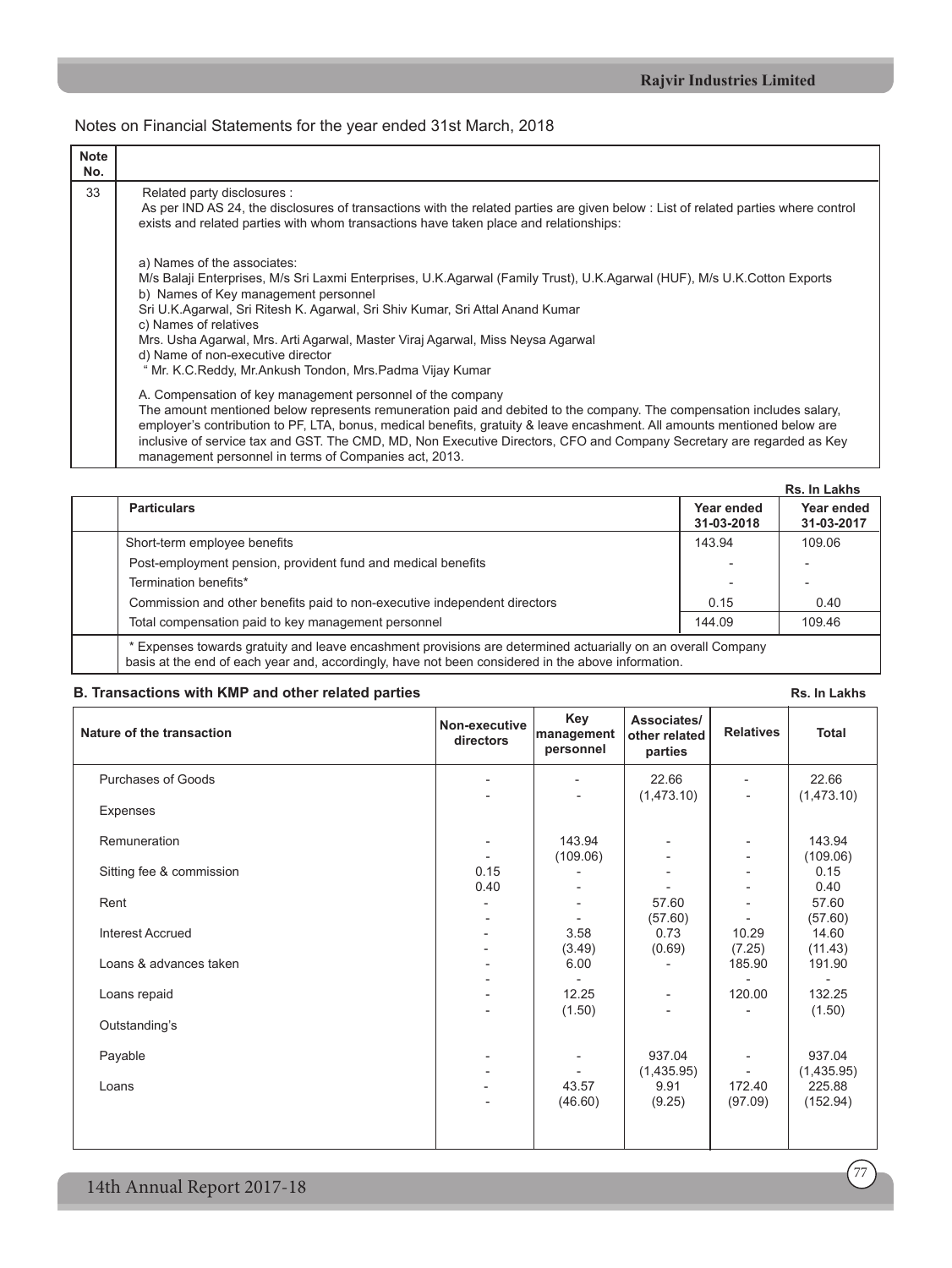# **Notes on Financial Statements for the year ended 31st March, 2018 Reserve the Statements of the lackhoop**

|                |                                                              |                               |                          | RS. III LAKIIS           |
|----------------|--------------------------------------------------------------|-------------------------------|--------------------------|--------------------------|
|                | <b>Particulars</b>                                           | Relationship                  | Year ended<br>31-03-2018 | Year ended<br>31-03-2017 |
|                | Disclosure in respect of material related party transactions |                               |                          |                          |
|                | during the year:                                             |                               |                          |                          |
| 1              | <b>Purchases of Good</b>                                     |                               |                          |                          |
|                | Sri Laxmi Enterprises                                        | Associate                     | 22.66                    | 1,473.10                 |
| $\overline{2}$ | <b>Expenses</b>                                              |                               |                          |                          |
|                | Remuneration                                                 |                               |                          |                          |
|                | Sri U.K.Agarwal                                              | Key management personnel      | 60.00                    | 42.00                    |
|                | Sri Ritesh K Agarwal                                         | Key management personnel      | 60.00                    | 42.00                    |
|                | Sri.Attal Anand Kumar                                        | Key management personnel      | 5.03                     | 4.43                     |
|                | Sri.Shiv Kumar                                               | Key management personnel      | 18.91                    | 20.63                    |
|                | Sitting fee & commission                                     |                               |                          |                          |
|                | Mr.Ankush Tondon                                             |                               |                          |                          |
|                | Non-Executive Director                                       |                               | 0.10                     |                          |
|                | Mr. K.C.Reddy                                                |                               |                          |                          |
|                | Non-Executive Director                                       |                               | 0.50                     | 0.20                     |
|                | Mrs.Padma Vijay Kumar                                        |                               |                          |                          |
|                | Non-Executive Director                                       |                               |                          | 0.15                     |
|                | Mr. Vijay Kumar Gupta (upto 14-02-2017)                      |                               |                          |                          |
|                | Non-Executive Director                                       |                               |                          | 0.05                     |
|                | Rent                                                         |                               |                          |                          |
|                | <b>Balaji Enterprises</b>                                    |                               |                          |                          |
|                | Associate                                                    |                               | 57.60                    | 57.60                    |
|                | <b>Interest Accrued</b>                                      |                               |                          |                          |
|                | Sri U.K.Agarwal                                              | Key management personnel      | 0.54                     | 0.51                     |
|                | Sri Ritesh K Agarwal                                         | Key management personnel      | 3.04                     | 2.98                     |
|                | Arti Agarwal                                                 | <b>Relatives</b>              | 0.92                     | 0.43                     |
|                | Usha Agarwal                                                 | <b>Relatives</b>              | 2.38                     | 0.18                     |
|                | Viraj Agarwal                                                | <b>Relatives</b>              | 6.70                     | 6.36                     |
|                | Neysa Agarwal                                                | <b>Relatives</b><br>Associate | 0.29<br>0.08             | 0.28<br>0.07             |
|                | U.K.Agarwal (Family Trust)<br>U.K.Agarwal (HUF)              | Associate                     | 0.65                     | 0.62                     |
|                |                                                              |                               |                          |                          |
| 3              | Loans & advances taken                                       |                               |                          |                          |
|                | Sri U.K.Agarwal                                              | Key management personnel      | 6.00                     |                          |
|                | Usha Agarwal                                                 | Relatives                     | 178.00                   |                          |
|                | Arti Agarwal                                                 | <b>Relatives</b>              | 7.90                     |                          |
| 4              | Loans repaid                                                 |                               |                          |                          |
|                | Sri U.K.Agarwal                                              | Key management personnel      | 0.47                     |                          |
|                | Sri Ritesh K Agarwal                                         | Key management personnel      | 11.78                    | 1.50                     |
|                | Usha Agarwal                                                 | <b>Relatives</b>              | 120.00                   |                          |
| 5              | Outstanding's                                                |                               |                          |                          |
|                | Payable                                                      |                               |                          |                          |
|                | Sri Laxmi Enterprises                                        | Associate                     | 867.77                   | 1,336.28                 |
|                | <b>Balaji Enterprises</b>                                    | Associate                     | 59.46                    | 89.86                    |
|                | <b>U.K.Cotton Exports</b>                                    | Associate                     | 9.81                     | 9.81                     |
|                | Loans                                                        |                               |                          |                          |
|                | Sri U.K.Agarwal                                              | Key management personnel      | 13.02                    | 7.00                     |
|                | Sri Ritesh K Agarwal                                         | Key management personnel      | 30.55                    | 39.60                    |
|                | Arti Agarwal                                                 | <b>Relatives</b>              | 14.42                    | 5.71                     |
|                | Neysa Agarwal                                                | Relatives                     | 3.99                     | 3.73                     |
|                | Usha Agarwal                                                 | Relatives                     | 62.73                    | 2.42                     |
|                | Viraj Agarwal                                                | Relatives                     | 91.26                    | 85.23                    |
|                | U.K.Agarwal (Family Trust)                                   | Associate                     | 1.03                     | 0.96                     |
|                | U.K.Agarwal (HUF)                                            | Associate                     | 8.88                     | 8.29                     |
|                |                                                              |                               |                          |                          |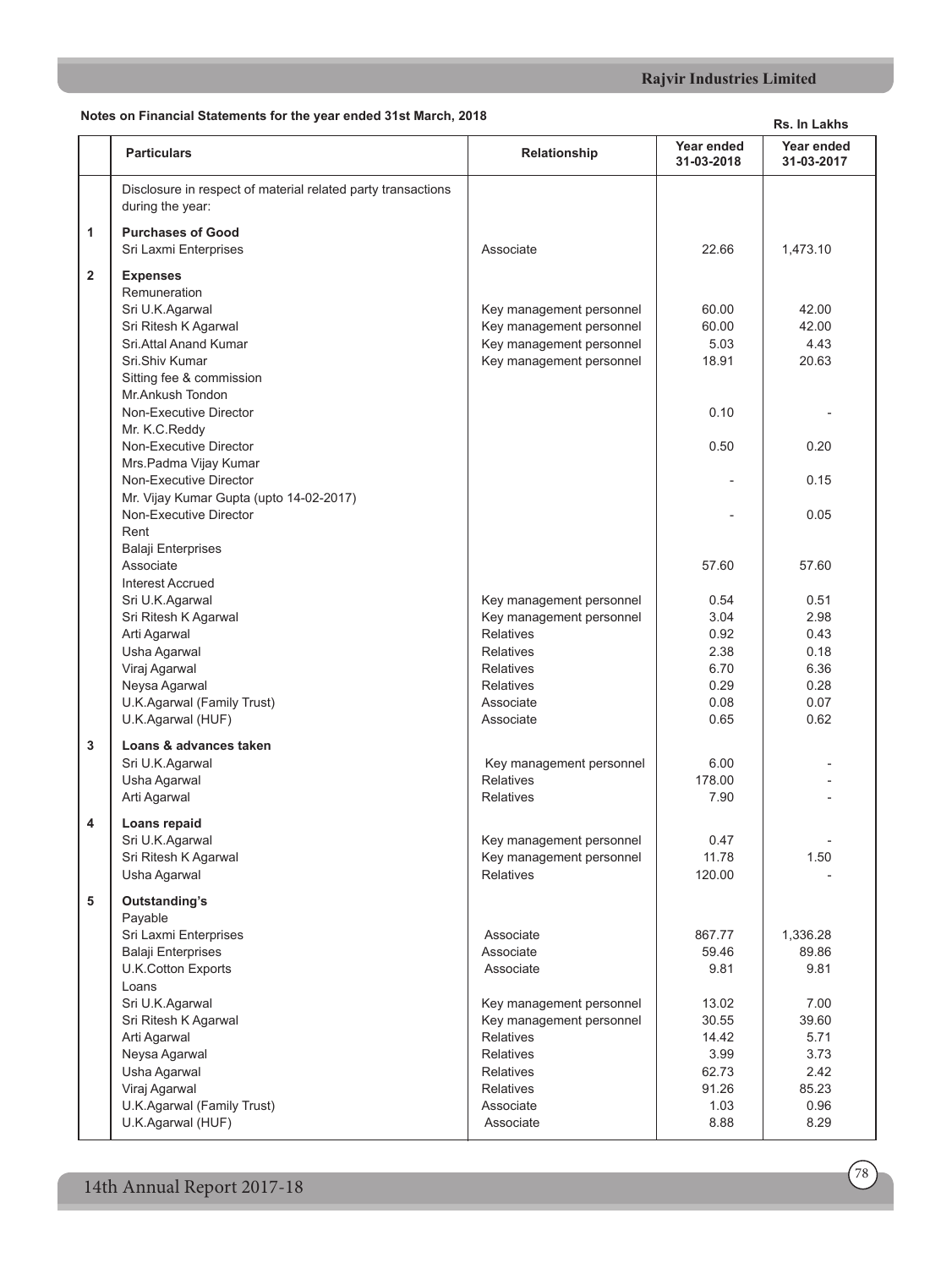# **Notes on Financial Statements for the year ended 31st March, 2018 Rs.in lakhs** Rs.in lakhs

| <b>Note</b><br>No.                                                                                                                                                                                                                                                                                                                                                                                                                                                                                                                                                                                     | <b>Particulars</b>                                                                                                                                                                                                                                                                                                                                                                                                                                                                                                                                                                                                                                                                                                                                                                                                     |                     | Year ended<br>31-03-2018                | Year ended<br>31-03-2017                                            |  |
|--------------------------------------------------------------------------------------------------------------------------------------------------------------------------------------------------------------------------------------------------------------------------------------------------------------------------------------------------------------------------------------------------------------------------------------------------------------------------------------------------------------------------------------------------------------------------------------------------------|------------------------------------------------------------------------------------------------------------------------------------------------------------------------------------------------------------------------------------------------------------------------------------------------------------------------------------------------------------------------------------------------------------------------------------------------------------------------------------------------------------------------------------------------------------------------------------------------------------------------------------------------------------------------------------------------------------------------------------------------------------------------------------------------------------------------|---------------------|-----------------------------------------|---------------------------------------------------------------------|--|
| 34                                                                                                                                                                                                                                                                                                                                                                                                                                                                                                                                                                                                     | Contingent liabilities and commitments                                                                                                                                                                                                                                                                                                                                                                                                                                                                                                                                                                                                                                                                                                                                                                                 |                     |                                         |                                                                     |  |
|                                                                                                                                                                                                                                                                                                                                                                                                                                                                                                                                                                                                        | 34.1 Contingent liabilities not provided for<br>a) Letters of credit<br>b) Bank Guarantees<br>c) Bills Discounted & outstanding<br>d) Suits filed but by a creditor for recovery of amount, which has been disputed by<br>Company not acknowledged as debt. The Company expects no liability in this regard.<br>e) Compensation payable in lieu of bank sacrifice<br>f) Interest subsidy under TUFS receivable represents the refund claim made in earlier<br>years against the eligible machinery, pending for final decision before the approprite authority.<br>The management expects full realization thereof.<br>g) Insurance claim receivable represents claim made in earlier years pending<br>acceptance by the Insurance company. The management expects full realization thereof.<br>h) Other commitments : |                     | 26.80<br>1,943.00<br>1,288.86<br>337.87 | 78.69<br>10.00<br>751.71<br>26.80<br>1,444.00<br>1,288.86<br>337.87 |  |
| i) Company remains exposed to liability towards fuel surchage adjustment, which are notified by Power Distribution Companies<br>of Telangana pertaining to earlier years, which are being adjusted in future tariff payable for consumption. Accordingly charges<br>are accounted in the year payment / bill raised for the same.<br>ii) A few law suits have been filed on the company by some of their suppliers/third parties and by the company for recoveries<br>against receivables. The matters are pending for hearing before respective courts, the outcome of which is uncertain. The manage |                                                                                                                                                                                                                                                                                                                                                                                                                                                                                                                                                                                                                                                                                                                                                                                                                        |                     |                                         |                                                                     |  |
|                                                                                                                                                                                                                                                                                                                                                                                                                                                                                                                                                                                                        | ment has provided for as a matter of prudence which it believes shall be probable outflow of resources.<br><b>Particulars</b>                                                                                                                                                                                                                                                                                                                                                                                                                                                                                                                                                                                                                                                                                          |                     | 31-03-2018                              | 31-03-2017                                                          |  |
|                                                                                                                                                                                                                                                                                                                                                                                                                                                                                                                                                                                                        |                                                                                                                                                                                                                                                                                                                                                                                                                                                                                                                                                                                                                                                                                                                                                                                                                        |                     |                                         |                                                                     |  |
|                                                                                                                                                                                                                                                                                                                                                                                                                                                                                                                                                                                                        | 34.2 Capital Commitments :<br>Contracts remaining to be executed                                                                                                                                                                                                                                                                                                                                                                                                                                                                                                                                                                                                                                                                                                                                                       |                     |                                         |                                                                     |  |
|                                                                                                                                                                                                                                                                                                                                                                                                                                                                                                                                                                                                        | 35<br><b>Segment Reporting</b><br>The operations of the company predominently comprises of "Manufacturing of yarn"(made of Cotton, Polyster and Viscose). These<br>activities constitute the Primary segment. Secondary segmental reporting is made on the basis of geographical location of the cus-<br>tomers. The accounting principles consistently used in the preparation of the financial statements are also consistently applied to<br>record income and expenditure in individual segments. The company's major exports are made to four principal geographical areas<br>in the World. In India, its home country, the company carries out manufacturing of Yarn and Trading of raw cotton. The following table<br>to shows the distribution of the company's turnover by geographical locations.            |                     |                                         |                                                                     |  |
|                                                                                                                                                                                                                                                                                                                                                                                                                                                                                                                                                                                                        | <b>Particulars</b>                                                                                                                                                                                                                                                                                                                                                                                                                                                                                                                                                                                                                                                                                                                                                                                                     |                     | 31-03-2018                              | 31-03-2017                                                          |  |
|                                                                                                                                                                                                                                                                                                                                                                                                                                                                                                                                                                                                        | Revenue attributable to location of customers:<br>India<br>Asia<br>America<br>Africa<br>Rest of the World                                                                                                                                                                                                                                                                                                                                                                                                                                                                                                                                                                                                                                                                                                              |                     | 7,733.54<br>990.36<br>549.26<br>4.77    | 14,337.11<br>1,567.25<br>759.44<br>11.20<br>211.15                  |  |
|                                                                                                                                                                                                                                                                                                                                                                                                                                                                                                                                                                                                        | Total                                                                                                                                                                                                                                                                                                                                                                                                                                                                                                                                                                                                                                                                                                                                                                                                                  |                     | 9,277.93                                | 16,886.15                                                           |  |
| 36                                                                                                                                                                                                                                                                                                                                                                                                                                                                                                                                                                                                     | Capital management<br>"1. The board's policy is to maintain a strong capital base so as to maintain investor, creditor and market confidence and to sus<br>tain future development of the business. The board of directors monitors the return on capital, which the company defines as<br>result from operating activities divided by total shareholders' equity.<br>2. The board seeks to maintain a balance between the higher returns that might be possible with higher levels of borrowings and<br>the advantages and security afforded by a sound capital position.<br>3. The company's adjusted net debt to equity ratio is as follows:"<br>Rs. In Lakhs                                                                                                                                                       |                     |                                         |                                                                     |  |
|                                                                                                                                                                                                                                                                                                                                                                                                                                                                                                                                                                                                        | Particulars                                                                                                                                                                                                                                                                                                                                                                                                                                                                                                                                                                                                                                                                                                                                                                                                            | As at<br>31-03-2018 | As at<br>31-03-2017                     | As at<br>01-04-2016                                                 |  |
|                                                                                                                                                                                                                                                                                                                                                                                                                                                                                                                                                                                                        | Gross debt<br>Less: Cash and bank balances                                                                                                                                                                                                                                                                                                                                                                                                                                                                                                                                                                                                                                                                                                                                                                             | 14537.73<br>27.73   | 16288.51<br>443.88                      | 17629.39<br>547.86                                                  |  |
|                                                                                                                                                                                                                                                                                                                                                                                                                                                                                                                                                                                                        | Adjusted net debt                                                                                                                                                                                                                                                                                                                                                                                                                                                                                                                                                                                                                                                                                                                                                                                                      | 14510.00            | 15844.63                                | 17081.53                                                            |  |
|                                                                                                                                                                                                                                                                                                                                                                                                                                                                                                                                                                                                        | Total equity                                                                                                                                                                                                                                                                                                                                                                                                                                                                                                                                                                                                                                                                                                                                                                                                           | (2,070.40)          | 436.97                                  | 1,731.89                                                            |  |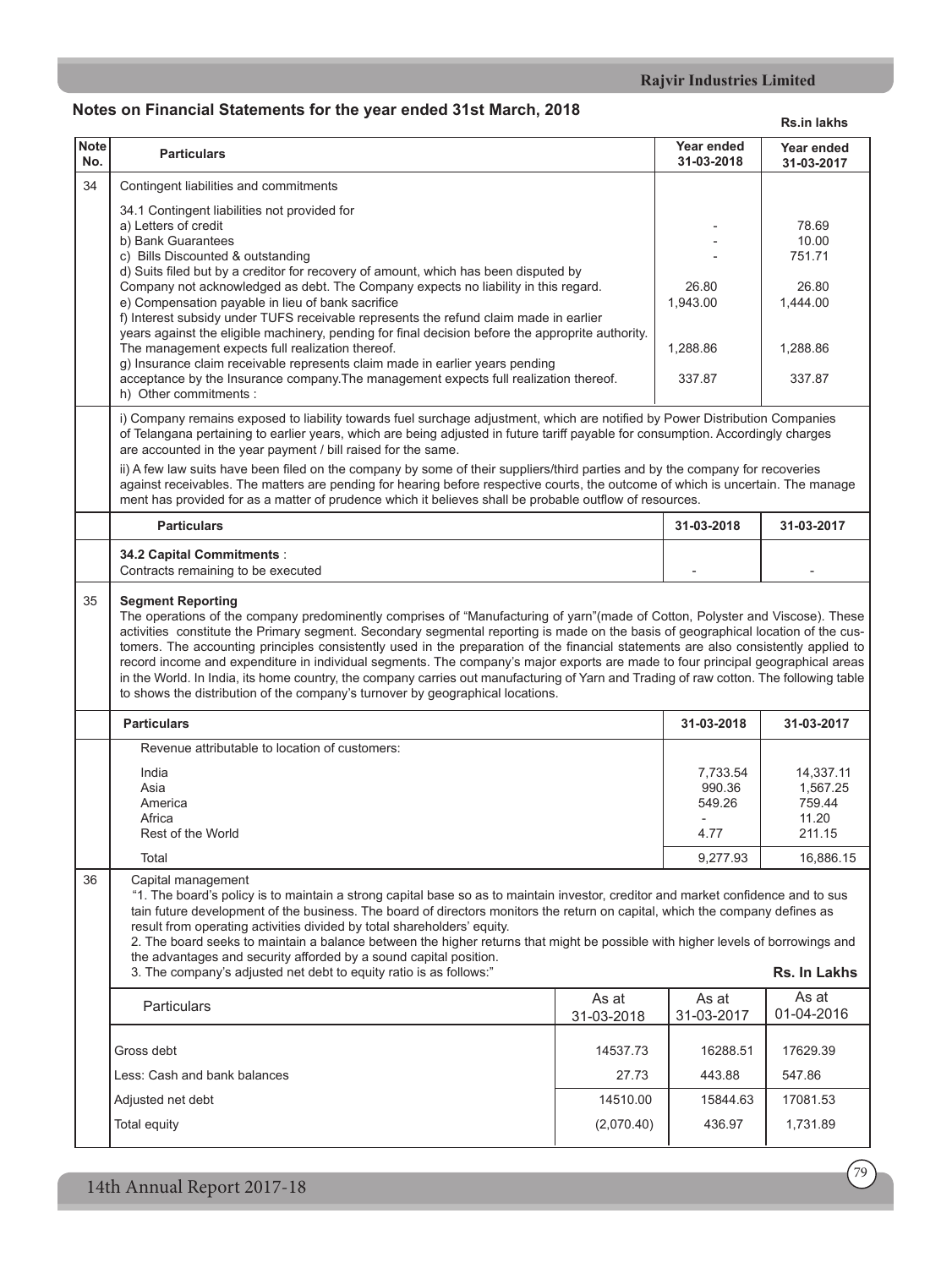# Notes on Financial Statements for the year ended 31st March, 2018

37 | Financial instruments

Accounting classifications and fair values

The following table shows the carrying amounts and fair values of financial assets and financial liabilities, including their levels in the fair value hierarchy:

| 31-03-2018                                                                                          |                                                  |                                                    |                             |             | Rs.in lakhs       |         |  |
|-----------------------------------------------------------------------------------------------------|--------------------------------------------------|----------------------------------------------------|-----------------------------|-------------|-------------------|---------|--|
|                                                                                                     |                                                  | <b>Carrying Amount</b>                             |                             |             | <b>Fair Value</b> |         |  |
| Particulars                                                                                         | Other<br>financial<br>assets -<br>amortised cost | Other financial<br>liabilities - amortised<br>cost | Total<br>carrying<br>amount | Level 1     | Level 2           | Level 3 |  |
| Financial assets measured<br>at fair value                                                          |                                                  |                                                    |                             |             |                   |         |  |
| Financial assets not<br>measured at fair value<br>Security deposits<br>Bank deposits maturing after | 422.79                                           |                                                    | 422.79                      |             |                   |         |  |
| 12 months                                                                                           |                                                  |                                                    |                             |             |                   |         |  |
| Inventories                                                                                         | 3.888.80                                         |                                                    | 3.888.80                    |             |                   |         |  |
| Trade receivables                                                                                   | 506.28                                           |                                                    | 506.28                      |             |                   |         |  |
| Cash and cash equivalents                                                                           | (30.06)                                          |                                                    | $-30.06$                    |             |                   |         |  |
| <b>Bank balances</b>                                                                                | 57.79                                            |                                                    | 57.79                       |             |                   |         |  |
| Other current financial assets                                                                      | 2,526.84                                         |                                                    | 2,526.84                    |             |                   |         |  |
| <b>Total</b>                                                                                        | 7,372.44                                         |                                                    | 7,372.44                    |             |                   |         |  |
| Financial liabilities not<br>measured at fair value                                                 |                                                  |                                                    |                             |             |                   |         |  |
| Term loans from banks                                                                               | 6,142.69                                         |                                                    | 6,142.69                    |             |                   |         |  |
| Hire Purchase Loan<br>Deferred payment liability -                                                  |                                                  |                                                    |                             |             |                   |         |  |
| Sales Tax                                                                                           | 102.87                                           |                                                    | 102.87                      |             |                   |         |  |
| Loan from Related party                                                                             | 225.89                                           |                                                    | 225.89                      |             |                   |         |  |
| Loans from others                                                                                   | 1,255.69                                         |                                                    | 1,255.69                    |             |                   |         |  |
| Preference Shares                                                                                   | 950.00                                           |                                                    | 950.00                      |             |                   |         |  |
| <b>Current Financial Liability</b>                                                                  | 8,787.96                                         |                                                    | 8,787.96                    |             |                   |         |  |
| Other financial liabilities                                                                         | 2,997.66                                         | $\overline{\phantom{a}}$                           | 2,997.66                    | ٠           |                   |         |  |
| <b>Total</b>                                                                                        | 20,462.76                                        | ä,                                                 | 20,462.76                   | L.          |                   |         |  |
| 31-03-2017                                                                                          |                                                  |                                                    |                             | Rs.in lakhs |                   |         |  |
|                                                                                                     |                                                  | <b>Carrying Amount</b>                             |                             |             | <b>Fair Value</b> |         |  |
|                                                                                                     | Other                                            |                                                    | $-1$                        |             |                   |         |  |

| <b>Particulars</b>                                                                            | Other<br>financial<br>assets -<br>lamortised cost <i>\</i> | Other financial<br>liabilities - amortised<br>cost | Total<br>carrying<br>amount | Level 1 | Level 2 | Level 3 |
|-----------------------------------------------------------------------------------------------|------------------------------------------------------------|----------------------------------------------------|-----------------------------|---------|---------|---------|
| Financial assets measured<br>at fair value                                                    |                                                            |                                                    |                             |         |         |         |
| Financial assets not<br>measured at fair value<br>Security deposits<br>Bank deposits maturing | 612.51                                                     |                                                    | 612.51                      |         |         |         |
| after 12 months                                                                               | 256.16                                                     |                                                    | 256.16                      |         |         |         |
| Inventories                                                                                   | 6,101.60                                                   | -                                                  | 6,101.60                    |         |         |         |
| Trade receivables                                                                             | 946.91                                                     |                                                    | 946.91                      |         |         |         |
| Cash and cash equivalents                                                                     | 79.37                                                      |                                                    | 79.37                       |         |         |         |
| <b>Bank balances</b>                                                                          | 108.35                                                     |                                                    | 108.35                      |         |         |         |
| Other current financial                                                                       |                                                            |                                                    |                             |         |         |         |
| assets                                                                                        | 2,544.30                                                   |                                                    | 2,544.30                    |         |         |         |
| <b>Total</b>                                                                                  | 10,649.20                                                  | ۰                                                  | 10,649.20                   |         | ۰       | ۰       |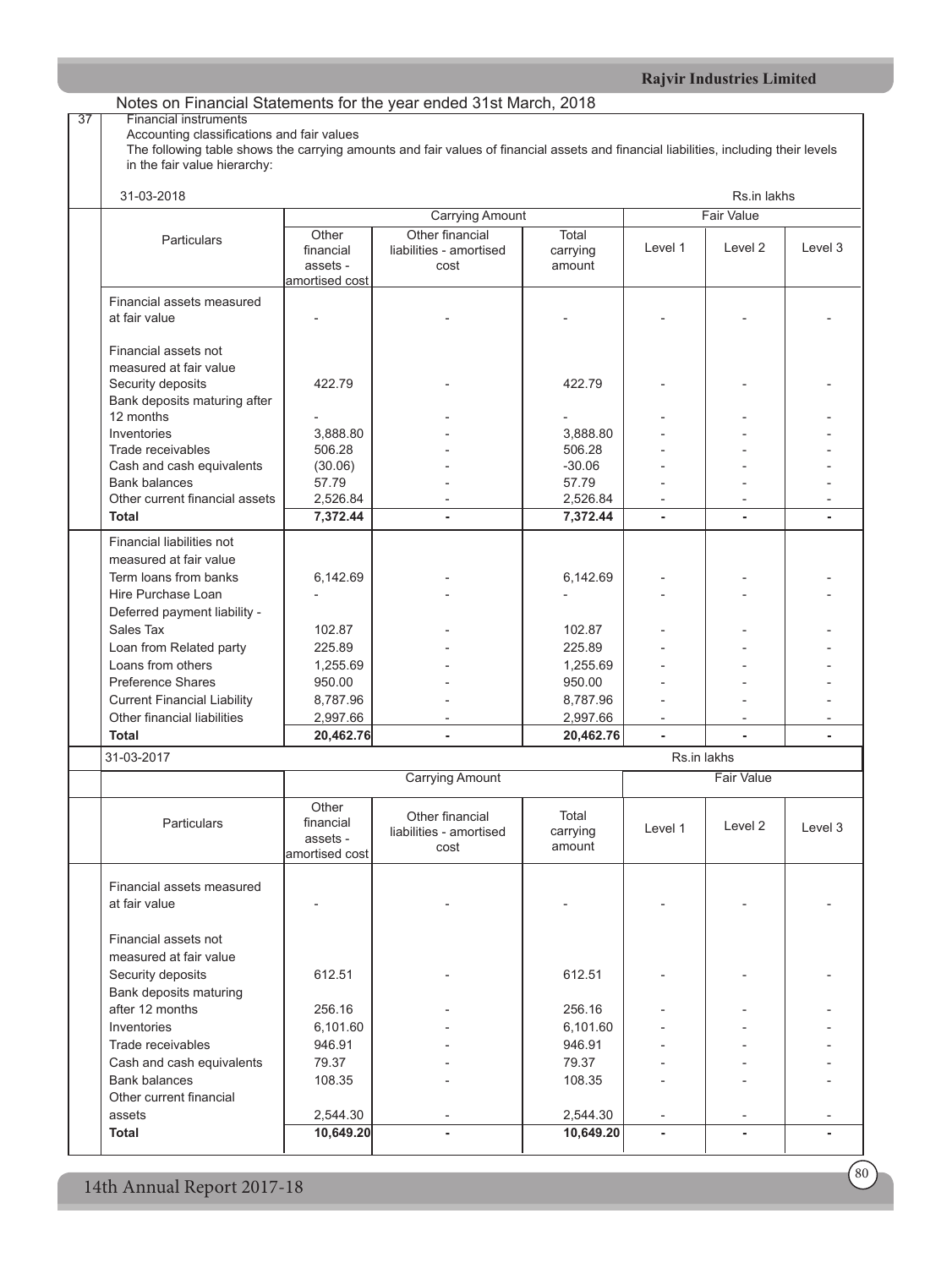|                                                                     |                                                   |                                                 |                            |                          | <b>Rajvir Industries Limited</b> |                          |
|---------------------------------------------------------------------|---------------------------------------------------|-------------------------------------------------|----------------------------|--------------------------|----------------------------------|--------------------------|
| Notes on Financial Statements for the year ended 31st March, 2018   |                                                   |                                                 |                            |                          | Rs. In Lakhs                     |                          |
| Financial liabilities not<br>measured at fair value                 |                                                   |                                                 |                            |                          |                                  |                          |
| Term loans from banks                                               | 8,947.76                                          |                                                 | 8,947.76                   |                          |                                  |                          |
| Hire Purchase Loan                                                  | 1.38                                              |                                                 | 1.38                       |                          |                                  |                          |
| Deferred payment liability                                          |                                                   |                                                 |                            |                          |                                  |                          |
| - Sales Tax                                                         | 187.88                                            |                                                 | 187.88                     |                          |                                  |                          |
| Loan from Related party                                             | 152.94                                            |                                                 | 152.94                     |                          |                                  |                          |
| Loans from others                                                   | 1.180.17                                          |                                                 | 1,180.17                   |                          |                                  |                          |
| <b>Preference Shares</b>                                            | 950.00                                            |                                                 | 950.00                     |                          |                                  |                          |
| <b>Current Financial Liability</b>                                  | 8,793.88                                          |                                                 | 8,793.88                   |                          |                                  |                          |
| Other financial liabilities                                         | 2,496.70                                          |                                                 | 2,496.70                   |                          |                                  |                          |
| Total                                                               | 22,710.71                                         |                                                 | 22,710.71                  | $\overline{\phantom{a}}$ |                                  | $\overline{a}$           |
|                                                                     |                                                   |                                                 |                            |                          |                                  |                          |
| 01-04-2016                                                          |                                                   |                                                 |                            |                          |                                  |                          |
|                                                                     |                                                   | <b>Carrying Amount</b>                          |                            |                          | Fair Value                       |                          |
| <b>Particulars</b>                                                  | Other<br>financial<br>assets -amor-<br>tised cost | Other financial liabilities -<br>amortised cost | "Total carrying<br>amount" | Level 1                  | Level 2                          | Level 3                  |
| Financial assets measured at                                        |                                                   |                                                 |                            |                          |                                  |                          |
| fair value                                                          |                                                   |                                                 |                            |                          |                                  |                          |
| Financial assets not measured<br>at fair value<br>Security deposits | 521.73                                            |                                                 | 521.73                     |                          |                                  |                          |
| Bank deposits maturing                                              |                                                   |                                                 |                            |                          |                                  |                          |
| after 12 months                                                     | 256.16                                            |                                                 | 256.16                     |                          |                                  |                          |
| Inventories                                                         | 7,112.27                                          |                                                 | 7,112.27                   |                          |                                  |                          |
| Trade receivables                                                   | 1,207.14                                          |                                                 | 1,207.14                   |                          |                                  |                          |
| Cash and cash equivalents                                           | 182.34                                            |                                                 | 182.34                     |                          |                                  |                          |
| <b>Bank balances</b><br>Other current financial assets              | 109.36<br>2,322.34                                |                                                 | 109.36<br>2,322.34         |                          |                                  |                          |
| Total                                                               | 11,711.34                                         | $\overline{\phantom{a}}$                        | 11,711.34                  | $\blacksquare$           | $\overline{\phantom{a}}$         | $\blacksquare$           |
| Financial liabilities not<br>measured at fair value                 |                                                   |                                                 |                            |                          |                                  |                          |
| Term loans from banks                                               | 10,184.77                                         |                                                 | 10,184.77                  |                          |                                  |                          |
| Hire Purchase Loan                                                  | 6.26                                              |                                                 | 6.26                       |                          |                                  |                          |
| Deferred payment liability<br>- Sales Tax                           | 437.99                                            |                                                 | 437.99                     |                          |                                  |                          |
| Loan from Related party                                             | 144.15                                            |                                                 | 144.15                     |                          |                                  |                          |
| Loans from others                                                   | 1,117.83                                          |                                                 | 1,117.83                   |                          |                                  |                          |
| <b>Preference Shares</b>                                            | 950.00                                            |                                                 | 950.00                     |                          |                                  |                          |
| <b>Current Financial Liability</b>                                  | 8,467.81                                          |                                                 | 8,467.81                   |                          |                                  |                          |
| Other financial liabilities                                         | 2,129.33                                          | $\blacksquare$                                  | 2,129.33                   | $\overline{\phantom{a}}$ | $\overline{\phantom{a}}$         |                          |
| Total                                                               | 23,438.14                                         | $\overline{\phantom{0}}$                        | 23,438.14                  | $\overline{\phantom{a}}$ | $\overline{\phantom{a}}$         | $\overline{\phantom{a}}$ |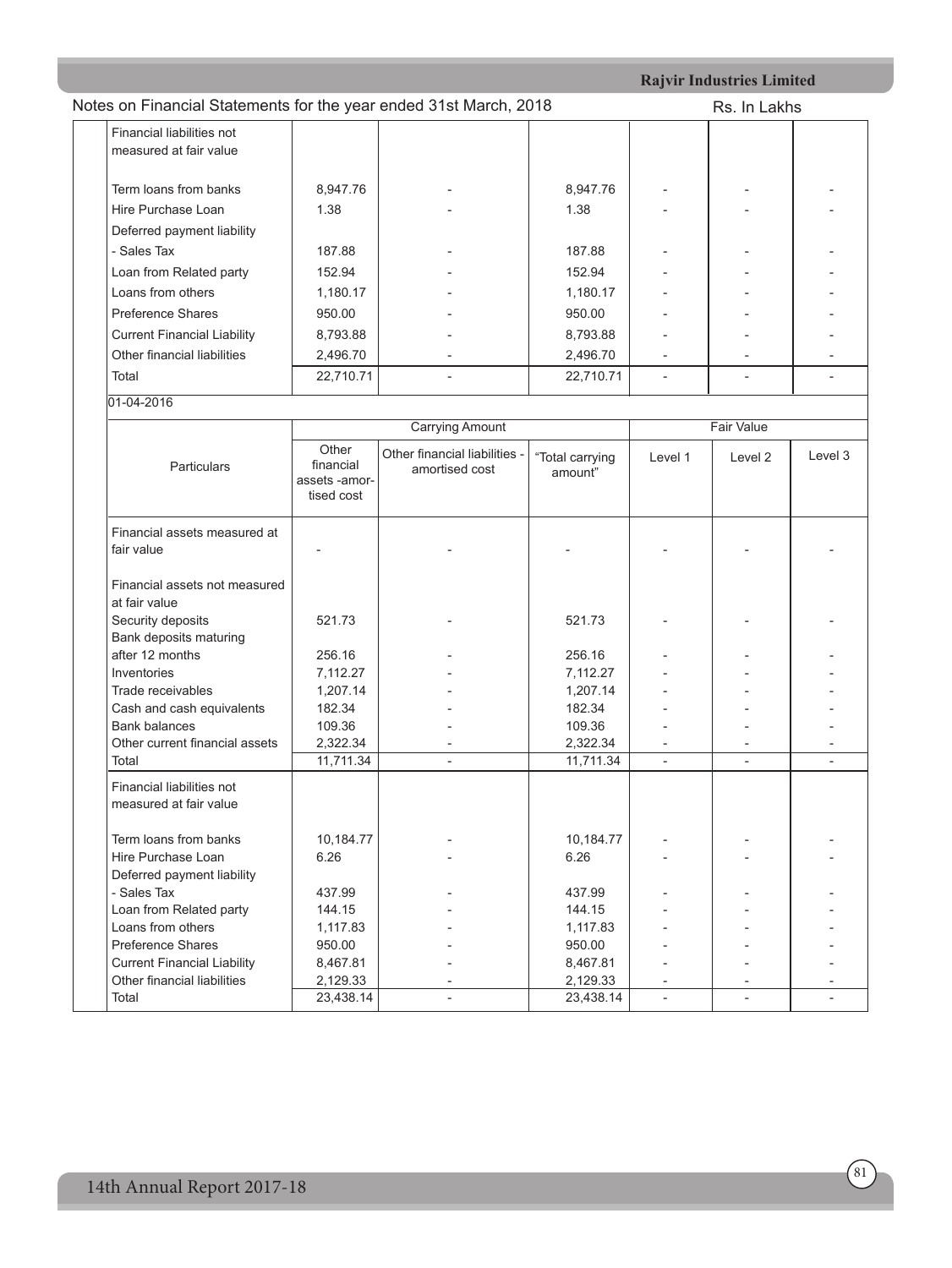#### **Financial risk management**

#### **1. Overview**

The company has exposure to the following risks from its use of financial instruments:

- Credit risk
- Liquidity risk
- Market risk
- Operational risk

This note presents information about the company's exposure to each of the above risks, the company's objectives, policies and processes for measuring and managing risk, and the company's management of capital. Further quantitative disclosures are included throughout these financial statements. "

#### **2. Risk management framework:**

The Board of Directors has overall responsibility for the establishment and oversight of the company's risk management framework. The Board is respon ble for developing and monitoring the company's risk management policies.

#### **• Credit risk**

- 1. Credit risk is the risk of financial loss to the company if a customer or counterparty to a financial instrument fails to meet its contractual obligations, and arises principally from the company's receivables from customers.
- 2. Trade and other receivables: The company considers the probability of default upon initial recognition of asset and whether there has been a significant increase in credit risk on an ongoing basis throughout each reporting period."

The following table provides information about the exposure to credit risk and measurement of loss allowance using Life time expected credit loss for trade receivables:

| <b>Particulars</b> | As on<br>31-03-2018 | As on<br>31-03-2017 | As on<br>01-04-2016 |
|--------------------|---------------------|---------------------|---------------------|
| Not due            | 185.46              | 441.17              | 913.29              |
| Upto 1 year        | 278.32              | 383.71              | 170.55              |
| 1 to 2 years       | 7.28                | 17.52               | 30.50               |
| 2 to 3 years       | 0.81                | 16.78               | 23.11               |
| More than 3 years  | 38.80               | 87.73               | 69.70               |
| Total              | 510.67              | 946.91              | 1,207.14            |

#### **Financial Assets are considered to be of good quality and there is no significant increase in credit risk.**

Rs.in lakhs

| Movements in allowance for credit losses of<br>receivables is as below: | As at<br>31-03-2018 | As at<br>31-03-2017 |
|-------------------------------------------------------------------------|---------------------|---------------------|
| Balance at the beginning of the year                                    |                     |                     |
| Charge in statement of profit and loss                                  | 4.39                |                     |
| Release to statement of profit and loss                                 |                     |                     |
| Utilised during the year                                                |                     |                     |
| Balance at the end of the year                                          | 4.39                |                     |

3. Cash and cash equivalents: The company held cash and cash equivalents of ₹(30.06) lakhs (31st March 2017: 79.37 lakhs and 1st April 2016: ₹182.34 lakhs). The cash and cash equivalents are held with public sector banks. There is no impairment on cash and cash equivalents as on the reporting date and the comparative period.

**• Liquidity risk**

1. Liquidity risk is the risk that the Company will encounter difficulty in meeting the obligations associated with its financial liabilities that are settled by delivering cash or another financial asset. The Company's approach to managing liquidity is to ensure, as far as possible, that it will always have sufficient liquidity to meet its liabilities when due, under both normal and stressed conditions, without incurring unacceptable losses or risking damage to the company's reputation.

2. The company aims to maintain the level of its cash and cash equivalents and investments at an amount in excess of expected cash outflows on financial liabilities (other than trade payables) over the next six months. The company also monitors the level of level of expected cash inflows on trade receivables and loans together with expected cash outflows on trade payables and other financial liabilities. This excludes potential impact of extreme circumstances that cannot be reasonably predicted, such as natural disasters."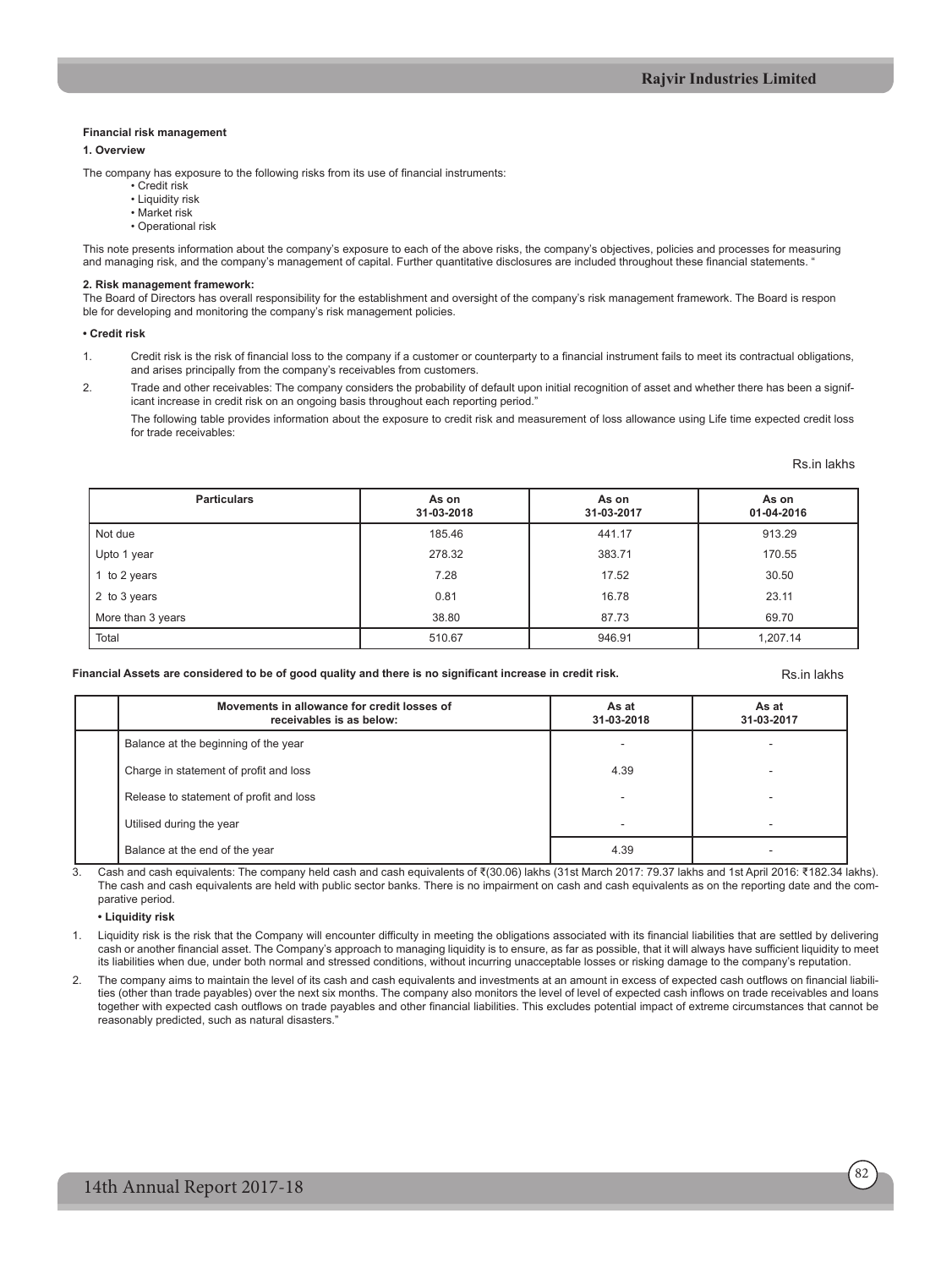#### **3. Exposure to Liquidity risk**

**The following are the remaining contractual maturities of financial liabilities at the reporting date. 31-03-2018**

```
Rs.in lakhs
```

| <b>Particulars</b>          | Carrying amount | 1 year or less           | 1-3 years                | More than<br>3years      |
|-----------------------------|-----------------|--------------------------|--------------------------|--------------------------|
| Borrowings- secured         | 16,836.95       | 8,988.71                 | 3,293.03                 | 4,555.21                 |
| Borrowings- un-secured      | 2,057.22        | 472.79                   | 50.49                    | 1,533.94                 |
| <b>Preference Shares</b>    | 950.00          | $\overline{\phantom{a}}$ | $\overline{\phantom{a}}$ | 950.00                   |
| Trade payables              | 2,927.37        | 2,927.37                 | ٠                        |                          |
| Other financial liabilities | 446.40          | 26.89                    |                          | 419.51                   |
| 31-03-2017                  |                 |                          |                          |                          |
| <b>Particulars</b>          | Carrying amount | 1 year or less           | 1-3 years                | More than<br>3years      |
| Borrowings- secured         | 10,380.95       | 7,562.05                 | 2,947.11                 | 6,088.93                 |
| Borrowings- un-secured      | 1,955.75        | 434.76                   | 86.91                    | 1,434.08                 |
| <b>Preference Shares</b>    | 950.00          | $\overline{\phantom{a}}$ | $\overline{\phantom{m}}$ | 950.00                   |
| Trade payables              | 3,924.12        | 3,924.12                 |                          | $\overline{\phantom{a}}$ |
| Other financial liabilities | 447.30          | 27.79                    | ٠                        | 419.51                   |
| 01-04-2016                  |                 |                          |                          |                          |
| <b>Particulars</b>          | Carrying amount | 1 year or less           | 1-3 years                | More than<br>3years      |
| Borrowings- secured         | 16,997.80       | 6,769.40                 | 2,760.45                 | 7,467.95                 |
| Borrowings- un-secured      | 1,910.12        | 210.15                   | 169.35                   | 1,530.62                 |
| <b>Preference Shares</b>    | 950.00          | $\overline{\phantom{a}}$ | ٠                        | 950.00                   |
| Trade payables              | 3,673.15        | 3,673.15                 |                          |                          |
| Other financial liabilities | 445.33          | 25.82                    |                          | 419.51                   |

• Market risk

1. Market risk is the risk that changes in market prices such as foreign exchange rates and interest rates prices, will affect the company's income or the value of its financial instruments. Market risk is attributable to all market risk sensitive financial instruments including foreign currency receivables and payables, long term debt and commodity prices. The company is exposed to market risk primarily related to foreign exchange rate risk and interest rate risk.

| <b>Particulars</b>                                             | As at<br>31-03-2018      | As at<br>31-03-2017 | As at<br>01-04-2016 |
|----------------------------------------------------------------|--------------------------|---------------------|---------------------|
| Trade and other payables (including payable for capital goods) | $\overline{\phantom{a}}$ | 54.329.27           | 1,57,399.10         |
| Trade receivables (including bill discounting)                 | 45.701.41                | 2.18.513.74         | 89.688.58           |
| Bank balances (Including deposits)                             |                          | 7.081.40            | 2.524.16            |

- 2. Currency risk: The company is exposed to foreign exchange risk arising from foreign currency transaction. The company also imports and the risk is managed by regular follow up . The company has a policy which is implemented when the foreign currency risk become significant. A 10% appreciation/depreciation of the foreign currencies with respect to functional currency of the Company would result in an increase/ decrease in the Company's net profit before tax by approximately ₹2.97 lakhs (March 31, 2017: ₹18.15 lakhs).
- 3. Interest rate risk : Interest rate risk can be either fair value interest rate risk or cash flow interest rate risk. Fair value interest rate risk is the risk of changes in fair values of fixed interest bearing investments because of fluctuations in the interest rates, in cases where the borrowings are measured at fair value through the statement of profit and loss. Cash flow interest rate risk is the risk that the future cash flows of floating interest bearing investments will fluctuate because of fluctuations in the interest rates. A reasonably possible change of 100 basis points in interest rate at the reporting date would have increased or decreased profit or loss by ₹146.34 lakhs ( 31st March 2017: ₹150.48 lakhs). This analysis assumes that all other variables remain constant."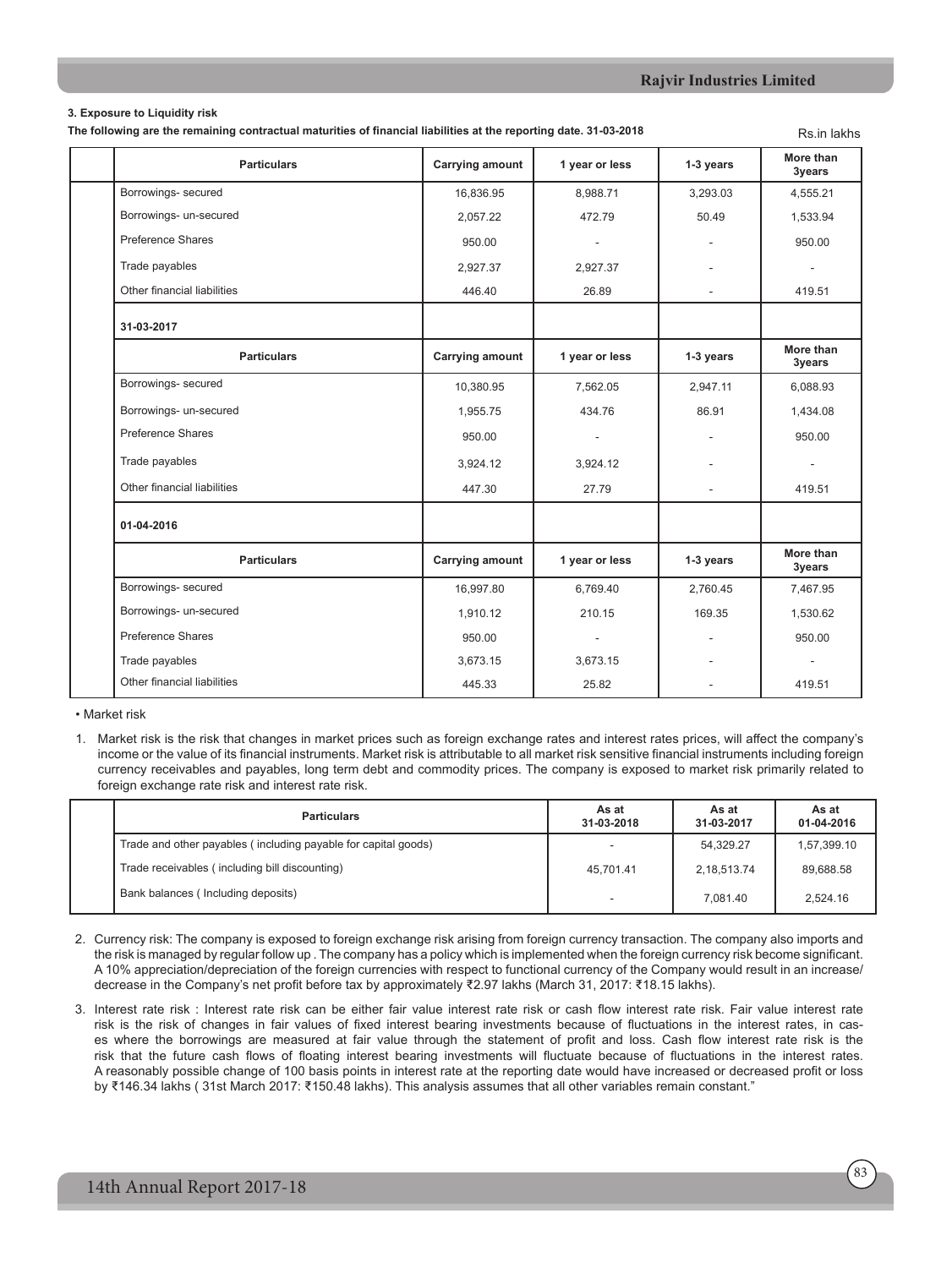## **• Operational risk**

- 1. Operational risk is the risk of direct or indirect loss arising from a wide variety of causes associated with the company's processes, personnel, technology and infrastructure, and from external factors other than credit, market and liquidity risks such as those arising from legal and regulatory requirements and generally accepted standards of corporate behaviour. Operational risks arise from all of the company's operations.
- 2. The Company's objective is to manage operational risk so as to balance the avoidance of financial losses and damage to the company's reputation with overall cost effectiveness and to avoid control procedures that restrict initiative and creativity.
- 3. The primary responsibility for the development and implementation of controls to address operational risk is assigned to senior management within each business unit. This responsibility is supported by the development of overall company standards for the management of operational risk in the following areas:
- Requirements for appropriate segregation of duties, including the independent authorization of transactions
- Requirements for the reconciliation and monitoring of transactions
- Compliance with regulatory and other legal requirements
- Documentation of controls and procedures
- Requirements for the periodic assessment of operational risks faced, and the adequacy of controls and proc dures to address the risks identified
- Requirements for the reporting of operational losses and proposed remedial action
- Development of contingency plans
- Training and professional development
- Ethical and business standards
- Risk mitigation, including insurance when this is effective.
- 4. Compliance with company's standards is supported by a programme of periodic reviews undertaken by internal audit. The results of internal audit reviews are discussed with the management of the business unit to which they relate, with summaries submitted to the audit committee and board of the company."
- 38 Previous year figures are regrouped, rearranged and reclassified wherever considered necessary in order to confirm to the current years presentation.
- 39 The company has shut down the Tandur manufacturing unit on commercial expediency and has been incurring losses resulting in overall net losses in the statement of profit and loss as on 31.03.2018.The Company has the continuous support from the promoters and it has taken appropriate steps for cost reduction, which in the opinion of the management would enable the Company to generate sufficient profits in the foreseeable future. These financial statements have prepared on a going concern basis.
- 39.1 The confirmation of balances of trade payables, trade receivables, debit and credit to the parties are subject to reconciliation and adjustment thereof.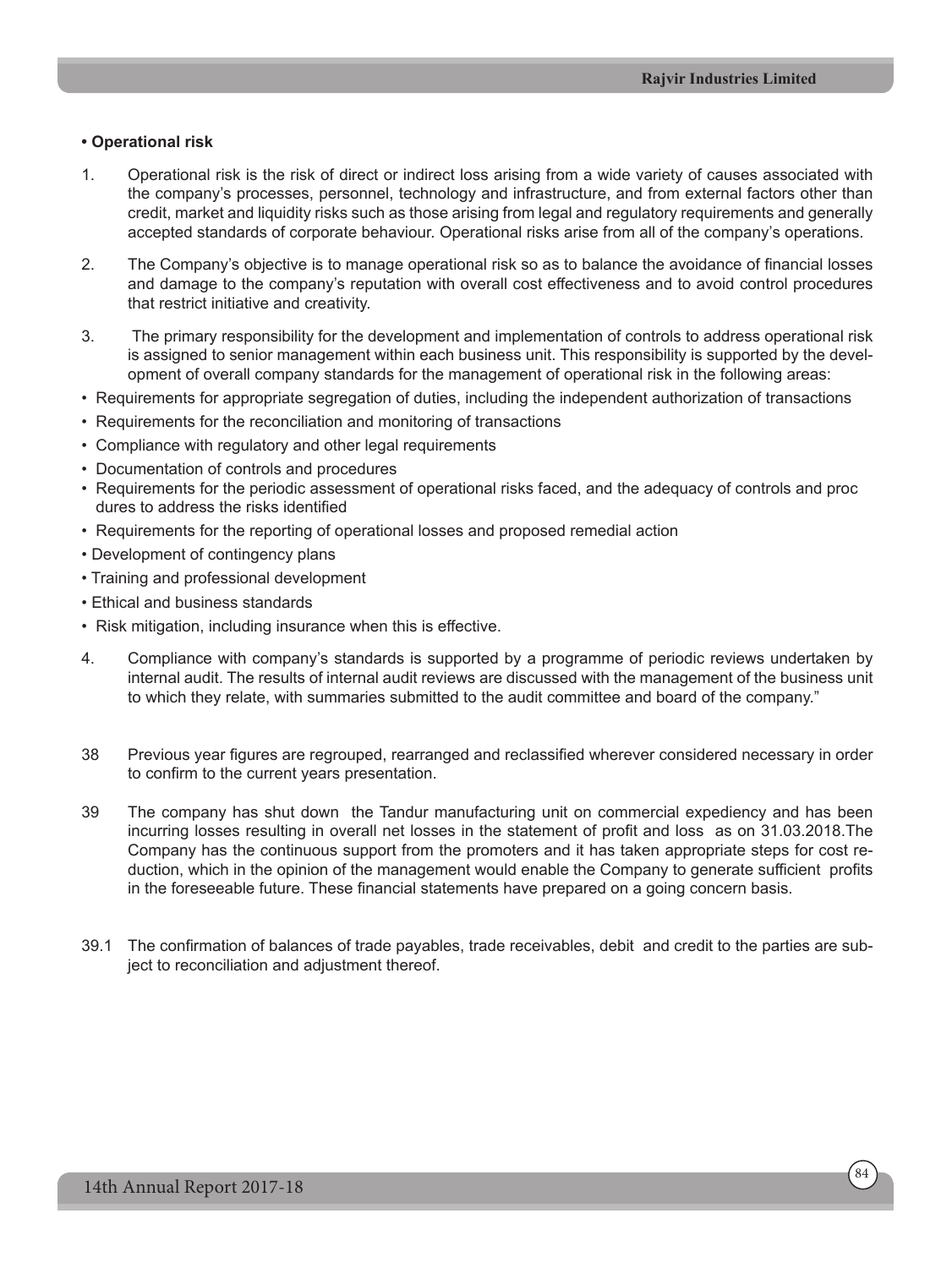| <b>Note</b><br>No. | <b>Particulars</b>                                                                                                                                                                                                                                                                                                                                                                                                                                                                                                                                                                                                                                                                                                                                                                                                        |
|--------------------|---------------------------------------------------------------------------------------------------------------------------------------------------------------------------------------------------------------------------------------------------------------------------------------------------------------------------------------------------------------------------------------------------------------------------------------------------------------------------------------------------------------------------------------------------------------------------------------------------------------------------------------------------------------------------------------------------------------------------------------------------------------------------------------------------------------------------|
| 40                 | First time IND AS adoption                                                                                                                                                                                                                                                                                                                                                                                                                                                                                                                                                                                                                                                                                                                                                                                                |
|                    | "As stated in Note 1(a), these are the Company's first standalone financial statements prepared in accordance with Ind AS. For<br>the year ended 31st March 2017, the Company had prepared its standalone financial statements in accordance with Companies<br>(Accounting Standards) Rules, 2006, notified under Section 133 of the Act and other relevant provisions of the Act ('previous<br>GAAP').                                                                                                                                                                                                                                                                                                                                                                                                                   |
|                    | The accounting policies set out in Note 2 have been applied in preparing these standalone financial statements for the year<br>ended 31 March 2018 including the comparative information for the year ended 31 March 2017 and the opening Ind AS balance<br>sheet on the date of transition i.e. 1 April 2016.                                                                                                                                                                                                                                                                                                                                                                                                                                                                                                            |
|                    | In preparing the Ind AS balance sheet as at 1 April 2016 and in presenting the comparative information for the year ended 31<br>March 2017, the Company has adjusted amounts reported previously in standalone financial statements prepared in accordance<br>with previous GAAP. This note explains the principal adjustments made by the Company in restating its financial statements<br>prepared in accordance with previous GAAP, and how the transition from previous GAAP to Ind AS has affected the Com-<br>pany's financial position, financial performance and cash flows."                                                                                                                                                                                                                                     |
|                    | Optional exemptions availed and mandatory exceptions                                                                                                                                                                                                                                                                                                                                                                                                                                                                                                                                                                                                                                                                                                                                                                      |
|                    | In preparing these financial statements, the Company has applied the below mentioned optional exemptions and mandatory<br>exceptions.                                                                                                                                                                                                                                                                                                                                                                                                                                                                                                                                                                                                                                                                                     |
|                    | A. Optional exemptions availed                                                                                                                                                                                                                                                                                                                                                                                                                                                                                                                                                                                                                                                                                                                                                                                            |
|                    | Property plant and equipment, capital work-in-progress and intangible assets                                                                                                                                                                                                                                                                                                                                                                                                                                                                                                                                                                                                                                                                                                                                              |
|                    | "As per Ind AS 101 an entity may elect to:<br>i) Measure an item of property, plant and equipment at the date of transition at its fair value and use that fair value as its deemed<br>cost at that date.                                                                                                                                                                                                                                                                                                                                                                                                                                                                                                                                                                                                                 |
|                    | ii) Use a previous GAAP revaluation of an item of property, plant and equipment at or before the date of transition as deemed cost<br>at the date of the revaluation, provided the revaluation was, at the date of the revaluation, broadly comparable to                                                                                                                                                                                                                                                                                                                                                                                                                                                                                                                                                                 |
|                    | - fair value;                                                                                                                                                                                                                                                                                                                                                                                                                                                                                                                                                                                                                                                                                                                                                                                                             |
|                    | - or cost or depreciated cost under Ind AS adjusted to reflect, for example, changes in a general or specific price index<br>The elections under (i) and (ii) above are also available for intangible assets that meets the recognition criteria in Ind AS 38, In-<br>tangible Assets, (including reliable measurement of original cost); and criteria in Ind AS 38 for revaluation (including the existence<br>of an active market).                                                                                                                                                                                                                                                                                                                                                                                     |
|                    | iii) Use carrying values of property, plant and equipment, intangible assets and investment properties as on the date of tran-<br>sition to Ind AS (which are measured in accordance with previous GAAP and after making adjustments relating to decommis-<br>sioning liabilities prescribed under Ind AS 101) if there has been no change in its functional currency on the date of transition.<br>As permitted by Ind AS 101, the Company has elected to continue with the carrying values under previous GAAP for all the items<br>of property, plant and equipment. The same election has been made in respect of capital work-in-progress and intangible assets<br>also. The carrying values of property, plant and equipment as aforesaid are after making adjustments relating to decommissioning<br>liabilities." |
|                    | <b>B. Mandatory exceptions</b>                                                                                                                                                                                                                                                                                                                                                                                                                                                                                                                                                                                                                                                                                                                                                                                            |
|                    | 1. Estimates                                                                                                                                                                                                                                                                                                                                                                                                                                                                                                                                                                                                                                                                                                                                                                                                              |
|                    | As per Ind AS 101, where application of Ind AS requires an entity to make certain estimates that were not required under previous<br>GAAP, those estimates should be made to reflect conditions that existed at the date of transition (for preparing opening Ind AS<br>balance sheet) or at the end of the comparative period (for presenting comparative information as per Ind AS).                                                                                                                                                                                                                                                                                                                                                                                                                                    |
|                    | The Company's estimates under Ind AS are consistent with the above requirement. Key estimates considered in<br>preparation of the standalone financial statements that were not required under the previous GAAP are listed below:<br>a) Impairment of financial assets based on the expected credit loss model."                                                                                                                                                                                                                                                                                                                                                                                                                                                                                                         |
|                    |                                                                                                                                                                                                                                                                                                                                                                                                                                                                                                                                                                                                                                                                                                                                                                                                                           |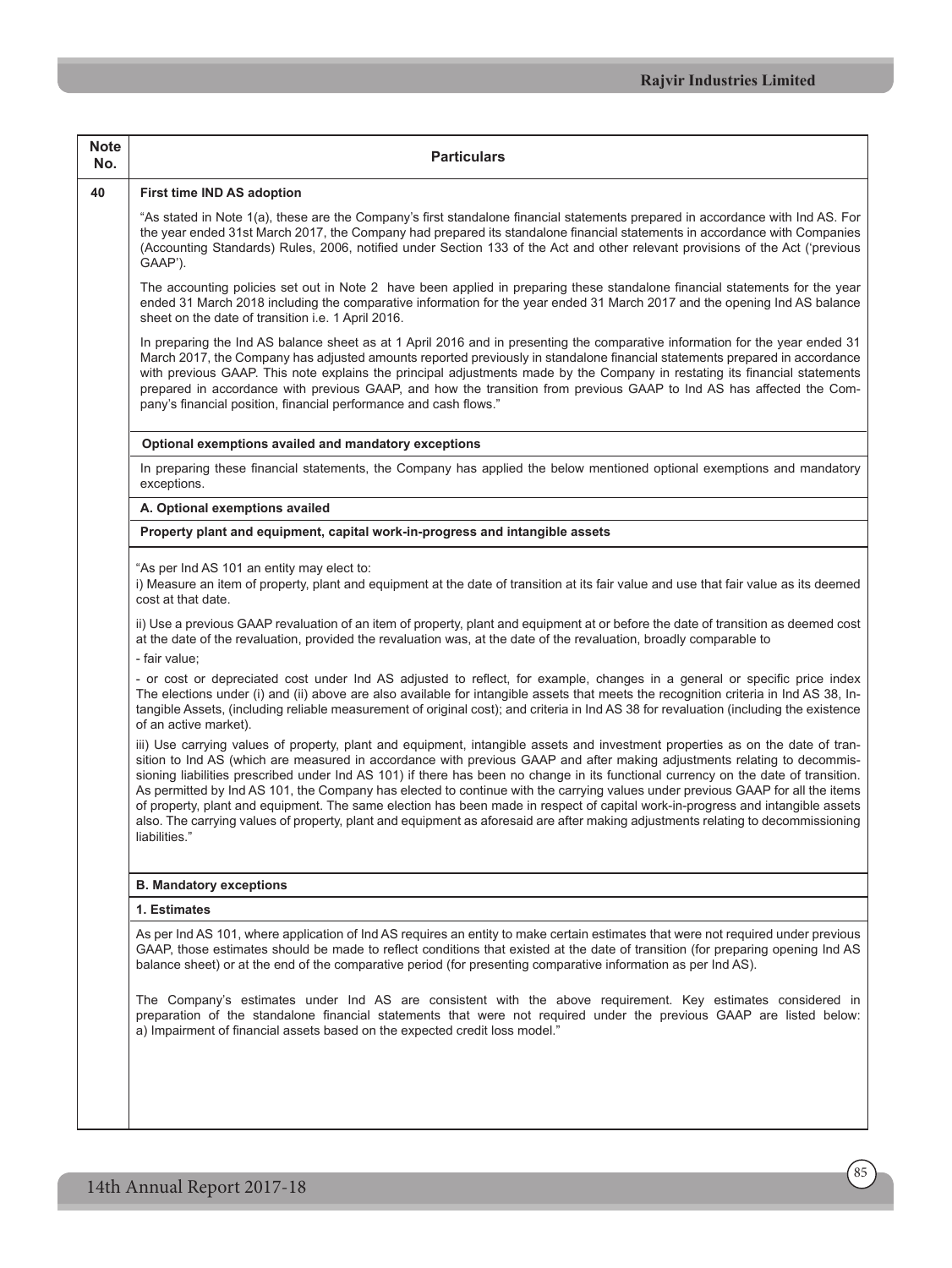| <b>Note</b><br>No. | <b>Particulars</b>                                                                                                                                                                                                                                                                                                                                                                                                                                                                                                                                                                                                                                                                                                                                                                                       |                                                            |                                                                          |  |  |
|--------------------|----------------------------------------------------------------------------------------------------------------------------------------------------------------------------------------------------------------------------------------------------------------------------------------------------------------------------------------------------------------------------------------------------------------------------------------------------------------------------------------------------------------------------------------------------------------------------------------------------------------------------------------------------------------------------------------------------------------------------------------------------------------------------------------------------------|------------------------------------------------------------|--------------------------------------------------------------------------|--|--|
|                    | 2 Derecognition of financial assets and liabilities<br>As per Ind AS 101, an entity should apply the derecognition requirements in Ind AS 109, Financial Instruments, prospectively<br>for transactions occurring on or after the date of transition to Ind AS. However, an entity may apply the derecognition require-<br>ments retrospectively from a date chosen by it if the information needed to apply Ind AS 109 to financial assets and financial<br>liabilities derecognised as a result of past transactions was obtained at the time of initially accounting for those transactions.<br>The Company has elected to apply the derecognition principles of Ind AS 109 prospectively as reliable information was not avail-<br>able at the time of initially accounting for these transactions." |                                                            |                                                                          |  |  |
|                    | 3. Classification and measurement of financial assets<br>Ind AS 101 requires an entity to assess classification of financial assets on the basis of facts and circumstances ex-<br>isting as on the date of transition. Further, the standard permits measurement of financial assets accounted at amor-<br>tised cost based on facts and circumstances existing at the date of transition if retrospective application is impracticable.<br>Accordingly, the Company has determined the classification of financial assets based on facts and circumstances that exist on<br>the date of transition. Measurement of the financial assets accounted at amortised cost has been done retrospectively except<br>where the same is impracticable."                                                          |                                                            |                                                                          |  |  |
| 40.1               | <b>Reconciliation of equity</b>                                                                                                                                                                                                                                                                                                                                                                                                                                                                                                                                                                                                                                                                                                                                                                          |                                                            | <b>Rs.in lakhs</b>                                                       |  |  |
|                    |                                                                                                                                                                                                                                                                                                                                                                                                                                                                                                                                                                                                                                                                                                                                                                                                          |                                                            | <b>AMOUNT</b>                                                            |  |  |
|                    | <b>Particulars</b>                                                                                                                                                                                                                                                                                                                                                                                                                                                                                                                                                                                                                                                                                                                                                                                       | 31-03-2017                                                 | 01-04-2016                                                               |  |  |
|                    | Equity as per IGAAP<br>Increase in DTA on Land<br>Increase in DTL on Property, plant and equipment due to Balance Sheet approach<br>Processing fee - Term loans from banks-Secured Long -term<br>Deferred tax on Processing Fee - Term loans from banks-Secured Long -term<br><b>TOTAL ADJUSTMENTS</b>                                                                                                                                                                                                                                                                                                                                                                                                                                                                                                   | 1214.34<br>530.55<br>(378.31)<br>29.50<br>(9.12)<br>172.63 | 2534.33<br>509.25<br>(387.52)<br>37.38<br>(11.55)<br>147.56              |  |  |
|                    | 1,386.97<br>Equity as per Ind-AS                                                                                                                                                                                                                                                                                                                                                                                                                                                                                                                                                                                                                                                                                                                                                                         |                                                            |                                                                          |  |  |
|                    |                                                                                                                                                                                                                                                                                                                                                                                                                                                                                                                                                                                                                                                                                                                                                                                                          |                                                            | 2,681.89                                                                 |  |  |
| 40.2               | <b>Reconciliation of income statement</b><br>Rs.in lakhs                                                                                                                                                                                                                                                                                                                                                                                                                                                                                                                                                                                                                                                                                                                                                 |                                                            |                                                                          |  |  |
|                    | <b>AMOUNT</b><br><b>Particulars</b><br>01-04-2016                                                                                                                                                                                                                                                                                                                                                                                                                                                                                                                                                                                                                                                                                                                                                        |                                                            |                                                                          |  |  |
|                    | Net Profit as per IGAAP<br>Remeasurements of defined benefit plans<br>Amortisation of processing fee<br>Deferred Tax<br>Net Profit as per Ind-AS<br>Other Comprehensive Income (Net of income tax)<br>Total Comprehensive Income as per Ind-AS                                                                                                                                                                                                                                                                                                                                                                                                                                                                                                                                                           |                                                            | (1319.98)<br>(0.68)<br>(7.88)<br>33.16<br>(1295.38)<br>0.47<br>(1294.91) |  |  |
| 40.3               |                                                                                                                                                                                                                                                                                                                                                                                                                                                                                                                                                                                                                                                                                                                                                                                                          |                                                            | <b>Rs.in lakhs</b>                                                       |  |  |
|                    | Reconciliation of statement of cash flows                                                                                                                                                                                                                                                                                                                                                                                                                                                                                                                                                                                                                                                                                                                                                                | <b>Effect of</b><br>transition to<br>Ind AS                | As per Ind<br>AS                                                         |  |  |
|                    | Net cash generated from/(used in) operating activities                                                                                                                                                                                                                                                                                                                                                                                                                                                                                                                                                                                                                                                                                                                                                   | $-737.61$                                                  | 2789.50                                                                  |  |  |
|                    | Net cash generated from/(used in) investing activities                                                                                                                                                                                                                                                                                                                                                                                                                                                                                                                                                                                                                                                                                                                                                   | 113.57                                                     | $-58.55$                                                                 |  |  |
|                    | Net cash generated from/(used in) financing activities                                                                                                                                                                                                                                                                                                                                                                                                                                                                                                                                                                                                                                                                                                                                                   | 549.03                                                     | $-2908.95$                                                               |  |  |
|                    | Net increase/(decrease) in cash and cash equivalents                                                                                                                                                                                                                                                                                                                                                                                                                                                                                                                                                                                                                                                                                                                                                     | $-75.01$                                                   | $-178.00$                                                                |  |  |
|                    | Cash and cash equivalents as at April 1, 2016                                                                                                                                                                                                                                                                                                                                                                                                                                                                                                                                                                                                                                                                                                                                                            | $-5349.68$                                                 | -4500.98                                                                 |  |  |
|                    | Cash and cash equivalents as at March 31, 2017                                                                                                                                                                                                                                                                                                                                                                                                                                                                                                                                                                                                                                                                                                                                                           | -4792.58                                                   | -4678.98                                                                 |  |  |
|                    |                                                                                                                                                                                                                                                                                                                                                                                                                                                                                                                                                                                                                                                                                                                                                                                                          |                                                            |                                                                          |  |  |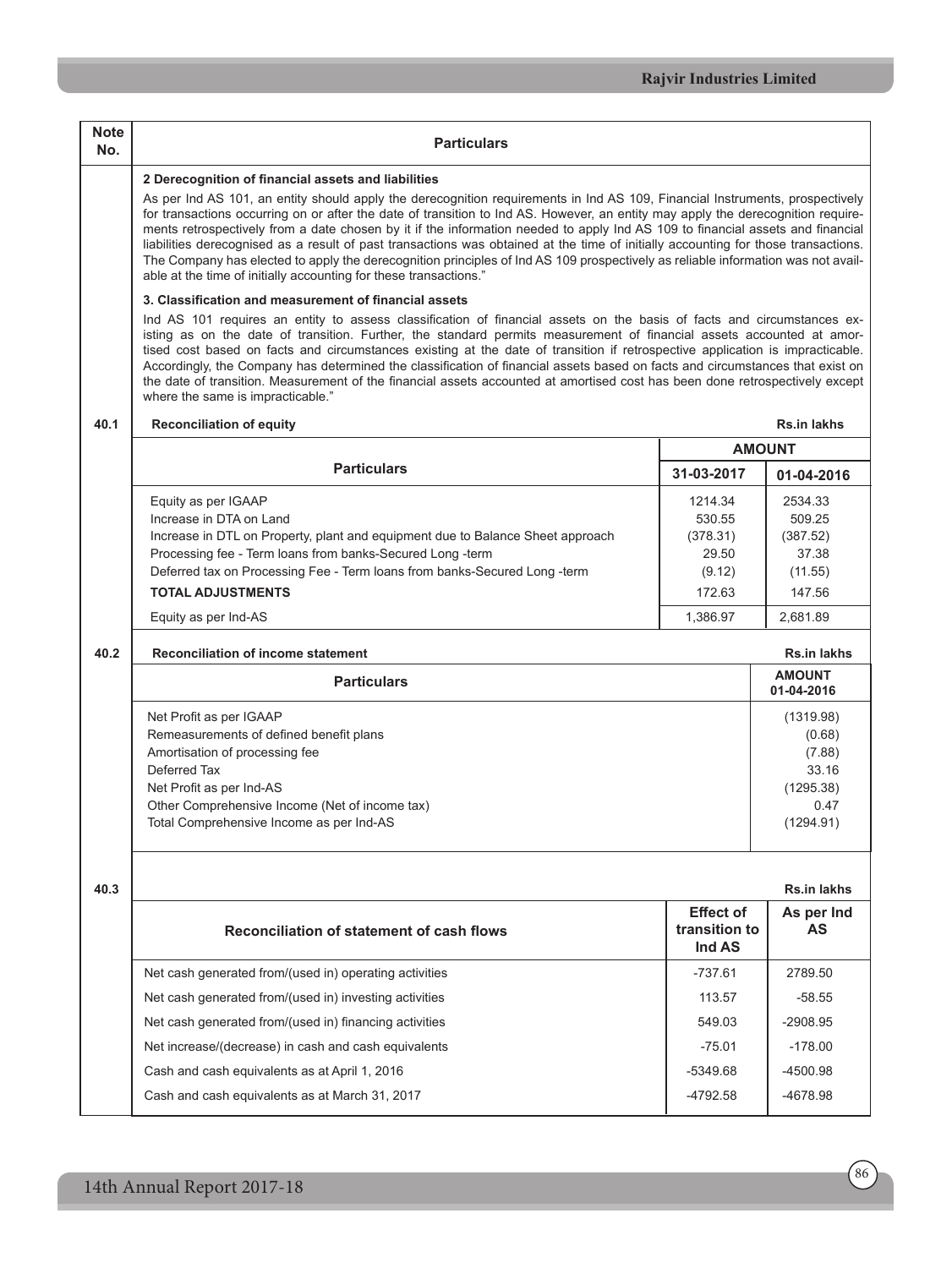| <b>Note</b><br>No. | <b>Particulars</b>                                                                                                                                                                                                                                                                                                                                                                                                                                                                                                                                                                     |
|--------------------|----------------------------------------------------------------------------------------------------------------------------------------------------------------------------------------------------------------------------------------------------------------------------------------------------------------------------------------------------------------------------------------------------------------------------------------------------------------------------------------------------------------------------------------------------------------------------------------|
| 40.4               | Notes for Balance sheet and profit and loss                                                                                                                                                                                                                                                                                                                                                                                                                                                                                                                                            |
| i)                 | Restatement of prior period items<br>"Under Ind AS, the Company is required to retrospectively present the material prior period errors identified by:<br>a) restating the comparative amounts for the prior period(s) presented in which the error occurred;<br>b) if the error occurred before the earliest prior period presented, restating the opening balances of assets, liabilities and equity<br>for the earliest prior period presented. Under the previous GAAP, prior period items were recognised in the statement of profit<br>and loss in the year in which identified. |
| $\mathsf{ii}$ )    | Re-classification of financial assets and liabilities<br>Under Ind AS, all financial assets and liabilities are to be disclosed separately on the face of the Balance Sheet. Under previous<br>GAAP, there was no such requirement. Thus, all the assets and liabilities meeting the recognition criteria of financial asset or<br>liability as per Ind AS 32 and Ind AS 109 have been re-classified and shown separately on the face of the Balance Sheet.                                                                                                                            |
| iii)               | Actuarial gain and loss<br>Under Ind AS, all actuarial gains and losses are recognised in other comprehensive income. Under previous GAAP the Com-<br>pany recognised actuarial gains and losses in profit or loss. However, this has no impact on the total comprehensive income<br>and total equity as on 1 April 2016 or as on 31 March 2017. As per para 122 of Ind AS19, company has transferred all re-mea-<br>surement cost recognised in the past within accumulated profits.                                                                                                  |
| iv)                | Borrowings at amortised cost                                                                                                                                                                                                                                                                                                                                                                                                                                                                                                                                                           |
|                    | Based on Ind AS 109, financial liabilities in the form of borrowings have been accounted at amortised cost using the effective<br>interest rate method.                                                                                                                                                                                                                                                                                                                                                                                                                                |
| V)                 | Other comprehensive income (OCI)<br>Under Indian GAAP, the company had not presented other comprehensive income separately. Hence, it has reconciled Indian<br>GAAP profit or loss to or profit or loss as per Ind AS. Further, Indian GAAP profit or loss is reconciled to total comprehensive<br>income as per Ind AS.                                                                                                                                                                                                                                                               |
| vi)                | Trade receivables                                                                                                                                                                                                                                                                                                                                                                                                                                                                                                                                                                      |
|                    | Under Ind AS, impairment allowance has been determined based on expected credit loss model (ECL).                                                                                                                                                                                                                                                                                                                                                                                                                                                                                      |
| vii)               | Deferred tax                                                                                                                                                                                                                                                                                                                                                                                                                                                                                                                                                                           |
|                    | The above Ind AS adjustments has resulted in changes in the deferred tax liability.                                                                                                                                                                                                                                                                                                                                                                                                                                                                                                    |

Chartered Accountants (FRN 303026E) The significant Accounting policies & notes on financial statements form an integral part of financial statements As per our report attached of even date For K.C.Bhattacharjee & Paul.,

(Manoj Kumar Bihani) Partner - M.No. 234629

Place: Secunderabad Place: Secunderabad<br>Date :30th May 2018 Attal Anand Kumar

Company Secretary

For and on behalf of the Board

U.K.Agarwal Chairman

Ritesh K Agarwal Managing Director

 $\sqrt{87}$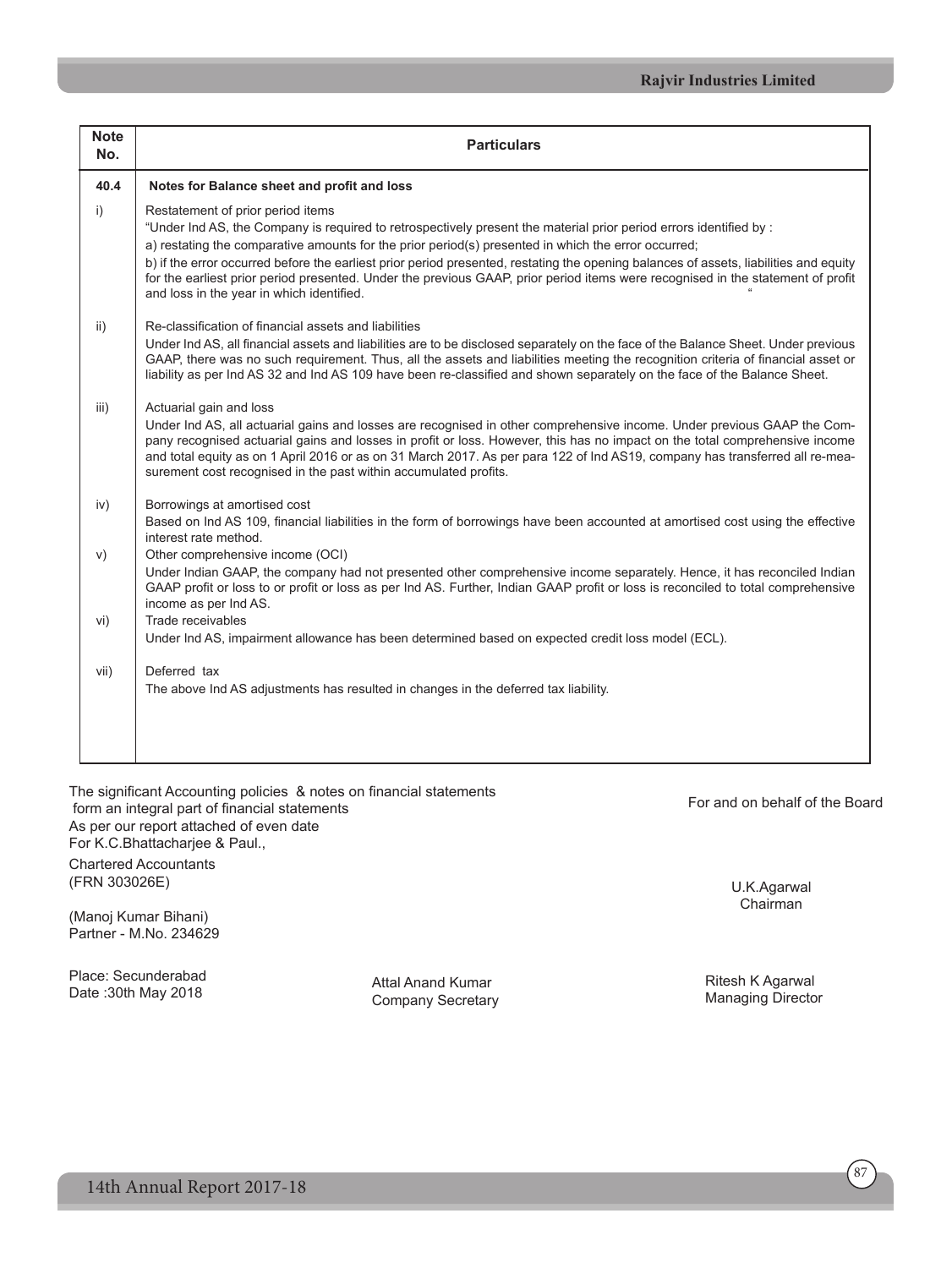# **RAJVIR INDUSTRIES LIMITED**

# **Regd. Office: 1st Floor, Surya Towers, 105, Sardar Patel Road, Secunderabad -500 003**

The Ministry of Corporate Affairs (MCA) has taken a "Green Initiative in the Corporate Governance" by allowing paperless compliances by the Companies vide its circular no. 17/2011 dated April 21, 2011 and 18/2011 dated April 29, 2011 after considering certain provisions of the Information Technology Act, 2000, permitted the companies to send the notices / annual reports etc. through email to its members. To support this green initiative of the MCA whole heartedly, members who have not yet registered their email address, are requested to register their e-mail address with the Depository through their concerned Depository Participant and members who hold shares in physical mode are requested to intimate their e-mail address at which they would like to receive the above documents electronically, either to the company or to its Registrar and Share Transfer Agent. Shareholders are requested to fill the consent form below and send it to the Registrar and Share Transfer Agent, M/s XL Softech Systems Limited or to the company.

# **CONSENT FOR RECEIVING DOCUMENTS IN ELECTRONIC MODE**

(Pursuant to circulars no. 17/2011 dated April 21, 2011 and 18/2011 dated April 29, 2011)

To

# **M/S XL Softech Systems Limited**

3, Sagar Society, Road N0.2, Banjara Hills

Telangana – 509002

Hyderabad – 500 034

Dear Sir,

I/We shareholder (s) of RAJVIR INDUSTRIES LIMITED, agree to receive all notices and documents including the Annual Report, Notice for General Meetings and other Shareholders Communication in electronic mode (through email).

I/We request you to kindly register my / our below mentioned email id in the Company's records for sending such communication through email.

| *Applicable for members holding shares in electronic form. |  |                                                                                                                                                                                                                                |
|------------------------------------------------------------|--|--------------------------------------------------------------------------------------------------------------------------------------------------------------------------------------------------------------------------------|
|                                                            |  | Name of the Sole / First Shareholder (2000) (2000) (2000) (2000) (2000) (2000) (2000) (2000) (2000) (2000) (2000) (2000) (2000) (2000) (2000) (2000) (2000) (2000) (2000) (2000) (2000) (2000) (2000) (2000) (2000) (2000) (20 |
|                                                            |  |                                                                                                                                                                                                                                |
|                                                            |  | No. of Shares held Francisco Communication and the Shares held                                                                                                                                                                 |
| E-mail id for receipt of documents in                      |  |                                                                                                                                                                                                                                |
|                                                            |  |                                                                                                                                                                                                                                |
|                                                            |  |                                                                                                                                                                                                                                |
|                                                            |  |                                                                                                                                                                                                                                |

Date : ........................... ........................................................................................... Place: ........................... Signature:

(Sole / First Shareholder)

# **Note:**

- 1. Shareholders are requested to inform the Company's Registrar and Share Transfer Agents XL SOFETECH SYSTEM LIMITED, as and when there is change in their registered email-id.
- 2. For shares held in demat form, shareholders are also requested to inform /update their email-ids to their respective Depository Participants.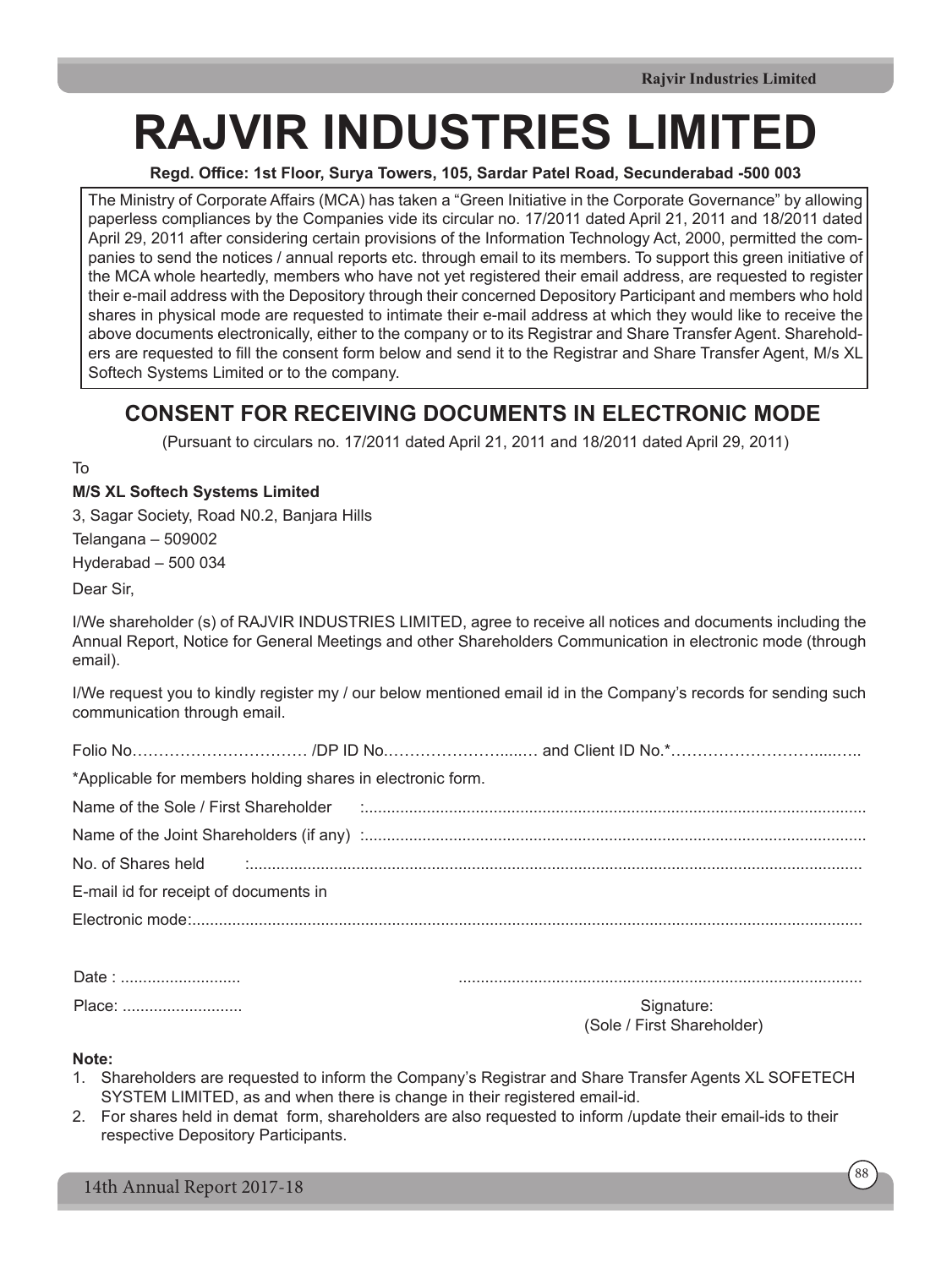$\left(89\right)$ 

# RAJVIR INDUSTRIES LIMITED

Regd. Office: 1st Floor, Surya Towers, 105, Sardar Patel Road, Secunderabad -500 003

# **PROXY FORM**

|                            |                                                            | __________________________ in the district of________________________ or failing him/her ________________                                                                                                                                                                                                                                                 | of                                  |
|----------------------------|------------------------------------------------------------|-----------------------------------------------------------------------------------------------------------------------------------------------------------------------------------------------------------------------------------------------------------------------------------------------------------------------------------------------------------|-------------------------------------|
|                            |                                                            | _in the district of _____________________ as my/our proxy to vote for me/us on my/our behalf at the An-<br>nual General Meeting of the Company to be held on Saturday the 29th September, 2018 at 03.30 P.M. at FTAPCCI<br>Surana Auditorium, Federation House, 11-6-841, Red Hills, FAPCCI Marg, Hyderabad 500004, Telangana.                            |                                     |
|                            | Signed this ____________ day of ____________________ 2018. |                                                                                                                                                                                                                                                                                                                                                           | Affix<br>1Rupee<br>Revenue<br>Stamp |
| Signature of Shareholder/s |                                                            |                                                                                                                                                                                                                                                                                                                                                           |                                     |
|                            | ing. The Proxy need not be a member of the Company.        | Note: The Proxy in order to be effective should be duly stamped, completed and signed and must be deposited<br>at the Registered Office of the Company not less than 48 hours before the time for holding the aforesaid meet-<br><b>RAJVIR INDUSTRIES LIMITED</b><br>Regd. Office: 1st Floor, Surya Towers, 105, Sardar Patel Road, Secunderabad -500 003 |                                     |
|                            |                                                            | (To be handed over at entrance of the Meeting Venue)                                                                                                                                                                                                                                                                                                      |                                     |
|                            |                                                            | <b>ATTENDANCE SLIP</b>                                                                                                                                                                                                                                                                                                                                    |                                     |
|                            |                                                            |                                                                                                                                                                                                                                                                                                                                                           |                                     |
| (in Block Capitals)        |                                                            |                                                                                                                                                                                                                                                                                                                                                           |                                     |
| In case of Proxy           |                                                            |                                                                                                                                                                                                                                                                                                                                                           |                                     |
| (in Block Capitals)        | NAME OF PROXY: WAS ARRESTED FOR A STRUCK.                  |                                                                                                                                                                                                                                                                                                                                                           |                                     |
| No. of Shares held         | FAPCCI Marg, Hyderabad 500004, Telangana                   | I certify that I am a registered shareholder / proxy for the registered shareholder of the Company.<br>I hereby record my presence at the Annual General Meeting of the Company held on Saturday, the September<br>29th, 2018 at 03.30 P.M. at FTAPPCI Surana Auditorium, FTAPCCI, Federation House, 11-6-841, Red Hills,                                 |                                     |
|                            |                                                            |                                                                                                                                                                                                                                                                                                                                                           | Signature of Shareholder/s / Proxy  |

Note: Please bring this Attendance Slip when coming to the Meeting.

14th Annual Report 2017-18

. . . . . . . . . . .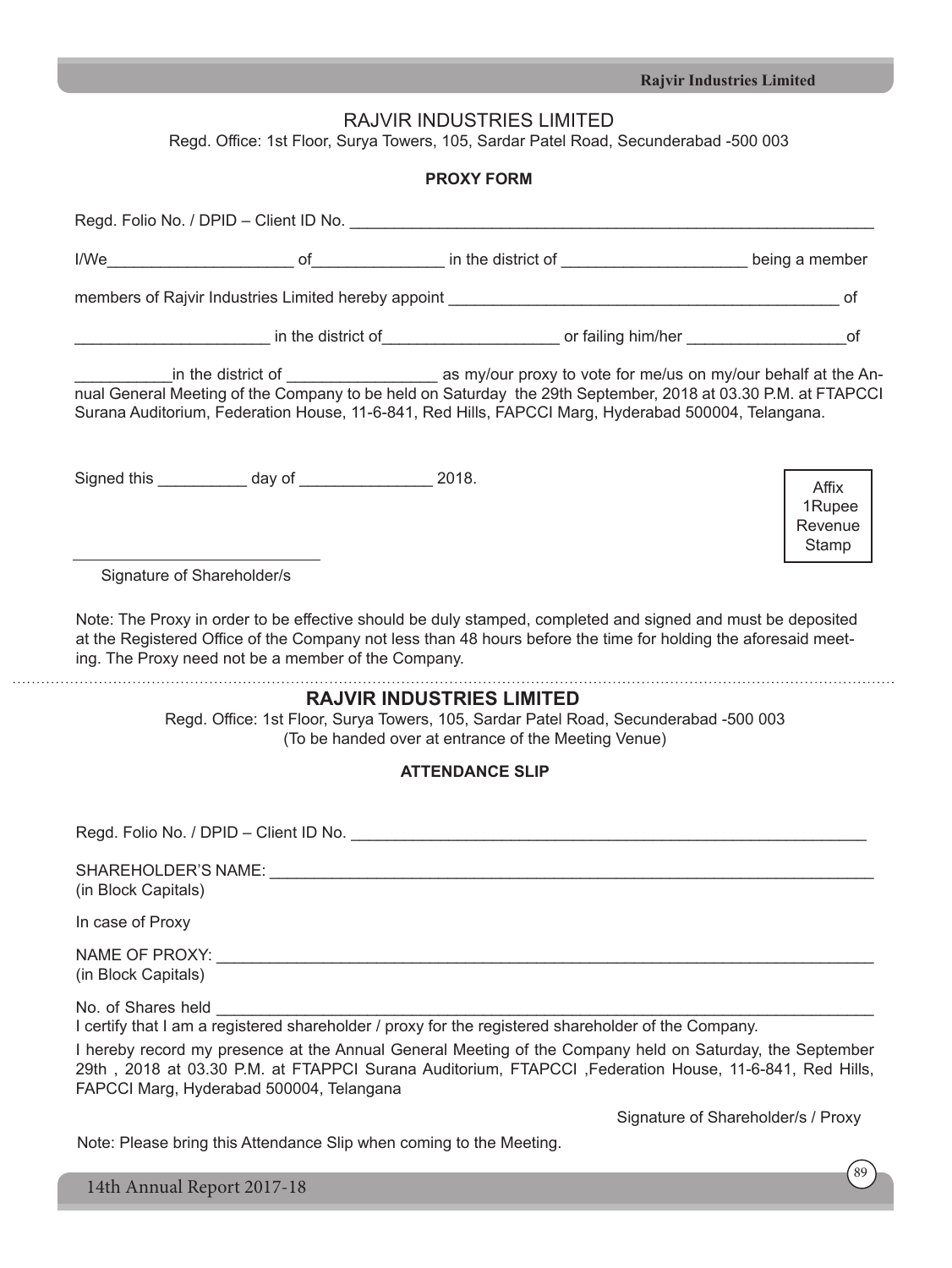# **FORM NO.MGT-12 POLLING PAPER**

[Pursuant to Section 109 (5) of the Companies Act, 2013 and Rule 21 (1) (C) of the Companies (Management and Administration) Rules, 2014]

| Name of the Company      | RAJVIR INDUSTRIES LIMITED                                                           |
|--------------------------|-------------------------------------------------------------------------------------|
| <b>CIN</b>               | L17116TG2004PLC044053                                                               |
| <b>Registered Office</b> | 1ST FLOOR, SURYA TOWERS, 105, S.P. ROAD, SECUNDERA-<br>BAD TELANGANA INDIA - 500003 |
| Telephone                | 040 6622 5555, 2784 5628 Fax: 040 2784 0656                                         |
| Website                  | www.rajvirindustrieslimited.com                                                     |

# **BALLOT PAPER**

| Sr. No. | <b>Particulars</b>                                                                                                 | <b>Details</b>       |
|---------|--------------------------------------------------------------------------------------------------------------------|----------------------|
|         | Name of the First Named<br>Shareholder (In BLOCK letters)                                                          |                      |
|         | Postal address                                                                                                     |                      |
| 3.      | Registered Folio No./ *DP ID and Client ID No.<br>(*Applicable to investors holding shares in dematerialized form) |                      |
|         | Class of Share                                                                                                     | <b>Equity Shares</b> |

I hereby exercise my vote in respect of Ordinary/ Special Resolution/s enumerated below by recording my assent or dissent to the said resolution in the following manner:

| <b>Sr</b><br>No. | <b>ITEM NO.</b>                                                                                                                                                                                                                                                                                                                                                                                                                                                            | No. of<br>shares<br>held by me | assent to<br>the<br>resolution | dessent<br>from the<br>resolution |
|------------------|----------------------------------------------------------------------------------------------------------------------------------------------------------------------------------------------------------------------------------------------------------------------------------------------------------------------------------------------------------------------------------------------------------------------------------------------------------------------------|--------------------------------|--------------------------------|-----------------------------------|
|                  | <b>ORDINARY BUSINESS</b>                                                                                                                                                                                                                                                                                                                                                                                                                                                   |                                |                                |                                   |
| $\mathbf 1$      | To receive, consider and adopt the Balance Sheet as at 31st<br>March, 2018, the Statement of Profit and Loss for the year<br>ended as on that date, Directors' Report and Auditors' Re-<br>port thereon                                                                                                                                                                                                                                                                    |                                |                                |                                   |
| 2.               | To consider and if thought fit to pass the following resolution<br>with or without modification(s) as an Ordinary Resolution:                                                                                                                                                                                                                                                                                                                                              |                                |                                |                                   |
|                  | "RESOLVED THAT M/s. K C Bhattacharjee & Paul Char-<br>tered Accountants (Firm Registration No.303026E) be and<br>are hereby re-appointed as Auditors of the Company to hold<br>the Office from the conclusion of this Annual General Meet-<br>ing of the Company till the conclusion of the next Annual<br>General Meeting of the company to be held in the year 2019<br>at such remuneration to be fixed by the Board of Directors<br>in consultation with the Auditors." |                                |                                |                                   |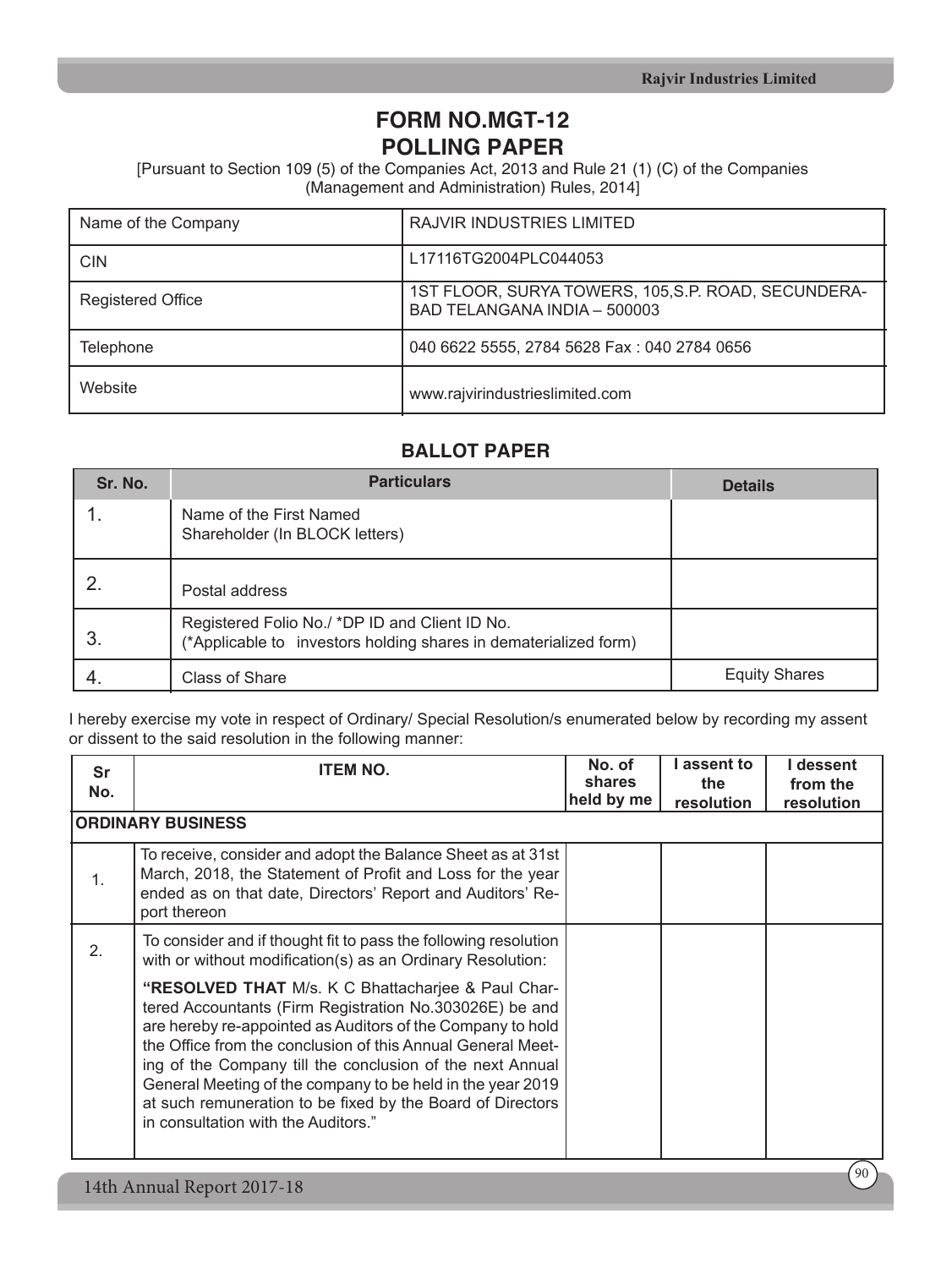| <b>Sr</b><br>No. | <b>ITEM NO.</b>                                                                                                                                                                                                                                                                                                                                                                                                                                                                                                                                                                                                                                                                                                                                                                                                                                                                                                                                                                                                                                                                                        | No. of<br>shares<br>held by me | I assent<br>to the<br>resolution | I dessent<br>from the<br>resolution |
|------------------|--------------------------------------------------------------------------------------------------------------------------------------------------------------------------------------------------------------------------------------------------------------------------------------------------------------------------------------------------------------------------------------------------------------------------------------------------------------------------------------------------------------------------------------------------------------------------------------------------------------------------------------------------------------------------------------------------------------------------------------------------------------------------------------------------------------------------------------------------------------------------------------------------------------------------------------------------------------------------------------------------------------------------------------------------------------------------------------------------------|--------------------------------|----------------------------------|-------------------------------------|
|                  | <b>SPECIAL BUSINESS</b>                                                                                                                                                                                                                                                                                                                                                                                                                                                                                                                                                                                                                                                                                                                                                                                                                                                                                                                                                                                                                                                                                |                                |                                  |                                     |
| 3.               | <b>APPOINTMENT OF INDEPENDENT DIRECTOR</b>                                                                                                                                                                                                                                                                                                                                                                                                                                                                                                                                                                                                                                                                                                                                                                                                                                                                                                                                                                                                                                                             |                                |                                  |                                     |
|                  | To consider and if thought fit, to pass, with or without mod-<br>ification(s), the following resolution as an Ordinary Reso-<br>lution:                                                                                                                                                                                                                                                                                                                                                                                                                                                                                                                                                                                                                                                                                                                                                                                                                                                                                                                                                                |                                |                                  |                                     |
|                  | "RESOLVED THAT pursuant to the provisions of section<br>149,150, and 152 read with schedule IV and other applica-<br>ble provisions, if any, of the companies Act 2013 and Com-<br>panies (Appointment and qualifications of Directors) Rules<br>2014 (including any statutory modification(s) or re-enact-<br>ment(s) thereof for the time being in force), Smt Sheetal<br>Vora having Director's identification Number 08172386<br>who was appointed as an Independent Woman Director<br>of the Company, by the Board of Directors effective 30th<br>May 2018 and who holds office till the date of 14th Annual<br>General Meeting in terms of section 161 of the compa-<br>nies Act 2013 and in respect of whom the company has<br>received a notice in writing from a member in terms of sec-<br>tion 160 of the companies Act, 2013 signifying his intention<br>to propose Smt Sheetal Vora as a candidate for the office<br>of the Director of the Company, be and is hereby appoint-<br>ed as an independent Director of the Company for five<br>consecutive years up to 28th September 2023    |                                |                                  |                                     |
|                  | <b>APPOINTMENT OF INDEPENDENT DIRECTOR</b>                                                                                                                                                                                                                                                                                                                                                                                                                                                                                                                                                                                                                                                                                                                                                                                                                                                                                                                                                                                                                                                             |                                |                                  |                                     |
| 4.               | To consider and if thought fit, to pass, with or without<br>modification(s), the following resolution as an Ordinary<br>Resolution:                                                                                                                                                                                                                                                                                                                                                                                                                                                                                                                                                                                                                                                                                                                                                                                                                                                                                                                                                                    |                                |                                  |                                     |
|                  | "RESOLVED THAT pursuant to the provisions of section<br>149,150, and 152 read with schedule IV and other ap-<br>plicable provisions, if any, of the companies Act 2013<br>and companies (Appointment and qualifications of Direc-<br>tors) Rules 2014 (including any statutory modification(s)<br>or re-enactment(s) thereof for the time being in force), Sri<br>Ankush Tandon having Director's identification Number<br>07840833 who was appointed as an Independent Direc-<br>tor of the Company, by the Board of Directors effective<br>29th May 2017 and who holds office till the date of 14th<br>Annual General Meeting in terms of section 161 of the<br>companies Act 2013 and in respect of whom the com-<br>pany has received a notice in writing from a member in<br>terms of section 160 of the of the companies Act, 2013<br>signifying his intention to propose Sri Ankush Tandon as<br>a candidate for the office of the Director of the Company,<br>be and is hereby appointed as an independent Director<br>of the Company for four consecutive years up to 28th<br>September 2022" |                                |                                  |                                     |